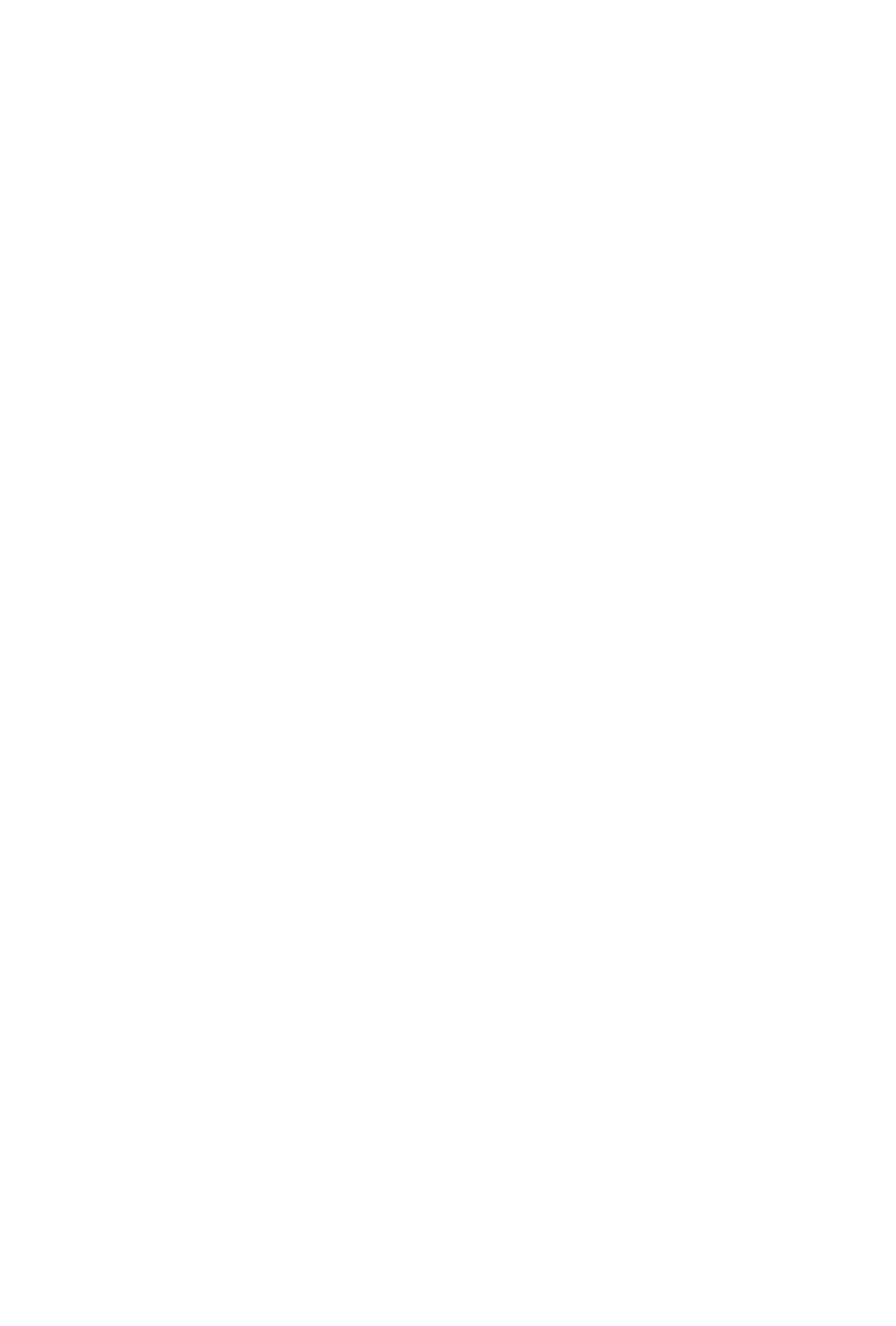### **JOINT RULES OF THE SENATE AND ASSEMBLY**

#### **Standing Committees**

1. Each house shall appoint standing committees as the business of the house may require, the committees, the number of members, and the manner of selection to be determined by the rules of each house.

#### **Joint Meeting of Committees**

3. Whenever any bill has been referred by the Senate to one of its committees, and the same or a like bill has been referred by the Assembly to one of its committees, the chairpersons of the respective committees, when in their judgment the interests of legislation or the expedition of business will be better served thereby, shall arrange for a joint meeting of their committees for the consideration of the bill.

### **Effect of Adoption of Joint Rules**

3.5. The adoption of the Joint Rules for any extraordinary session may not be construed as modifying or rescinding the Joint Rules of the Senate and Assembly for any previous session, nor as affecting in any way the status or powers of the committees created by those rules.

# **Definition of Word "Bill"**

4. Whenever the word "bill" is used in these rules, it includes any constitutional amendment, any resolution ratifying a proposed amendment to the United States Constitution, and any resolution calling for a constitutional convention.

#### **Concurrent and Joint Resolutions**

5. Concurrent resolutions relate to matters to be treated by both houses of the Legislature.

Joint resolutions relate to matters connected with the federal government.

# **Resolutions Treated as Bills**

6. Concurrent and joint resolutions, other than resolutions ratifying proposed amendments to the United States Constitution and resolutions calling for constitutional conventions, shall be treated in all respects as bills except as follows:

(a) They shall be given only one formal reading in each house.

(b) They may not be deemed bills within the meaning of subdivision (a) of Section 8 of Article IV of the California Constitution.

(c) They may not be deemed bills for the purposes of Rules 10.8, 53, 55, 56, and 61, subdivisions (a) and (c) of Rule 54, and subdivisions (a) and (b) of Rule 62.

(d) They may not, except for those relating to voting procedures on the floor or in committee, be deemed bills for the purposes of subdivision (c) of Rule 62.

#### **PREPARATION AND INTRODUCTION OF BILLS**

### **Title of Bill**

7. The title of every bill introduced shall convey an accurate idea of the contents of the bill and shall indicate the scope of the act and the object to be accomplished. In amending a code section, the mere reference to the section by number is not deemed sufficient.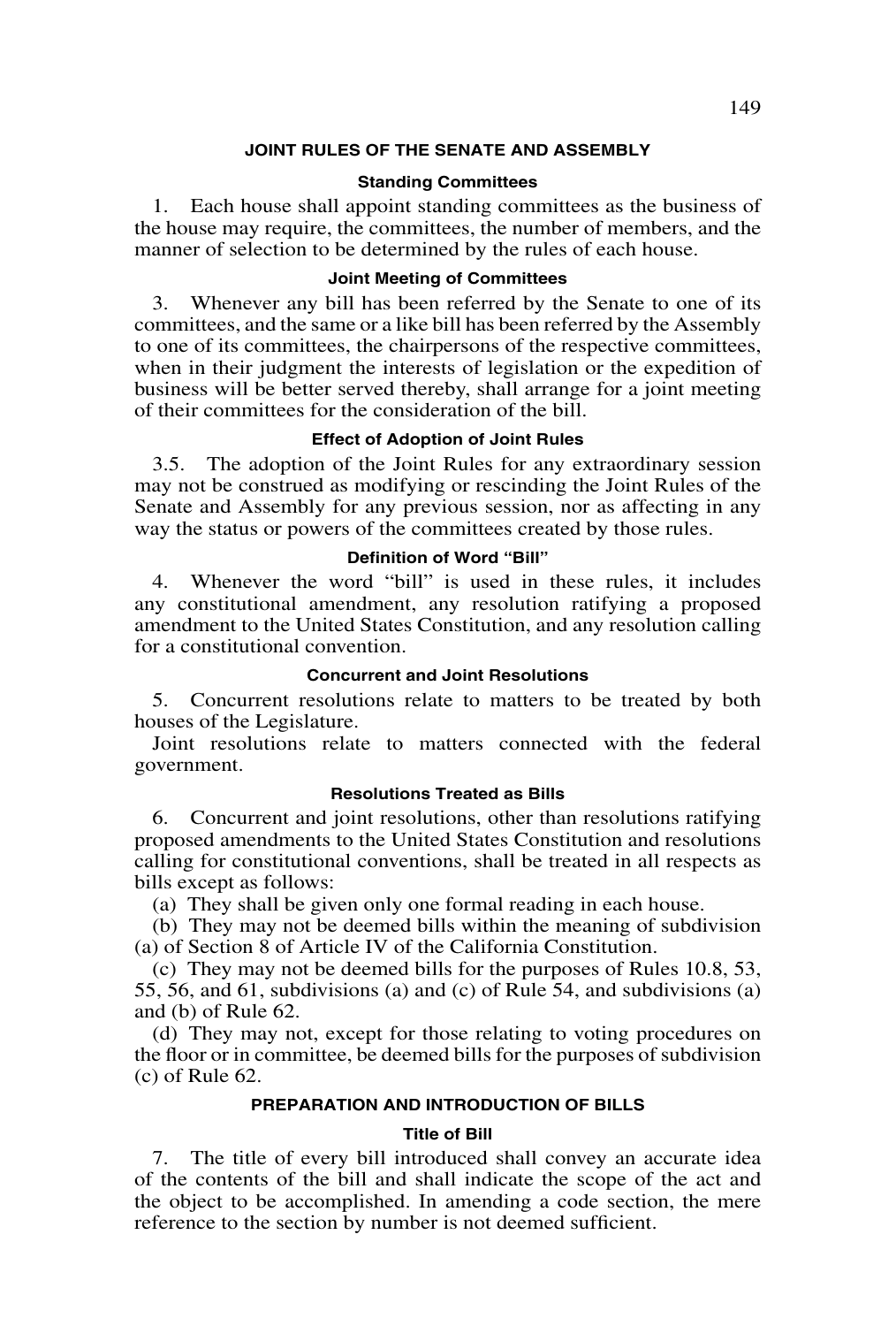#### **Division of Bill Into Sections**

8. A bill amending more than one section of an existing law shall contain a separate section for each section amended.

Bills that are not amendatory of existing laws shall be divided into short sections, where this can be done without destroying the sense of any particular section, to the end that future amendments may be made without the necessity of setting forth and repeating sections of unnecessary length.

# **Digest of Bills Introduced**

8.5. A bill may not be introduced unless it is contained in a cover attached by the Legislative Counsel and it is accompanied by a digest, prepared and attached to the bill by the Legislative Counsel, showing the changes in the existing law that are proposed by the bill. A bill may not be printed where the body of the bill or the Legislative Counsel's Digest has been altered, unless the alteration has been approved by the Legislative Counsel. If any bill is presented to the Secretary of the Senate or Chief Clerk of the Assembly for introduction that does not comply with the foregoing requirements of this rule, the Secretary or Chief Clerk shall return it to the Member who presented it. The digest shall be printed on the bill as introduced, commencing on the first page thereof.

# **Digest of Bills Amended**

8.6. Whenever a bill is amended in either house, the Secretary of the Senate or the Chief Clerk of the Assembly, as the case may be, shall request the Legislative Counsel to prepare an amended digest and cause it to be printed on the first page of the bill as amended. The digest shall be amended to show changes in the existing law that are proposed by the bill as amended, with any material changes in the digest indicated by the use of appropriate type.

# **Errors in Digest**

8.7. If a material error in a printed digest referred to in Rule 8.5 or 8.6 is brought to the attention of the Legislative Counsel, he or she shall prepare a corrected digest that shows the changes made in the digest as provided in Rule 10 for amendments to bills. He or she shall deliver the corrected digest to the Secretary of the Senate or the Chief Clerk of the Assembly, as the case may be. If the correction so warrants in the opinion of the President pro Tempore of the Senate or the Speaker of the Assembly, a corrected print of the bill as introduced shall be ordered with the corrected digest printed thereon.

# **Bills Amending Title 9 of the Government Code**

8.8. A Member who is the first-named author of a bill that would amend, add, or repeal any provision of Title 9 (commencing with Section 81000) of the Government Code, upon introduction or amendment of the bill in either house, shall notify the Chief Clerk of the Assembly or the Secretary of the Senate, as the case may be, of the nature of the bill. Thereafter, the Chief Clerk of the Assembly or the Secretary of the Senate shall deliver a copy of the bill as introduced or amended to the Fair Political Practices Commission pursuant to Section 81012 of the Government Code.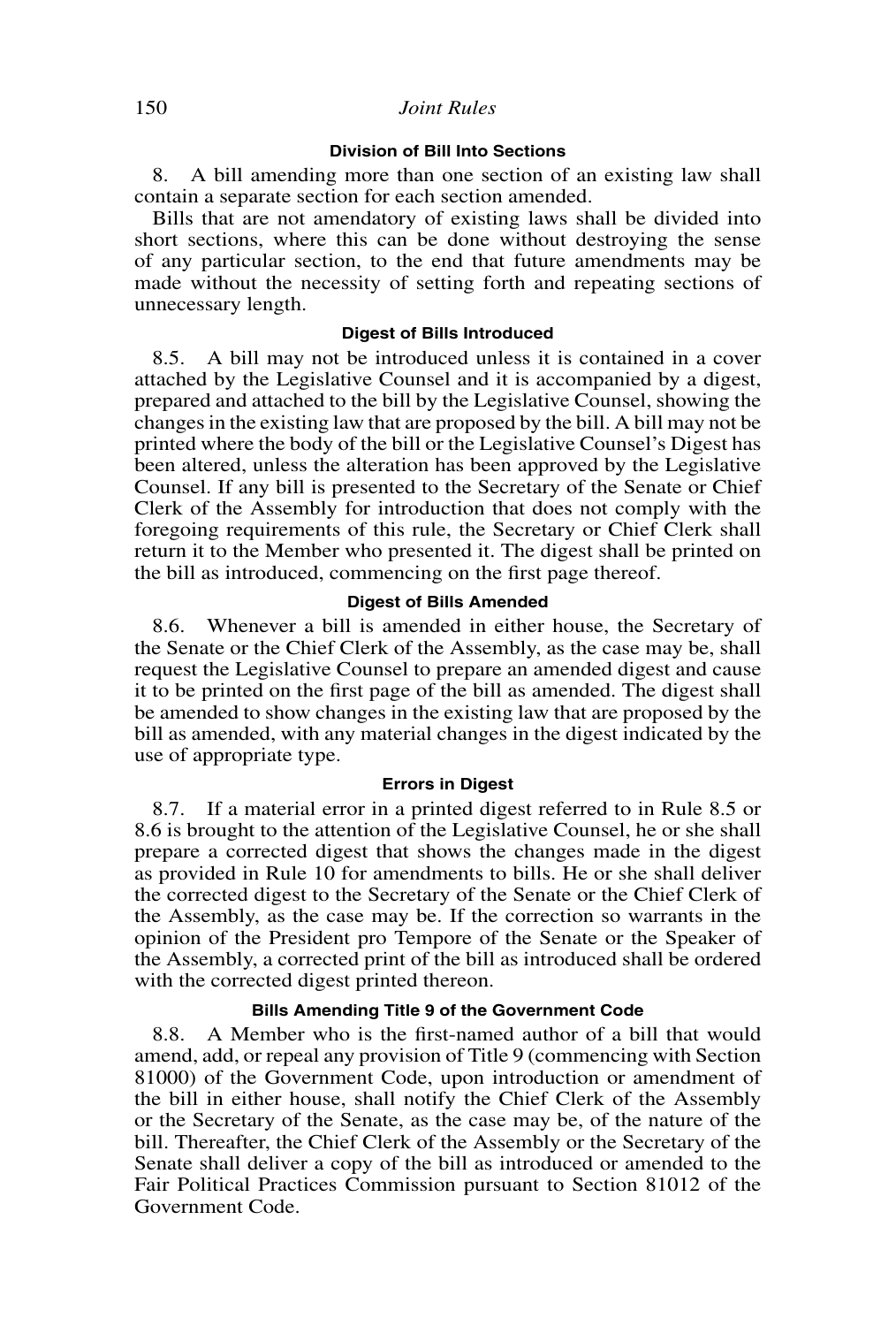#### **Bills Amending the California Stem Cell Research and Cures Act**

8.9. A Member who is the first-named author of a bill that would amend, add, or repeal any statutory provision of the California Stem Cell Research and Cures Act, other than the bond provisions thereof, upon introduction or amendment of the bill in either house, shall notify the Chief Clerk of the Assembly or the Secretary of the Senate, as the case may be, of the nature of the bill. At least 14 days prior to passage in the Assembly or Senate, respectively, the Chief Clerk of the Assembly or the Secretary of the Senate shall make copies of the bill as introduced or amended available in the Bill Room for access by the public and news media.

### **Bills Amending Section 6 of the Smaller Classes, Safer Schools and Financial Accountability Act**

8.95. A Member who is the first-named author of a bill that would amend, add, or repeal Section 47614 of the Education Code, upon introduction or amendment of the bill in either house, shall notify the Chief Clerk of the Assembly or the Secretary of the Senate, as the case may be, of the nature of the bill. At least 14 days prior to passage in the Assembly or Senate, respectively, the Chief Clerk of the Assembly or the Secretary of the Senate shall make copies of the bill as introduced or amended available in the Bill Room for access by the public and news media.

### **Restrictions as to Amendments**

9. A substitute or amendment must relate to the same subject as the original bill, constitutional amendment, or resolution under consideration. An amendment is not in order when all that would be done to the bill is the addition of a coauthor or coauthors, unless the Committee on Rules of the house in which the amendment is to be offered grants prior approval.

### **Changes in Existing Law to Be Marked by Author**

10. In a bill amending or repealing a code section or a general law, any new matter shall be underlined, and any matter to be omitted shall be in type bearing a horizontal line through the center and commonly known as "strikeout" type. When printed the new matter shall be printed in italics, and the matter to be omitted shall be printed in "strikeout" type.

In an amendment to a bill that sets out for the first time a section being amended or repealed, any new matter to be added and any matter to be omitted shall be indicated by the author and shall be printed in the same manner as though the section as amended or repealed was a part of the original bill and was being printed for the first time.

When an entire code is repealed as part of a codification or recodification, or when an entire title, part, division, chapter, or article of a code is repealed, the sections comprising the code, title, part, division, chapter, or article shall not be set forth in the bill or amendment in strikeout type.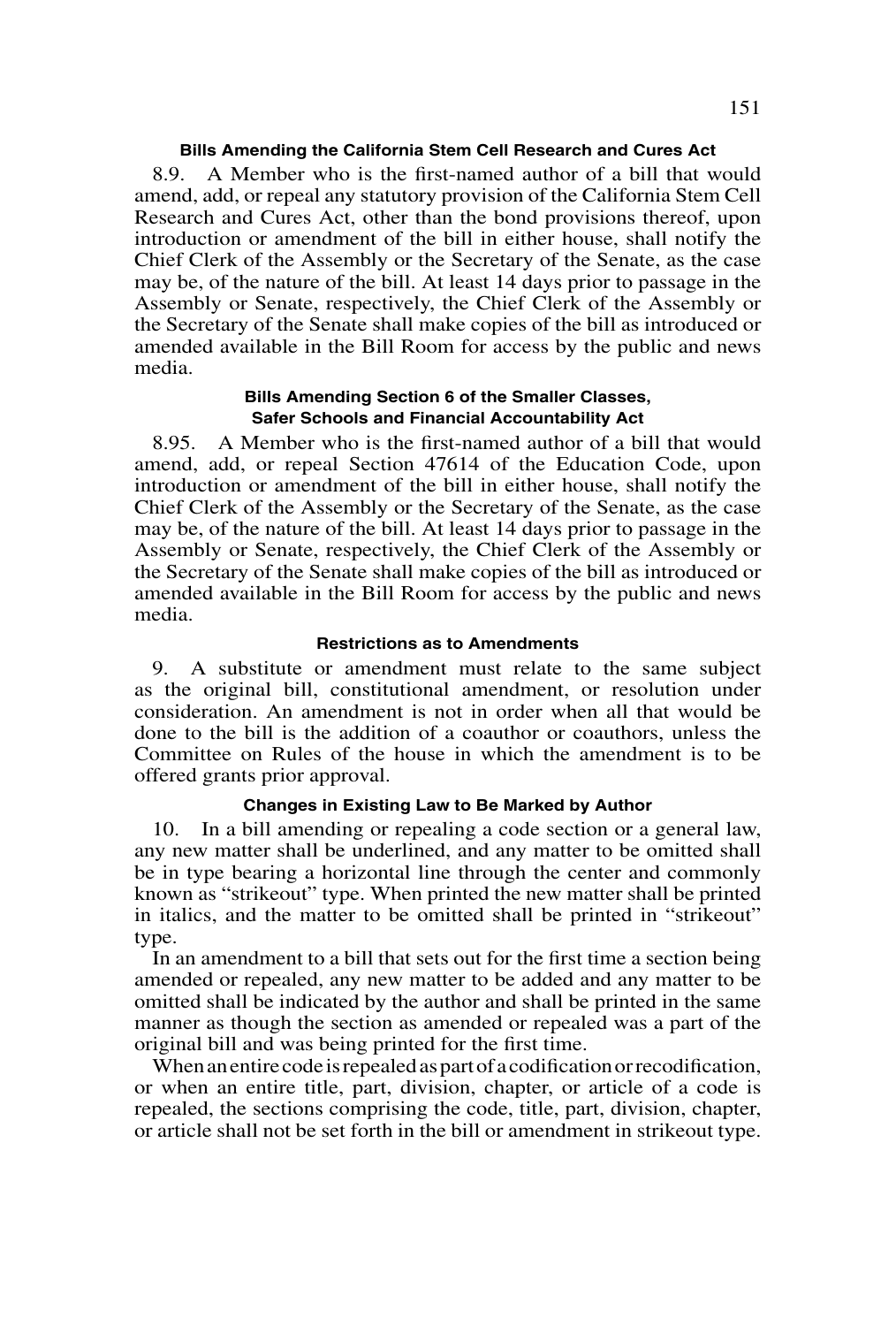# **Rereferral to Fiscal and Rules Committees**

10.5. A bill shall be rereferred to the fiscal committee of each house when it would do any of the following:

(1) Appropriate money.

(2) Result in a substantial expenditure of state money.

(3) Result in a substantial increase or loss of revenue to the state.

(4) Result in substantial reduction of expenditures of state money by reducing, transferring, or eliminating any existing responsibilities of any state agency, program, or function.

Concurrent and joint resolutions shall be rereferred to the fiscal committee of each house when they contemplate any action that would involve any of the following:

(1) Any substantial expenditure of state money.

(2) Any substantial loss of revenue to the state.

The above requirements do not apply to bills or concurrent resolutions that contemplate the expenditure or allocation of operating funds.

This rule may be suspended in either house as to any particular bill by approval of the Committee on Rules of the house and two-thirds vote of the membership of the house.

#### **Short Title**

10.6. A bill may not add a short title that names a current or former Member of the Legislature.

#### **Heading of Bills**

10.7. A bill or resolution may be authored only by a Member or committee of the house of origin. Members or committees that are not of the house of origin may be "principal coauthors" or "coauthors." A bill may not indicate in its heading or elsewhere that it was introduced at the request of a state agency or officer or any other person. A bill may not contain the words "By request" or words of similar import.

### **Consideration of Bills**

10.8. The limitation contained in subdivision (a) of Section 8 of Article IV of the Constitution may be dispensed with as follows:

(a) A written request for dispensation entitled "Request to Consider and Act on Bill Within 30 Calendar Days" shall be filed with the Chief Clerk of the Assembly or the Secretary of the Senate, as the case may be, and transmitted to the Committee on Rules of the appropriate house.

(b) The Committee on Rules of the Assembly or Senate, as the case may be, shall determine whether there exists an urgent need for dispensing with the 30-calendar-day waiting period following the bill's introduction.

(c) If the Committee on Rules recommends that the waiting period be dispensed with, the Member may offer a resolution, without further reference thereof to committee, authorizing hearing and action upon the bill before the 30 calendar days have elapsed. The adoption of the resolution requires an affirmative recorded vote of three-fourths of the elected Members of the house in which the resolution is presented.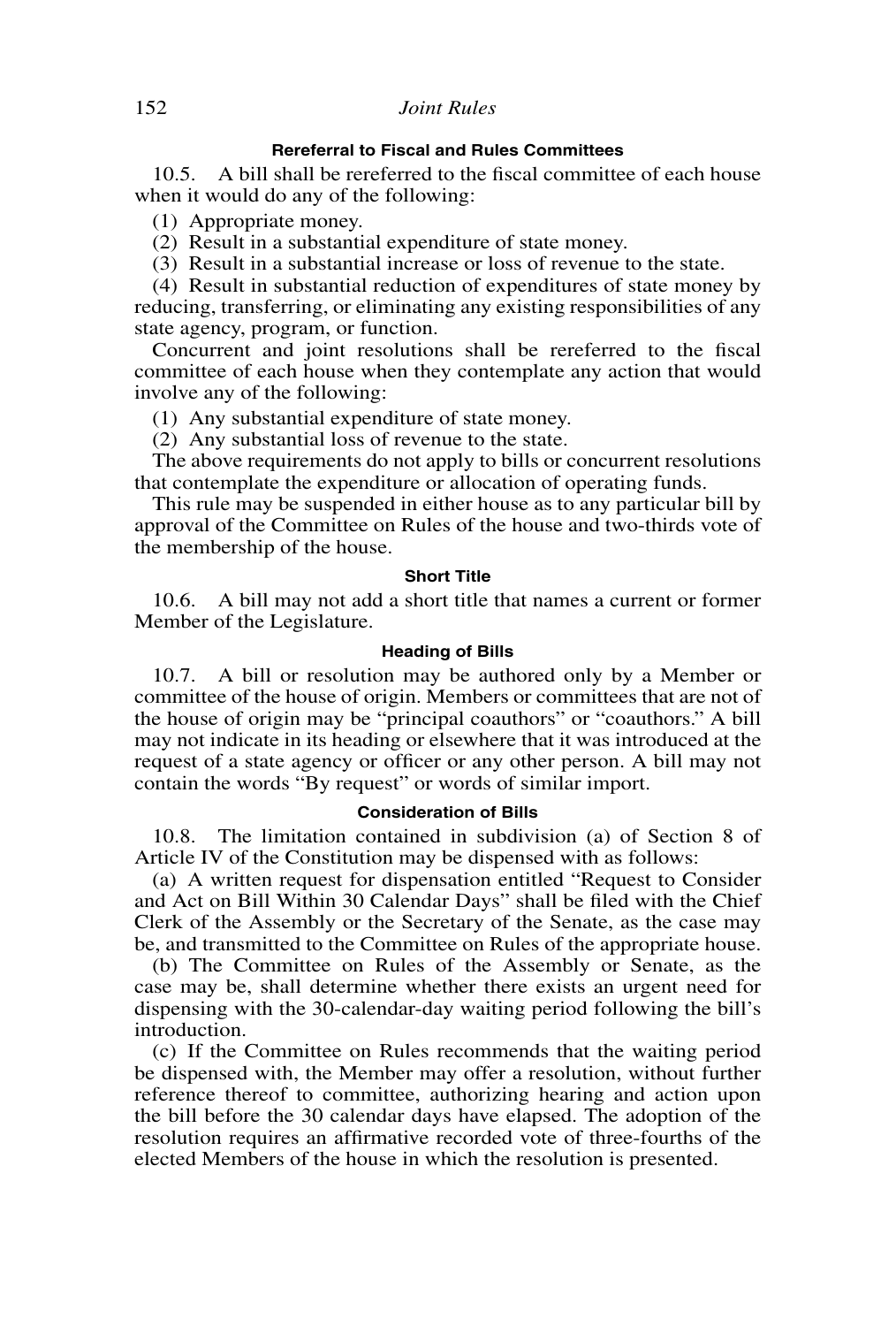#### **Printing of Amendments**

11. (a) Any bill amended by either house shall be immediately reprinted. Except as otherwise provided in subdivision (b), if new matter is added by the amendment, the new matter shall be printed in italics in the printed bill; if matter is omitted, the matter to be omitted shall be printed in strike out type. When a bill is amended in either house, the first or previous markings shall be omitted.

(b) If amendments to a bill, including the report of a committee on conference, are adopted that omit the entire contents of the bill, the matter omitted need not be reprinted in the amended version of the bill. Instead, the Secretary of the Senate or the Chief Clerk of the Assembly, as the case may be, may select the amended bill and cause to be printed a brief statement to appear after the last line of the amended bill identifying which previously printed version of the bill contains the complete text of the omitted matter.

#### **Manner of Printing Bills**

12. The State Printer shall observe the directions of the Joint Rules Committee in printing all bills, constitutional amendments, and concurrent and joint resolutions.

#### **Distribution of Legislative Publications**

13. The Secretary of the Senate and the Chief Clerk of the Assembly shall order a sufficient number of bills and legislative publications as may be necessary for legislative requirements.

A complete list of bills may not be delivered except upon payment therefor of the amount fixed by the Joint Rules Committee for any regular or extraordinary session. No more than one copy of any bill or other legislative publication, nor more than a total of 100 bills or other legislative publications during a session, may be distributed free to any person, office, or organization. The limitations imposed by this paragraph do not apply to Members of the Legislature, the Secretary of the Senate, or the Chief Clerk of the Assembly for the proper functioning of their respective houses; the Legislative Counsel Bureau; the Attorney General's office; the Secretary of State's office; the Controller's office; the State Treasurer's office; the Insurance Commissioner's office; the Superintendent of Public Instruction; the State Board of Equalization; the Governor's office; the Lieutenant Governor's office; the Clerk of the Supreme Court; the clerk of the court of appeal for each district; the Judicial Council; the California Law Revision Commission; the State Library; the Library of Congress; the libraries of the University of California at Berkeley and at Los Angeles; or accredited members of the press. The State Printer shall fix the cost of the bills and publications, including postage, and moneys as may be received by him or her shall, after deducting the cost of handling and mailing, be remitted on the first day of each month, one-half each to the Secretary of the Senate and the Chief Clerk of the Assembly for credit to legislative printing. Legislative publications heretofore distributed through the Bureau of Documents shall be distributed through the Bill Room. Unless otherwise provided for, the total number of each bill to be printed may not exceed 2,500.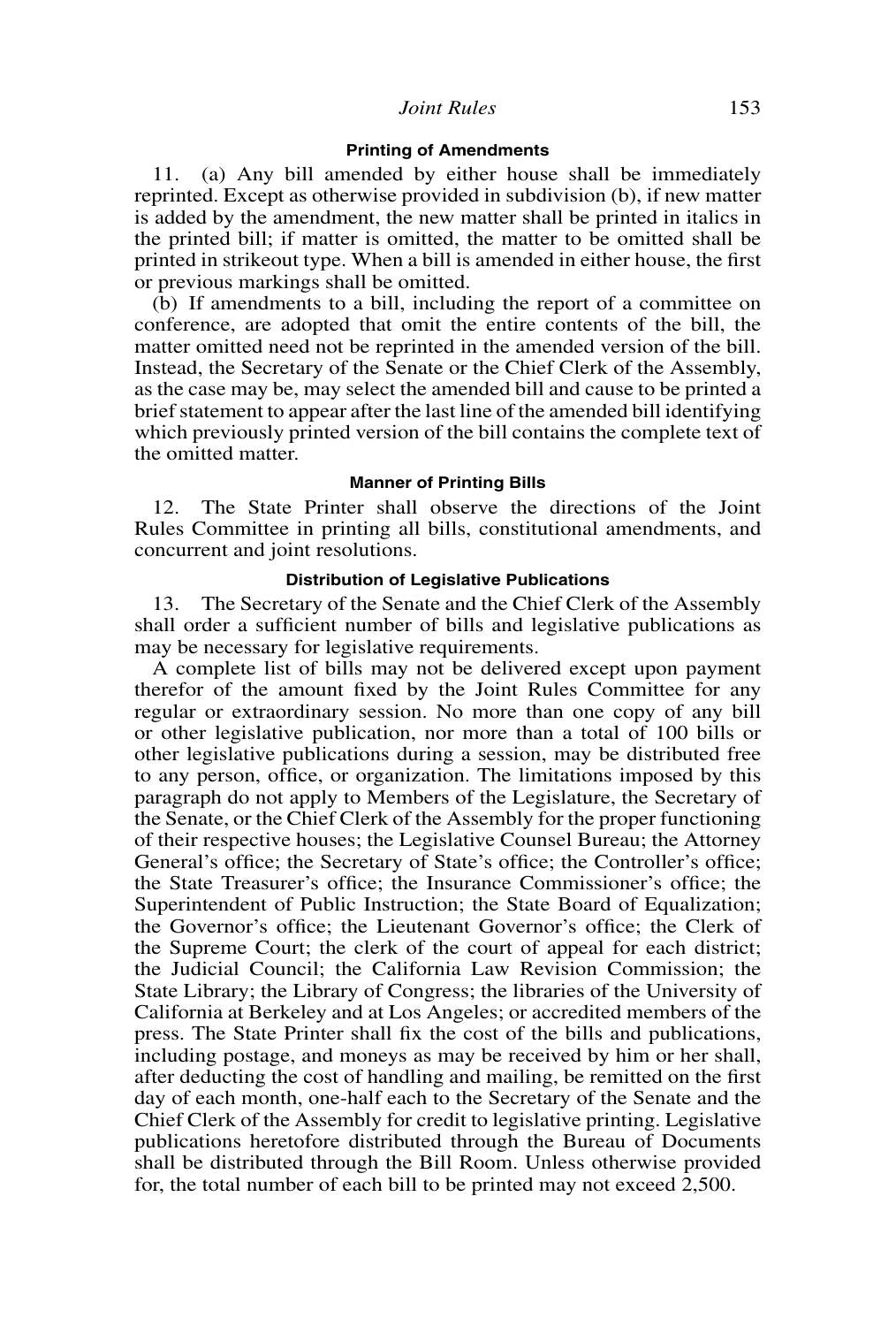### **Legislative Index**

13.1. The Legislative Counsel shall provide for the periodic publication of a cumulative Legislative Index, which shall include tables of sections affected by pending legislation. The State Printer shall print the Legislative Index in the quantities, and at the times, determined by the Secretary of the Senate and the Chief Clerk of the Assembly. The costs of that printing shall be paid from the legislative printing appropriation.

# **Summary Digest**

13.3. The Legislative Counsel shall compile and prepare for publication a summary digest of legislation passed at each regular and extraordinary session, which digest shall be prepared in a form suitable for inclusion in the publication of statutes. The digest shall be printed as a separate legislative publication on the order of the Joint Rules Committee, and may be made available to the public in the quantities, and at the prices, determined by the Joint Rules Committee.

### **Statutory Record**

13.5. The Legislative Counsel shall prepare for publication from time to time a cumulative statutory record. The statutory record shall be printed as a legislative publication on the order of the Secretary of the Senate or the Chief Clerk of the Assembly.

# **OTHER LEGISLATIVE PRINTING**

### **Printing of the Daily Journal**

14. The State Printer shall print, in the quantities directed by the Secretary of the Senate and the Chief Clerk of the Assembly, copies of the Daily Journal of each day's proceedings of each house. At the end of the session he or she shall also print, as directed by the Secretary of the Senate and the Chief Clerk of the Assembly, a sufficient number of copies properly paged after being corrected and indexed by the Secretary of the Senate and the Chief Clerk of the Assembly, to bind in book form as the Daily Journal of the respective houses of the Legislature.

# **What Shall Be Printed in the Daily Journal**

15. The following shall be printed in the Daily Journal of each house:

(a) Messages from the Governor and messages from the other house, and the titles of all bills, joint and concurrent resolutions, and constitutional amendments when introduced in, offered to, or acted upon by, the house.

(b) Every vote taken in the house, and a statement of the contents of each petition, memorial, or paper presented to the house.

(c) A true and accurate account of the proceedings of the house, when not acting as a Committee of the Whole.

### **Printing of the Daily File**

16. A Daily File of bills ready for consideration shall be printed each day for each house when the Legislature is not in joint recess, except days when a house does not meet.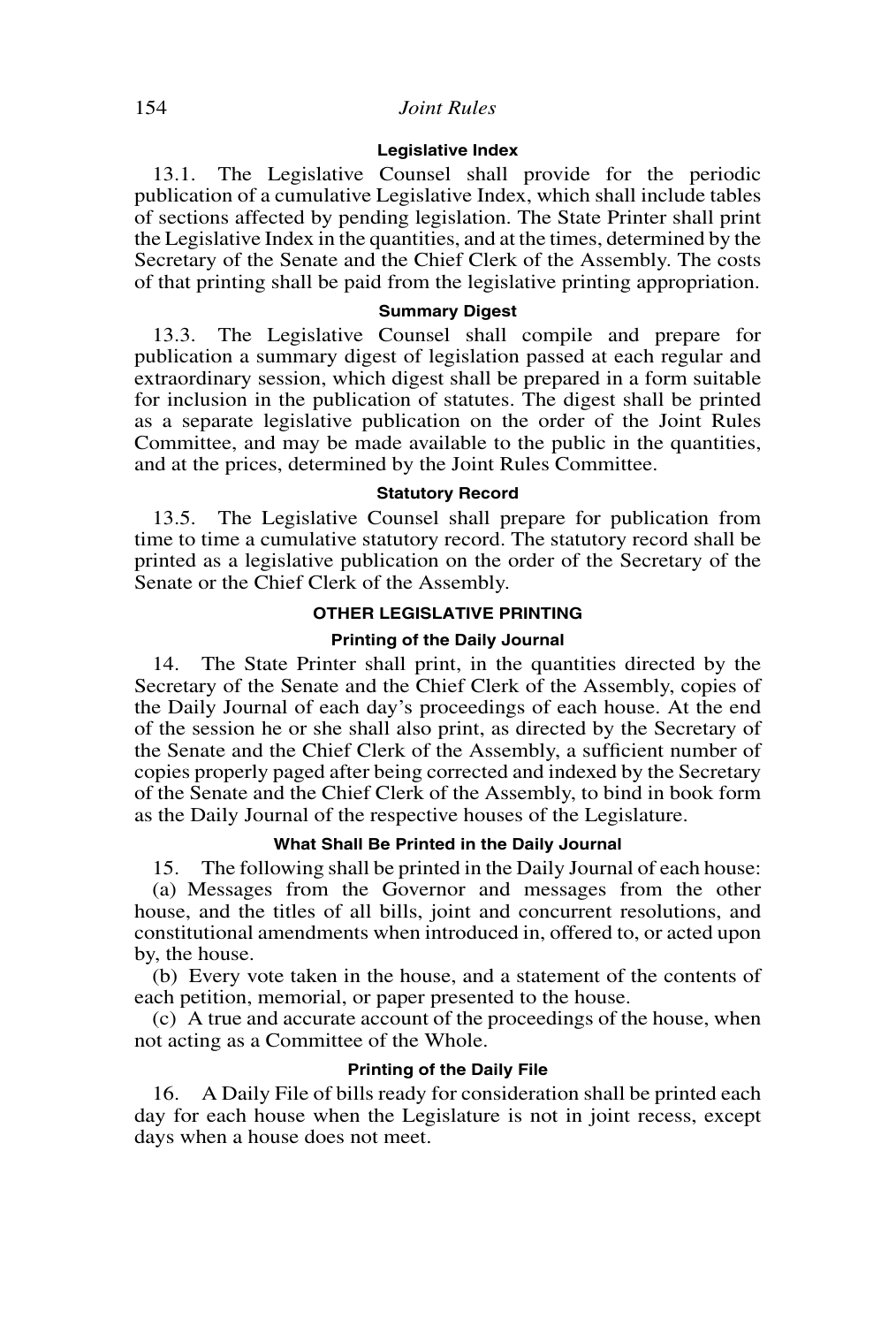#### **Printing of History**

17. Each house shall cause to be printed, once each week, a complete Weekly History of all bills, constitutional amendments, and concurrent, joint, and house resolutions originating in, considered by, or acted upon by, the respective houses and committees thereof. A regular form shall be prescribed by the Secretary of the Senate and the Chief Clerk of the Assembly. The Weekly History shall show the action taken upon each measure up to and including the legislative day preceding its issuance. Except for periods when the houses are in joint recess, for each day intervening there shall be published a Daily History or summary showing the consideration given to or action taken upon any measure since the issuance of the complete Weekly History.

# **Authority for Printing Orders**

18. The State Printer may not print for use of either house, nor charge to legislative printing, any matter other than provided by law or by the rules, except upon a written order signed by the Secretary of the Senate, on behalf of the Senate, or the Chief Clerk of the Assembly or other person authorized by the Assembly, on behalf of the Assembly. Persons authorized to order printing under this rule may, when necessity requires it, order certain matter printed in advance of the regular order, by the issuance of a rush order.

The Secretary of the Senate, on behalf of the Senate, and the Chief Clerk of the Assembly or other person authorized by the Assembly, on behalf of the Assembly, are hereby authorized and directed to order and distribute for the Members stationery and legislative publications for which there is a demand, and, subject to the rules of their respective houses, to approve the bills covering those orders. All bills for printing must be presented by the State Printer within 30 days after the completion of the printing.

#### **RECORD OF BILLS**

#### **Secretary and Chief Clerk to Keep Records**

19. The Secretary of the Senate and the Chief Clerk of the Assembly shall keep a complete and accurate record of every action taken by the Senate and Assembly on every bill.

#### **Secretary and Chief Clerk Shall Endorse Bills**

20. The Secretary of the Senate and the Chief Clerk of the Assembly shall endorse on every original or engrossed bill a statement of any action taken by the Senate or Assembly concerning the bill.

# **ACTION IN ONE HOUSE ON BILL TRANSMITTED FROM THE OTHER**

#### **After a Bill Has Been Passed by the Senate or Assembly**

21. When a bill has been passed by either house it shall be transmitted promptly to the other, unless a motion to reconsider or a notice of motion to reconsider has been made or it is held pursuant to some rule or order of the house.

The procedure of referring bills to committees shall be determined by the respective houses.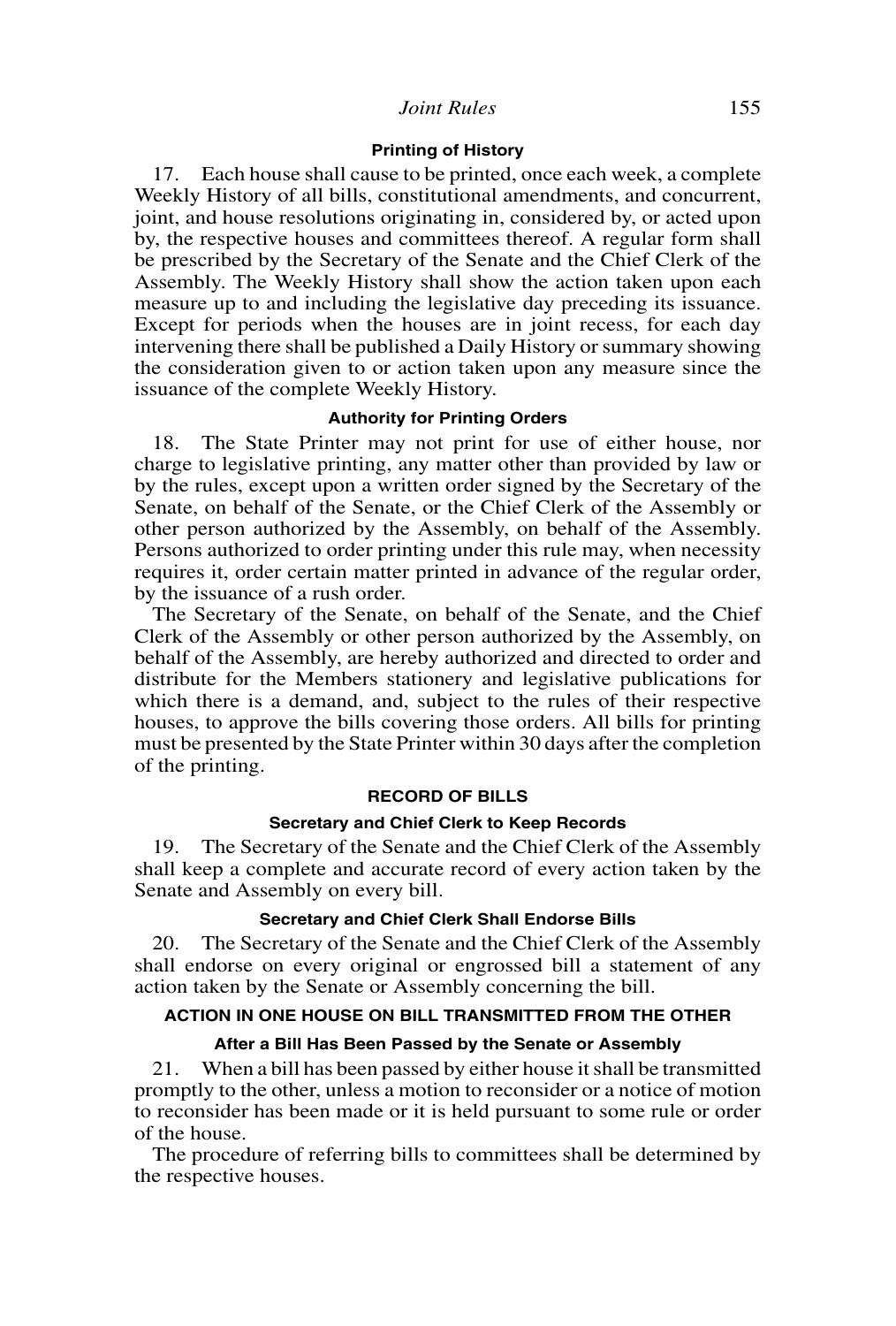# **Messages to Be in Writing Under Proper Signatures**

22. Notice of the action of either house to the other shall be in writing and under the signature of the Secretary of the Senate or the Chief Clerk of the Assembly, as the case may be. A receipt shall be taken from the officer to whom the message is delivered.

# **Consent Calendar: Uncontested Bills**

22.1. Each standing committee may report an uncontested bill out of committee with the recommendation that it be placed on the Consent Calendar. The Secretary of the Senate and the Chief Clerk of the Assembly shall provide to each committee chairperson appropriate forms for that report. As used in this rule, "uncontested bill" means a bill that (a) receives a do-pass or do-pass-as-amended recommendation from the committee to which it is referred, by unanimous vote of the members present provided a quorum is present, (b) has no opposition expressed by any person present at the committee meeting with respect to the final version of the bill as approved by the committee, and  $(c)$  prior to final action by the committee, has been requested by the author to be placed on the Consent Calendar.

# **Consent Calendar**

22.2. Following its second reading and the adoption of any committee amendments thereto, any bill certified by the committee chairperson as an uncontested bill shall be placed by the Secretary of the Senate or the Chief Clerk of the Assembly on the Consent Calendar, and shall be known as a "Consent Calendar bill." Any Consent Calendar bill that is amended from the floor shall cease to be a Consent Calendar bill and shall be returned to the Third Reading File. Upon objection of any Member to the placement or retention of any bill on the Consent Calendar, the bill shall cease to be a Consent Calendar bill and shall be returned to the Third Reading File. No Consent Calendar bill may be considered for adoption until the second legislative day following the day of its placement on the Consent Calendar.

# **Consideration of Bills on Consent Calendar**

22.3. A bill on the Consent Calendar is not debatable, except that the President pro Tempore of the Senate or the Speaker of the Assembly shall allow a reasonable time for questions from the floor and shall permit a proponent of the bill to answer the questions. Immediately prior to voting on the first bill on the Consent Calendar, the President pro Tempore of the Senate or the Speaker of the Assembly shall call to the attention of the Members the fact that the next rollcall will be the rollcall on the first bill on the Consent Calendar.

The Consent Calendar shall be considered as the last order of business on the Daily File.

# **PASSAGE AND ENROLLING OF BILL**

# **Procedure on Defeat of More Than Majority Bill**

23.5. Whenever a bill containing a section or sections requiring for passage an affirmative recorded vote of more than 21 votes in the Senate and more than 41 votes in the Assembly is being considered for passage,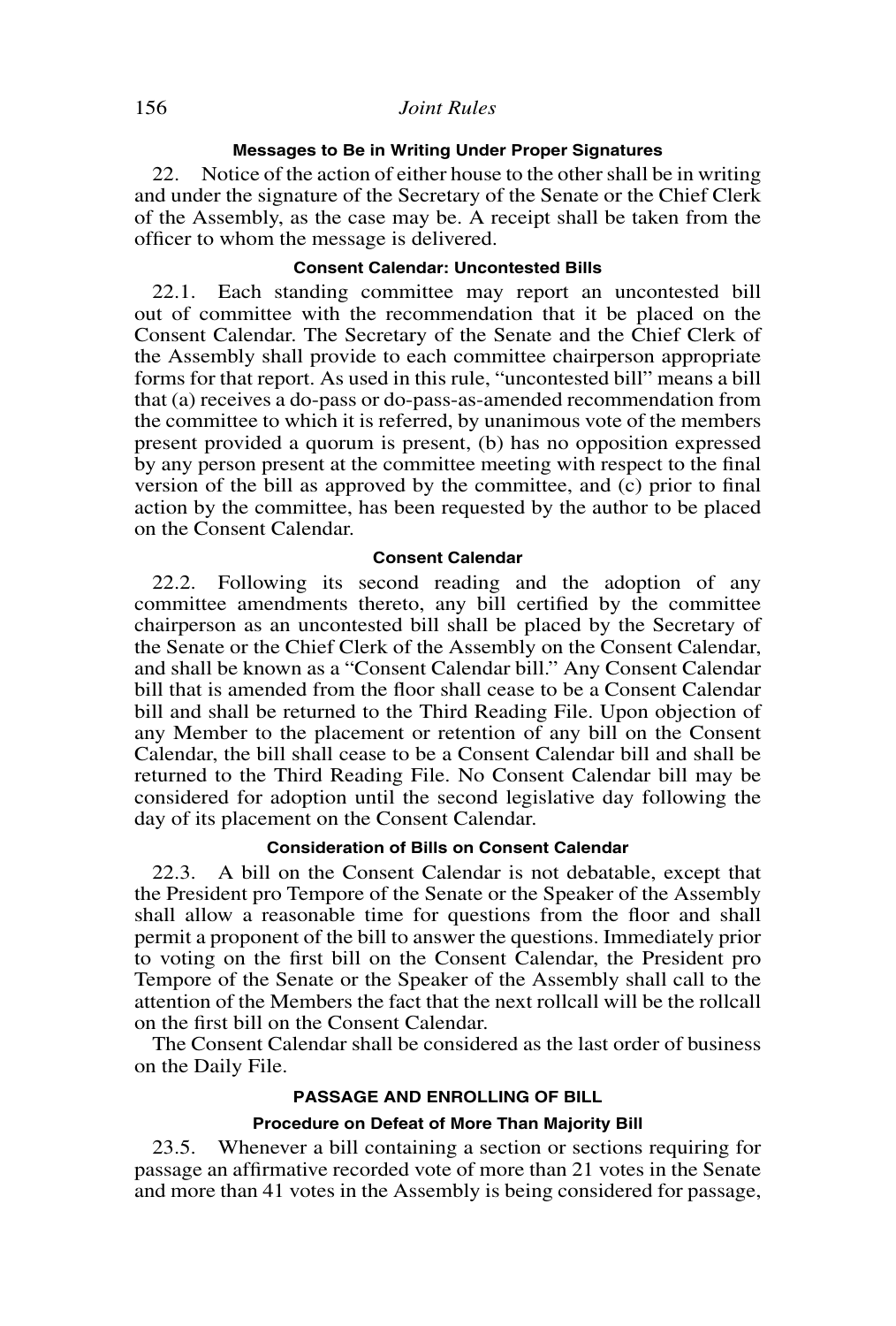and the urgency clause, if the bill is an urgency bill, or the bill, in any case, fails to receive the necessary votes to make all sections effective, further action may not be taken on the bill, except that an amendment to remove all sections requiring the higher vote for passage from the bill shall be in order prior to consideration of further business. If the amendment is adopted, the bill shall be reprinted to reflect the amendment. When the bill is reprinted, it shall be returned to the same place on the file that it occupied when it failed to receive the necessary votes.

# **Enrollment of Bill After Passage**

24. After a bill has passed both houses it shall be printed in enrolled form, omitting symbols indicating amendments, and shall be compared by the Engrossing and Enrolling Clerk and the proper committee of the house where it originated to determine that it is in the form approved by the houses. The enrolled bill shall thereupon be signed by the Secretary of the Senate and Chief Clerk of the Assembly and, except as otherwise provided by these rules, presented without delay to the Governor. The committee shall report the time of presentation of the bill to the Governor to the house and the record shall be entered in the Daily Journal. After enrollment and signature by the officers of the Legislature, constitutional amendments, and concurrent and joint resolutions, shall be filed without delay in the office of the Secretary of State and the time of filing shall be reported to the house and the record entered in the Daily Journal.

## **AMENDMENTS AND CONFERENCES**

# **Amendments to Amended Bills Must Be Attached**

25. Whenever a bill or resolution that has been passed in one house is amended in the other, it shall immediately be reprinted as amended by the house making the amendment or amendments. One copy of the amendment or amendments shall be attached to the bill or resolution so amended, and endorsed "adopted"; the amendment or amendments, if concurred in by the house in which the bill or resolution originated, shall be endorsed "concurred in"; and the endorsement shall be signed by the Secretary or Assistant Secretary of the Senate, or the Chief Clerk or Assistant Clerk of the Assembly, as the case may be. However, an amendment to the title of a bill adopted after the passage of the bill does not necessitate reprinting, but the amendment must be concurred in by the house in which the bill originated.

# **Amendments to Concurrent and Joint Resolutions**

25.5. When a concurrent or joint resolution is amended, and the only effect of the amendments is to add coauthors, the joint or concurrent resolution may not be reprinted unless specifically requested by one of the added coauthors, but a list of the coauthors shall appear in the Daily Journal and History.

# **To Concur or Refuse to Concur in Amendments**

26. If the Senate amends and passes an Assembly bill, or the Assembly amends and passes a Senate bill, the Senate (if it is a Senate bill) or the Assembly (if it is an Assembly bill) must either "concur" or "refuse to concur" in the amendments. If the Senate concurs (if it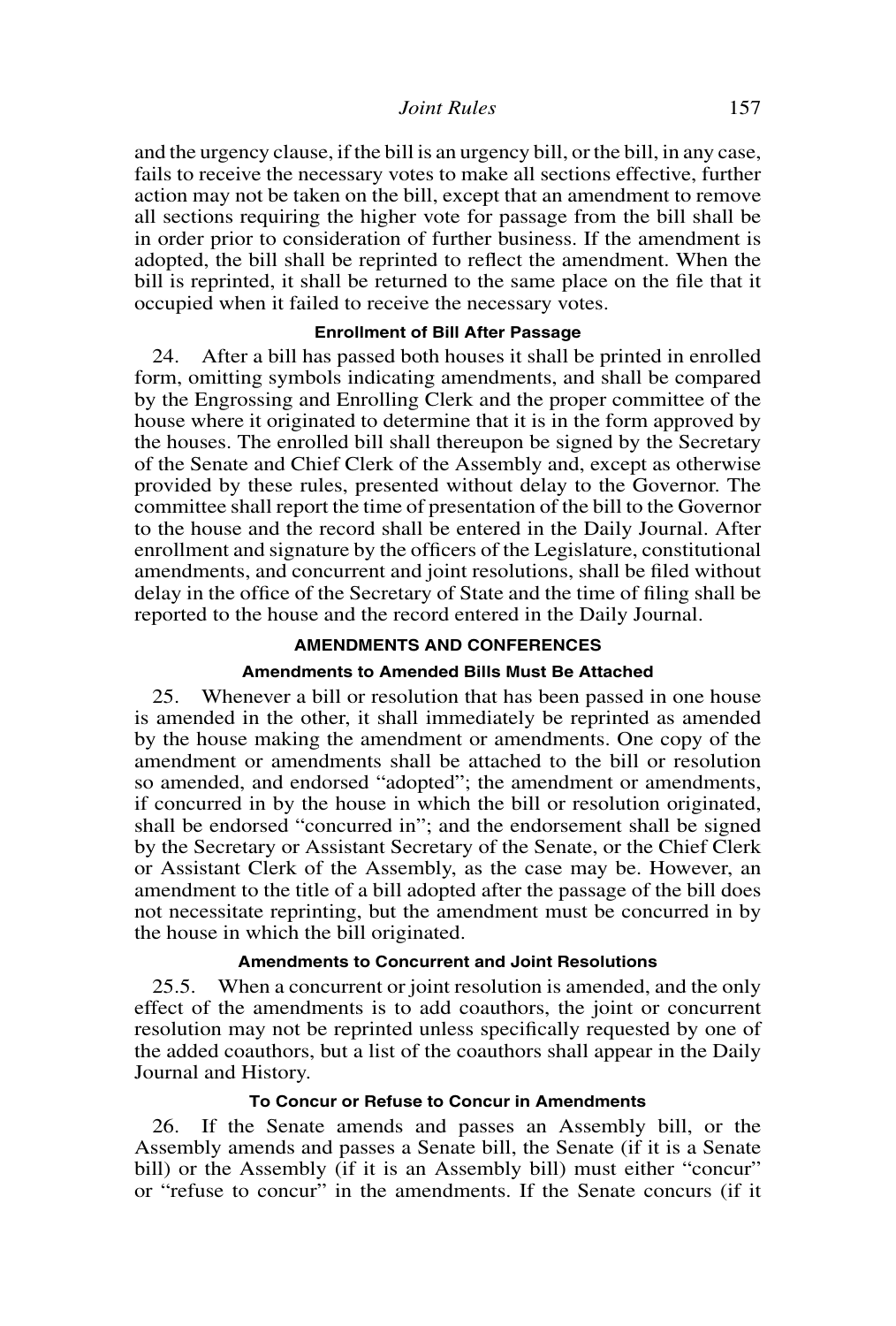is a Senate bill), or the Assembly concurs (if it is an Assembly bill), the Secretary of the Senate or Chief Clerk of the Assembly shall so notify the house making the amendments, and the bill shall be ordered to enrollment.

# **Reference to Committee**

26.5. Pursuant to Rule 26, whenever a bill is returned to its house of origin for a vote on concurrence in an amendment made in the other house, the Legislative Counsel shall promptly prepare and transmit to the Chief Clerk of the Assembly and the Speaker of the Assembly in the case of an Assembly bill, or to the Secretary of the Senate and Chairperson of the Senate Committee on Rules in the case of a Senate bill, a brief digest summarizing the effect of the amendment made in the other house. The Secretary or Chief Clerk shall, upon receipt from the Legislative Counsel, cause the digest to be printed in the Daily File immediately following any reference to the bill covered by the digest. A motion to concur or refuse to concur in the amendment is not in order until the Legislative Counsel's Digest has appeared in the Daily File or an analysis of the bill has been prepared and distributed pursuant to Senate Rule 29.8 or Assembly Rule 77.

If the digest discloses that the amendment of the other house has made a substantial substantive change in the bill as first passed by the house of origin, the bill, if it is a Senate bill, shall, on motion of the Chairperson of the Senate Committee on Rules, be referred to the Senate Committee on Rules for reference to an appropriate standing committee. If the bill is an Assembly bill, it may be referred by the Speaker to the appropriate committee.

Upon receipt of the bill, the committee may, by a vote of a majority of its membership, recommend concurrence or nonconcurrence in the amendment or hold the bill in committee. The committee shall be subject to all the requirements for procedure provided under Rule 62 for committees, other than committees of first referral, and shall be subject to other requirements for normal committee procedure as the Assembly or Senate may separately provide in the standing rules of their respective houses.

Any of the provisions of this rule may be dispensed with regard to a particular bill in its house of origin upon an affirmative vote of a majority of the Members of that house.

#### **Concurring in Amendments Adding Urgency Section**

27. When a bill that has been passed in one house is amended in the other by the addition of a section providing that the act shall take effect immediately as an urgency statute, and is returned to the house in which it originated for concurrence in the amendment or amendments thereto, the procedure and vote thereon shall be as follows:

The presiding officer shall first direct that the urgency section be read and put to a vote. If two-thirds of the membership of the house vote in the affirmative, the presiding officer shall then direct that the question of whether the house shall concur in the amendment or amendments shall be put to a vote. If two-thirds of the membership of the house vote in the affirmative, concurrence in the amendments shall be effective.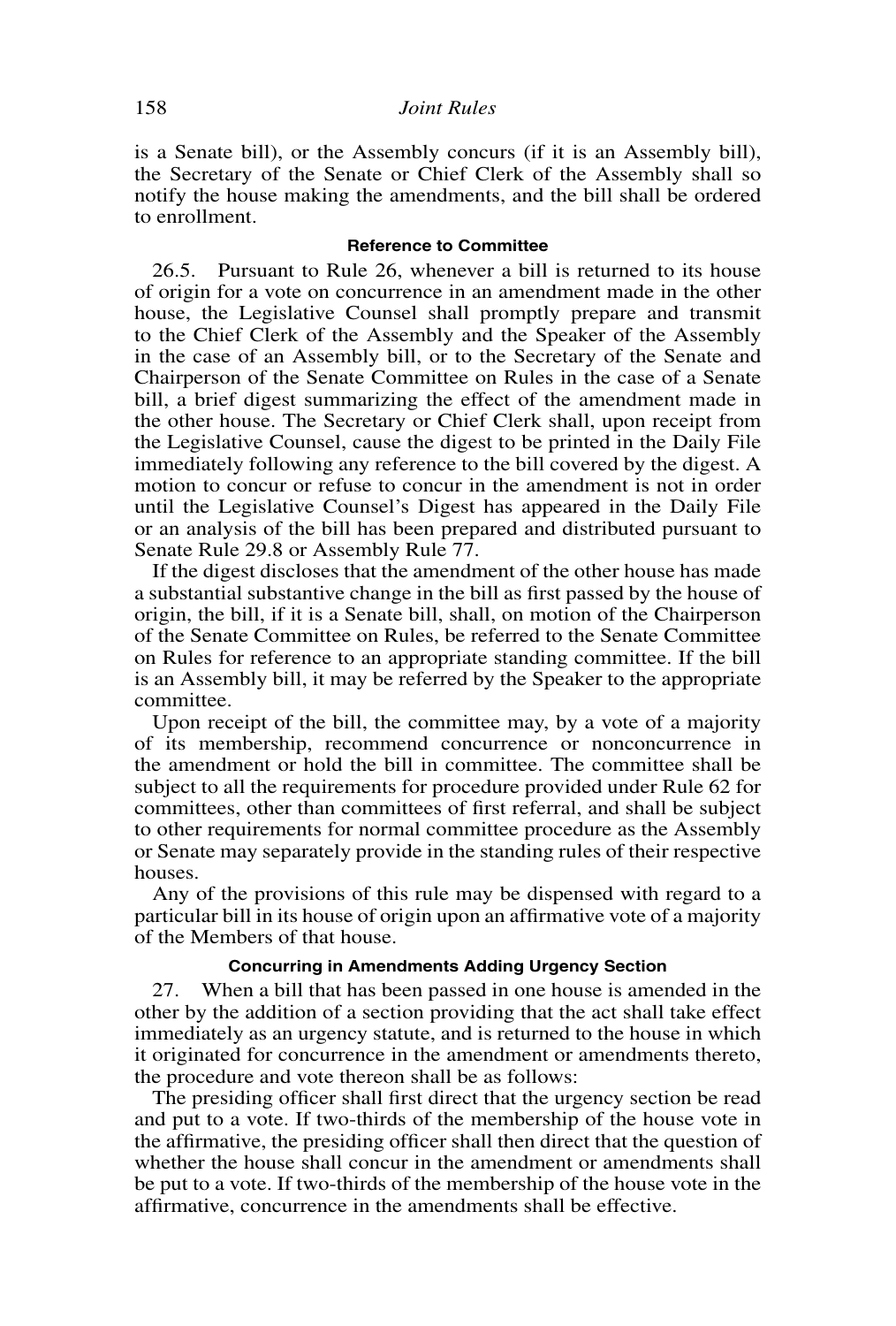If the affirmative vote on either of the questions is less than two-thirds of the membership of the house, the effect is a refusal to concur in the amendment or amendments, and the procedure thereupon shall be as provided in Rule 28.

#### **When Senate or Assembly Refuses to Concur**

28. If the Senate (if it is a Senate bill) or the Assembly (if it is an Assembly bill) refuses to concur in amendments to the bill made by the other house, and the other house has been notified of the refusal to concur, a conference committee shall be appointed for each house in the manner prescribed by these rules. The Senate Committee on Rules, on behalf of the Senate, and the Speaker of the Assembly, on behalf of the Assembly, shall each appoint a committee of three on conference, and the Secretary of the Senate or the Chief Clerk of the Assembly shall immediately notify the other house of the action taken.

#### **Committee on Conference**

28.1. (a) The Senate Committee on Rules and the Speaker of the Assembly, in appointing a committee on conference, shall each select two members from those voting with the majority on the point about which the difference has arisen, and the other member from the minority, in the event there is a minority vote.

Whether a member has voted with the majority or minority on the point about which the difference has arisen is determined by his or her vote on the appropriate rollcall, as follows:

(1) In the Assembly—

 $(A)$  The rollcall on the question of final passage of a Senate bill amended in the Assembly when the Senate has refused to concur with the Assembly amendments.

(B) The rollcall on the question of concurrence with Senate amendments to an Assembly bill.

(2) In the Senate—

(A) The rollcall on the question of final passage of an Assembly bill amended in the Senate when the Assembly has refused to concur with the Senate amendments.

(B) The rollcall on the question of concurrence with Assembly amendments to a Senate bill.

(b) Either house may suspend this rule by a two-thirds vote of the membership of the house.

#### **Meetings and Reports of Committees on Conference**

29. The first Senator named on the conference committee shall act as chairperson of the committee from the Senate, and the first Member of the Assembly named on the committee shall act as chairperson of the committee from the Assembly. The chairperson of the committee on conference for the house of origin of the bill shall arrange the time and place of meeting of the conference committee, and shall prepare or direct the preparation of reports. It shall require an affirmative vote of not less than two of the Assembly Members and two of the Senate Members constituting the committee on conference to agree upon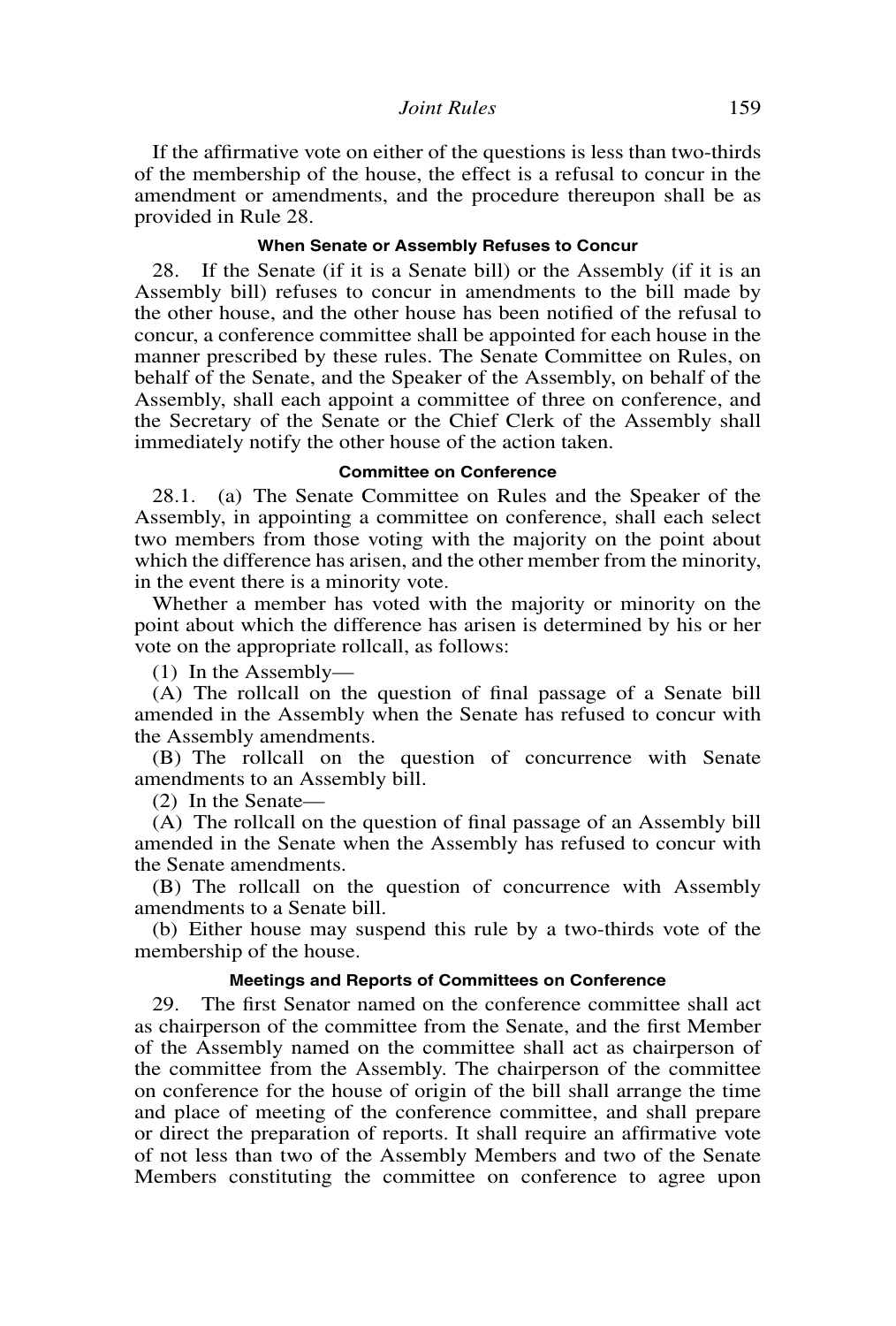a report, and the report shall be submitted to both the Senate and the Assembly. The committee on conference shall report to both the Senate and the Assembly. The report is not subject to amendment. If either house refuses to adopt the report, the conferees shall be discharged and other conferees appointed, except that no more than three different conference committees may be appointed on any one bill. A Member who has served on a committee on conference may not be appointed a member of another committee on conference on the same bill. It shall require the same affirmative recorded vote to adopt any conference report as required by the California Constitution upon the final passage of the bill affected by the report. It shall require an affirmative recorded vote of two-thirds of the entire elected membership of each house to adopt any conference report affecting any bill that contains an item or items of appropriation that are subject to subdivision (d) of Section 12 of Article IV of the California Constitution. The report of a conference committee shall be in writing, and shall have affixed thereto the signatures of each Senator and each Member of the Assembly consenting to the report. Space shall also be provided where a member of a conference committee may indicate his or her dissent in the committee's findings. Any dissenting member may have attached to a conference committee report a dissenting report which shall not exceed, in length, the majority committee report. A copy of any amendments proposed in the majority report shall be placed on the desk of each Member of the house before it is acted upon by the house.

The vote on concurrence or upon the adoption of the conference report shall be deemed the vote upon final passage of the bill.

#### **Conference Committees**

29.5. (a) All meetings of any conference committee on the Budget Bill shall be open and readily accessible to the public.

A conference committee on any bill may not meet, consider, or act on the subject matter of the bill except in a meeting that is open and readily accessible to the public, unless the action is on a report determined by the Legislative Counsel to be nonsubstantive. The Legislative Counsel shall examine each proposed report and shall note upon the face of the report that the amendments proposed are "substantive" or "nonsubstantive" as the case may be.

The chairperson of the conference committee of each house shall give notice to the File Clerk of their respective houses of the time and place of the meeting. Notice of each public meeting shall be published in the Daily File of each house one calendar day prior to the meeting, except that the notice is not required for a meeting of a conference committee on the Budget Bill. When this subdivision is waived with respect to a meeting of any public conference committee, or when there is a meeting of a conference committee on the Budget Bill, every effort shall be made to inform the public that a meeting has been called. When this subdivision has been waived with respect to the meeting of any public conference committee, the chairperson of the conference committee of each house shall immediately notify the chairperson of the policy committee of their respective houses that considered the bill in question of the waiver, and of the time and place of the meeting.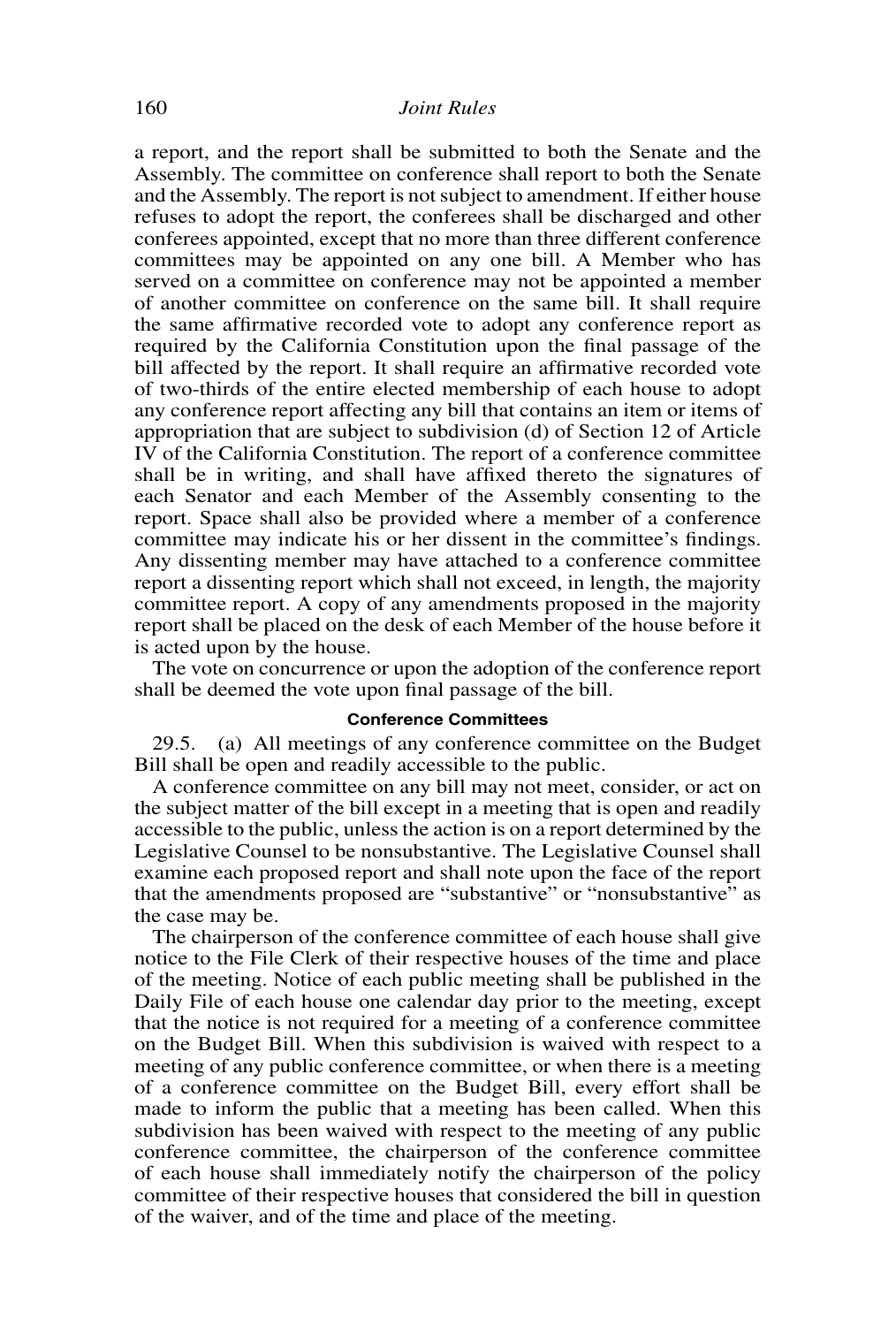(b) The first committee on conference of the Budget Bill, if a committee is appointed, shall submit its report to each house no later than 15 days after the Budget Bill has been passed by both houses. If the report is not submitted by that date, the conference committee shall be deemed to have reached no agreement and shall so inform each house pursuant to Rule 30.7.

(c) A committee on conference of the Budget Bill may consider only differences between the Assembly version of the Budget Bill as passed by the Assembly and the Senate version of the Budget Bill as passed by the Senate, and may not approve any item of expenditure or control that exceeds that contained in one of the two versions before the conference committee.

(d) A conference committee on any bill, other than the Budget Bill, may not approve any substantial financial provision in any bill if the financial provision has not been heard by the fiscal committee of each house, nor may any conference committee approve substantial policy changes that have not been heard by the policy committee of each house.

(e) A waiver of the one-calendar-day Daily File notice requirement of subdivision (a) is not effective for longer than three calendar days.

# **Conference Committee Reports**

30. Upon submission of any report of a committee on conference recommending that the bill be further amended, the bill shall be reprinted incorporating the amendments recommended by the conference committee. The consideration of the report of a committee on conference is not in order until the bill, in the form recommended by the report of the committee on conference, has both been in print and been noticed in the Daily File for not less than one legislative day.

If the conference committee's report recommends only that the amendments of the Senate or the Assembly "be concurred in," consideration of the report shall be in order at any time, and reprinting of the bill is not required, but notice shall appear in the Daily File for not less than one legislative day.

A conference committee report is not in order unless it has been received by the Secretary of the Senate and the Chief Clerk of the Assembly at least three calendar days preceding the scheduled commencement of the summer, interim, or final recess of the Legislature.

This rule may be suspended as to any particular conference committee report by a two-thirds vote of the membership of either house.

This rule does not apply to a report of a committee on conference on the Budget Bill.

#### **Conference Committee Reports on Urgency Statutes**

30.5. When the report of a committee on conference recommends the amendment of a bill by the addition of a section providing that the act shall take effect immediately as an urgency statute, the procedure and the vote thereon shall be as follows:

The presiding officer shall first direct that the urgency section be read and put to a vote. If two-thirds of the Members elected to the house vote in the affirmative, the presiding officer shall then direct that the question of whether the house shall adopt the report of the committee on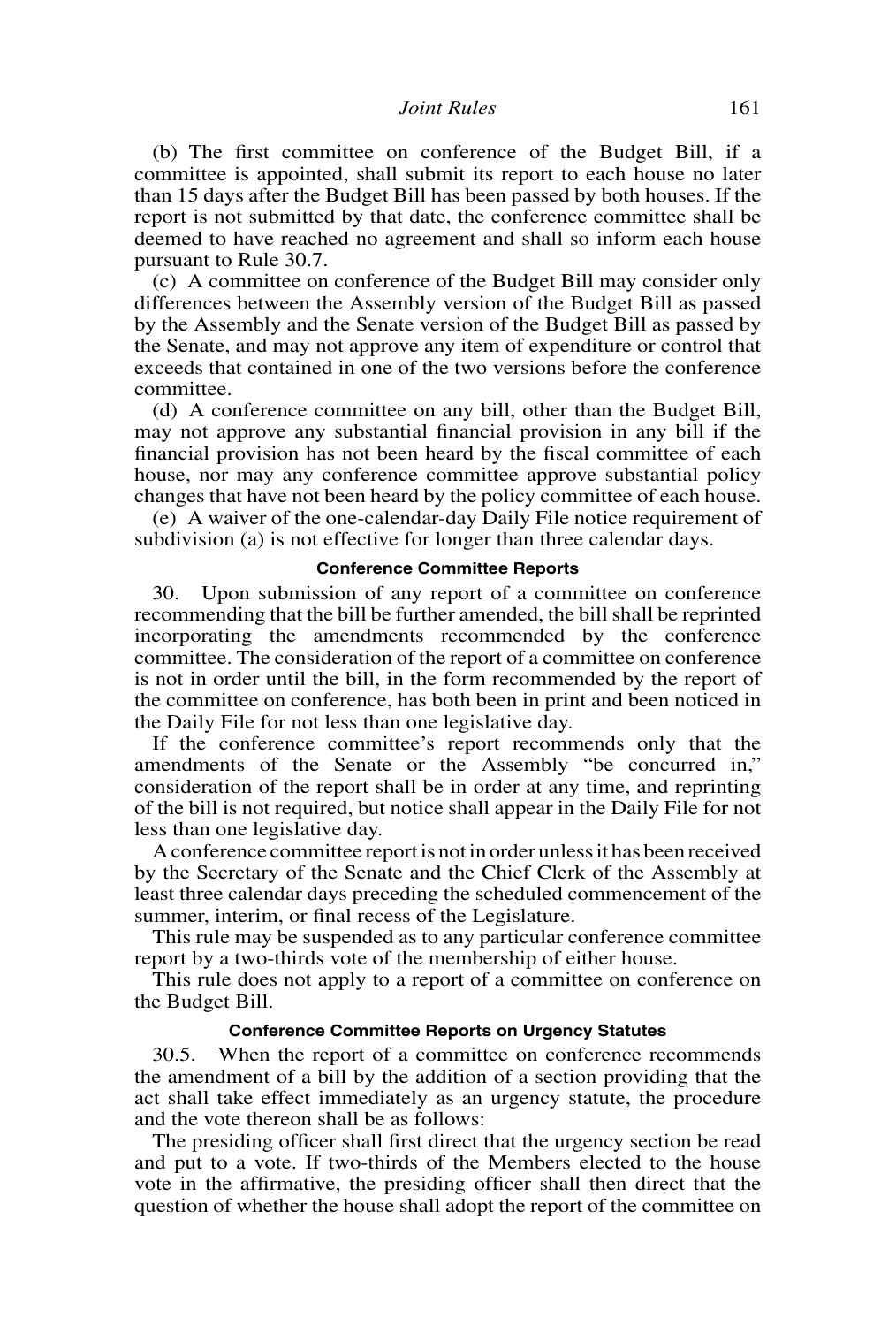conference shall be put to a vote. If two-thirds of the Members elected to the house vote in the affirmative, the adoption of the report and the amendments proposed thereby shall be effective.

If the affirmative vote on either of the questions is less than two-thirds of the Members elected to the house, the effect is a refusal to adopt the report of the committee on conference.

# **Failure to Agree on Report**

30.7. A conference committee may find and determine that it is unable to submit a report to the respective houses, upon the affirmative vote to that effect of not less than two of the Assembly Members and not less than two of the Senate Members constituting the committee. That finding may be submitted to the Chief Clerk of the Assembly and the Secretary of the Senate in the form of a letter from the chairperson of the committee on conference for the house of origin of the bill, containing the signatures of the members of the committee consenting to the finding and determination that the committee is unable to submit a report. The Chief Clerk of the Assembly and the Secretary of the Senate, upon being notified that a conference committee is unable to submit a report, shall so inform each house, whereupon the conferees shall be discharged and other conferees appointed, in accordance with Rule 29.

### **MISCELLANEOUS PROVISIONS**

### **Authority When Rules Do Not Govern**

31. All relations between the houses that are not covered by these rules shall be governed by the latest edition of Mason's Manual.

#### **Press Rules**

32. (a) Any person desiring privileges of an accredited press representative shall make application to the Joint Rules Committee. The application shall constitute compliance with any provisions of the rules of the Assembly or the Senate with respect to registration of news correspondents. The application shall state in writing the name of any print or electronic periodic news publication, news association, or radio or television station that employs the press representative, and any other occupations or employment he or she may have. The press representative shall further declare in the application that he or she is not employed, directly or indirectly, to assist in the prosecution of the legislative business of any person, corporation, or association, and will not become so employed while retaining the privilege of an accredited press representative.

(b) The application required by subdivision (a) of this rule shall be authenticated in a manner that is satisfactory to the Standing Committee of the Capitol Correspondents Association, which shall see that occupation of seats and desks in the Senate and the Assembly Chambers is confined to bona fide correspondents of reputable standing in their business, who represent news media identified in subdivision (a). It is the duty of the standing committee, at its discretion, to report any violation of accredited press privileges to the Speaker of the Assembly or the Senate Committee on Rules and, pending action thereon, the offending correspondent may be suspended by the standing committee.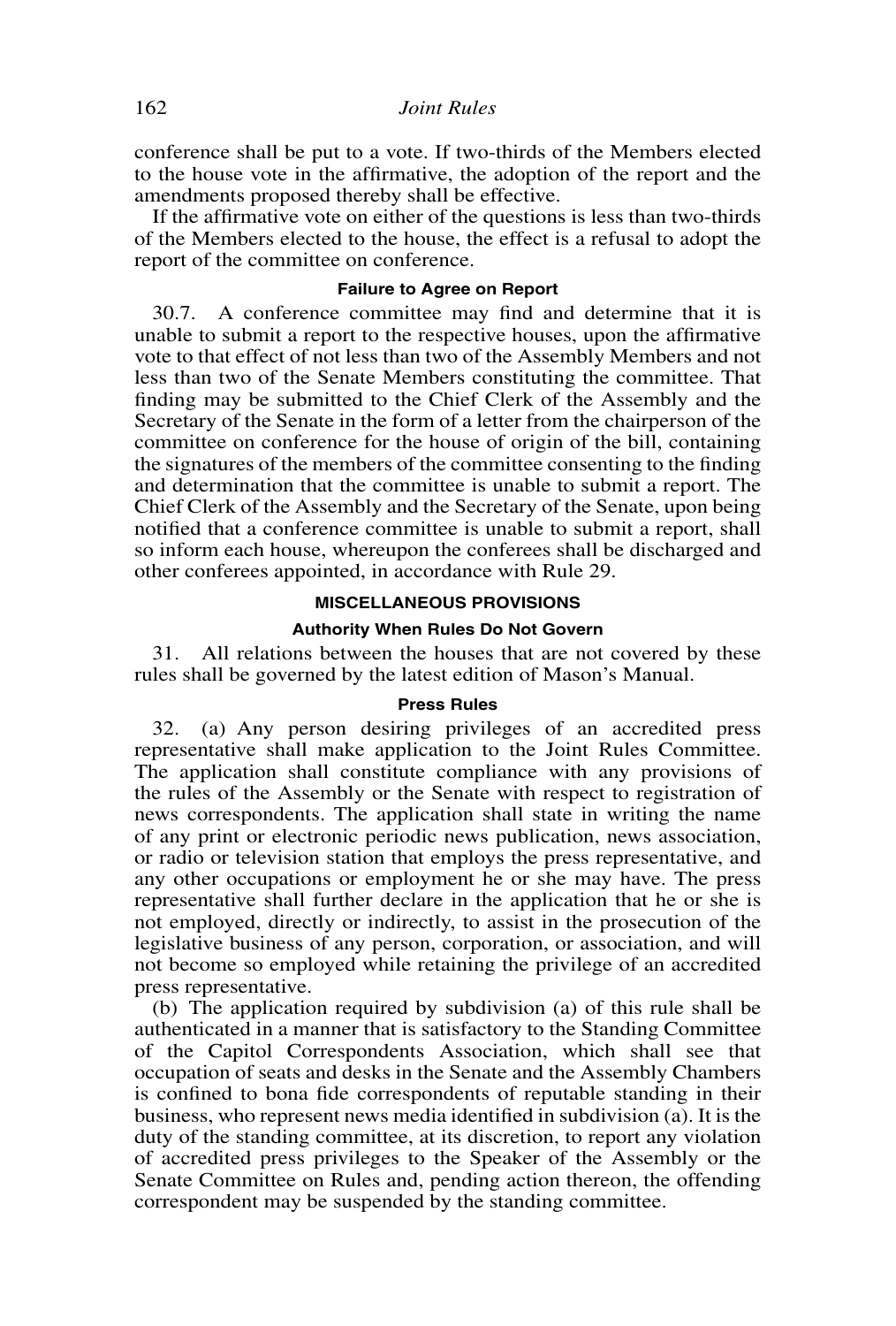(c) Except as otherwise provided in this subdivision, persons engaged in other occupations whose chief attention is not given to newspaper correspondence or to news associations requiring telegraphic, radio, television, or electronic service are not entitled to the privileges accorded accredited press representatives. The press list in the Handbook of the California Legislature and the Senate and Assembly Histories shall be a list of only those persons authenticated by the Standing Committee of the Capitol Correspondents Association. Accreditation may be granted to any bona fide correspondent of reputable standing employed by a periodic publication of general circulation if the applicant is employed on a regular basis in the Capitol area preparing articles dealing with state government and politics and the publication is not an organ or organization involved in legislative advocacy.

(d) The press seats and desks in the Senate and Assembly Chambers shall be under the control of the standing committee of correspondents, subject to the approval and supervision of the Speaker of the Assembly and the Senate Committee on Rules. Press cards shall be issued by the President pro Tempore of the Senate and the Speaker of the Assembly only to correspondents properly accredited in accordance with this rule.

(e) An accredited member of the Capitol Correspondents Association may not, for compensation, perform any service for state constitutional officers or members of their staffs, for state agencies, for the Legislature, for candidates for state office, for a state officeholder, or for any person registered or performing as a legislative advocate.

(f) An accredited member of the association who violates subdivision (a) or (e) of this rule shall be subject to the following penalties:

(1) For the first offense, the Standing Committee of the Capitol Correspondents Association shall send a letter of admonition to the offending member, his or her employer, and the Joint Rules Committee. The letter shall state the nature of the member's rule violation and shall warn of an additional penalty for a second offense.

(2) For a second offense, the Standing Committee of the Capitol Correspondents Association shall recommend to the Joint Rules Committee that the member's accreditation be suspended or revoked and that he or she lose all rights and privileges attached thereto. The Standing Committee of the Capitol Correspondents Association shall also dismiss the member from the association.

Any member of the Standing Committee of the Capitol Correspondents Association may propose that the committee make an inquiry to determine if an association member has violated subdivision (a) or (e) of this rule. Upon a majority vote of the Standing Committee of the Capitol Correspondents Association, an inquiry shall be made.

Upon receipt of a signed, written notice from any association member of his or her belief that another association member may have violated subdivision (a) or (e) of this rule, the Standing Committee of the Capitol Correspondents Association shall commence an inquiry into the possible violation.

If the Standing Committee of the Capitol Correspondents Association determines by majority vote that an association member has violated an association rule, it shall inform the member of its finding. Within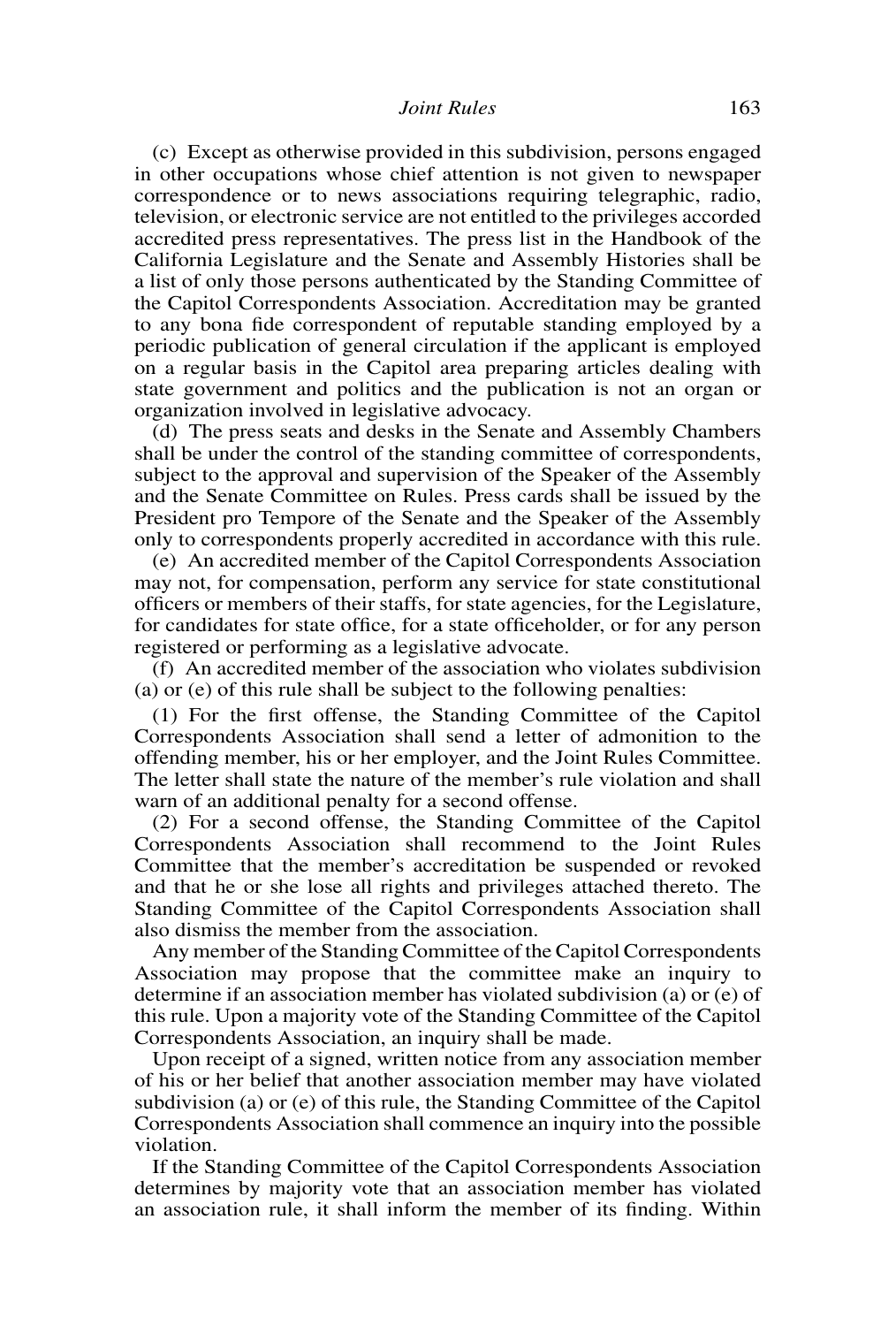two weeks of notification, the member may request a meeting of the membership. If the member makes that request, the Standing Committee of the Capitol Correspondents Association shall promptly schedule a meeting at the earliest possible time. After hearing the member and the committee review the circumstances of the alleged violation, the membership may, by majority vote, nullify the finding of the Standing Committee of the Capitol Correspondents Association. If nullification does not occur, the Standing Committee of the Capitol Correspondents Association immediately shall impose the appropriate penalty.

# **Dispensing with Joint Rules**

33. A joint rule may not be dispensed with except by a vote of twothirds of each house or as otherwise provided in these rules. If either house violates a joint rule, a question of order may be raised in the other house and decided in the same manner as in the case of the violation of the rules of the house. If it is decided that the joint rules have been violated, the bill involving the violation shall be returned to the house in which it originated, and the disputed matter shall be considered in like manner as in conference committee.

# **Dispensing with Joint Rules: Unanimous Consent**

33.1. Notwithstanding any other rule, a joint rule that may be dispensed with by one house may be done so by unanimous consent if the rules committee of that house has approved.

# **Opinions of Legislative Counsel**

34. Whenever the Legislative Counsel issues a written opinion to any person other than the first-named author analyzing the constitutionality, operation, or effect of a bill or other legislative measure that is then pending before the Legislature or of any amendment made or proposed to be made to the bill or measure, he or she is authorized and instructed to deliver two copies of the opinion to the first-named author as promptly as feasible after the delivery of the original opinion and also to deliver a copy to any other author of the bill or measure who so requests. A copy of any letter prepared by the Legislative Counsel for the sole purpose of advising a Member of a conflict between two or more bills as to the sections of law being amended, repealed, or added shall be submitted to the chairperson of the committee to which each bill has been referred.

# **Resolutions Prepared by Legislative Counsel**

34.1. Whenever the Legislative Counsel has been requested to draft a resolution commemorating or taking note of any event, or a resolution congratulating or expressing sympathy toward any person, and subsequently receives a similar request from another Member of the Legislature, he or she shall inform that requester and each subsequent requester that a resolution is being, or has been, prepared, and shall inform them of the name of the Member for whom the resolution was, or is being, prepared.

#### **Resolutions**

34.2. A concurrent resolution, Senate resolution, or House resolution may be introduced to memorialize the death of a present or former state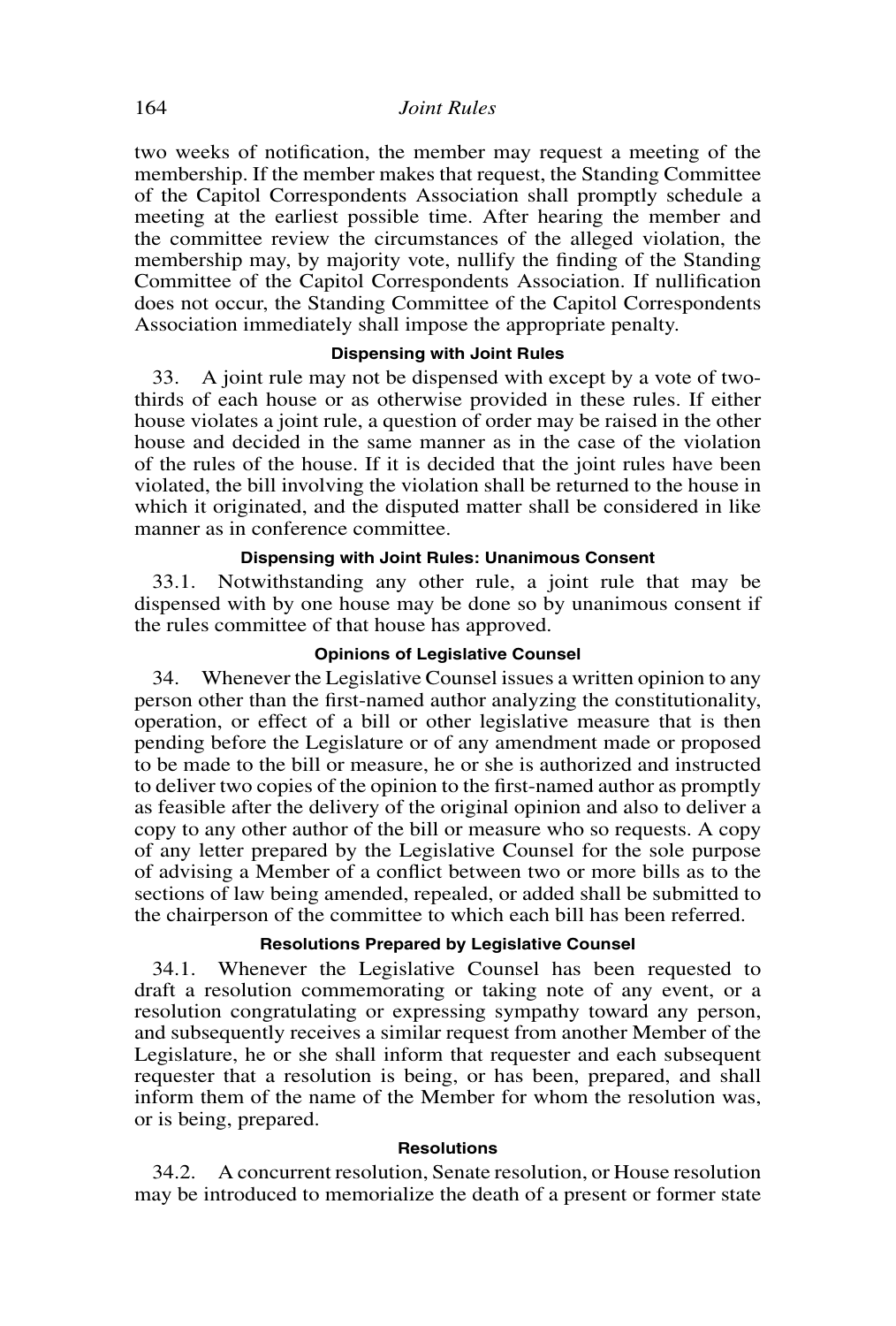or federal elected official or a member of his or her immediate family. In all other instances, a resolution other than a concurrent resolution, as specified by the Committee on Rules of each house, or as provided by the Joint Rules Committee in those cases requiring that the resolution should emanate from both houses, shall be used for the purpose of commendation, congratulation, sympathy, or regret with respect to any person, group, or organization.

A concurrent resolution requesting the Governor to issue a proclamation may not be introduced without the prior approval of the Committee on Rules of the house in which the resolution is to be introduced.

### **Identical Drafting Requests**

34.5. Whenever it comes to the attention of the Legislative Counsel that a Member has requested the drafting of a bill that will be substantially identical to one already introduced, the Legislative Counsel shall inform the Member of that fact.

### **Expense of Members**

35. As provided in Section 8902 of the Government Code, each Member of the Legislature is entitled to reimbursement for living expenses while required to be in Sacramento to attend a session of the Legislature, while traveling to and from or in attendance at a committee meeting, or while attending to any legislative function or responsibility as authorized or directed by legislative rules or the Committee on Rules of the house of which he or she is a Member, at the same rate as may be established by the California Victim Compensation and Government Claims Board for other elected state officers. Each Member shall be reimbursed for travel expenses incurred in traveling to and from a session of the Legislature, when traveling to and from a meeting of a committee of which he or she is a member, or when traveling pursuant to any other legislative function or responsibility as authorized or directed by legislative rules or the Committee on Rules of the house of which he or she is a Member, at the rate prescribed by Section 8903 of the Government Code.

Expense allowances for Members of the Senate and Assembly shall be approved and certified to the Controller by the Secretary of the Senate, on behalf of the Senate, and the Chief Clerk of the Assembly or other person authorized by the Assembly Committee on Rules, on behalf of the Assembly, weekly or as otherwise directed by either house, and upon certification the Controller shall draw his or her warrants in payment of the allowances to the respective Members.

#### **Issuance of Subpoenas**

35.5. A subpoena requiring the attendance of a witness or the production of documents may be issued by the Senate Committee on Rules, the Speaker of the Assembly, or the chairperson of a committee conducting an investigation only if permission has been secured from the rules committee of the respective house, or from the Joint Rules Committee if the subpoena is issued by the chairperson of a joint committee.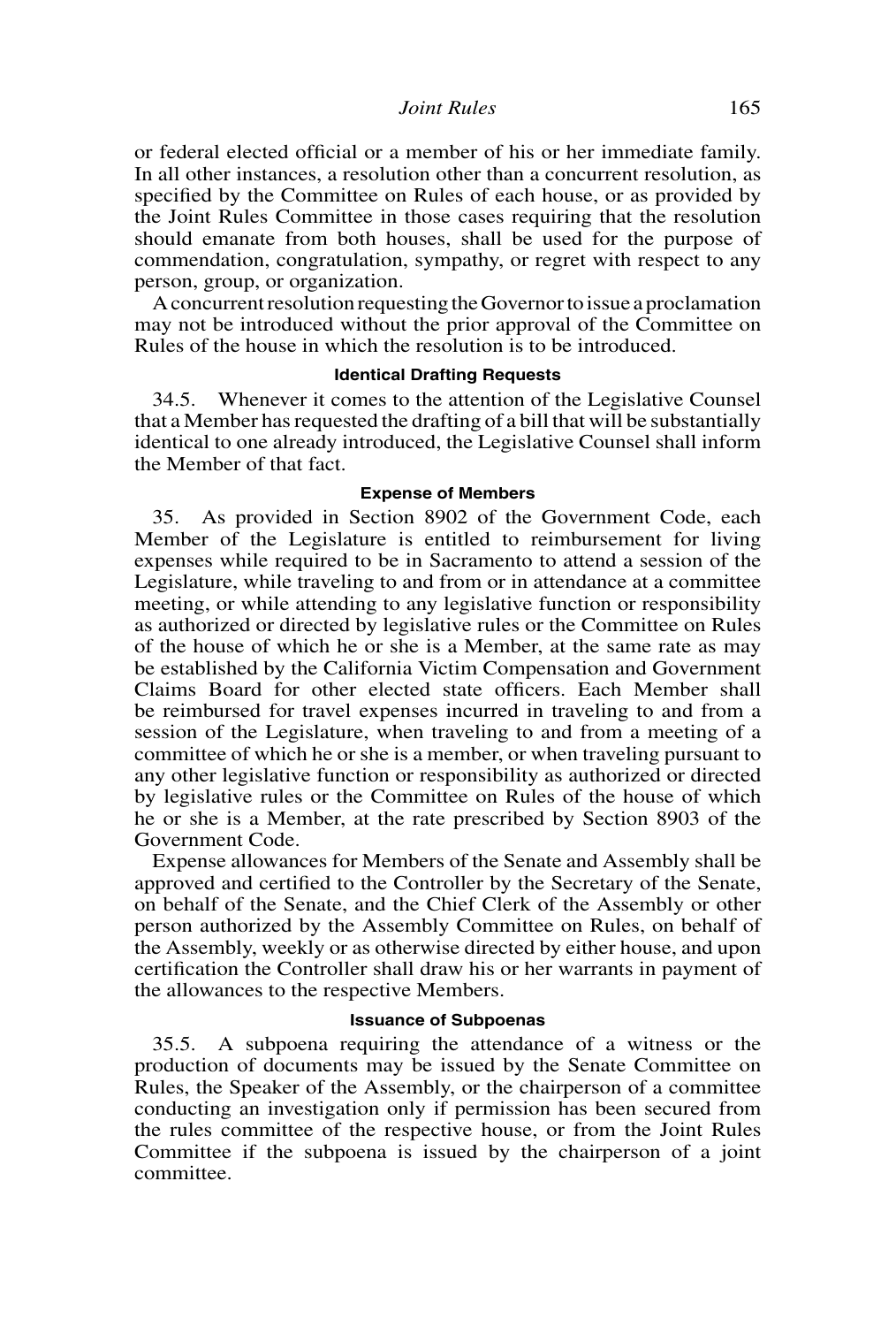#### **Investigating Committees**

36. In order to expedite the work of the Legislature, either house, or both houses jointly, may by resolution or statute provide for the appointment of committees to ascertain facts and to make recommendations as to any subject within the scope of legislative regulation or control.

The resolution providing for the appointment of a committee pursuant to this rule shall state the purpose of the committee and the scope of the subject concerning which it is to act, and may authorize it to act either during sessions of the Legislature or, when authorization may lawfully be made, after final adjournment.

In the exercise of the power granted by this rule, each committee may employ clerical, legal, and technical assistants as may be authorized by: (a) the Joint Rules Committee in the case of a joint committee, (b) the Senate Committee on Rules in the case of a Senate committee, or (c) the Assembly Committee on Rules in the case of an Assembly committee.

Except as otherwise provided herein for joint committees or by the rules of the Senate or the Assembly for single house committees, each committee may adopt and amend rules governing its procedure as may appear necessary and proper to carry out the powers granted and duties imposed under this rule. The rules may include provisions fixing the quorum of the committee and the number of votes necessary to take action on any matter. With respect to all joint committees, a majority of the membership from each house constitutes a quorum, and an affirmative vote of a majority of the membership from each house is necessary for the committee to take action.

Each committee is authorized and empowered to summon and subpoena witnesses, to require the production of papers, books, accounts, reports, documents, records, and papers of every kind and description, to issue subpoenas, and to take all necessary means to compel the attendance of witnesses and to procure testimony, oral and documentary. A committee's issuance of a subpoena shall comply with Rule 35.5.

Each member of the committees is authorized and empowered to administer oaths, and all of the provisions of Chapter 4 (commencing with Section 9400) of Part 1 of Division 2 of Title 2 of the Government Code, relating to the attendance and examination of witnesses before the Legislature and the committees thereof, apply to the committees. A committee may grant a witness immunity from criminal prosecution, pursuant to subdivision (a) of Section 9410 of the Government Code, only after securing permission from the rules committee of the respective house, or from the Joint Rules Committee in the case of a joint committee.

The Sergeant at Arms of the Senate or Assembly, or other person as may be designated by the chairperson of the committee, shall serve any and all subpoenas, orders, and other process that may be issued by the committee, when directed to do so by the chairperson, or by a majority of the membership of the committee.

Every department, commission, board, agency, officer, and employee of the state government, including the Legislative Counsel and the Attorney General and their subordinates, and of every political subdivision, county, city, or public district of or in this state, shall give and furnish to these committees and to their subcommittees upon request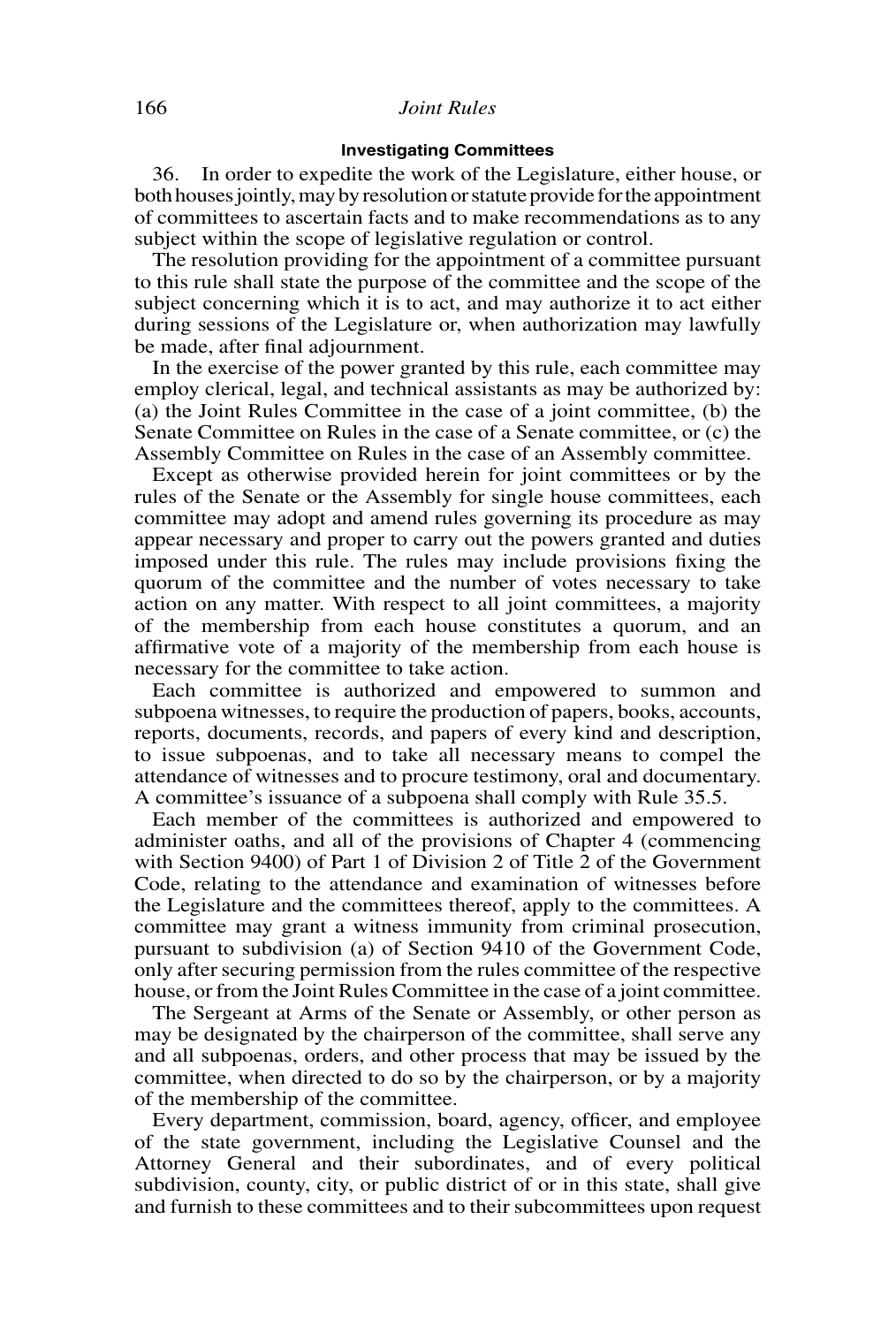information, records, and documents as the committees deem necessary or proper for the achievement of the purposes for which each committee was created.

Each committee or subcommittee of either house, in accordance with the rules of that respective house, and each joint committee or subcommittee thereof, may meet at any time during the period in which it is authorized to act, either at the State Capitol or at any other place in the State of California, in public or executive session, and do any and all things necessary or convenient to enable it to exercise the powers and perform the duties herein granted to it or accomplish the objects and purposes of the resolution creating it, subject to the following exceptions:

(a) When the Legislature is in session:

(1) A committee or subcommittee of either house may not meet outside the State Capitol without the prior approval of the Senate Committee on Rules with respect to Senate committees and subcommittees, or the Speaker of the Assembly with respect to Assembly committees and subcommittees.

(2) A committee or subcommittee of either house, other than a standing committee or subcommittee thereof, may not meet unless notice of the meeting has been printed in the Daily File for four days prior thereto. This requirement may be waived by a majority vote of either house with respect to a particular bill.

(3) A joint committee or subcommittee thereof, other than the Joint Committees on Legislative Audit, Legislative Budget, and Rules, may not meet outside the State Capitol without the prior approval of the Joint Rules Committee.

(4) A joint committee or subcommittee thereof, other than the Joint Committees on Legislative Audit, Legislative Budget, and Rules, may not meet unless notice of the meeting has been printed in the Daily File for four days prior thereto.

(b) When the Legislature is in joint recess, each joint committee or subcommittee, other than the Joint Committees on Legislative Audit, Legislative Budget, and Rules, shall notify the Joint Rules Committee at least two weeks prior to a meeting.

(c) The requirements placed upon joint committees by subdivisions (a) and (b) of this rule may be waived as deemed necessary by the Joint Rules Committee.

Each committee may expend such money as is made available to it for its purpose, but a committee may not incur any indebtedness unless money has been first made available therefor.

Living expenses may not be allowed in connection with legislative business for a day on which the Member receives reimbursement for expenses while required to be in Sacramento to attend a session of the Legislature. The chairperson of each committee shall audit and approve the expense claims of the members of the committee, including claims for mileage in connection with attendance on committee business, or in connection with specific assignments by the committee chairperson, but excluding other types of mileage, and shall certify the amount approved to the Controller. The Controller shall draw his or her warrants upon the certification of the chairperson.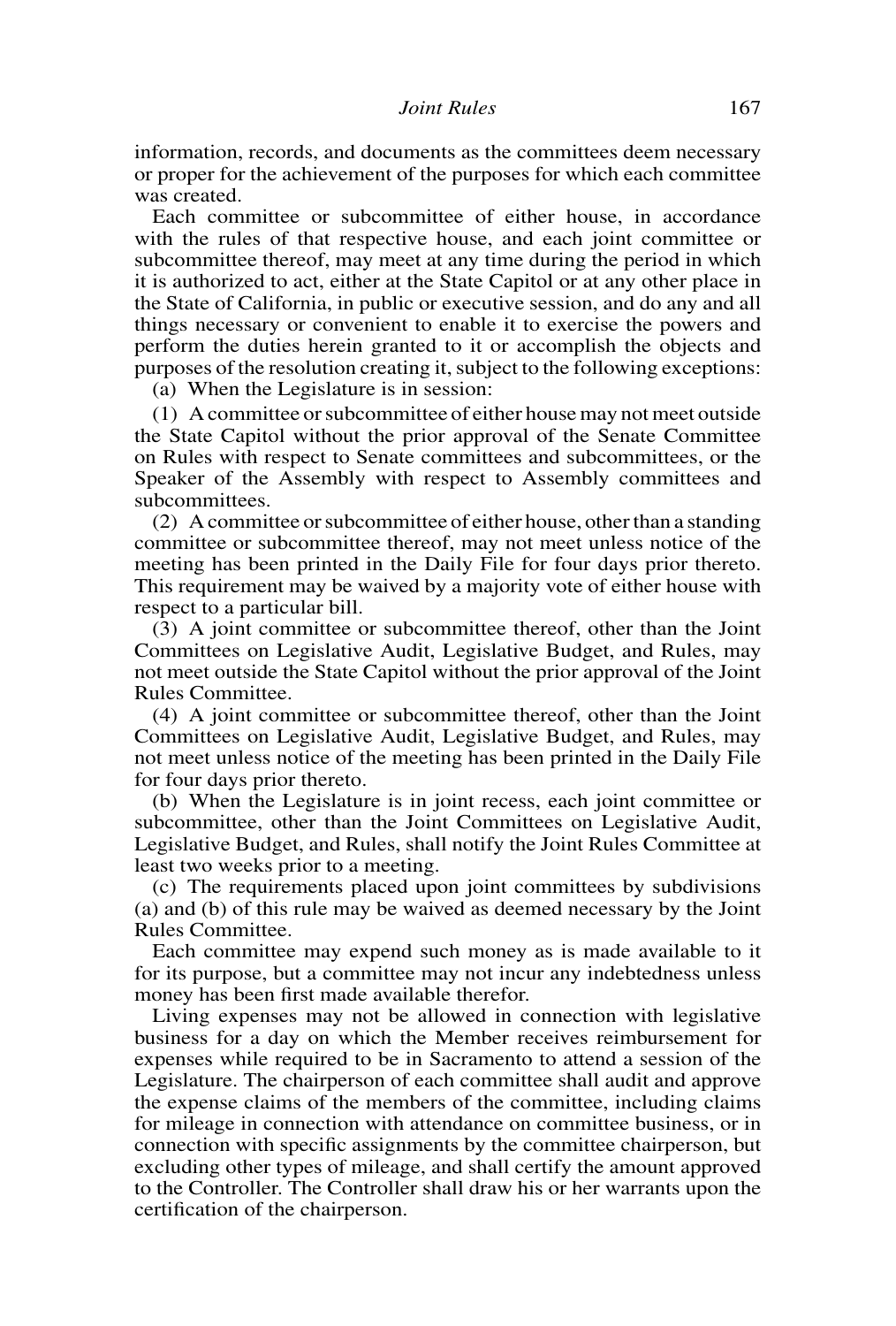Subject to the rules of each house for the respective committees of each house, or the joint rules for any joint committee, with the permission of the appointing authority of the respective house, or the permission of the appointing authorities of the two houses in the case of a joint committee, the chairperson of any committee may appoint subcommittees and chairpersons thereof for the purpose of more expeditiously handling and considering matters referred to it, and the subcommittees and the chairpersons thereof shall have all the powers and authority herein conferred upon the committee and its chairperson. The chairperson of a subcommittee shall audit the expense claims of the members of the subcommittee, and other claims and the expenses incurred by it, and shall certify the amount thereof to the chairperson of the committee, who shall, if he or she approves the same, certify the amount thereof to the Controller; the Controller shall draw his or her warrant therefor upon that certification, and the Treasurer shall pay the same. Any committee or subcommittee thereof that is authorized to leave the State of California in the performance of its duties shall, while out of the state, have the same authority as if it were acting and functioning within the state, and the members thereof shall be reimbursed for expenses.

Notwithstanding any other provision of this rule, if the standing rules of either house require that expense claims of committees for goods or services, pursuant to contracts, or for expenses of employees or members of committees be audited or approved, after approval of the committee chairperson, by another agency of either house, the Controller shall draw his or her warrants only upon the certification of the other agency. All expense claims approved by the chairperson of any joint committee, other than the Joint Legislative Budget Committee and the Joint Legislative Audit Committee, shall be approved by the Joint Rules Committee, and the Controller shall draw his or her warrants only upon the certification of the Joint Rules Committee.

Except salary claims of employees clearly subject to federal withholding taxes and the requirement as to loyalty oaths, claims presented for services or pursuant to contract shall refer to the agreement, the terms of which shall be made available to the Controller.

### **Expenses of Committee Employees**

36.1. Unless otherwise provided by respective house or committee rule or resolution, employees of legislative committees, when entitled to traveling expenses, are entitled to allowances in lieu of actual expenses for hotel accommodations, breakfast, lunch, and dinner, at the rates fixed by the California Victim Compensation and Government Claims Board from time to time in limitation of reimbursement of expenses of state employees generally. However, if an allowance for hotel accommodations, breakfast, lunch, and dinner is made by a committee at a rate in excess of the rate fixed by the California Victim Compensation and Government Claims Board, the chairperson of the committee shall notify the Controller of that fact in writing.

### **Appointment of Committees**

36.5. This rule applies whenever a joint committee is created by a statute or resolution that either provides that appointments be made and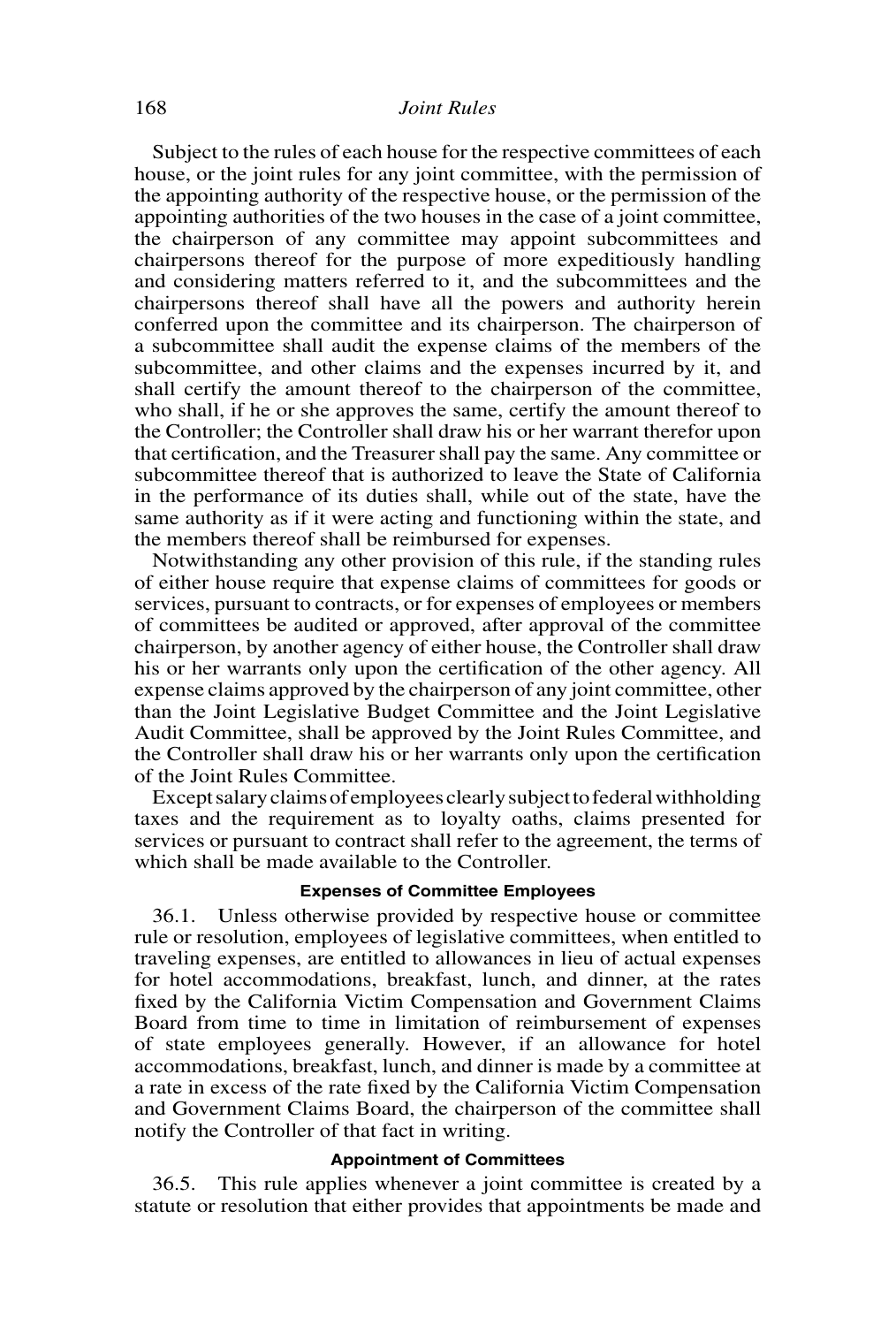vacancies be filled in the manner provided for in the Joint Rules, or makes no provision for the appointment of members or the filling of vacancies.

The Senate members of the committee shall be appointed by the Senate Committee on Rules; the Assembly members of the committee shall be appointed by the Speaker of the Assembly; and vacancies occurring in the membership of the committee shall be filled by the respective appointing powers. The members appointed shall hold over until their successors are regularly selected.

### **Appointment of Joint Committee Chairpersons**

36.7. The chairperson of each joint committee heretofore or hereafter created, except the Joint Legislative Budget Committee and the Joint Legislative Audit Committee, shall be appointed by the Joint Rules Committee from a Member or Members recommended by the Senate Committee on Rules and the Speaker of the Assembly.

### **Joint Committee Funds**

36.8. Each joint committee heretofore or hereafter created, except the Joint Legislative Budget Committee and the Joint Legislative Audit Committee, shall expend the funds heretofore or hereafter made available to it in compliance with the policies set forth by the Joint Rules Committee with respect to personnel, salaries, purchasing, office space assignment, contractual services, rental or lease agreements, travel, and any and all other matters relating to the management and administration of committee affairs.

### **Joint Legislative Budget Committee**

37. In addition to any other committee provided for by these rules, there is a joint committee to be known as the Joint Legislative Budget Committee, which is hereby declared to be a continuing body.

It is the duty of the committee to ascertain facts and make recommendations to the Legislature and to the houses thereof concerning the State Budget, the revenues and expenditures of the state, and the organization and functions of the state and its departments, subdivisions, and agencies, with a view to reducing the cost of the state government and securing greater efficiency and economy.

The committee consists of eight Members of the Senate and eight Members of the Assembly. The Senate members of the committee shall be appointed by the Senate Committee on Rules. The Assembly members of the committee shall be appointed by the Speaker of the Assembly. The committee shall select its own chairperson.

Any vacancy occurring at any time in the Senate membership of the Joint Legislative Budget Committee shall be filled by the Senate Committee on Rules, and the Senators appointed shall hold over until their successors are regularly selected. For the purposes of this rule, a vacancy shall be deemed to exist as to a Senator whose term is expiring whenever he or she is not reelected at the general election.

Any vacancy occurring at any time in the Assembly membership of the Joint Legislative Budget Committee shall be filled by appointment by the Speaker of the Assembly, and the Members of the Assembly appointed shall hold over between regular sessions until their successors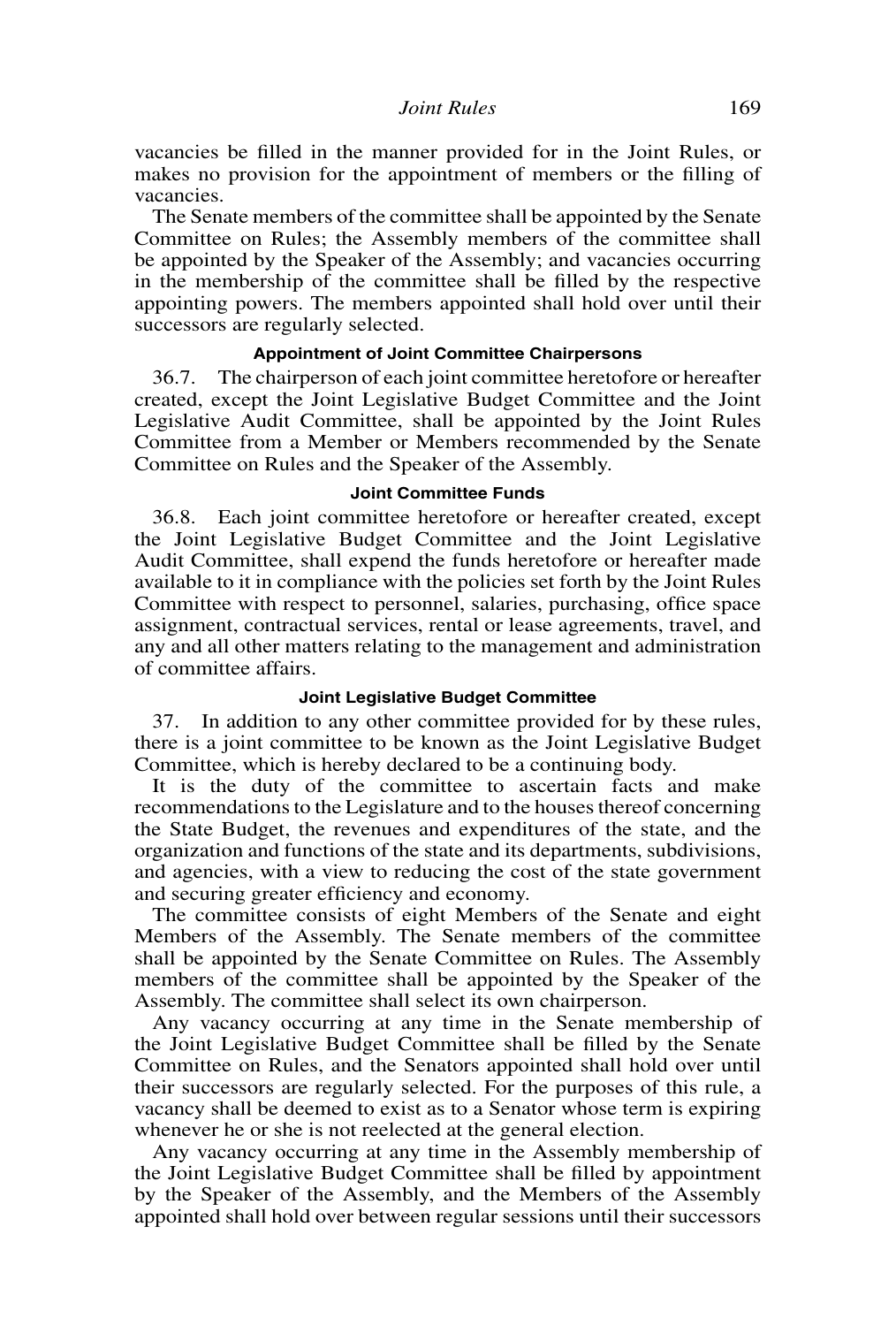are regularly selected. For the purposes of this rule, a vacancy shall be deemed to exist as to a Member of the Assembly whose term is expiring whenever he or she is not reelected at the general election.

The committee may adopt rules to govern its own proceedings and its employees. The committee, with the permission of the appointing authorities of the two houses, may also create subcommittees from its membership, assigning to its subcommittees any study, inquiry, investigation, or hearing that the committee itself has authority to undertake or hold. A subcommittee for the purpose of this assignment has and may exercise all the powers conferred upon the committee, limited only by the express terms of any rule or resolution of the committee defining the powers and duties of the subcommittee. Those powers may be withdrawn or terminated at any time by the committee.

The Joint Legislative Budget Committee may render services to any investigating committee of the Legislature pursuant to contract between the Joint Legislative Budget Committee and the committee for which the services are to be performed. The contract may provide for payment to the Joint Legislative Budget Committee of the cost of the services from the funds appropriated to the contracting investigating committee. All legislative investigating committees are authorized to enter into those contracts with the Joint Legislative Budget Committee. Money received by the Joint Legislative Budget Committee pursuant to any agreement shall be in augmentation of the current appropriation for the support of the Joint Legislative Budget Committee.

The provisions of Rule 36 shall apply to the Joint Legislative Budget Committee, which has all the authority provided in that rule or pursuant to Section 11 of Article IV of the California Constitution.

The committee has authority to appoint a Legislative Analyst, to fix his or her compensation, to prescribe his or her duties, and to appoint any other clerical and technical employees as may appear necessary. The duties of the Legislative Analyst are as follows:

(1) To ascertain the facts and make recommendations to the Joint Legislative Budget Committee and, under its direction, to the committees of the Legislature concerning:

(a) The State Budget.

(b) The revenues and expenditures of the state.

(c) The organization and functions of the state and its departments, subdivisions, and agencies.

(2) To assist the Senate Committee on Appropriations, the Senate Budget and Fiscal Review Committee, and the Assembly Committees on Appropriations and Budget in consideration of the Budget, all bills carrying express or implied appropriations, and all legislation affecting state departments and their efficiency; to appear before any other legislative committee; and to assist any other legislative committee upon instruction by the Joint Legislative Budget Committee.

(3) To provide all legislative committees and Members of the Legislature with information obtained under the direction of the Joint Legislative Budget Committee.

(4) To maintain a record of all work performed by the Legislative Analyst under the direction of the Joint Legislative Budget Committee,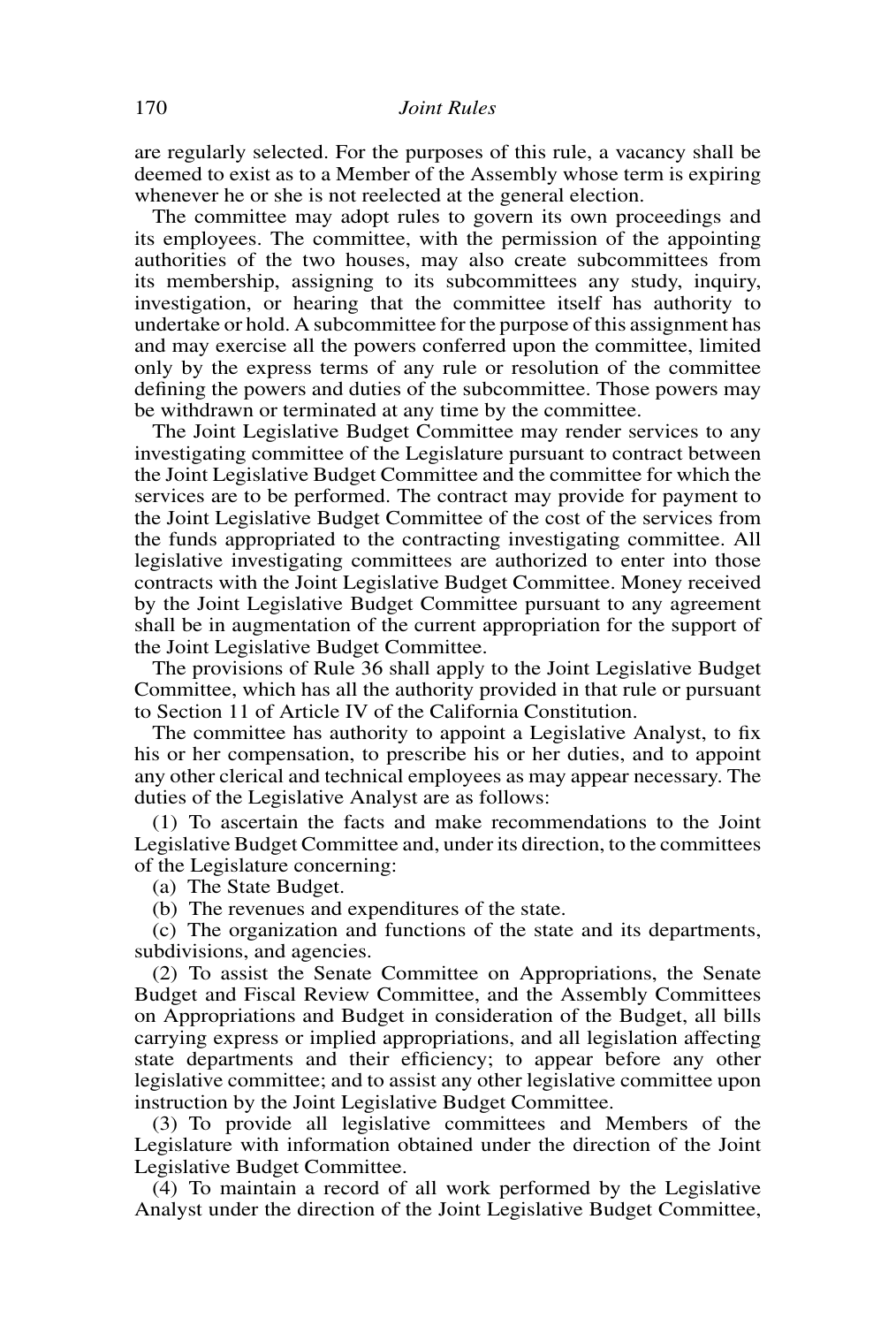and to keep and make available all documents, data, and reports submitted to him or her by any Senate, Assembly, or joint committee. The committee may meet either during sessions of the Legislature, any recess thereof, or after final adjournment, and may meet or conduct business at any place within the State of California.

The chairperson of the committee or, in the event of that person's inability to act, the vice chairperson, shall audit and approve the expenses of members of the committee or salaries of the employees, and all other expenses incurred in connection with the performance of its duties by the committee. The chairperson shall certify to the Controller the expense amount approved, the Controller shall draw his or her warrants upon the certification of the chairperson, and the Treasurer shall pay the same to the chairperson of the committee, to be disbursed by the chairperson.

On and after the commencement of a succeeding regular session, those members of the committee who continue to be Members of the Senate and Assembly, respectively, continue as members of the committee until their successors are appointed, and the committee continues with all its powers, duties, authority, records, papers, personnel, and staff, and all funds theretofore made available for its use.

Upon the conclusion of its work, any Assembly, Senate, or joint committee (other than a standing committee) shall deliver to the Legislative Analyst for use and custody all documents, data, reports, and other materials that have come into the possession of the committee and that are not included within the final report of the committee to the Assembly, Senate, or the Legislature, as the case may be. The documents, data, reports, and other materials shall be available, upon request, to Members of the Legislature, the Senate Office of Research, and the Assembly Office of Research.

The Legislative Analyst, with the consent of the committee, shall make available to any Member or committee of the Legislature any other reports, records, documents, or other data under his or her control, except that reports prepared by the Legislative Analyst in response to a request from a Member or committee of the Legislature may be made available only with the written permission of the Member or committee who made the request.

The Legislative Analyst, upon the receipt of a request from any committee or Member of the Legislature to conduct a study or provide information that falls within the scope of his or her responsibilities and that concerns the administration of the government of the State of California, shall at once advise the Joint Legislative Budget Committee of the nature of the request without disclosing the name of the Member or committee making the request.

The Legislative Analyst shall immediately undertake to provide the requesting committee or legislator with the service or information requested, and shall inform the committee or legislator of the approximate date when this information will be available. Should there be any material delay, he or she shall subsequently communicate this fact to the requester.

Neither the Committee on Rules of either house nor the Joint Rules Committee may assign any matter for study to the Joint Legislative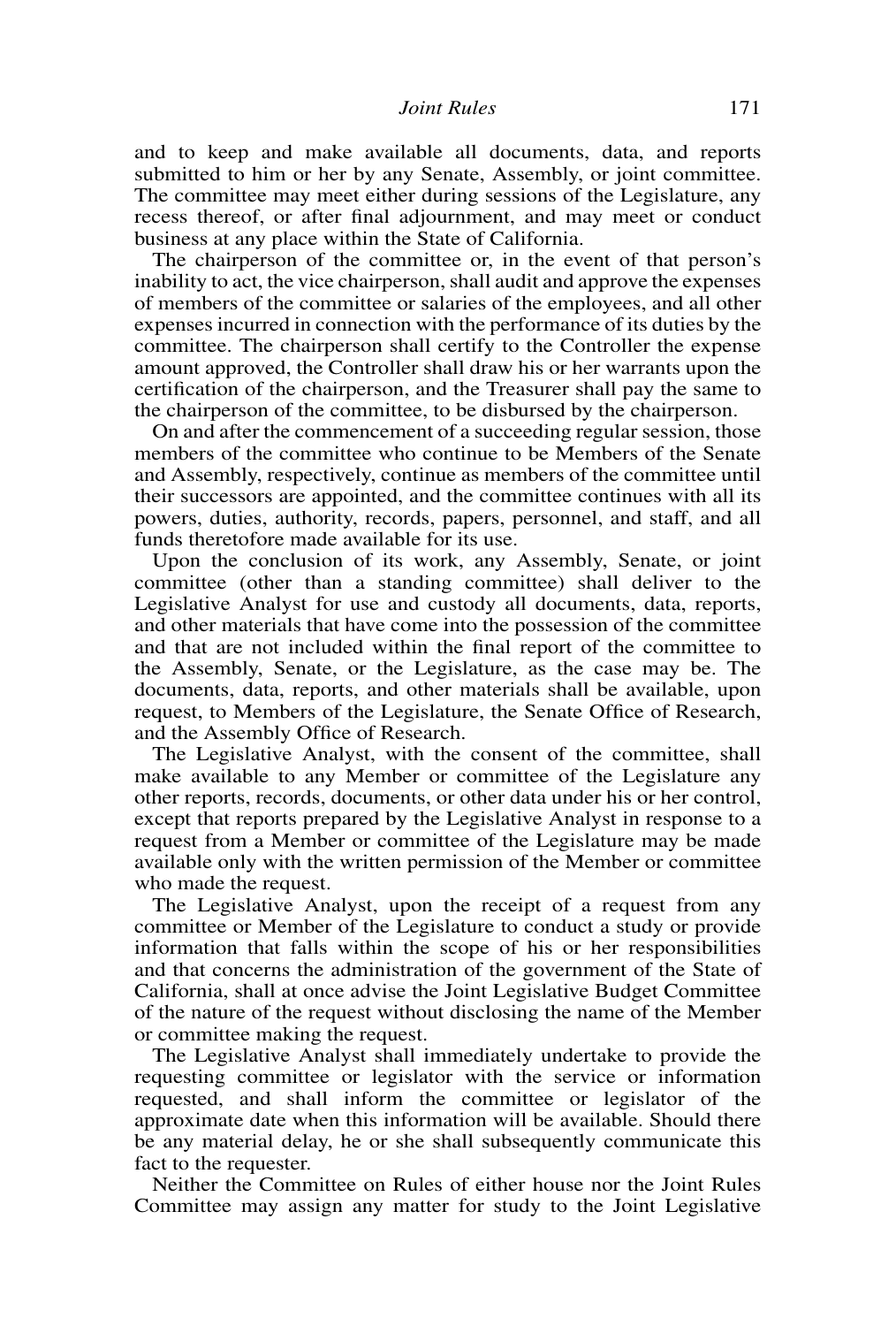Budget Committee or the Legislative Analyst without first obtaining from the Joint Legislative Budget Committee an estimate of the amount required to be expended by it to make the study.

Any concurrent, joint, Senate, or House resolution assigning a study to the Joint Legislative Budget Committee or to the Legislative Analyst shall be referred to the respective rules committees. Before the committees may act upon or assign the resolution, they shall obtain an estimate from the Joint Legislative Budget Committee of the amount required to be expended to make the study.

### **Citizen Cost Impact Report**

37.1. Any Member or committee of the Legislature may recommend that the Legislative Analyst prepare a citizen cost impact analysis on proposed legislation. However, the recommendation shall first be reviewed by the Committee on Rules of the house where the recommendation originated, and this committee shall make the final determination as to which bills shall be assigned for preparation of an impact analysis.

In selecting specific bills for assignment to the Legislative Analyst for preparation of citizen cost impact analyses, the Committee on Rules shall request the Legislative Analyst to present an estimate of his or her time and prospective costs for preparing the analyses. Only those bills that have a potential significant cost impact shall be assigned. Where necessary, the Committee on Rules shall provide funds to offset added costs incurred by the Legislative Analyst.

The citizen cost impact analyses shall include those economic effects that the Legislative Analyst deems significant and that he or she believes will result directly from the proposed legislation. Insofar as feasible, the economic effects considered by the Legislative Analyst shall include, but not be limited to, the following:

(a) The economic effect on the public generally.

(b) Any specific economic effect on persons or businesses in the case of legislation that is regulatory.

The Legislative Analyst shall submit the citizen cost impact analyses to the committee or committees when completed, and at the time or times designated by the Committee on Rules.

The Legislative Analyst shall submit from time to time, but at least once a year, a report to the Legislature on the trends and directions of the state's economy, and shall list the alternatives and make recommendations as to legislative actions that, in his or her judgment, will ensure a sound and stable state economy.

#### **Joint Legislative Audit Committee**

37.3. The Joint Legislative Audit Committee is created pursuant to the Legislature's rulemaking authority under the California Constitution, and pursuant to Chapter 4 (commencing with Section 10500) of Part 2 of Division 2 of Title 2 of the Government Code. The committee consists of seven Members of the Senate and seven Members of the Assembly, who shall be selected in the manner provided for in these rules. Notwithstanding any other provision of these rules, four Members from each house constitute a quorum of the Joint Legislative Audit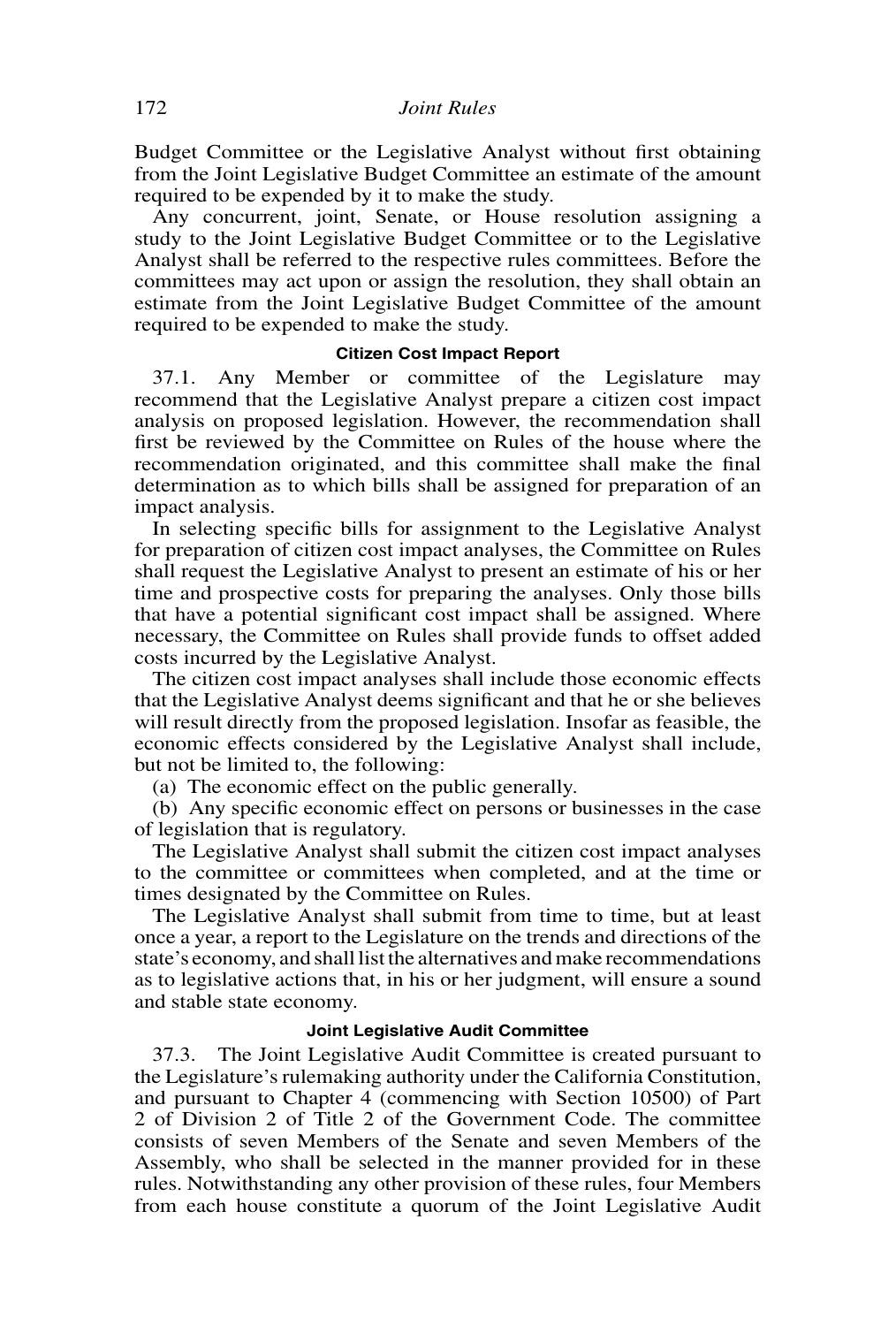Committee and the number of votes necessary to take action on any matter. The Chairperson of the Joint Legislative Audit Committee, upon receiving a request by any Member of the Legislature or committee thereof for a copy of a report prepared or being prepared by the Bureau of State Audits, shall provide the Member or committee with a copy of the report when it is, or has been, submitted by the Bureau of State Audits to the Joint Legislative Audit Committee.

#### **Study or Audits**

37.4. (a) Notwithstanding any other provision of law, the Joint Legislative Audit Committee shall establish priorities and assign all work to be done by the Bureau of State Audits.

(b) Any bill requiring action by the Bureau of State Audits shall contain an appropriation for the cost of any study or audit.

(c) Any bill or concurrent, joint, Senate, or House resolution assigning a study or audit to the Joint Legislative Audit Committee or to the Bureau of State Audits shall be referred to the respective rules committees. Before the committees may act upon or assign the bill or resolution, they shall obtain an estimate from the Joint Legislative Audit Committee of the amount required to be expended to make the study or audit.

### **Waiver**

37.5. Subdivision (b) of Rule 37.4 may be waived by the Joint Legislative Audit Committee. The chairperson of the committee shall notify the Secretary of the Senate, the Chief Clerk of the Assembly, and the Legislative Counsel in writing when subdivision (b) of Rule 37.4 has been waived. If the cost of a study or audit is less than one hundred thousand dollars (\$100,000), the chairperson of the committee may exercise the committee's authority to waive subdivision (b) of Rule 37.4.

#### **Administrative Regulations**

37.7. (a) Any Member of the Senate may request the Senate Committee on Rules, and any Member of the Assembly may request the Speaker of the Assembly, to direct a standing committee or the Office of Research of his or her respective house to study any proposed or existing regulation or group of related regulations. Upon receipt of a request, the Senate Committee on Rules or the Speaker of the Assembly shall, after review, determine whether a study shall be made. In reviewing the request, the Senate Committee on Rules or the Speaker of the Assembly shall determine:

(1) The cost of making the study.

(2) The potential public benefit to be derived from the study.

(3) The scope of the study.

(b) The study may consider, among other relevant issues, whether the proposed or existing regulation:

(1) Exceeds the agency's statutory authority.

(2) Fails to conform to the legislative intent of the enabling statute.

(3) Contradicts or duplicates other regulations adopted by federal, state, or local agencies.

(4) Involves an excessive delegation of regulatory authority to a particular state agency.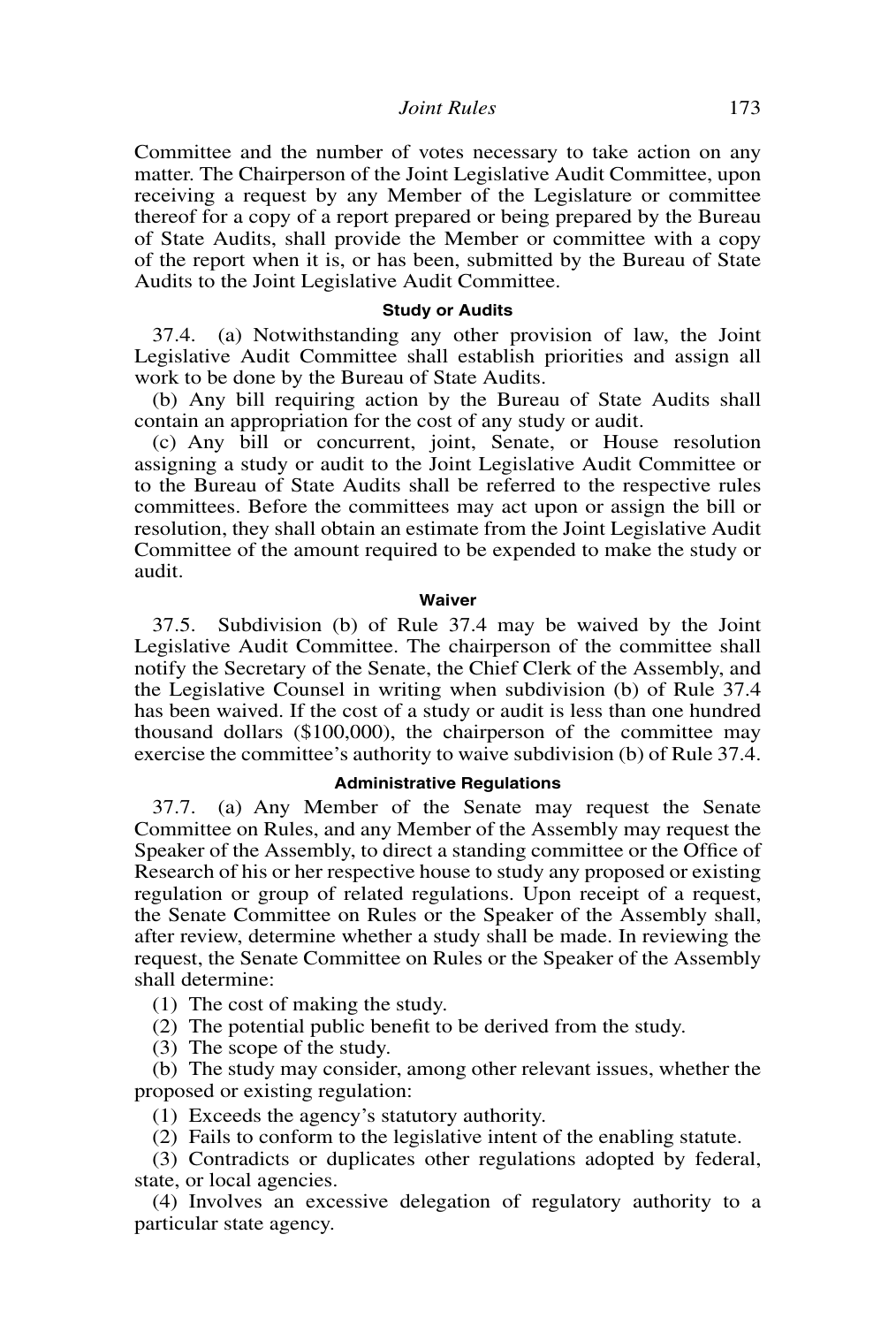(5) Unfairly burdens particular elements of the public.

(6) Imposes social or economic costs that outweigh its intended benefits to the public.

(7) Imposes unreasonable penalties for violation.

The respective reviewing unit shall, in a timely manner, transmit its concerns, if any, to the Senate Committee on Rules or the Speaker of the Assembly, and the promulgating agency.

In the event that a state agency takes a regulatory action that the reviewing unit finds to be unacceptable, the unit shall file a report for publication in the Daily Journal of its respective house indicating the specific reasons why the regulatory action should not have been taken. The report may include a recommendation that the Legislature adopt a concurrent resolution requesting the state agency to reconsider its action or that the Legislature enact a statute to restrict the regulatory powers of the state agency taking the action.

#### **Joint Rules Committee**

40. The Joint Rules Committee is hereby created. The committee has a continuing existence and may meet, act, and conduct its business during sessions of the Legislature or any recess thereof.

The committee consists of the members of the Assembly Committee on Rules, the Assembly Majority Floor Leader, the Assembly Minority Floor Leader, the Speaker of the Assembly, four members of the Senate Committee on Rules, and as many Members of the Senate as may be required to maintain equality in the number of Assembly Members and Senators on the committee, to be appointed by the Senate Committee on Rules. Vacancies occurring in the membership shall be filled by the appointing power.

The committee and its members have and may exercise all of the rights, duties, and powers conferred upon investigating committees and their members by the Joint Rules of the Senate and Assembly as they are adopted and amended from time to time, which provisions are incorporated herein and made applicable to this committee and its members.

The committee shall ascertain facts and make recommendations to the Legislature and to the houses thereof concerning:

(a) The relationship between the two houses and procedures calculated to expedite the affairs of the Legislature by improving that relationship.

(b) The legislative branch of the state government and any defects or deficiencies in the law governing that branch.

(c) Methods whereby legislation is proposed, considered, and acted upon.

(d) The operation of the Legislature and the committees thereof, and the means of coordinating the work thereof and avoiding duplication of effort.

(e) Aides to the Legislature.

(f) Information and statistics for the use of the Legislature, the respective houses thereof, and the Members.

Any matter of business of either house, the transaction of which would affect the interests of the other house, may be referred to the committee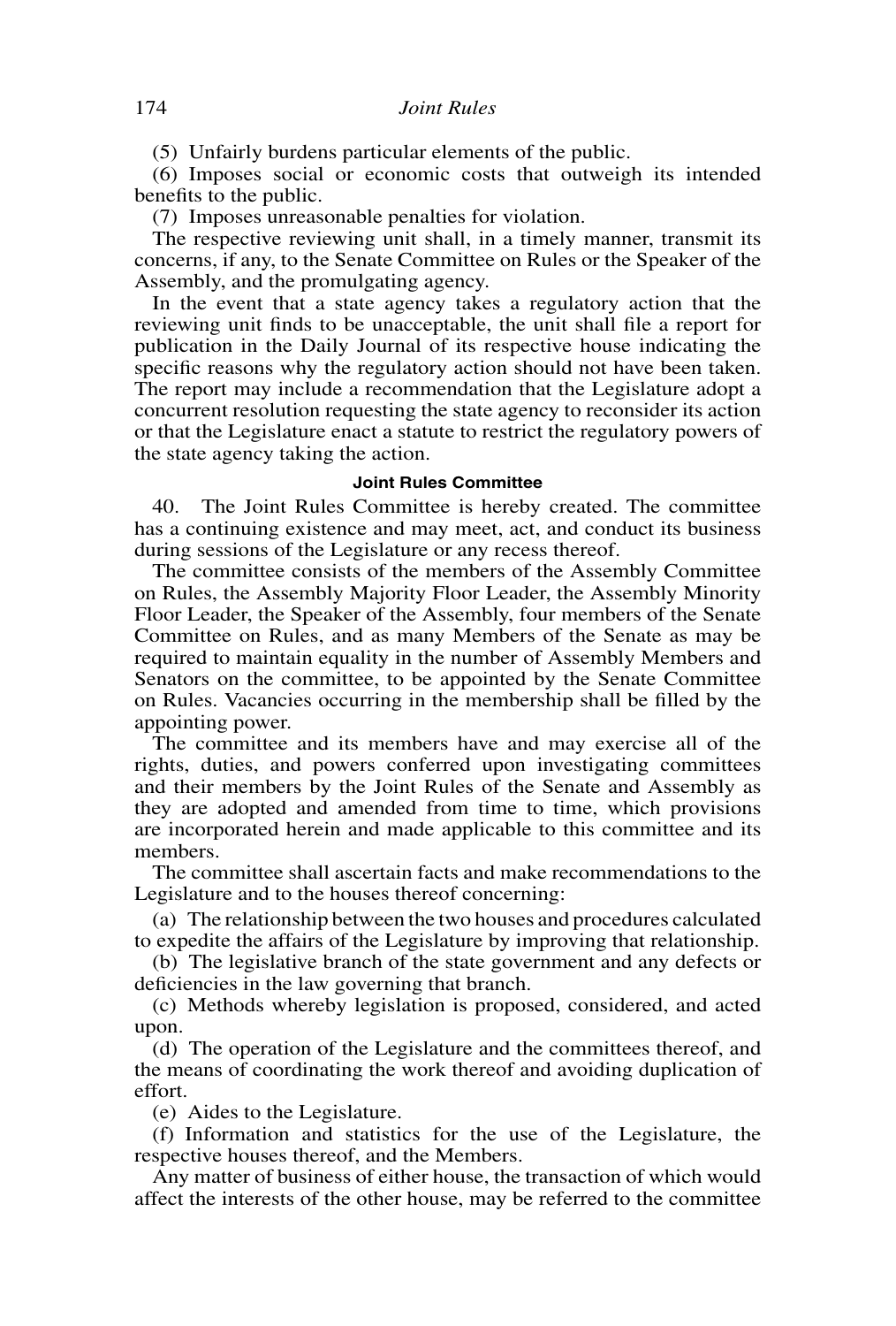for action if the Legislature is not in recess, and shall be referred to the committee for action if the Legislature is in recess.

The committee has the following additional powers and duties:

(a) To select a chairperson from its membership. The vice chairperson of the committee shall be one of the Senate members of the committee, to be selected by the Senate Committee on Rules.

(b) To allocate space in the State Capitol Building and all annexes and additions thereto as provided by law.

(c) To approve, as provided by law, the appearance of the Legislative Counsel in litigation.

(d) To contract with other agencies, public or private, for the rendition and affording of services, facilities, studies, and reports to the committee as the committee deems necessary to assist it to carry out the purposes for which it is created.

(e) To cooperate with and secure the cooperation of county, city, city and county, and other local law enforcement agencies in investigating any matter within the scope of this rule, and to direct the sheriff of any county to serve subpoenas, orders, and other process issued by the committee.<br>(f) To t

report its findings and recommendations, including recommendations for the needed revision of any and all laws and constitutional provisions relating to the Legislature, to the Legislature and to the people from time to time.

(g) The committee, and any subcommittee when so authorized by the committee, may meet and act without as well as within the State of California, and are authorized to leave the state in the performance of their duties.

(h) To expend funds as may be made available to it to carry out the functions and activities related to the legislative affairs of the Senate and Assembly.

(i) To appoint a chief administrative officer of the committee, who shall have duties relating to the administrative, fiscal, and business affairs of the committee as the committee shall prescribe. The committee may terminate the services of the chief administrative officer at any time.

(j) To employ persons as may be necessary to assist all other joint committees, except the Joint Legislative Budget Committee and the Joint Legislative Audit Committee, in the exercise of their powers and performance of their duties. In accordance with Rule 36.8, the committee shall govern and administer the expenditure of funds by other joint committees, requiring that the claims of joint committees be approved by the Joint Rules Committee or its designee. All expenses of the committee and of all other joint committees may be paid from the Operating Funds of the Assembly and Senate.

(k) To appoint the chairpersons of joint committees, as authorized by Rule 36.7.

(*l*) To do any and all other things necessary or convenient to enable it fully and adequately to exercise its powers, perform its duties, and accomplish the objects and purposes of this rule.

The members of the Joint Rules Committee from the Senate may meet separately as a unit, and the members of the Joint Rules Committee from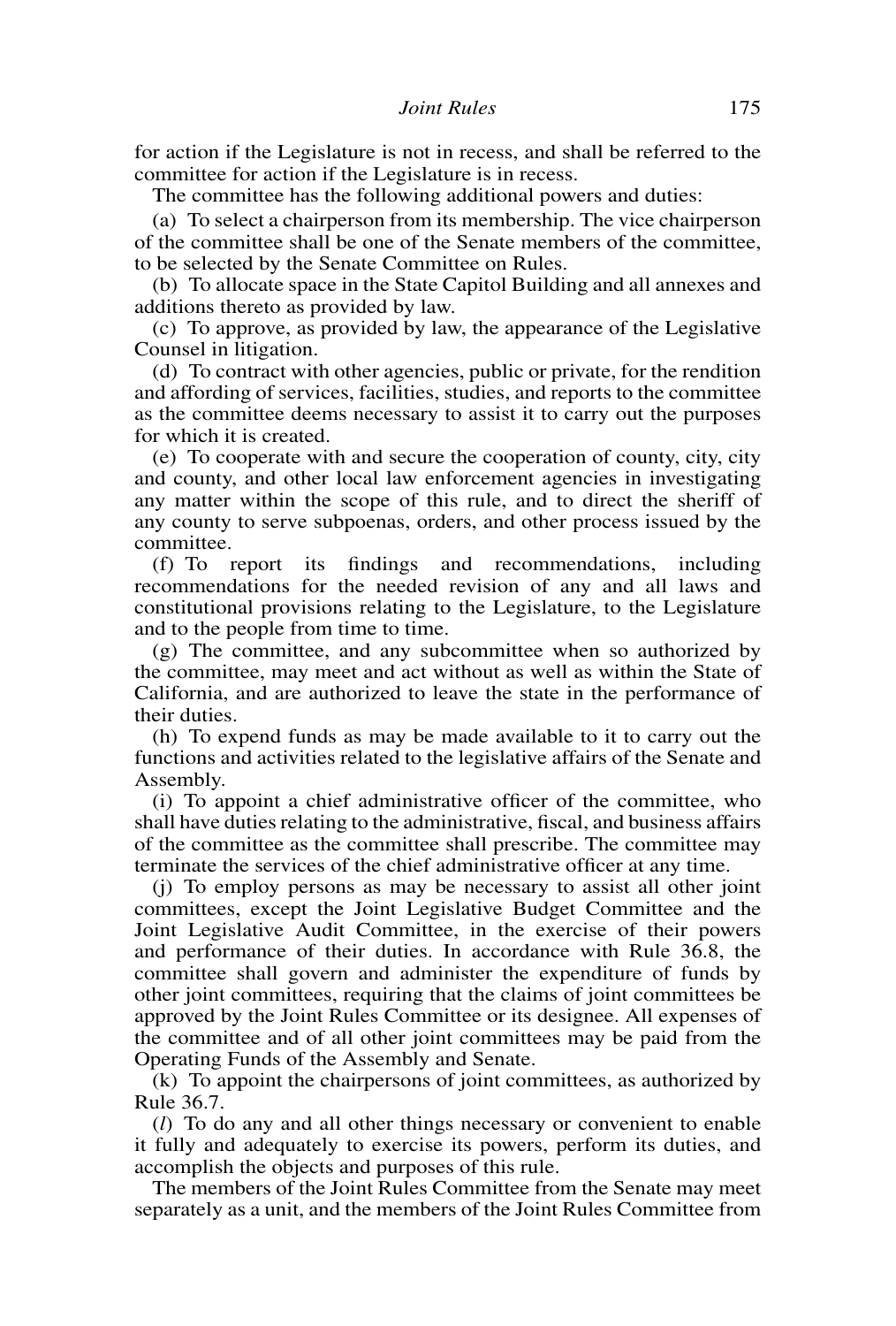the Assembly may meet separately as a unit, and consider any action that is required to be taken by the Joint Rules Committee. If the majority of members of the Joint Rules Committee of each house at the separate meetings vote in favor of that action, the action shall be deemed to be action taken by the Joint Rules Committee.

The Joint Rules Committee shall meet not less than biweekly during a session of the Legislature, other than during a joint recess, at a regularly scheduled time and place. If the full committee fails to so meet, the members of the committee from the Senate shall meet separately as a unit and the members of the committee from the Assembly shall meet separately as a unit within five days of the regularly scheduled meeting date.

The committee succeeds to, and is vested with, all of the powers and duties of the Joint Committee on Legislative Organization, the State Capitol Committee, the Joint Committee on Interhouse Cooperation, the Joint Legislative Committee for School Visitations, and the Joint Standing Committee on the Joint Rules of the Senate and the Assembly.

#### **Review of Administrative Regulations**

40.1. The Joint Rules Committee, with regard to joint committees, and the respective rules committee of each house, with regard to standing and select committees of the house, shall approve any request for a priority review made by a committee pursuant to Section 11349.7 of the Government Code and shall submit approved requests to the Office of Administrative Law. The Joint Rules Committee or the respective rules committee, and the committee initiating the request, shall each receive a copy of the priority review.

# **Subcommittee on Legislative Space and Facilities**

40.3. (a) A subcommittee of the Joint Rules Committee is hereby created, to be known as the Subcommittee on Legislative Space and Facilities. The subcommittee consists of three Members of the Senate and three Members of the Assembly, appointed by the Chairperson of the Joint Rules Committee, and the chairperson of the fiscal committee of each house who shall have full voting rights on the subcommittee. The chairperson of the subcommittee shall be appointed by the members thereof. For purposes of this subcommittee, the chairpersons of the fiscal committees are ex officio members of the Joint Rules Committee, but do not have voting rights on that committee, nor may they be counted in determining a quorum. The subcommittee shall consider the housing of the Legislature and legislative facilities.

(b) The subcommittee and its members have and may exercise all of the rights, duties, and powers conferred upon investigating committees and their members by the Joint Rules of the Senate and Assembly as they are adopted and amended from time to time, which provisions are incorporated herein and made applicable to this subcommittee and its members.

(c) The subcommittee has the following additional powers and duties:

(1) To contract with other agencies, public or private, for the rendition and affording of services, facilities, studies, and reports to the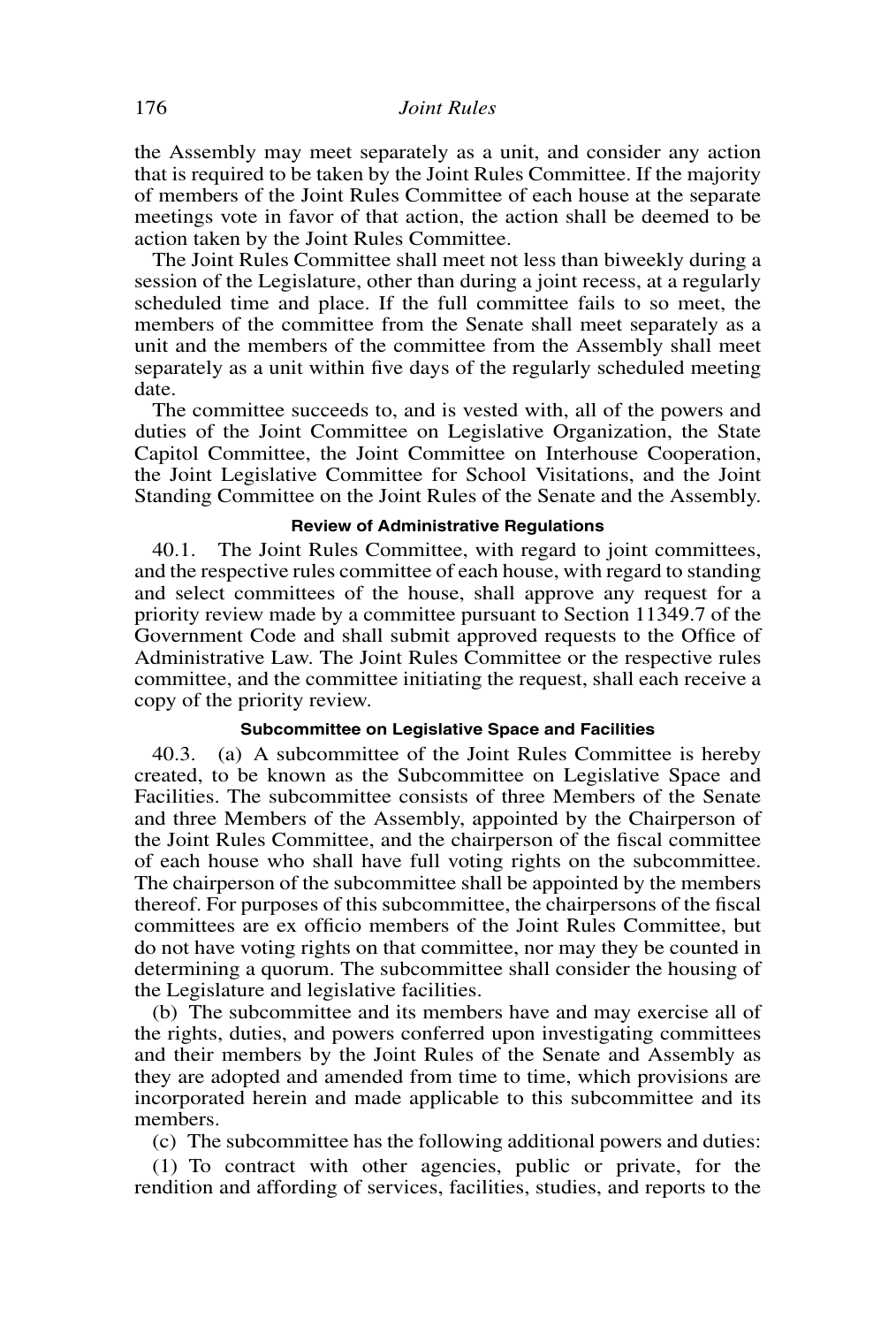subcommittee as the committee deems necessary to assist it to carry out the purposes for which it is created.

(2) To cooperate with and secure the cooperation of county, city, city and county, and other local law enforcement agencies in investigating any matter within the scope of this rule, and to direct the sheriff of any county to serve subpoenas, orders, and other process issued by the subcommittee.

(3) To report its findings and recommendations to the Legislature and to the people from time to time.

(4) To do any and all other things necessary or convenient to enable it fully and adequately to exercise its powers, perform its duties, and accomplish the objects and purposes of this rule.

(d) The subcommittee is authorized to leave the State of California in the performance of its duties.

#### **Claims for Workers' Compensation**

41. The Chairperson of the Committee on Rules of each house, or a designated representative, shall sign any required worker's compensation report regarding injuries or death arising out of and within the course of employment suffered by any Member, officer, or employee of the house, or any employee of a standing or investigating committee thereof. In the case of a joint committee, the Chairperson of the Committee on Rules of either house, or a designated representative, may sign any report with respect to a member or employee of a joint committee.

### **Information Concerning Committees**

42. The Committee on Rules of each house shall provide for a continuous cumulation of information concerning the membership, organization, meetings, and studies of legislative investigating committees. Each Committee on Rules shall be responsible for information concerning the investigating committees of its own house, and concerning joint investigating committees under a chairperson who is a Member of that house. To the extent possible, each Committee on Rules shall seek to ensure that the investigating committees for which it has responsibility under this rule have organized, including the organization of any subcommittees, and have had all topics for study assigned to them within a reasonable period of time.

The information thus cumulated shall be made available to the public by the Committee on Rules of each house and shall be published periodically under their joint direction.

### **Joint Committees**

43. Any concurrent resolution creating a joint committee of the Legislature and any concurrent resolution allocating moneys from the Operating Funds of the Assembly and Senate to the committee shall be referred to the Committee on Rules of the respective houses.

# **Conflict of Interest**

44. (a) A Member of the Legislature may not, while serving, have any interest, financial or otherwise, direct or indirect, engage in any business or transaction or professional activity, or incur any obligation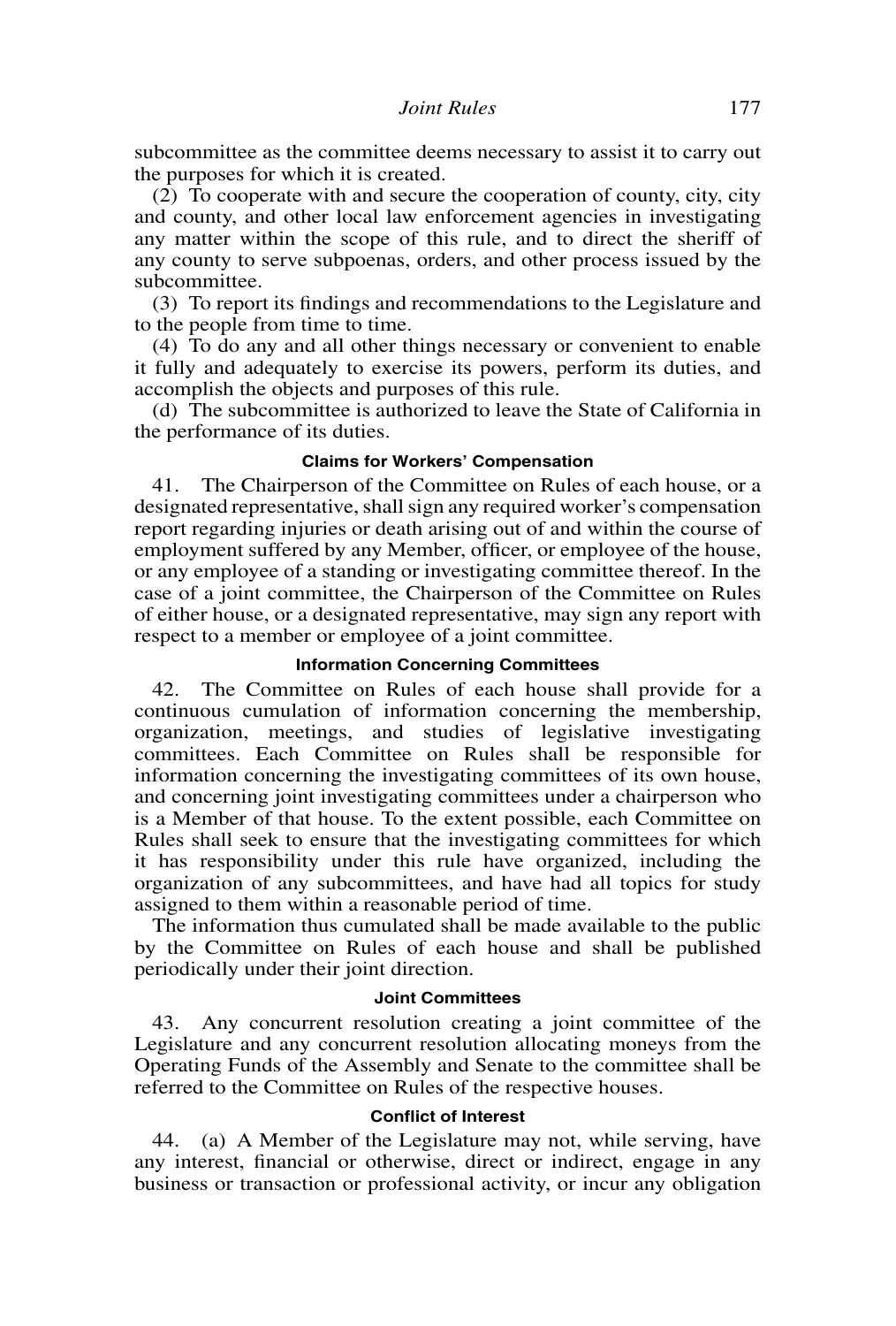of any nature, that is in substantial conflict with the proper discharge of his or her duties in the public interest and of his or her responsibilities as prescribed by the laws of this state.

(b) A Member of the Legislature may not, during the term for which he or she was elected:

(1) Accept other employment that he or she has reason to believe will either impair his or her independence of judgment as to his or her official duties, or require him or her, or induce him or her, to disclose confidential information acquired by him or her in the course of and by reason of his or her official duties.

(2) Willfully and knowingly disclose, for pecuniary gain, to any other person, confidential information acquired by him or her in the course of and by reason of his or her official duties, or use the information for the purpose of pecuniary gain.

(3) Accept or agree to accept, or be in partnership with any person who accepts or agrees to accept, any employment, fee, or other thing of value, or portion thereof, in consideration of his or her appearance, agreeing to appear, or taking of any other action on behalf of another person regarding a licensing or regulatory matter, before any state board or agency that is established by law for the primary purpose of licensing or regulating the professional activity of persons licensed, pursuant to state law.

This rule does not prohibit a Member who is an attorney at law from practicing in that capacity before the Workers' Compensation Appeals Board or the Commissioner of Corporations, and receiving compensation therefor, or from practicing for compensation before any state board or agency in connection with, or in any matter related to, any case, action, or proceeding filed and pending in any state or federal court. This rule does not prohibit a Member from making an inquiry for information on behalf of a constituent before a state board or agency, if no fee or reward is given or promised in consequence thereof. The prohibition contained in this rule does not apply to a partnership in which a Member of the Legislature is a member if the Member of the Legislature does not share directly or indirectly in the fee resulting from the transaction, nor does it apply in connection with any matter pending before any state board or agency on the operative date of this rule if the affected Member of the Legislature is the attorney of record or representative in the matter prior to the operative date.

(4) Receive or agree to receive, directly or indirectly, any compensation, reward, or gift from any source except the State of California for any service, advice, assistance, or other matter related to the legislative process, except fees for speeches or published works on legislative subjects and except, in connection therewith, the reimbursement of expenses for actual expenditures for travel and reasonable subsistence for which no payment or reimbursement is made by the State of California.

 $(5)$  Participate, by voting or any other action, on the floor of either house, or in committee or elsewhere, in the enactment or defeat of legislation in which he or she has a personal interest, except as follows:

 $(i)$  If, on the vote for final passage, by the house of which he or she is a Member, of the legislation in which he or she has a personal interest,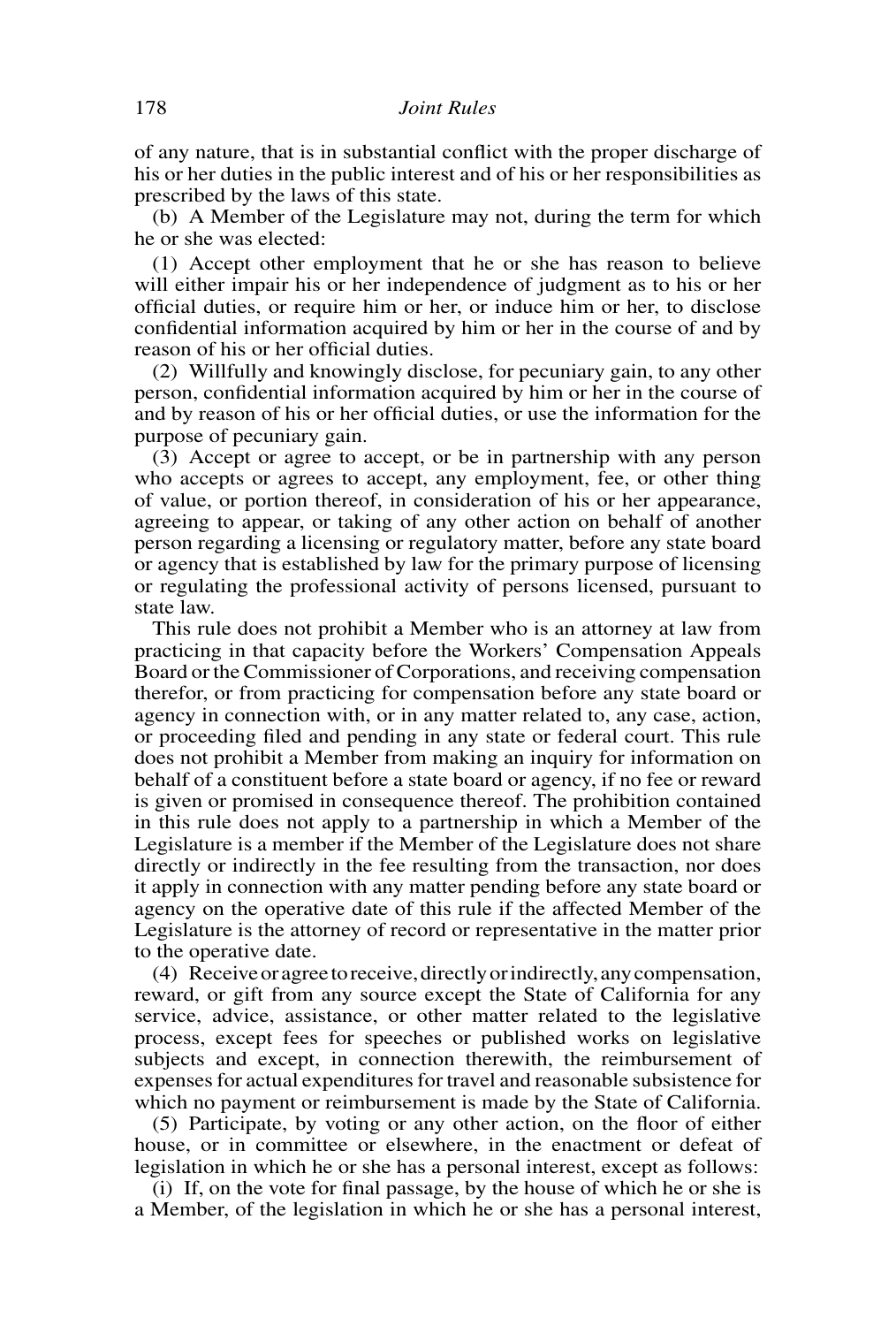he or she first files a statement (which shall be entered verbatim in the Daily Journal) stating in substance that he or she has a personal interest in the legislation to be voted on and that, notwithstanding that interest, he or she is able to cast a fair and objective vote on the legislation, he or she may cast his or her vote without violating any provision of this rule.

(ii) If the Member believes that, because of his or her personal interest, he or she should abstain from participating in the vote on the legislation, he or she shall so advise the presiding officer prior to the commencement of the vote and shall be excused from voting on the legislation without any entry in the Daily Journal of the fact of his or her personal interest. In the event that a rule of the house requiring that each Member who is present vote aye or nay is invoked, the presiding officer shall order the Member excused from compliance and shall order entered in the Daily Journal a simple statement that the Member was excused from voting on the legislation pursuant to law.

(c) A person subject to this rule has an interest that is in substantial conflict with the proper discharge of his or her duties in the public interest and of his or her responsibilities as prescribed by the laws of this state, or a personal interest, arising from any situation, within the scope of this rule, if he or she has reason to believe or expect that he or she will derive a direct monetary gain or suffer a direct monetary loss, as the case may be, by reason of his or her official activity. He or she does not have an interest that is in substantial conflict with the proper discharge of his or her duties in the public interest and of his or her responsibilities as prescribed by the laws of this state, or a personal interest, arising from any situation, within the scope of this rule, if any benefit or detriment accrues to him or her as a member of a business, profession, occupation, or group to no greater extent than any other member of the business, profession, occupation, or group.

(d) A person who is subject to this rule may not be deemed to be engaged in any activity that is in substantial conflict with the proper discharge of his or her duties in the public interest and of his or her responsibilities as prescribed by the laws of this state, or to have a personal interest, arising from any situation, within the scope of this rule, solely by reason of any of the following:

 $(1)$  His or her relationship to any potential beneficiary of any situation is one that is defined as a remote interest by Section 1091 of the Government Code or is otherwise not deemed to be a prohibited interest under Section 1091.1 or 1091.5 of the Government Code.

(2) Receipt of a campaign contribution that is regulated, received, reported, and accounted for pursuant to Chapter 4 (commencing with Section 84100) of Title 9 of the Government Code, so long as the contribution is not made on the understanding or agreement, in violation of law, that the person's vote, opinion, judgment, or action will be influenced thereby.

(e) The enumeration in this rule of specific situations or conditions that are deemed not to result in substantial conflict with the proper discharge of the duties and responsibilities of a legislator or legislative employee, or in a personal interest, may not be construed as exclusive.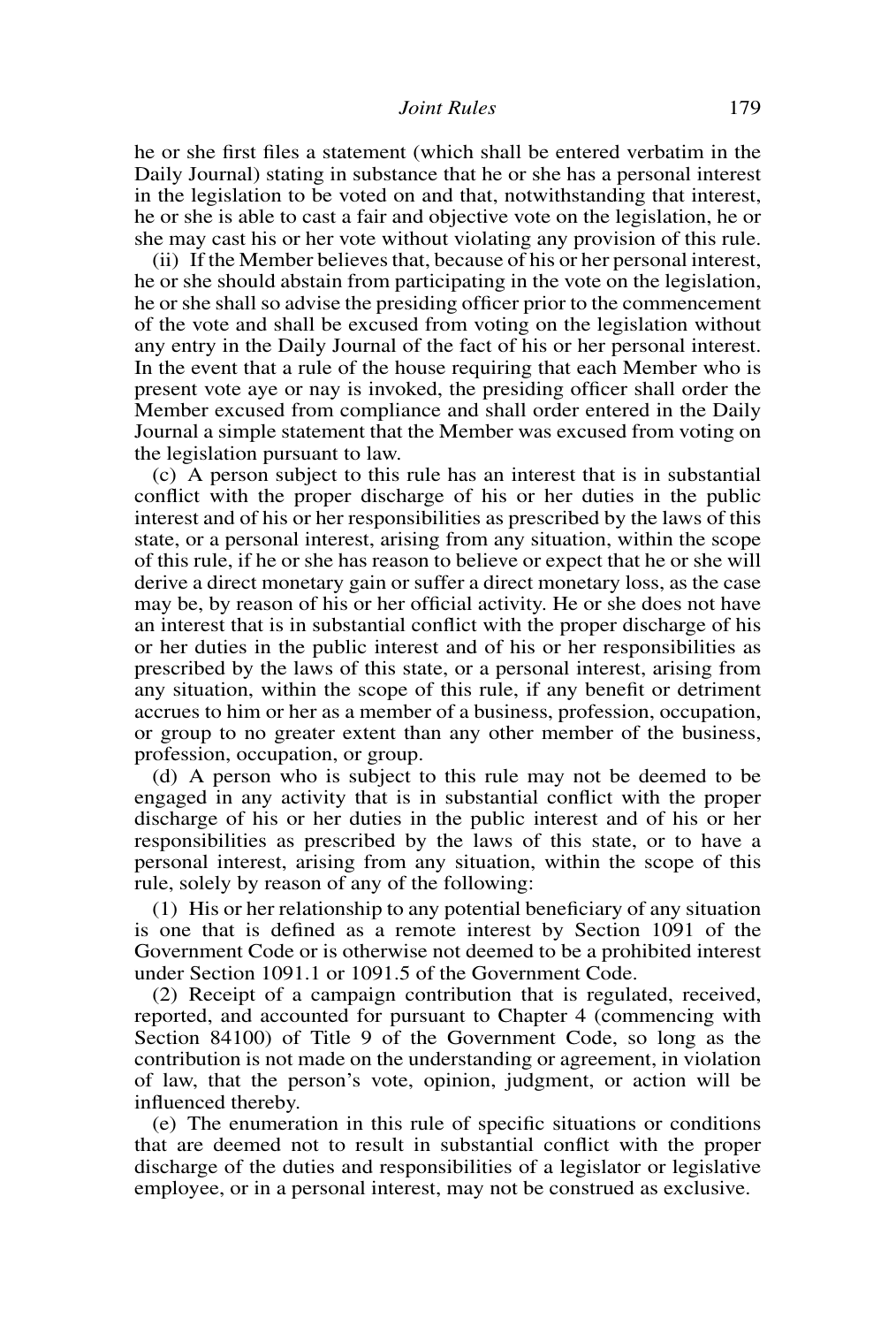The Legislature, in adopting this rule, recognizes that Members of the Legislature and legislative employees may need to engage in employment, professional, or business activities other than legislative activities in order to maintain a continuity of professional or business activity, or may need to maintain investments, which activities or investments do not conflict with specific provisions of this rule. However, in construing and administering this rule, weight should be given to any coincidence of income, employment, investment, or other profi t from sources that may be identified with the interests represented by those sources that are seeking action of any character on matters then pending before the Legislature.

(f) An employee of either house of the Legislature may not, during the time he or she is so employed, commit any act or engage in any activity prohibited by any part of this rule.

(g) A person may not induce or seek to induce any Member of the Legislature to violate any part of this rule.

(h) A violation of any part of this rule is punishable as provided in Section 8926 of the Government Code.

#### **Ethics Committees**

45. The Senate Committee on Legislative Ethics and the Assembly Legislative Ethics Committee, respectively, shall receive complaints concerning Members of their respective houses, and may investigate and make findings and recommendations concerning violations by Members of their respective houses of Article 2 (commencing with Section 8920) of Chapter 1 of Part 1 of Division 2 of Title 2 of the Government Code. Each house shall adopt rules governing the establishment and procedures of the committee of that house.

#### **Designating Legislative Sessions**

50. Regular sessions shall be identified with the odd-numbered year subsequent to each general election, followed by a hyphen, and then the last two digits of the following even-numbered year. For example: 2015–16 Regular Session.

#### **Designating Extraordinary Sessions**

50.3. All extraordinary sessions shall be designated in numerical order by the session in which convened.

#### **Days and Dates**

50.5. (a) As used in these rules, "day" means a calendar day, unless otherwise specified.

(b) When the date of a deadline, recess requirement, or circumstance falls on a Saturday, Sunday, or Monday that is a holiday, the date shall be deemed to refer to the preceding Friday. When the date falls on a holiday on a weekday other than a Monday, the date shall be deemed to refer to the preceding day.

#### **Legislative Calendar**

51. (a) The Legislature shall observe the following calendar during the first year of the regular session:

(1) Organizational Recess—The Legislature shall meet on the first Monday in December following the general election to organize.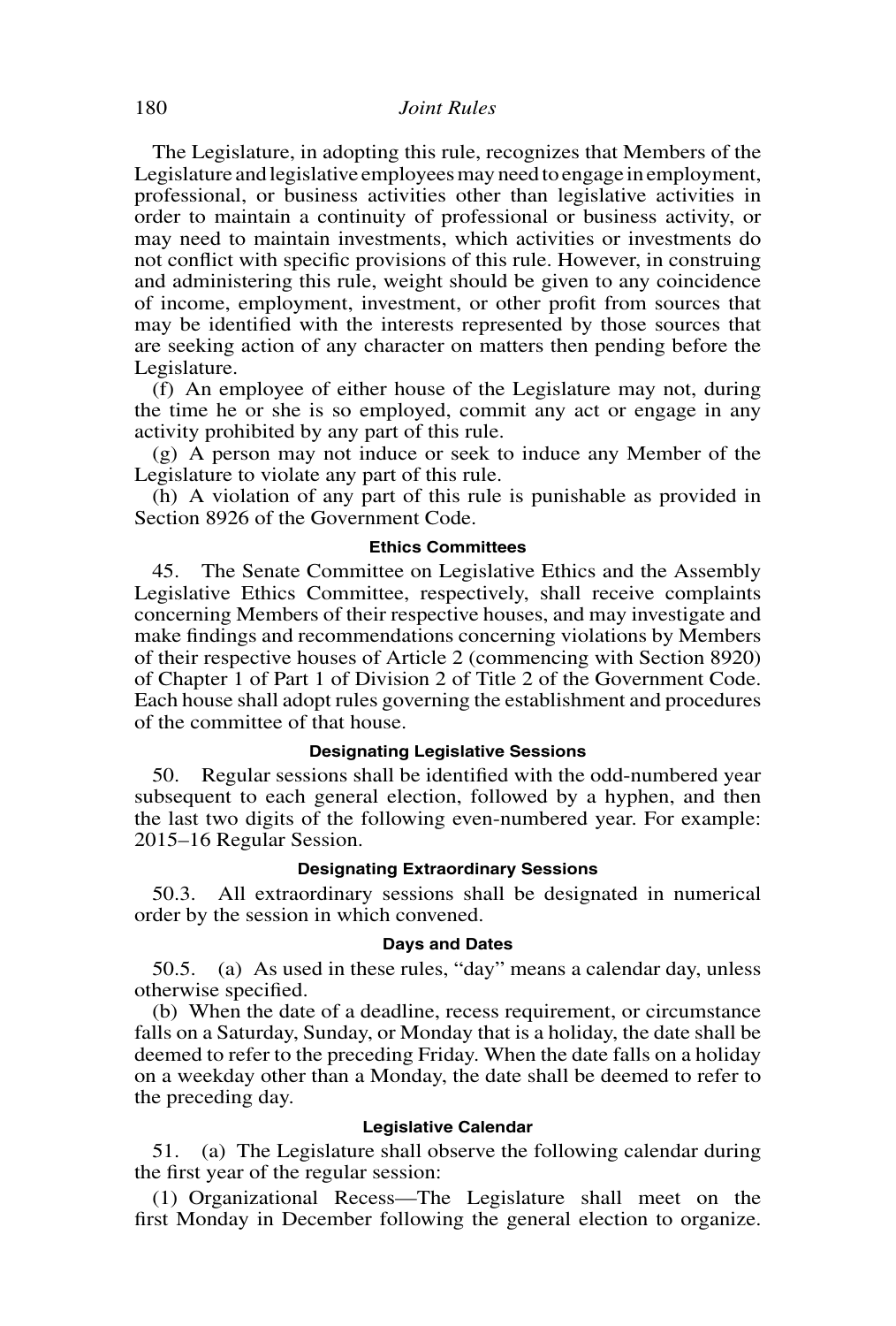Thereafter, each house shall be in recess from the time it determines until the first Monday in January, except when the first Monday is January 1 or January 1 is a Sunday, in which case, the following Wednesday.

(2) Spring Recess—The Legislature shall be in recess from the 10th day prior to Easter until the Monday after Easter.

(3) Summer Recess—The Legislature shall be in recess from July 17 until August 17. This recess shall not commence until the Budget Bill is passed.

(4) Interim Study Recess—The Legislature shall be in recess from September 11 until the first Monday in January, except when the first Monday is January 1 or January 1 is a Sunday, in which case, the following Wednesday.

(b) The Legislature shall observe the following calendar for the remainder of the legislative session:

(1) Spring Recess—The Legislature shall be in recess from the 10th day prior to Easter until the Monday after Easter.

(2) Summer Recess—The Legislature shall be in recess from July 1 until August 1. This recess may not commence until the Budget Bill is passed.

(3) Final Recess—The Legislature shall be in recess on September 1 until adjournment sine die on November 30.

(c) Recesses shall be from the hour of adjournment on the day specified, reconvening at the time designated by the respective houses.

(d) The recesses specified by this rule shall be designated as joint recesses.

# **Recall from Recess**

52. Notwithstanding the power of the Governor to call a special session, the Legislature may be recalled from joint recess and reconvene in regular session by any of the following means:

(a) It may be recalled by joint proclamation, which shall be entered in the Daily Journal, of the Senate Committee on Rules and the Speaker of the Assembly or, in his or her absence from the state, the Assembly Committee on Rules.

(b) Ten or more Members of the Legislature may present a request for recall from joint recess to the Chief Clerk of the Assembly and the Secretary of the Senate. The request immediately shall be printed in the Daily Journal. Within 10 days thereafter, the Speaker of the Assembly or, if the Speaker is absent from the state, the Assembly Committee on Rules, and the Senate Committee on Rules shall act upon the request. If they concur in desiring to recall the Legislature from joint recess, they shall issue their joint proclamation to that effect entered in the Daily Journal no later than 20 days after publication of the request in the Daily Journal.

 $(c)$  If either or both of the parties specified in subdivision  $(b)$  does not concur, 10 or more Members of the Legislature may request the Chief Clerk of the Assembly or the Secretary of the Senate to petition the membership of the respective house. The petition shall be entered in the Daily Journal and shall contain a specified reconvening date commencing not later than 20 days after the date of the petition. If two-thirds of the Members of the house or each of the two houses concur, the Legislature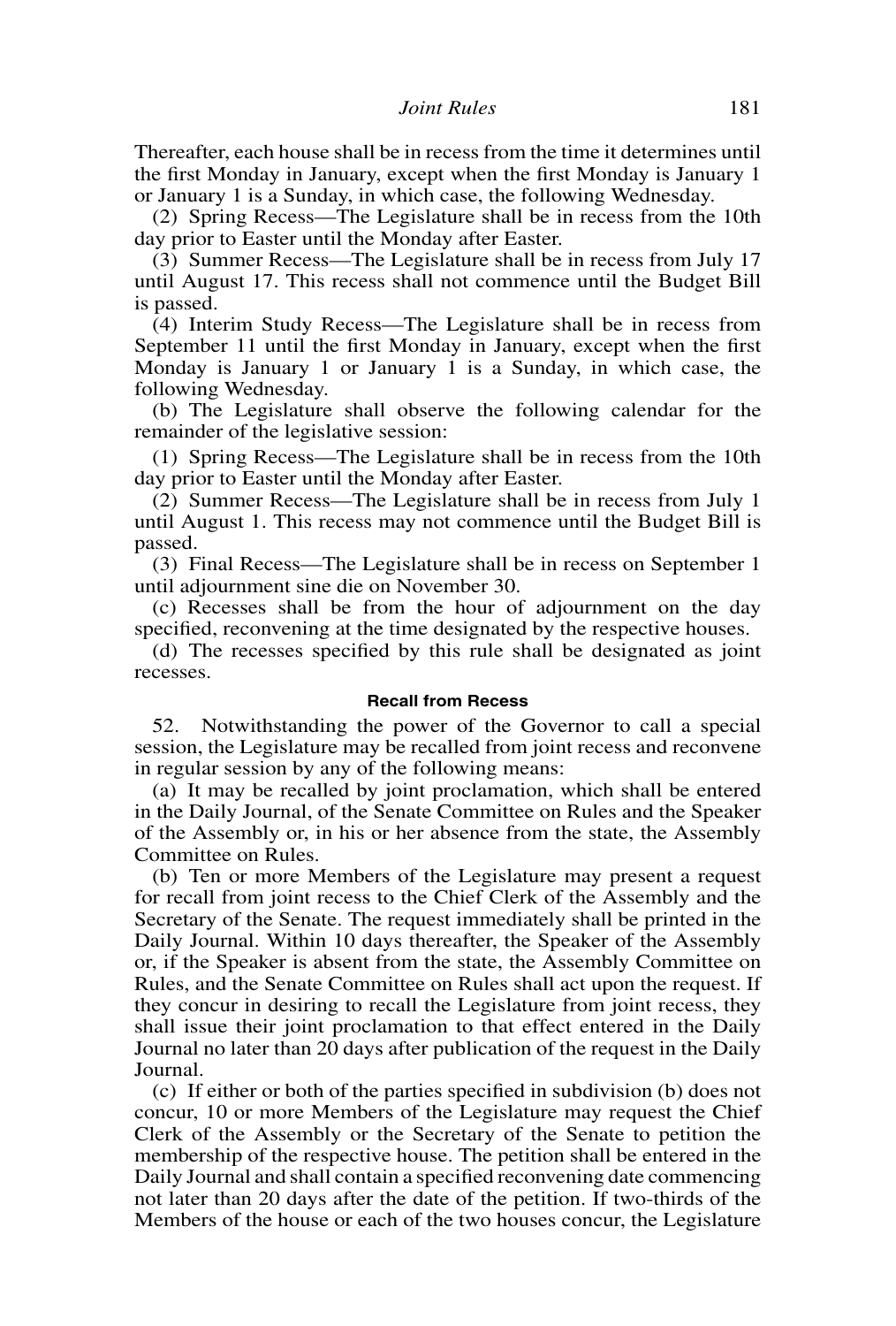shall reconvene on the date specified. The necessary concurrences must be received at least 10 days prior to the date specified for reconvening.

# **Procedure on Suspending Rules by Single House**

53. Whenever these rules authorize suspension of the Joint Rules as to a particular bill by action of a single house after approval by the Committee on Rules of that house, the following procedure shall be followed:

(a) A written request to suspend the joint rule shall be filed with the Chief Clerk of the Assembly or the Secretary of the Senate, as the case may be, and shall be transmitted to the Committee on Rules of the appropriate house.

(b) The Assembly Committee on Rules or the Senate Committee on Rules, as the case may be, shall determine whether there exists an urgent need for the suspension of the joint rule with regard to the bill.

(c) If the appropriate rules committee recommends that the suspension be permitted, the Member may offer a resolution, without further reference thereof to committee, granting permission to suspend the joint rule. The adoption of the resolution granting permission shall require an affirmative recorded vote of the elected Members of the house in which the request is made.

# **Introduction of Bills**

54. (a) A bill may not be introduced in the first year of the regular session after February 27 and a bill may not be introduced in the second year of the regular session after February 19. These deadlines do not apply to constitutional amendments, committee bills introduced pursuant to Assembly Rule 47 or Senate Rule 23, bills introduced in the Assembly with the permission of the Speaker of the Assembly, or bills introduced in the Senate with the permission of the Senate Committee on Rules. Subject to these deadlines, a bill may be introduced at any time except when the houses are in joint summer, interim, or final recess. Each house may provide for introduction of bills during a recess other than a joint recess. Bills shall be numbered consecutively during the regular session.

(b) The Desks of the Senate and Assembly shall remain open during a joint recess, other than a joint spring, summer, interim, or final recess, for the introduction of bills during business hours on Monday through Friday, inclusive, except holidays. Bills received at the Senate Desk during these periods shall be numbered and printed. After printing, the bills shall be delivered to the Secretary of the Senate and referred by the Senate Committee on Rules to a standing committee. Bills received at the Assembly Desk during these periods shall be numbered, printed, and referred to a committee by the Assembly Committee on Rules. After printing, the bills shall be delivered to the Chief Clerk of the Assembly. On the reconvening of each house, the bills shall be read the first time, and shall be delivered to the committee to which they were referred.

(c) Unless approved by the Committee on Rules of the house of origin, a Member may not author a bill during a session that would have substantially the same effect as a bill he or she previously introduced during that session. This restriction does not apply in cases where the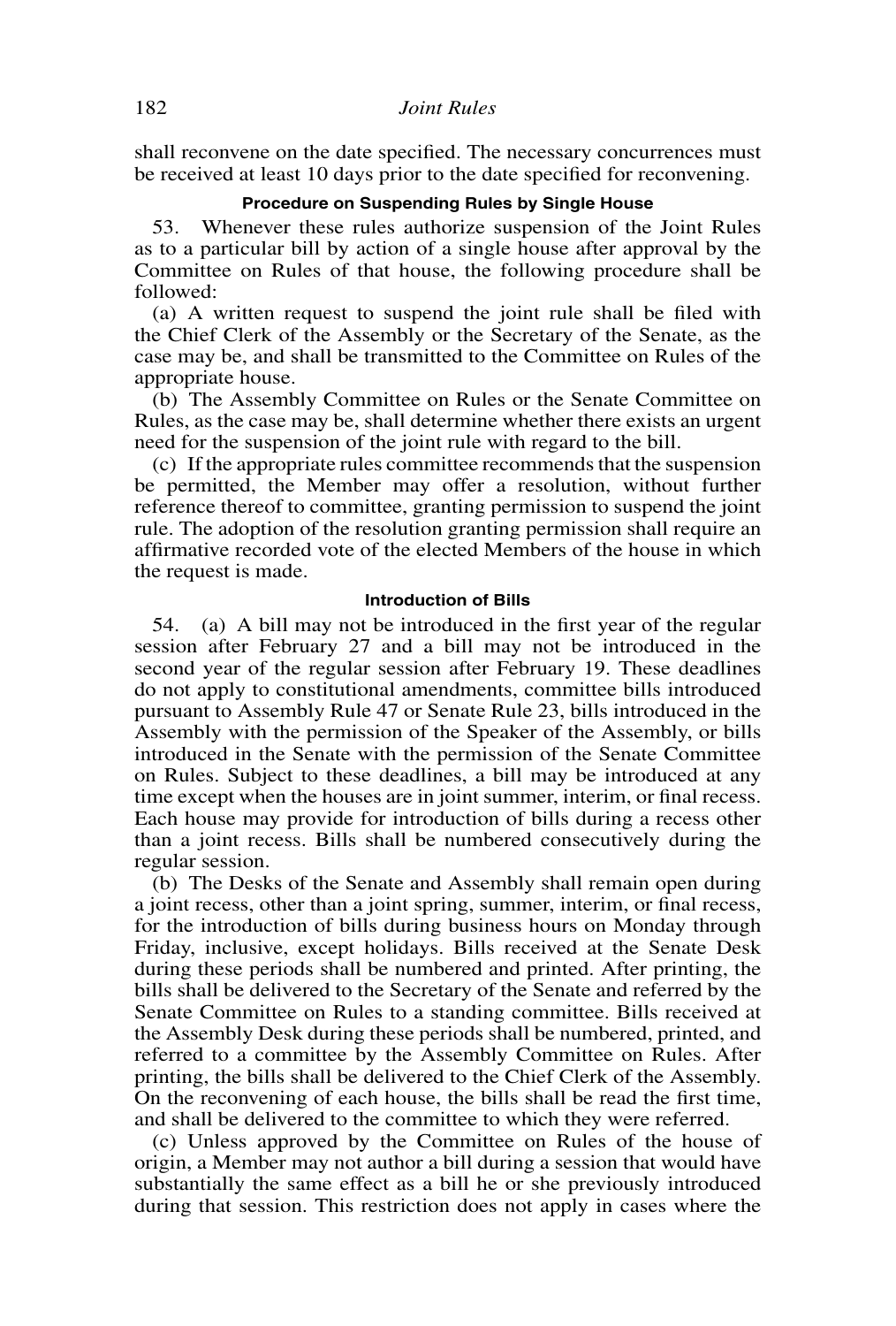previously introduced bill was vetoed by the Governor or its provisions were "chaptered out" by a later chaptered bill pursuant to Section 9605 of the Government Code. An objection based on this restriction may be raised only while the bill is being considered by the house in which it is introduced. Upon objection, the chairperson of a committee, if the objection is raised in a committee hearing, or the presiding officer, if the objection is raised on the floor of the house, may rule on the objection to the bill. The objection to the bill may be referred to the Committee on Rules of the house for a determination. The Committee on Rules may obtain assistance as it may desire from the Legislative Counsel as to the similarity of a bill or amendments to a prior bill. Upon ruling on the objection, the Committee on Rules may rerefer the bill to the appropriate standing committee or return the bill to the floor of the house for consideration.

(d) During a joint recess, the Chief Clerk of the Assembly or Secretary of the Senate, as applicable, shall order the preparation of preprint bills when so ordered by any of the following:

(1) The Speaker of the Assembly.

(2) The Committee on Rules of the respective house.

(3) A committee, with respect to bills within the subject matter jurisdiction of the committee.

Preprint bills shall be designated and shall be printed in the order received and numbered in the order printed. To facilitate subsequent amendment, a preprint bill shall be so prepared that, when introduced as a bill, the page and the line numbers will not change. The Chief Clerk of the Assembly and Secretary of the Senate shall publish a list periodically of preprint bills showing the preprint bill number, the title, and the Legislative Counsel's Digest. The Speaker of the Assembly and Senate Committee on Rules may refer any preprint bill to committee for study.

(e) (1) Bills providing for appropriations related to the Budget Bill, within the meaning of subdivision (e) of Section 12 of Article IV of the California Constitution, shall be authored only by the Senate Committee on Budget and Fiscal Review or the Assembly Committee on Budget.

(2) This subdivision may be suspended by approval of the Committee on Rules of the house of origin.

(f) Except as provided in subdivision (e), this joint rule may be suspended by approval of the Committee on Rules and three-fourths vote of the membership of the house.

#### **30-Day Waiting Period**

55. A bill other than the Budget Bill may not be heard or acted upon by committee or either house until the bill has been in print for 30 days. The date a bill is returned from the printer shall be entered in the Daily History. This rule may be suspended concurrently with the suspension of the requirement of Section 8 of Article IV of the Constitution or, if that period has expired, this rule may be suspended by approval of the Committee on Rules and two-thirds vote of the house in which the bill is being considered.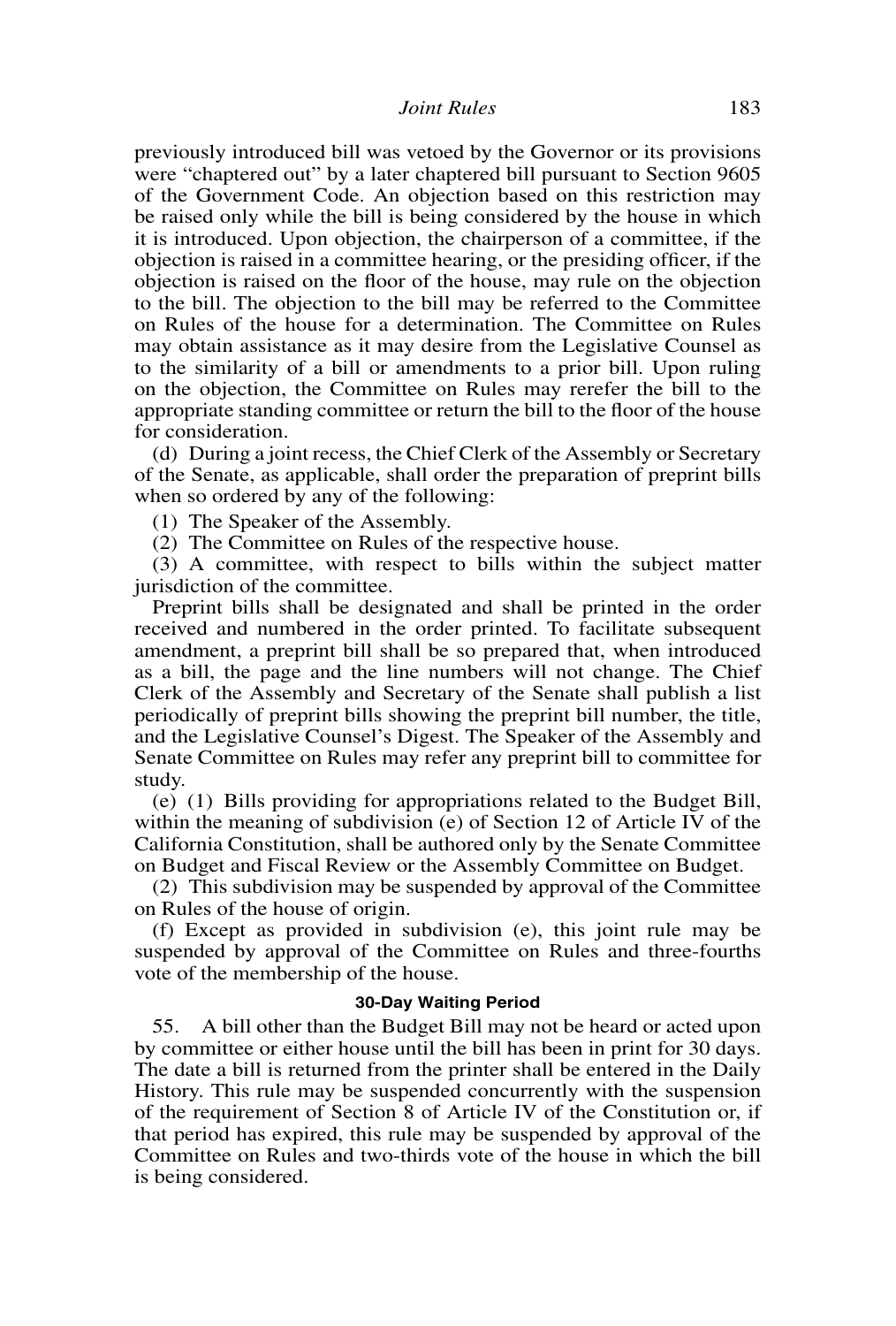## 184 *Joint Rules*

## **Return of Bills**

56. Bills introduced in the first year of the regular session and passed by the house of origin on or before the January 31st constitutional deadline are "carryover bills." Immediately after January 31, bills introduced in the first year of the regular session that do not become "carryover bills" shall be returned to the Chief Clerk of the Assembly or Secretary of the Senate, respectively. Notwithstanding Rule 4, as used in this rule "bills" does not include constitutional amendments.

#### **Appropriation Bills**

57. Appropriation bills that, pursuant to paragraph (4) of subdivision (b) of Section 12 of Article IV of the California Constitution, may not be sent to the Governor shall be held, after enrollment, by the Chief Clerk of the Assembly or Secretary of the Senate, respectively. The bills shall be sent to the Governor immediately after the Budget Bill has been enacted.

**Urgency Clauses** 

58. An amendment to add a section to a bill to provide that the act shall take effect immediately as an urgency statute may not be adopted unless the author of the amendment has first secured the approval of the Committee on Rules of the house in which the amendments are offered.

#### **Vetoes**

58.5. The Legislature may consider a Governor's veto for only 60 legislative days or until adjournment sine die of the session in which the bill subject to the veto was passed by the Legislature, whichever period is shorter.

#### **Publications**

59. During periods of joint recess, weekly, if necessary, the following documents shall be published: Daily Files, Histories, and Daily Journals.

# **Committee Hearings**

60. (a) A standing committee or subcommittee thereof may not take action on a bill at any hearing held outside of the State Capitol.

(b) A committee may hear the subject matter of a bill or convene for an informational hearing during a period of recess. Four days' notice in the Daily File is required prior to the hearing.

(c) A bill may not be acted upon by a committee during a joint recess.

## **Deadlines**

61. The deadlines set forth in this rule shall be observed by the Senate and Assembly. After each deadline, the Secretary of the Senate and the Chief Clerk of the Assembly may not accept committee reports from their respective committees except as otherwise provided in this rule:

(a) Odd-numbered year:

(1) Feb. 27—Last day for bills to be introduced.

(2) May 1—Last day for policy committees to hear and report to fiscal committees fiscal bills introduced in their house.

(3) May 15—Last day for policy committees to hear and report to the floor nonfiscal bills introduced in their house.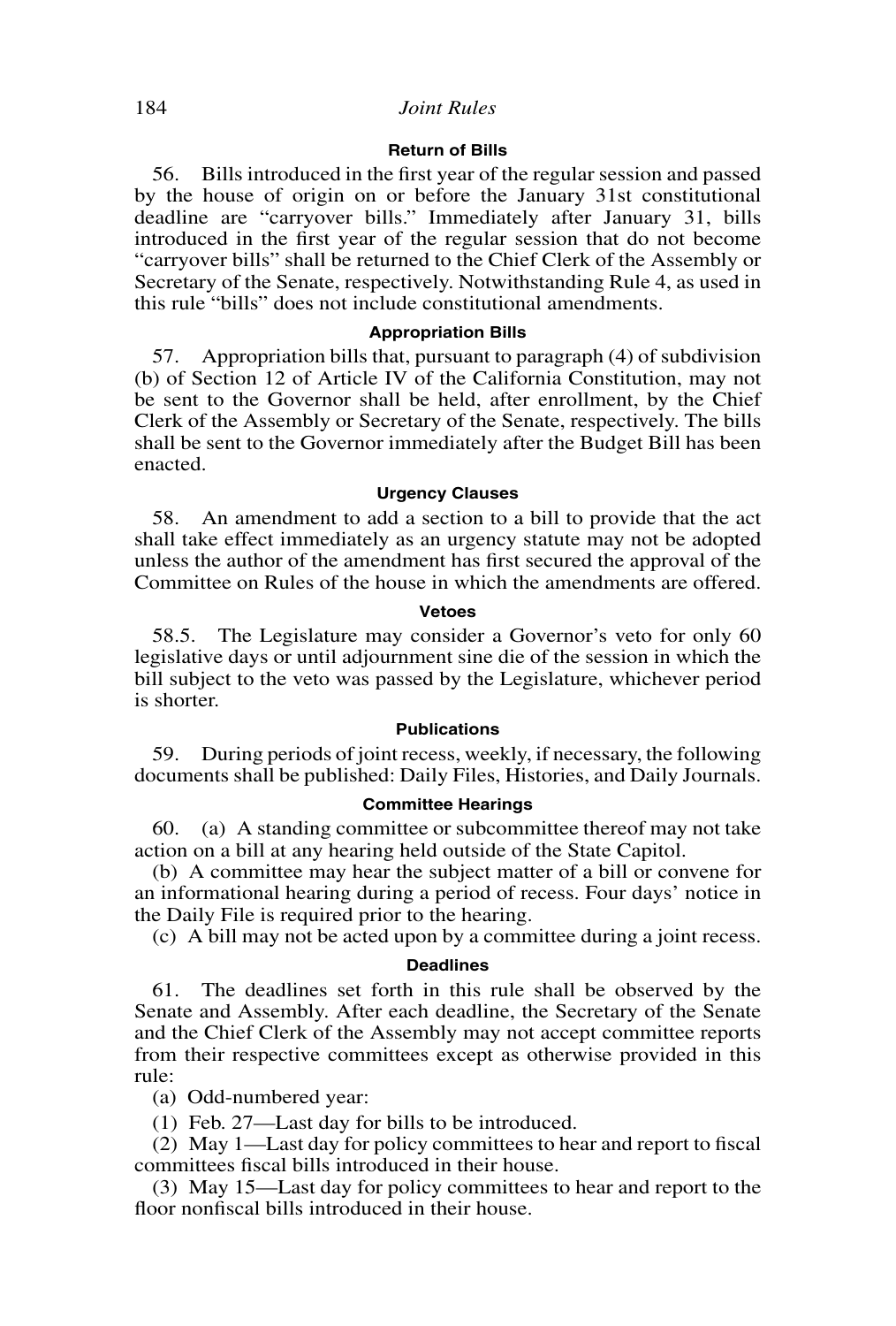(4) May 22—Last day for policy committees to meet prior to June 8.

(5) May 29—Last day for fiscal committees to hear and report to the floor bills introduced in their house.

(6) May 29—Last day for fiscal committees to meet prior to June 8.

(7) June 1–June 5—Floor session only. No committee may meet for any purpose.

(8) June 5—Last day for each house to pass bills introduced in that house.

(9) June 8—Committee meetings may resume.

(10) July 17—Last day for policy committees to meet and report bills.

(11) Aug. 28—Last day for fiscal committees to meet and report bills.

(12) Aug. 31–Sept. 11—Floor session only. No committee may meet for any purpose.

 $(13)$  Sept. 4—Last day to amend on the floor.

(14) Sept. 11—Last day for each house to pass bills.

(b) Even-numbered year:

(1) Jan. 15—Last day for policy committees to hear and report to fiscal committees fiscal bills introduced in their house in the oddnumbered year.

(2) Jan. 22—Last day for any committee to hear and report to the floor bills introduced in that house in the odd-numbered year.

(3) Jan. 31—Last day for each house to pass bills introduced in that house in the odd-numbered year.

(4) Feb. 19—Last day for bills to be introduced.

(5) Apr. 22—Last day for policy committees to hear and report to fiscal committees fiscal bills introduced in their house.

(6) May 6—Last day for policy committees to hear and report to the floor nonfiscal bills introduced in their house.

(7) May 13—Last day for policy committees to meet prior to June 6.

(8) May 27—Last day for fiscal committees to hear and report to the floor bills introduced in their house.

(9) May 27—Last day for fiscal committees to meet prior to June 6.

(10) May 31–June 3—Floor session only. No committee may meet for any purpose.

(11) June 3—Last day for each house to pass bills introduced in that house.

(12) June 6—Committee meetings may resume.

(13) July 1—Last day for policy committees to meet and report bills.

(14) Aug. 12—Last day for fiscal committees to meet and report bills.

(15) Aug. 15–Aug. 31—Floor session only. No committee may meet for any purpose.

 $(16)$  Aug. 19—Last day to amend on floor.

(17) Aug. 31—Last day for each house to pass bills.

(c) If a bill is acted upon in committee before the relevant deadline, and the committee votes to report the bill out with amendments that have not at the time of the vote been prepared by the Legislative Counsel, the Secretary of the Senate and the Chief Clerk of the Assembly may subsequently receive a report recommending the bill for passage or for rereferral together with the amendments at any time within two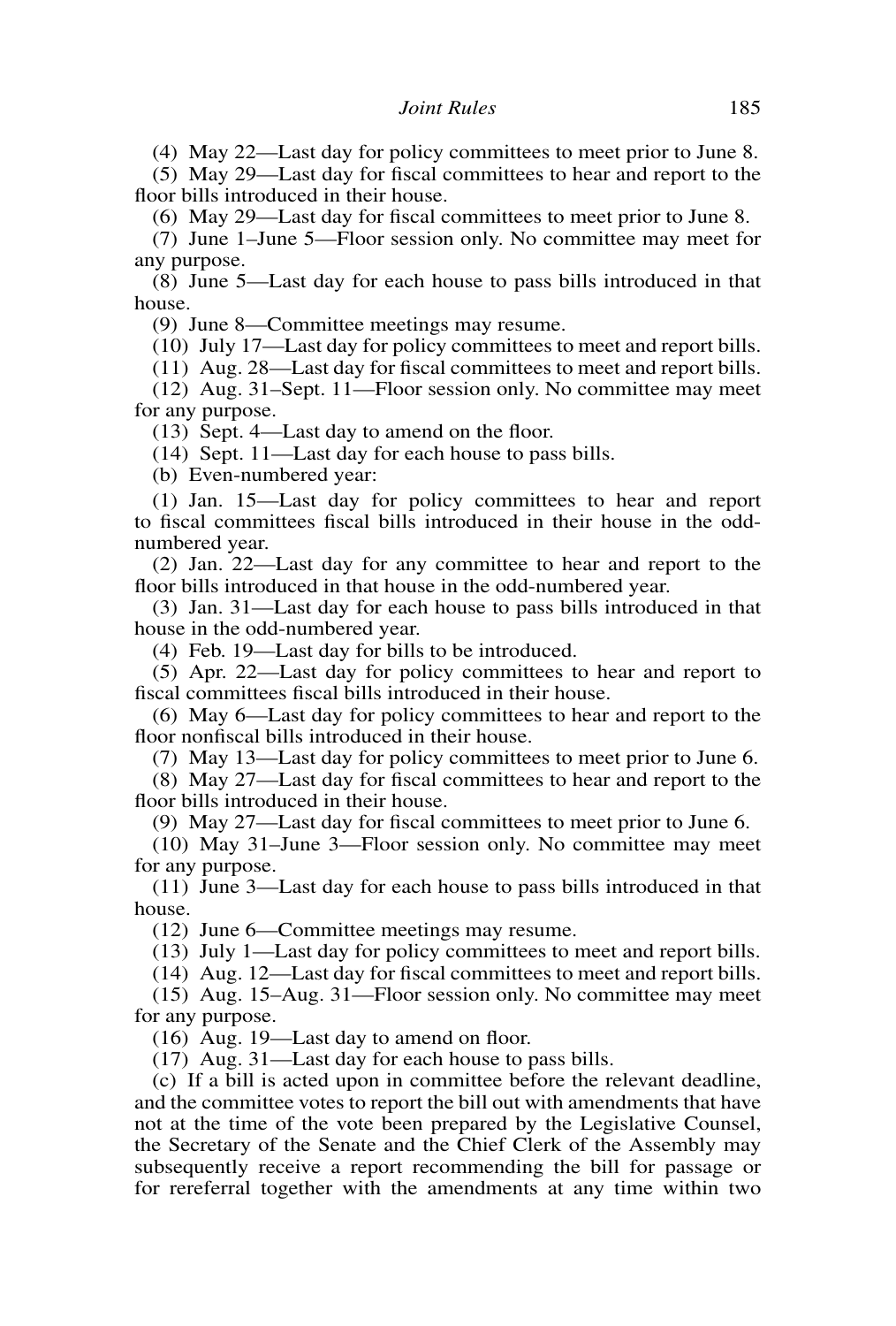legislative days after the deadline or, if the Legislature has recessed for the Summer Recess, within seven calendar days after the deadline.

(d) Notwithstanding subdivisions (a) and (b), a policy committee may report a bill to a fiscal committee on or before the relevant deadline for reporting nonfiscal bills to the floor if, after the policy committee deadline for reporting the bill to fiscal committee, the Legislative Counsel's Digest is changed to indicate reference to fiscal committee.

(e) Any bill in the house of origin that is not acted upon during the odd-numbered year as a result of the deadlines imposed in subdivision (a) may be acted upon when the Legislature reconvenes after the interim study joint recess, or at any time the Legislature is recalled from the interim study joint recess.

(f) The deadlines imposed by this rule do not apply to the rules committees of the respective houses.

(g) The deadlines imposed by this rule do not apply in instances where a bill is referred to committee under Rule 26.5.

(h) The deadlines imposed by this rule do not apply in instances where a bill is referred to a committee under Assembly Rule 77.2.

(i) (1) Notwithstanding subdivisions (a) and (b), a policy committee or fiscal committee may meet for the purpose of hearing and reporting a constitutional amendment, or a bill that would go into immediate effect pursuant to subdivision (c) of Section 8, or subdivision (e) of Section 12, of Article IV of the California Constitution, at any time other than those periods when no committee may meet for any purpose.

(2) Notwithstanding subdivisions (a) and (b), either house may meet for the purpose of considering and passing a constitutional amendment, or a bill that would go into immediate effect pursuant to subdivision (c) of Section 8, or subdivision (e) of Section 12, of Article IV of the California Constitution, at any time during the session.

(j) This rule may be suspended as to any particular bill by approval of the Committee on Rules and two-thirds vote of the membership of the house.

#### **Committee Procedure**

62. (a) Notice of a hearing on a bill by the committee of first reference in each house, or notice of an informational hearing, shall be published in the Daily File at least four days prior to the hearing. Otherwise, notice shall be published in the Daily File two days prior to the hearing. That notice requirement may be waived by a majority vote of the house in which the bill is being considered. A bill may be set for hearing in a committee only three times. A bill is "set," for purposes of this subdivision, whenever notice of the hearing has been published in the Daily File for one or more days. If a bill is set for hearing, and the committee, on its own initiation and not the author's, postpones the hearing on the bill or adjourns the hearing while testimony is being taken, that hearing is not counted as one of the three times a bill may be set. After hearing the bill, the committee may vote on the bill. If the hearing notice in the Daily File specifically indicates that "testimony" only" will be taken, that hearing is not counted as one of the three times a bill may be set. A committee may not vote on a bill so noticed until it has been heard in accordance with this rule. After a committee has voted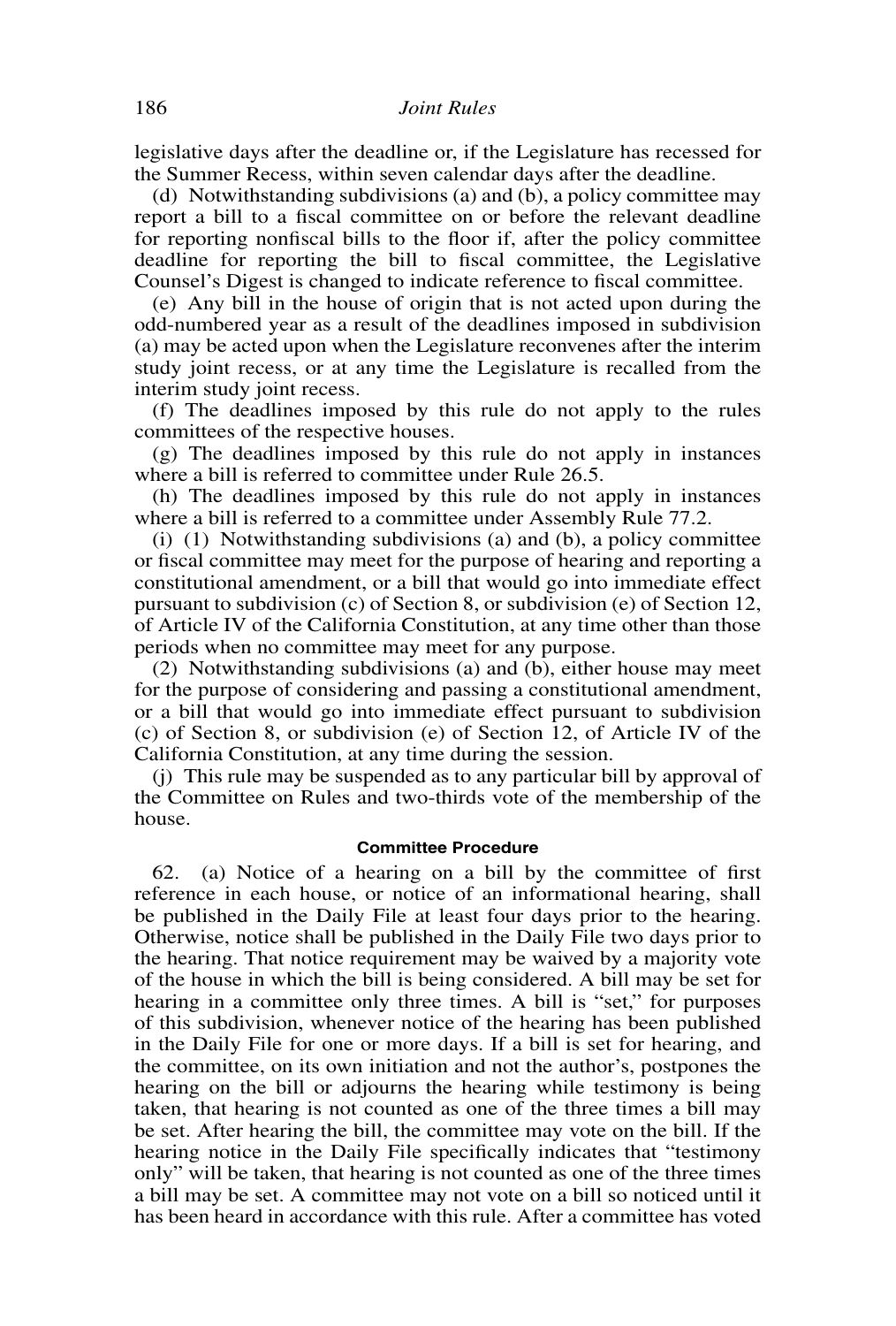on a bill, reconsideration may be granted only one time. Reconsideration may be granted within 15 legislative days or prior to the interim study joint recess, whichever first occurs. A vote on reconsideration may not be taken without the same notice required to set a bill unless that vote is taken at the same meeting at which the vote to be reconsidered was taken, and the author is present. When a bill fails to get the necessary votes to pass it out of committee, or upon failure to receive reconsideration, it shall be returned to the Chief Clerk of the Assembly or Secretary of the Senate of the house of the committee and may not be considered further during the session.

This subdivision may be suspended with respect to a particular bill by approval of the Committee on Rules and two-thirds vote of the Members of the house.

(b) If the committee adopts amendments other than those offered by the author and orders the bill reprinted prior to its further consideration, the hearing shall not be the final time a bill may be set under subdivision (a) of this rule.

(c) When a standing committee takes action on a bill, the vote shall be by rollcall vote only. All rollcall votes taken by a standing committee shall be recorded by the committee secretary on forms provided by the Chief Clerk of the Assembly and the Secretary of the Senate. The chairperson of each standing committee shall promptly transmit a copy of the record of the rollcall votes to the Chief Clerk of the Assembly or the Secretary of the Senate, respectively, who shall cause the votes to be published as prescribed by each house.

This subdivision also applies to action of a committee on a subcommittee report. The rules of each house shall prescribe the procedure as to rollcall votes on amendments.

Any committee may, with the unanimous consent of the members present, substitute a rollcall from a prior bill, provided that the members whose votes are substituted are present at the time of the substitution.

A bill may not be passed out by a committee without a quorum being present.

This subdivision does not apply to:

(1) Procedural motions that do not have the effect of disposing of a bill.

(2) Withdrawal of a bill from a committee calendar at the request of an author.

(3) Return of a bill to the house where the bill has not been voted on by the committee.

(4) The assignment of a bill to committee.

(d) The chairperson of the committee hearing a bill may, at any time, order a call of the committee. Upon a request by any member of a committee or the author in person, the chairperson shall order the call.

In the absence of a quorum, a majority of the members present may order a quorum call of the committee and compel the attendance of absentees. The chairperson shall send the Sergeant at Arms for those members who are absent and not excused by their respective house.

When a call of a committee is ordered by the chairperson with respect to a particular bill, he or she shall send the Sergeant at Arms, or any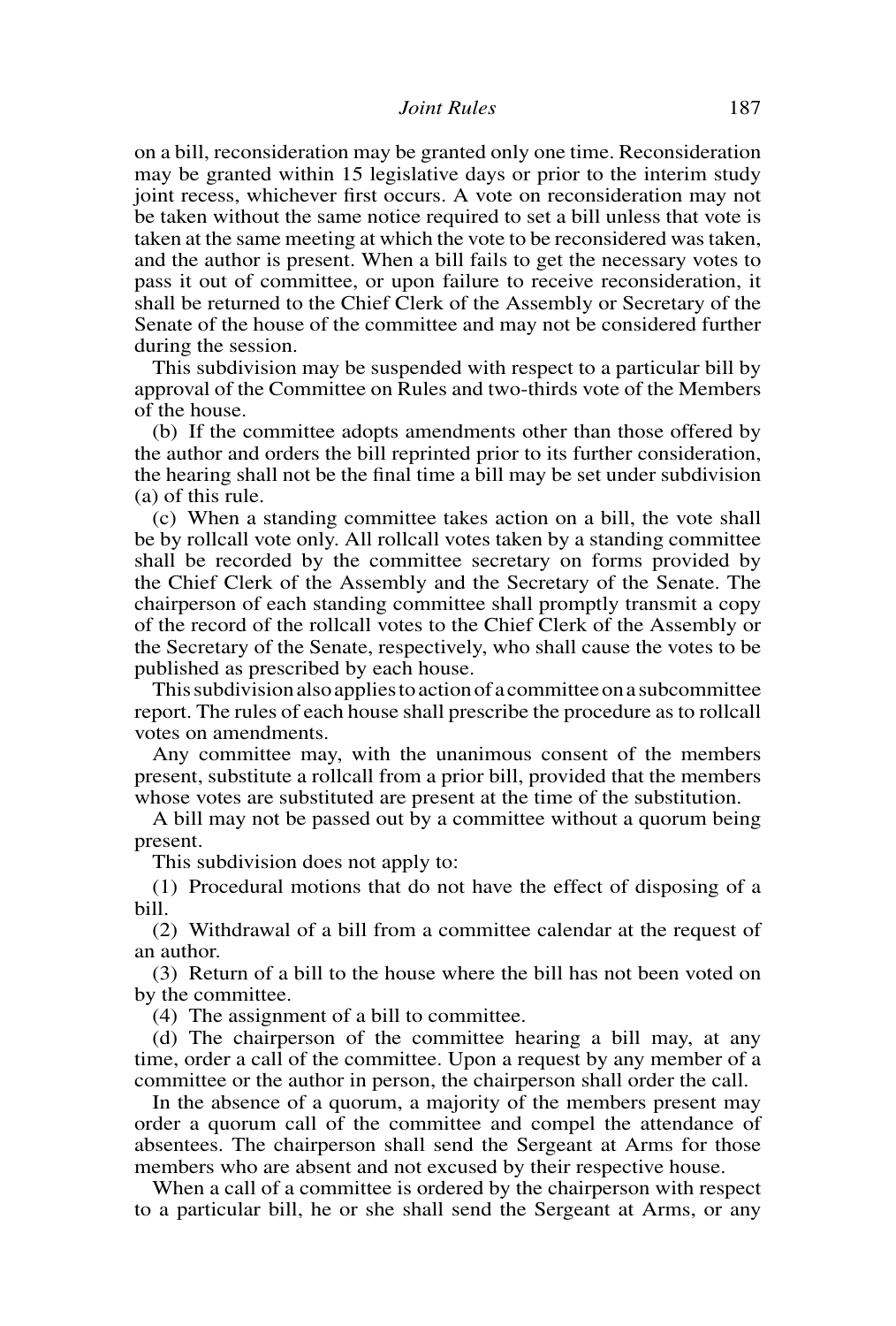other person to be appointed for that purpose, for those members who have not voted on that particular bill and are not excused.

A quorum call or a call of the committee with respect to a particular bill may be dispensed with by the chairperson without objection by any member of the committee, or by a majority of the members present.

If a motion is adopted to adjourn the committee while the committee is operating under a call, the call shall be dispensed with and any pending vote announced.

The committee secretary shall record the votes of members answering a call. The rules of each house may prescribe additional procedures for a call of a committee.

## **Uniform Rules**

63. A standing committee of either house may not adopt or apply any rule or procedure governing the voting upon bills that is not equally applicable to the bills of both houses.

#### **Votes on Bills**

64. Every meeting of each house and standing committee or subcommittee thereof where a vote is to be taken on a bill, or amendments to a bill, shall be public.

## **Conflicting Rules**

65. The provisions of Rule 50 and following of these rules prevail over any conflicting joint rule with a lesser number.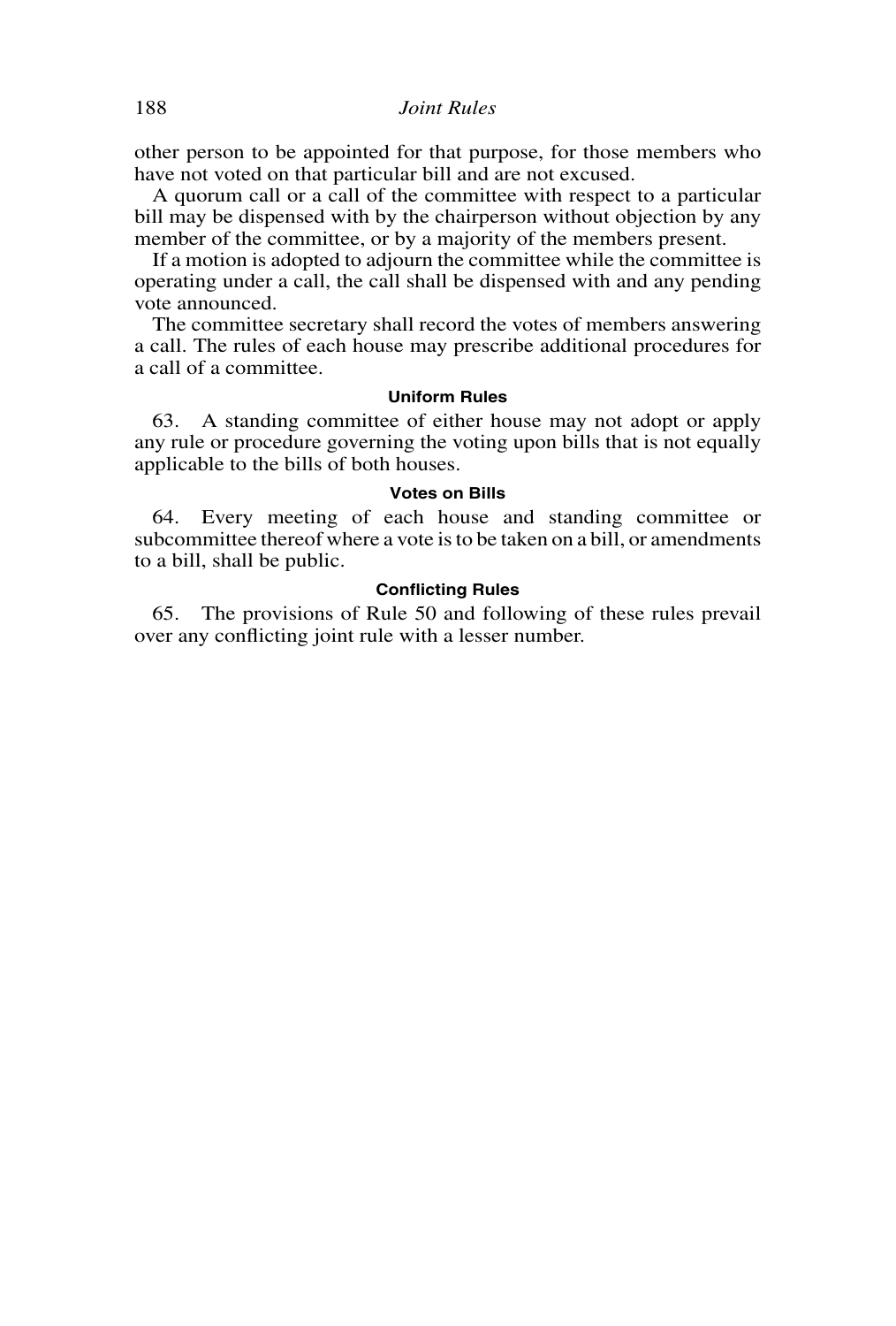# **INDEX TO JOINT RULES OF THE SENATE AND ASSEMBLY**

# **A**

| Rule                                                                |
|---------------------------------------------------------------------|
| <b>ADJOURNMENT</b>                                                  |
|                                                                     |
| <b>AMENDMENTS</b>                                                   |
|                                                                     |
|                                                                     |
|                                                                     |
|                                                                     |
|                                                                     |
|                                                                     |
| defeat of bill requiring more than majority vote, procedure re 23.5 |
|                                                                     |
|                                                                     |
|                                                                     |
|                                                                     |
|                                                                     |
|                                                                     |
|                                                                     |
|                                                                     |
|                                                                     |
| resolutions, amendment adding coauthors not reprinted 25.5          |
| Smaller Classes, Safer Schools and Financial Accountability Act8.95 |
|                                                                     |
| urgency clause-                                                     |
|                                                                     |
|                                                                     |
|                                                                     |
|                                                                     |
| AUDIT COMMITTEE, JOINT LEGISLATIVE                                  |
|                                                                     |
|                                                                     |
|                                                                     |
|                                                                     |
|                                                                     |
| B                                                                   |
|                                                                     |
| <b>BILLS</b>                                                        |
|                                                                     |
|                                                                     |
| amendments. See AMENDMENTS.                                         |
|                                                                     |
| authors, only Member and committee in house of origin 10.7          |

Budget Committee, Joint, re study ....................................... 10.5, 37 California Stem Cell Research and Cures Act ................................. 8.9

189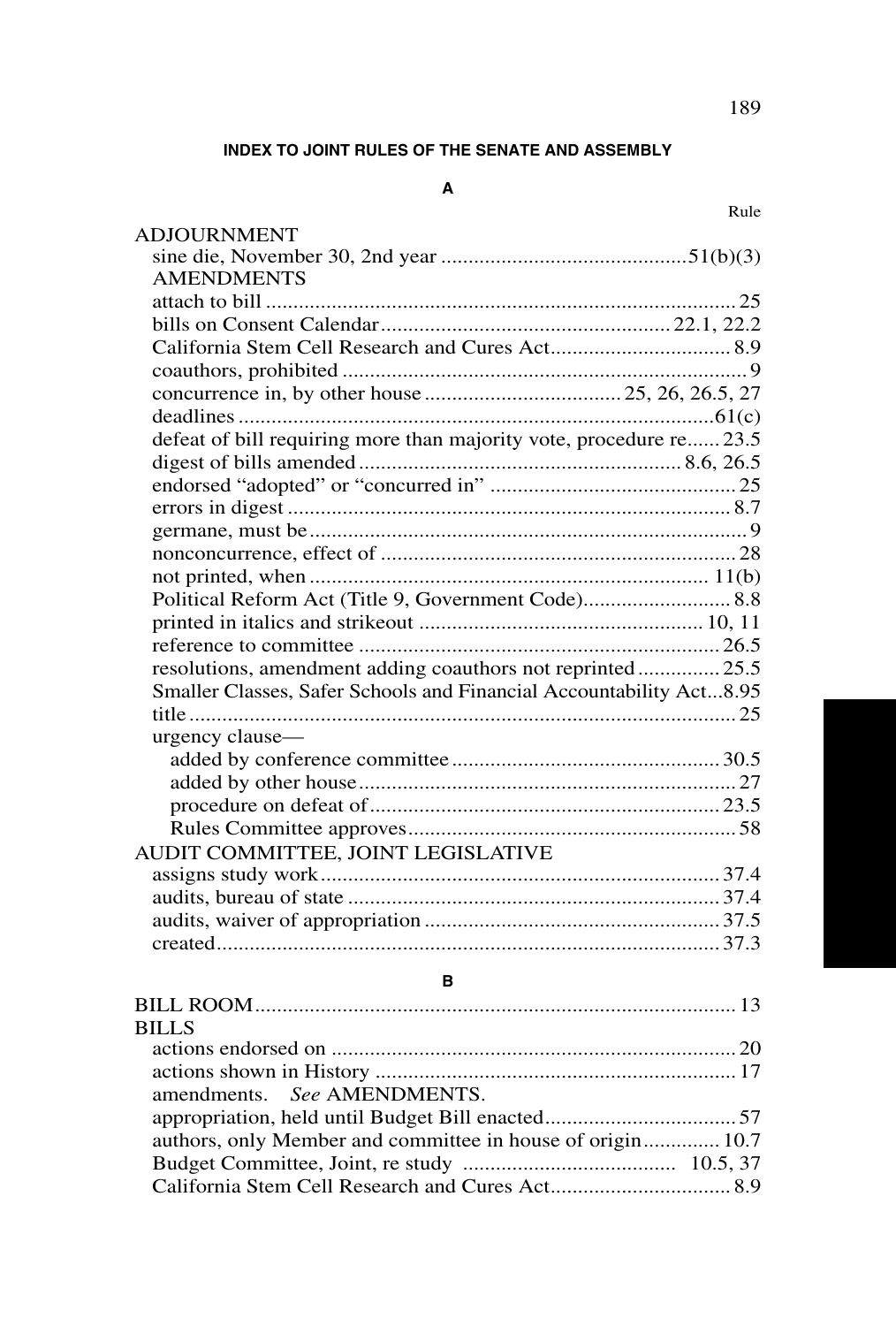| <b>BILLS-Continued</b>                                              |  |
|---------------------------------------------------------------------|--|
|                                                                     |  |
|                                                                     |  |
|                                                                     |  |
|                                                                     |  |
|                                                                     |  |
|                                                                     |  |
|                                                                     |  |
|                                                                     |  |
|                                                                     |  |
| defeat of bill requiring more than majority vote, procedure re 23.5 |  |
|                                                                     |  |
|                                                                     |  |
|                                                                     |  |
|                                                                     |  |
|                                                                     |  |
|                                                                     |  |
|                                                                     |  |
|                                                                     |  |
|                                                                     |  |
|                                                                     |  |
|                                                                     |  |
| hearings. See HEARINGS.                                             |  |
|                                                                     |  |
|                                                                     |  |
|                                                                     |  |
|                                                                     |  |
|                                                                     |  |
| members, former and current prohibited from                         |  |
|                                                                     |  |
|                                                                     |  |
|                                                                     |  |
|                                                                     |  |
|                                                                     |  |
|                                                                     |  |
|                                                                     |  |
| printing in Daily File when ready for consideration 16              |  |
|                                                                     |  |
|                                                                     |  |
|                                                                     |  |
|                                                                     |  |
|                                                                     |  |
|                                                                     |  |
|                                                                     |  |
|                                                                     |  |
|                                                                     |  |
|                                                                     |  |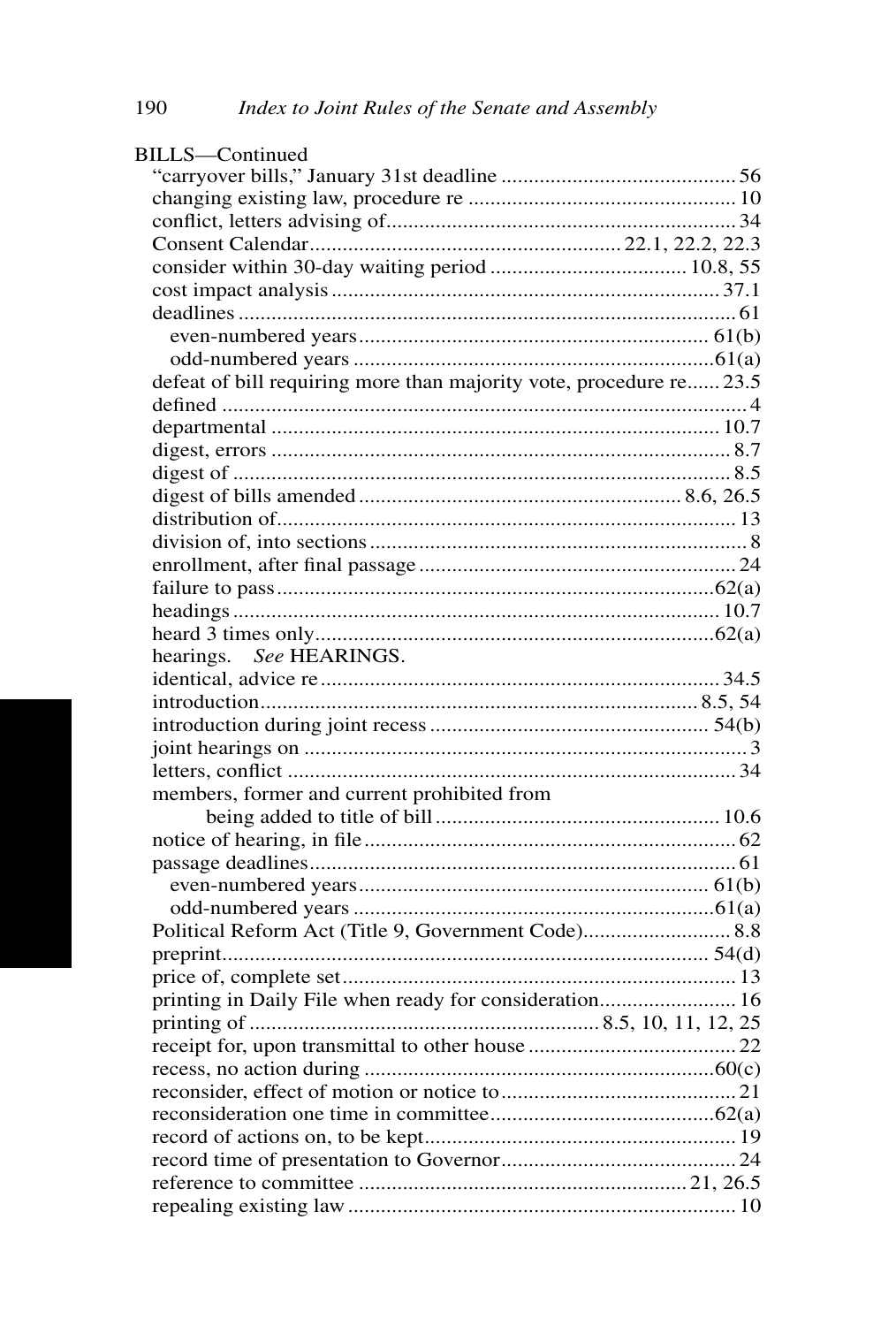| <b>BILLS-Continued</b>                                              |  |
|---------------------------------------------------------------------|--|
|                                                                     |  |
|                                                                     |  |
|                                                                     |  |
|                                                                     |  |
| Smaller Classes, Safer Schools and Financial Accountability Act8.95 |  |
|                                                                     |  |
|                                                                     |  |
|                                                                     |  |
|                                                                     |  |
|                                                                     |  |
| urgency section-                                                    |  |
|                                                                     |  |
|                                                                     |  |
|                                                                     |  |
|                                                                     |  |
|                                                                     |  |
|                                                                     |  |
|                                                                     |  |
| <b>BUDGET BILL</b>                                                  |  |
| conference committee meetings re-                                   |  |
|                                                                     |  |
|                                                                     |  |
|                                                                     |  |
| BUDGET COMMITTEE, JOINT LEGISLATIVE  37                             |  |
|                                                                     |  |
|                                                                     |  |
| C                                                                   |  |
| CAPITOL CORRESPONDENTS ASSOCIATION  32(b)                           |  |
| <b>CHIEF CLERK</b>                                                  |  |
|                                                                     |  |
|                                                                     |  |
| bills—                                                              |  |
|                                                                     |  |
|                                                                     |  |
|                                                                     |  |
|                                                                     |  |
|                                                                     |  |
|                                                                     |  |
| January 31st, those not "carryover bills" returned after  56        |  |
|                                                                     |  |
| Political Reform Act (Title 9, Government Code)  8.8                |  |
|                                                                     |  |
| request to consider within 30 days transmitted to                   |  |
|                                                                     |  |
|                                                                     |  |
|                                                                     |  |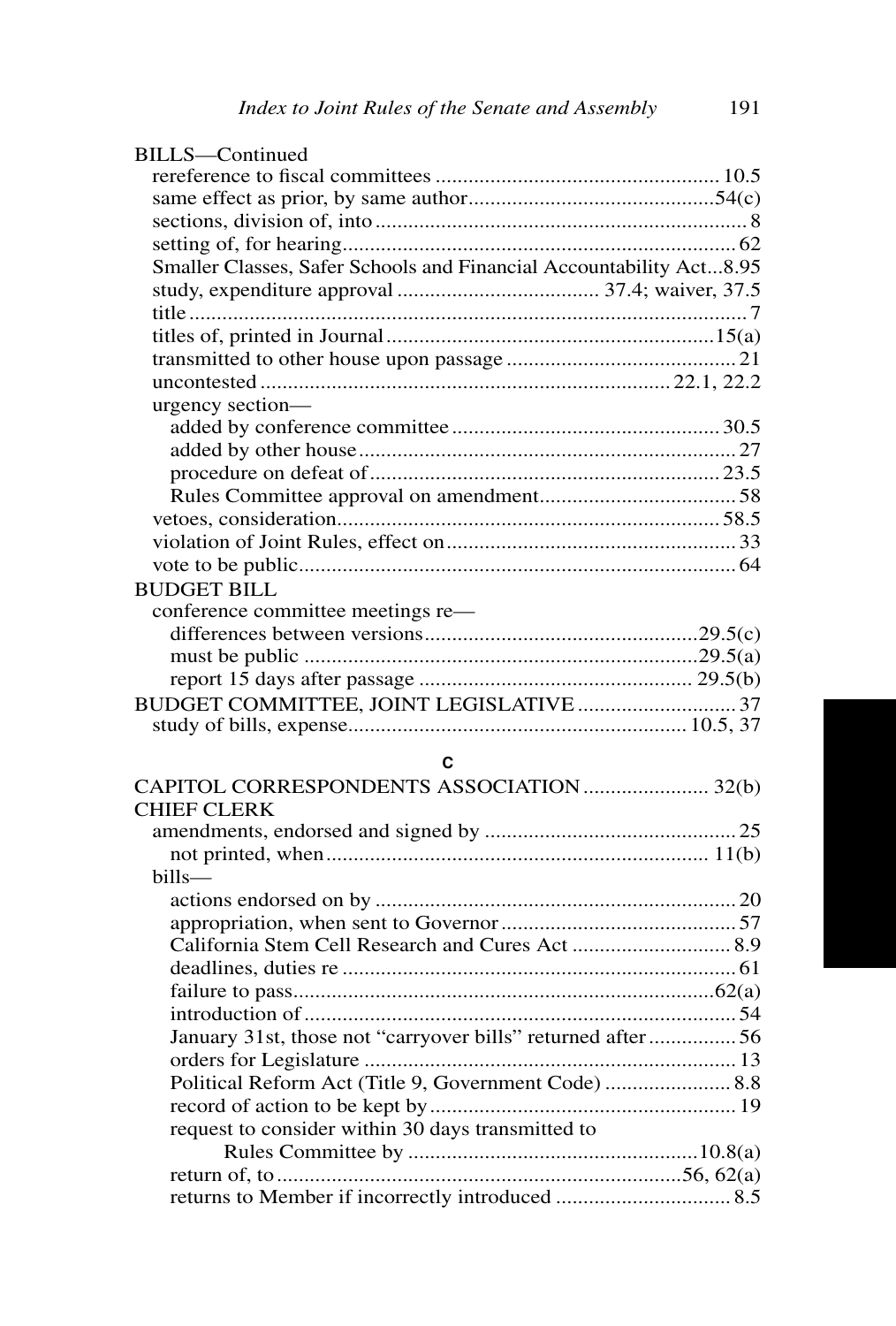| CHIEF CLERK-Continued                                                 |  |
|-----------------------------------------------------------------------|--|
| bills-continued                                                       |  |
| Smaller Classes, Safer Schools and                                    |  |
|                                                                       |  |
|                                                                       |  |
|                                                                       |  |
|                                                                       |  |
|                                                                       |  |
|                                                                       |  |
|                                                                       |  |
|                                                                       |  |
| messages to Senate-                                                   |  |
|                                                                       |  |
|                                                                       |  |
|                                                                       |  |
|                                                                       |  |
|                                                                       |  |
|                                                                       |  |
|                                                                       |  |
| provides stem cell initiative to public 14 days prior to passage  8.9 |  |
|                                                                       |  |
|                                                                       |  |
|                                                                       |  |
|                                                                       |  |
|                                                                       |  |
|                                                                       |  |
|                                                                       |  |
|                                                                       |  |
| COMMITTEES. See CONFERENCE COMMITTEE,                                 |  |
| JOINT LEGISLATIVE AUDIT COMMITTEE,                                    |  |
| JOINT LEGISLATIVE BUDGET COMMITTEE,                                   |  |
| JOINT RULES COMMITTEE,                                                |  |
| LEGISLATIVE ETHICS COMMITTEES, and                                    |  |
| RULES COMMITTEE, ASSEMBLY AND SENATE.                                 |  |
| COMMITTEES, INVESTIGATING                                             |  |
|                                                                       |  |
|                                                                       |  |
|                                                                       |  |
|                                                                       |  |
|                                                                       |  |
|                                                                       |  |
|                                                                       |  |
|                                                                       |  |
|                                                                       |  |
|                                                                       |  |
|                                                                       |  |
|                                                                       |  |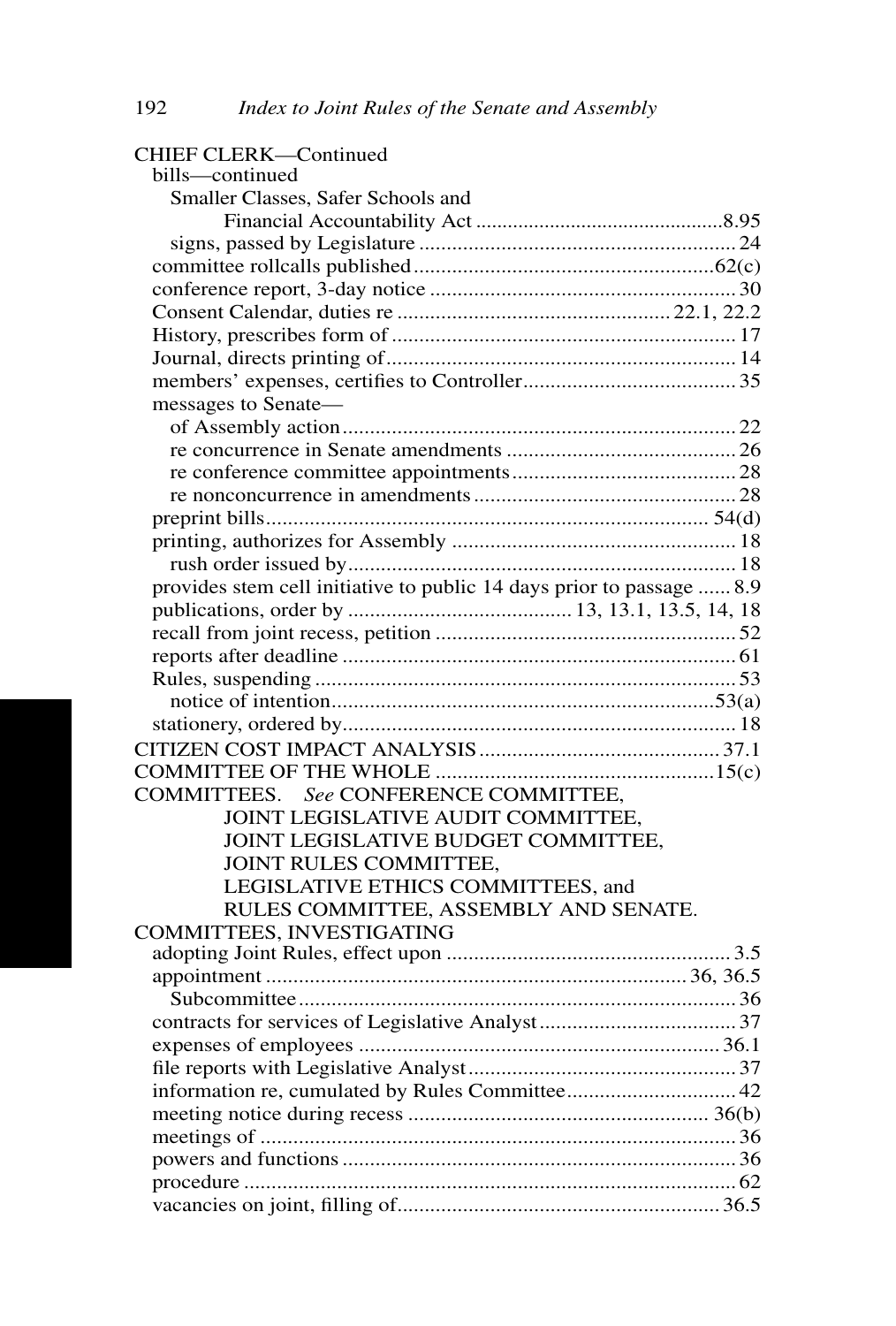| COMMITTEES, STANDING                                       |                             |
|------------------------------------------------------------|-----------------------------|
|                                                            |                             |
|                                                            |                             |
|                                                            |                             |
|                                                            |                             |
| Consent Calendar, requirements for placing bills on 22.1   |                             |
|                                                            |                             |
|                                                            |                             |
|                                                            |                             |
|                                                            |                             |
|                                                            |                             |
|                                                            |                             |
|                                                            |                             |
|                                                            |                             |
| <b>CONCURRENCE</b>                                         |                             |
|                                                            |                             |
| <b>CONCURRENT RESOLUTIONS</b>                              |                             |
|                                                            |                             |
|                                                            |                             |
|                                                            |                             |
|                                                            |                             |
|                                                            |                             |
|                                                            |                             |
|                                                            |                             |
|                                                            |                             |
|                                                            |                             |
|                                                            |                             |
|                                                            |                             |
|                                                            |                             |
| not treated as, under Joint Rules 10.8, 53, 54(b), 55, 56, |                             |
|                                                            | $62(a)$ , $62(b)$ , $62(c)$ |
|                                                            |                             |
| <b>CONFERENCE COMMITTEE</b>                                |                             |
|                                                            |                             |
|                                                            |                             |
|                                                            |                             |
|                                                            |                             |
|                                                            |                             |
|                                                            |                             |
|                                                            |                             |
|                                                            |                             |
| report of-                                                 |                             |
|                                                            |                             |
|                                                            |                             |
|                                                            |                             |
|                                                            |                             |
|                                                            |                             |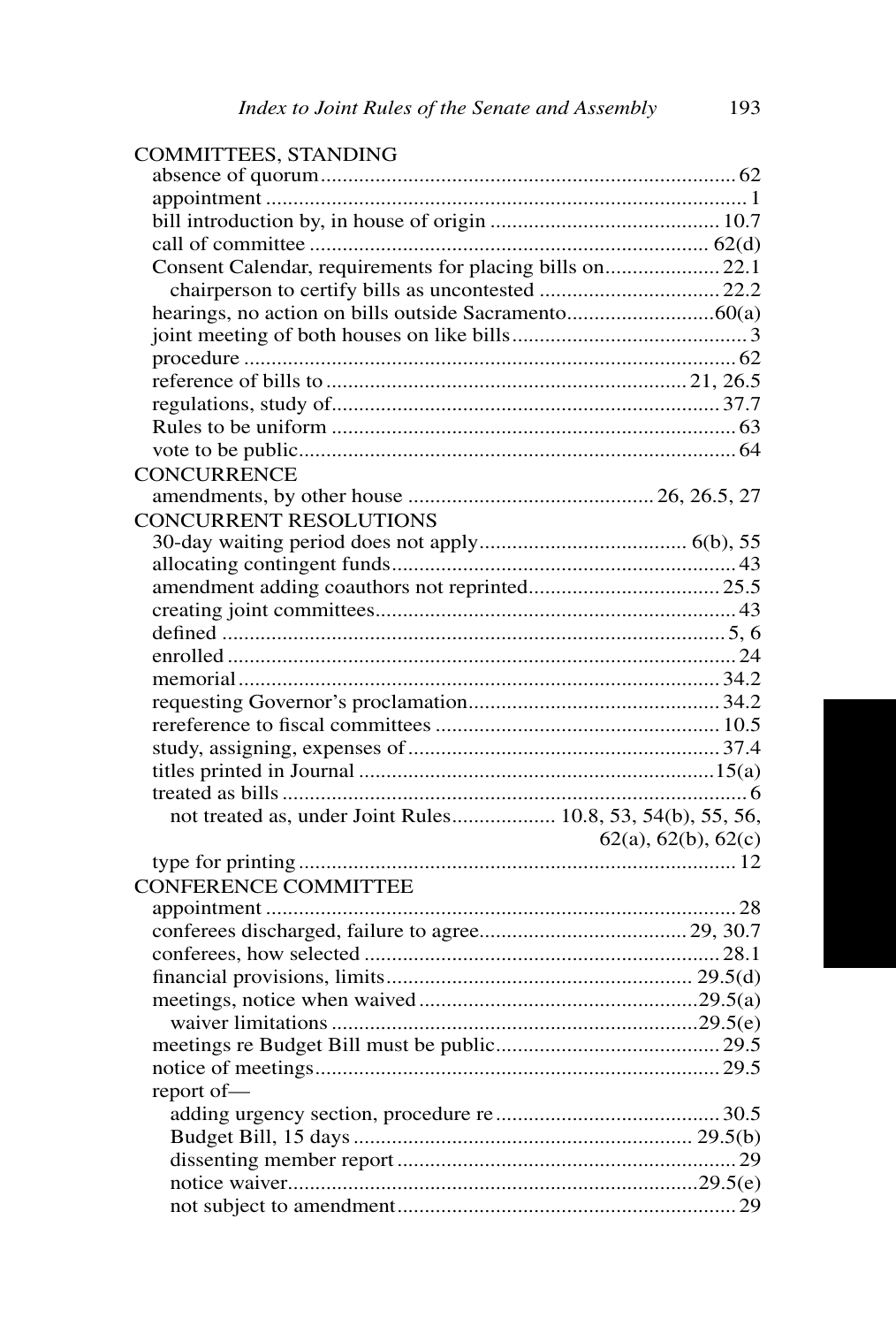| <b>CONFERENCE COMMITTEE-Continued</b> |  |
|---------------------------------------|--|
| report of-continued                   |  |
|                                       |  |
|                                       |  |
|                                       |  |
|                                       |  |
|                                       |  |
|                                       |  |
|                                       |  |
|                                       |  |
|                                       |  |
| <b>CONSTITUTION</b>                   |  |
|                                       |  |
|                                       |  |
| <b>CONSTITUTIONAL AMENDMENTS</b>      |  |
|                                       |  |
|                                       |  |
|                                       |  |
|                                       |  |
|                                       |  |
|                                       |  |
|                                       |  |
|                                       |  |
|                                       |  |
|                                       |  |

# DAYS AND DATES

| <b>DIGEST</b> |  |
|---------------|--|
|               |  |
|               |  |
|               |  |
|               |  |

D

# E.

| ETHICS COMMITTEES 45 (see AR 22.5 and SR 12.3) |  |
|------------------------------------------------|--|
| <b>EXPENSES</b>                                |  |
|                                                |  |
|                                                |  |
|                                                |  |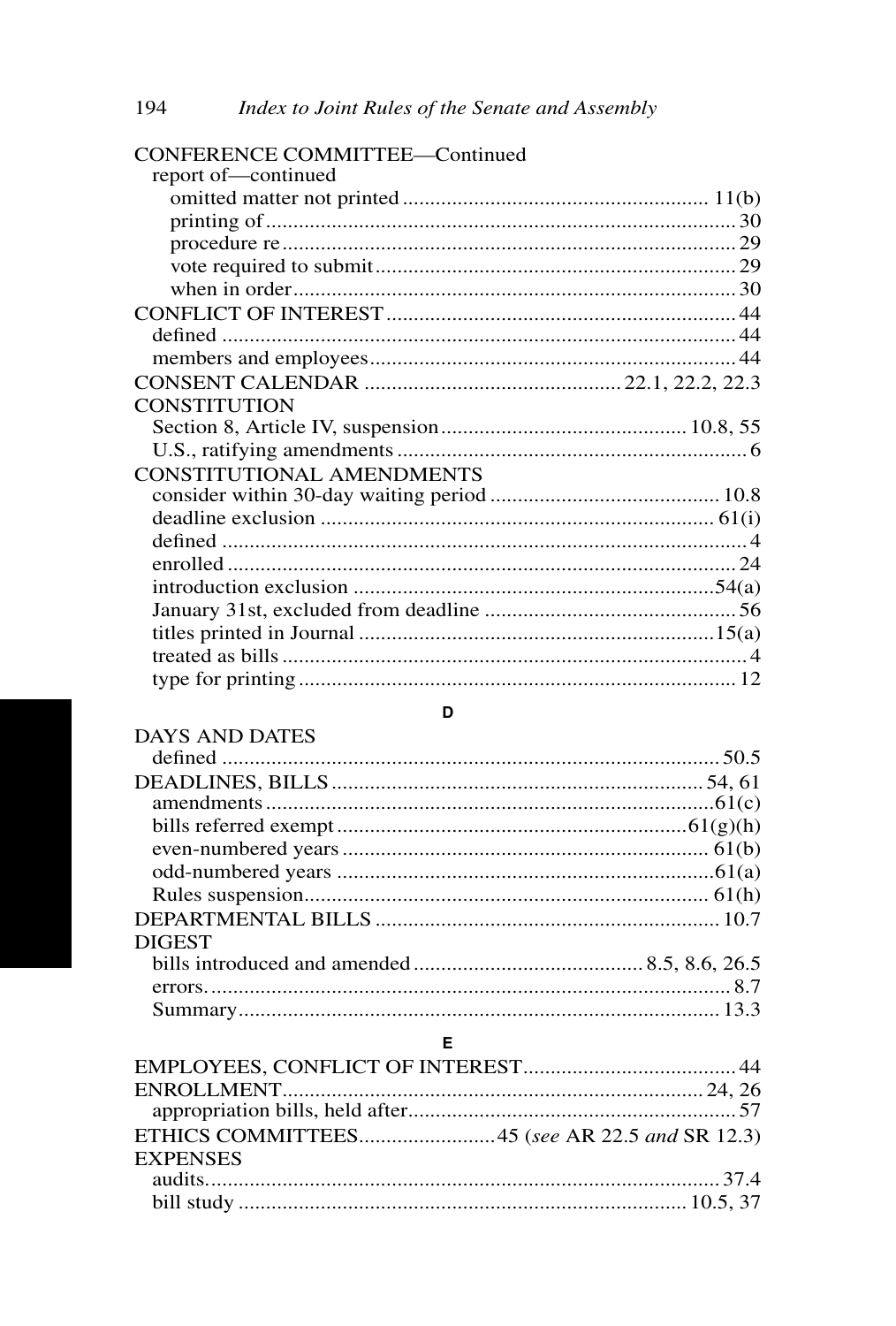| EXPENSES—Continued |  |
|--------------------|--|
|                    |  |
|                    |  |
|                    |  |
|                    |  |

# $\mathsf F$

| <b>FAIR POLITICAL PRACTICES COMMISSION</b>                  |  |
|-------------------------------------------------------------|--|
|                                                             |  |
|                                                             |  |
|                                                             |  |
| hearings—                                                   |  |
|                                                             |  |
|                                                             |  |
|                                                             |  |
| 4-day notice, investigating committees 36(a)(2), $36(a)(4)$ |  |
|                                                             |  |
|                                                             |  |
| FISCAL COMMITTEES, REREFERENCE OF BILLS TO  10.5            |  |

# G

# **GOVERNOR**

# $H$

| <b>HEARINGS</b>                                          |  |
|----------------------------------------------------------|--|
|                                                          |  |
|                                                          |  |
|                                                          |  |
| 4-day notice, investigating committees36(a)(2), 36(a)(4) |  |
|                                                          |  |
|                                                          |  |
|                                                          |  |
|                                                          |  |
|                                                          |  |
|                                                          |  |
|                                                          |  |
| conference committees re: Budget Bill must be29.5        |  |
|                                                          |  |
| <b>HISTORY</b>                                           |  |
|                                                          |  |
|                                                          |  |
|                                                          |  |
|                                                          |  |
|                                                          |  |
|                                                          |  |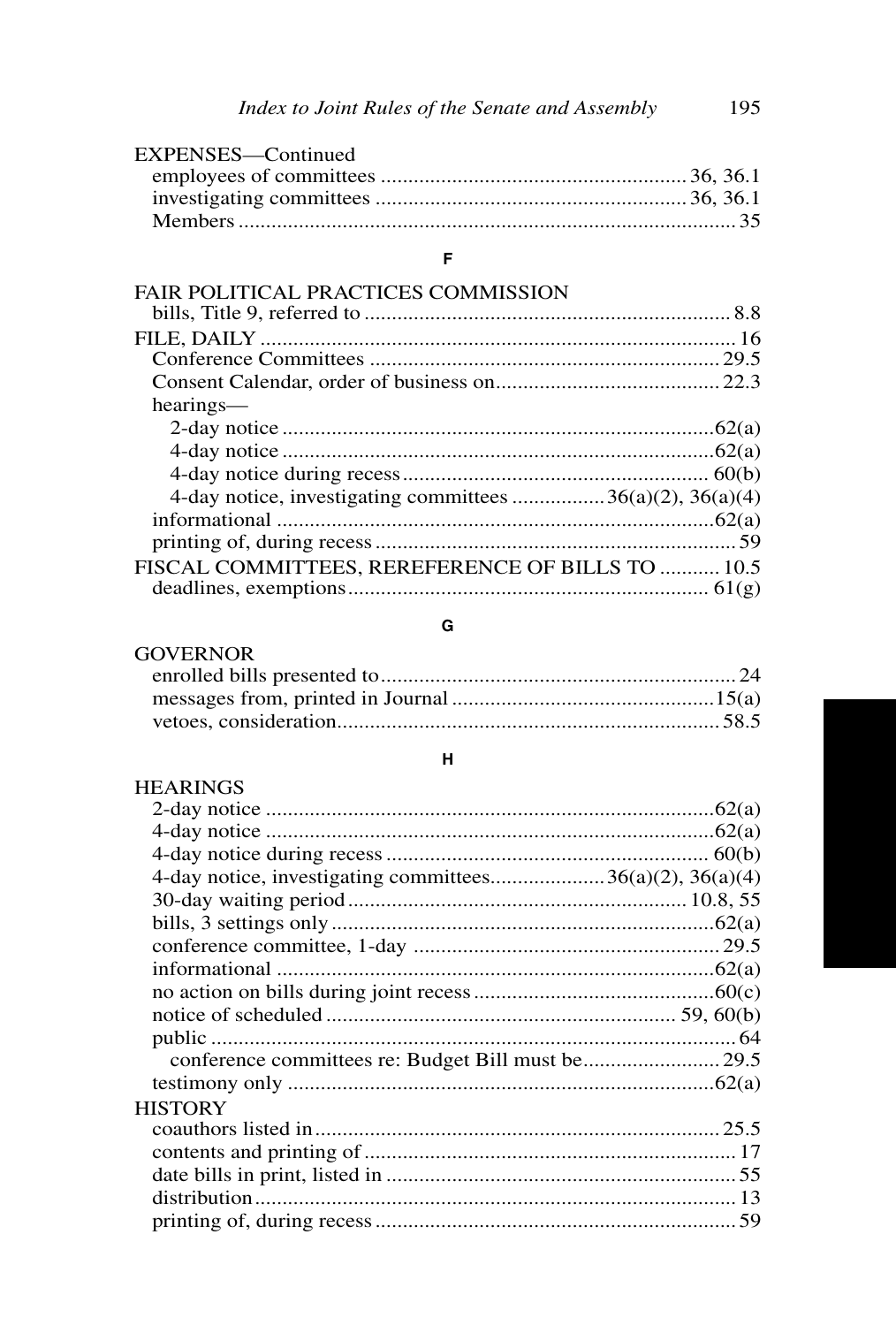# $\mathsf{J}$

| <b>JOINT COMMITTEES</b>                                           |  |
|-------------------------------------------------------------------|--|
|                                                                   |  |
|                                                                   |  |
|                                                                   |  |
|                                                                   |  |
|                                                                   |  |
|                                                                   |  |
| resolutions re, referred to Committee on Rules 43                 |  |
|                                                                   |  |
|                                                                   |  |
| JOINT LEGISLATIVE AUDIT COMMITTEE                                 |  |
|                                                                   |  |
|                                                                   |  |
|                                                                   |  |
|                                                                   |  |
|                                                                   |  |
|                                                                   |  |
|                                                                   |  |
|                                                                   |  |
|                                                                   |  |
| <b>JOINT RESOLUTIONS</b>                                          |  |
|                                                                   |  |
|                                                                   |  |
|                                                                   |  |
|                                                                   |  |
|                                                                   |  |
|                                                                   |  |
|                                                                   |  |
|                                                                   |  |
|                                                                   |  |
|                                                                   |  |
| not treated as, under Joint Rules 10.8, 53, 54(a), 54(c), 55, 56, |  |
| 61, 62(a), 62(b), 62(c)                                           |  |
|                                                                   |  |
| JOINT RULES. See RULES, JOINT.                                    |  |
|                                                                   |  |
|                                                                   |  |
|                                                                   |  |
| authorizes employment of joint committee personnel 36             |  |
|                                                                   |  |
|                                                                   |  |
| Legislative Space and Facilities, Subcommittee of  40.3           |  |
|                                                                   |  |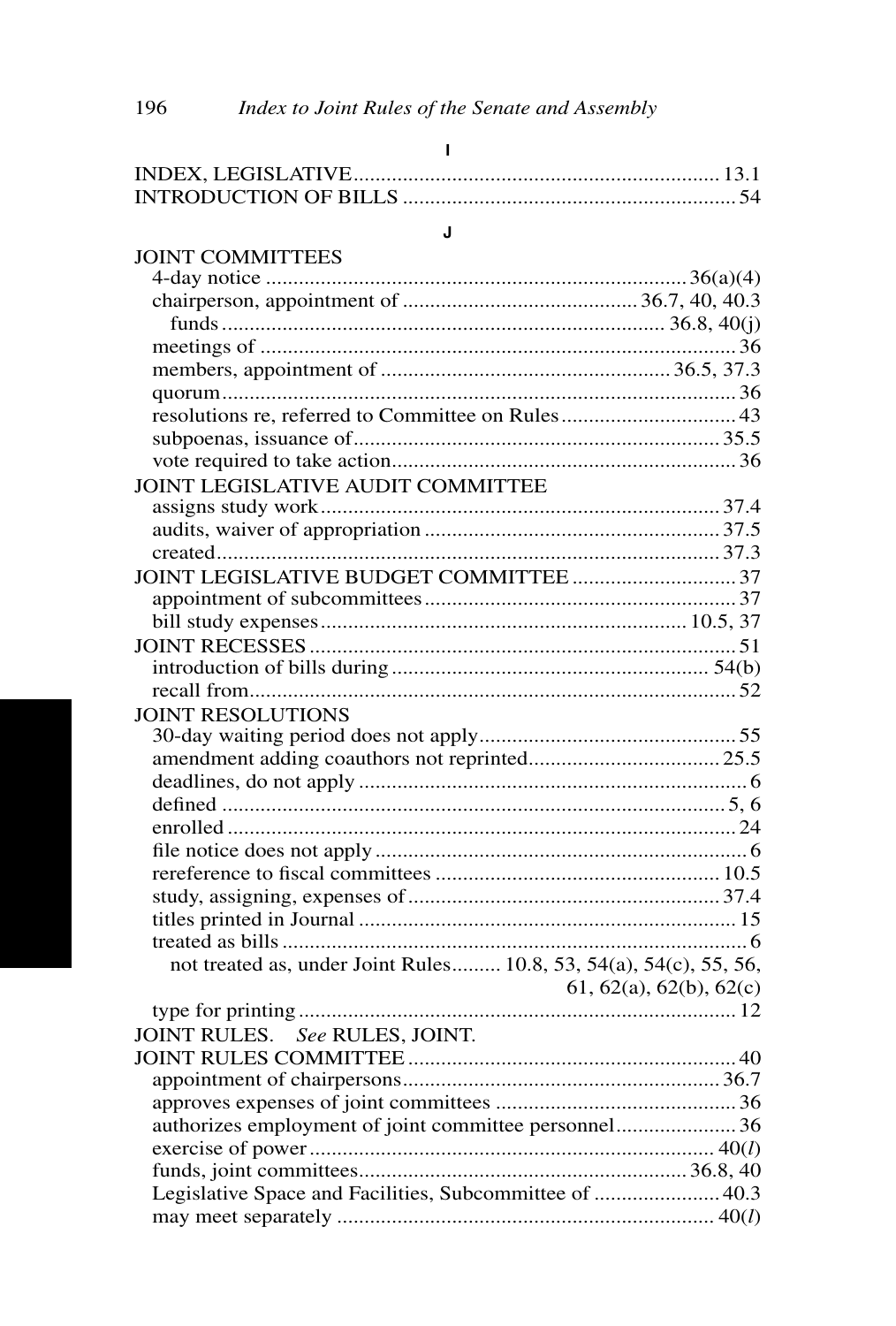| <b>JOINT RULES COMMITTEE—Continued</b> |  |
|----------------------------------------|--|
|                                        |  |
|                                        |  |
|                                        |  |
|                                        |  |
| <b>JOURNAL</b>                         |  |
|                                        |  |
|                                        |  |
|                                        |  |
|                                        |  |
| recall from joint recess, entered in-  |  |
|                                        |  |
|                                        |  |
|                                        |  |
|                                        |  |
|                                        |  |
|                                        |  |

# **L**

| <b>LEGISLATIVE COUNSEL</b>                               |  |
|----------------------------------------------------------|--|
|                                                          |  |
| $b$ ills—                                                |  |
|                                                          |  |
|                                                          |  |
|                                                          |  |
|                                                          |  |
| $digest$ —                                               |  |
|                                                          |  |
|                                                          |  |
|                                                          |  |
|                                                          |  |
|                                                          |  |
|                                                          |  |
| opinions, deliver copy of, to author of bill affected 34 |  |
|                                                          |  |
|                                                          |  |
|                                                          |  |
|                                                          |  |
| LEGISLATIVE PUBLICATIONS, See also DIGEST,               |  |
| FILE, HISTORY, INDEX, and JOURNAL 13-18                  |  |
| <b>LEGISLATIVE SESSIONS</b>                              |  |
|                                                          |  |
|                                                          |  |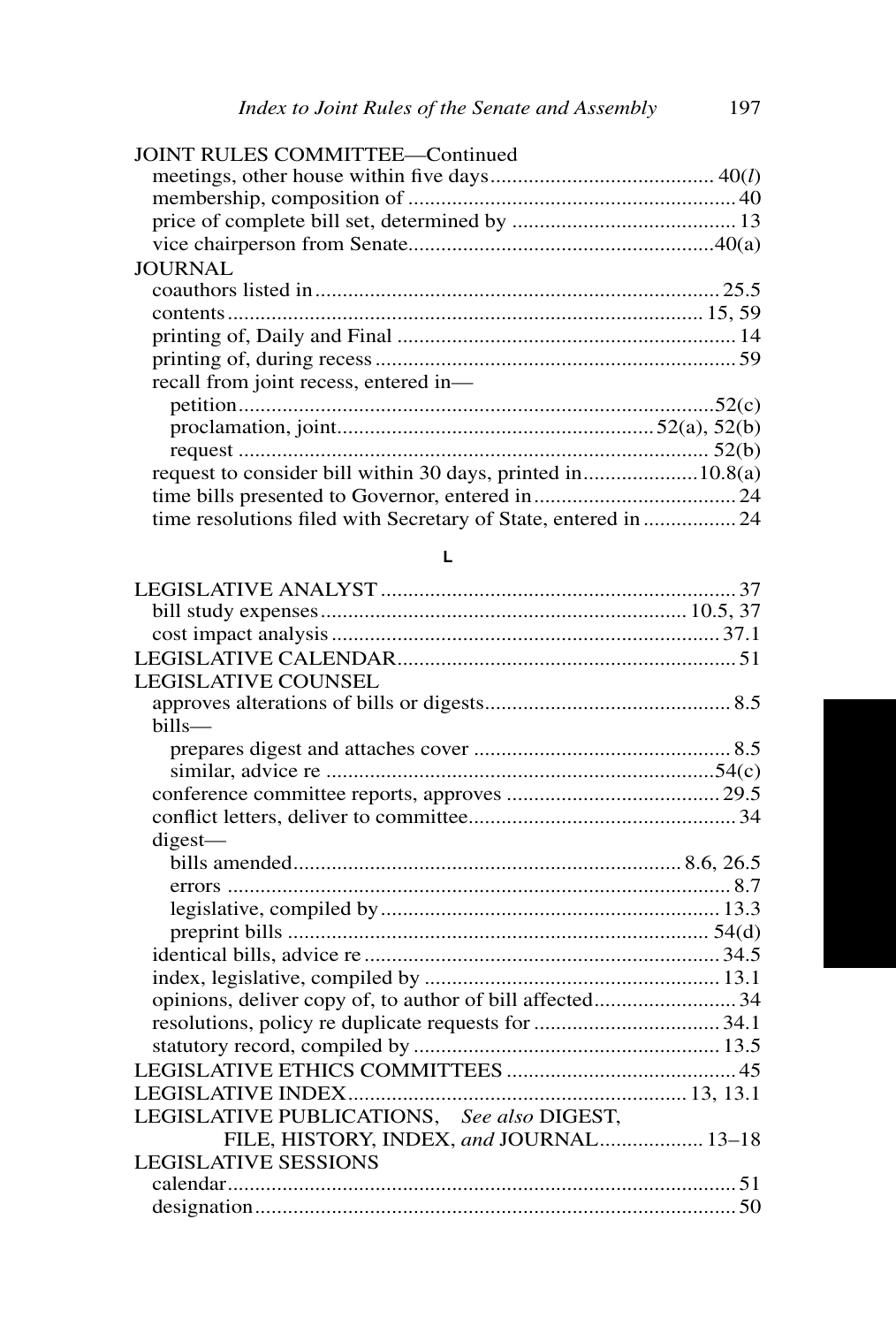| LEGISLATIVE SPACE AND FACILITIES,                                     |  |
|-----------------------------------------------------------------------|--|
|                                                                       |  |
| LEGISLATURE                                                           |  |
|                                                                       |  |
|                                                                       |  |
| м                                                                     |  |
|                                                                       |  |
| <b>MEMBERS</b>                                                        |  |
|                                                                       |  |
|                                                                       |  |
|                                                                       |  |
|                                                                       |  |
| expenses incurred, attending legislative sessions and                 |  |
|                                                                       |  |
| former and current, prohibited from being added to title of bill 10.6 |  |
|                                                                       |  |
|                                                                       |  |
|                                                                       |  |
| <b>MESSAGES</b>                                                       |  |
|                                                                       |  |
|                                                                       |  |
|                                                                       |  |
|                                                                       |  |

# $\circ$

| <b>OFFICERS</b> |  |
|-----------------|--|
|                 |  |
|                 |  |

# $\mathsf P$

| POLITICAL REFORM ACT (Title 9, Government Code)  8.8 |  |
|------------------------------------------------------|--|
|                                                      |  |
| PRESIDENT PRO TEMPORE OF SENATE                      |  |
|                                                      |  |
|                                                      |  |
|                                                      |  |
|                                                      |  |
|                                                      |  |
| <b>PRINTING</b>                                      |  |
|                                                      |  |
|                                                      |  |
|                                                      |  |
|                                                      |  |
|                                                      |  |
|                                                      |  |
|                                                      |  |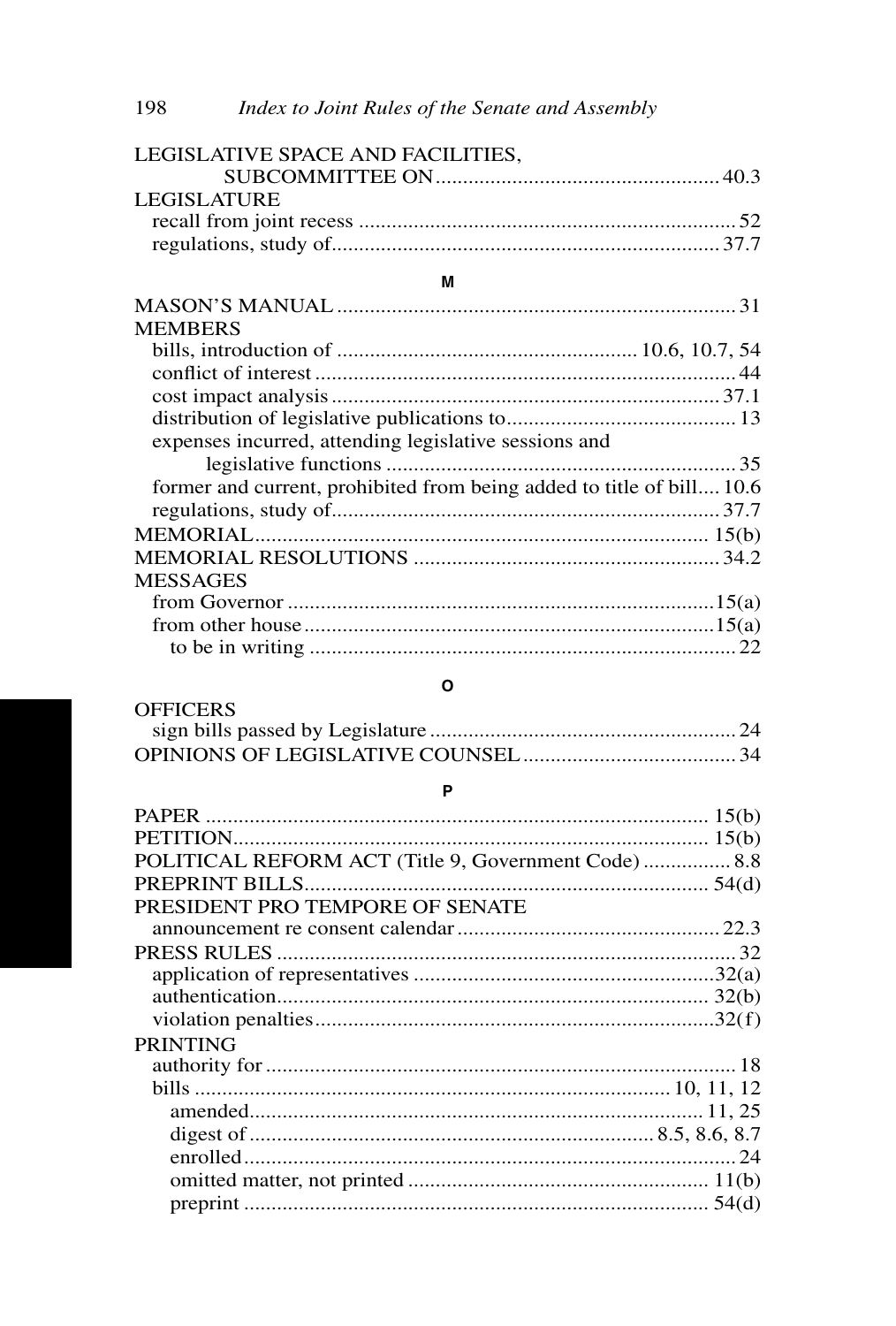| PRINTING—Continued                                          |  |
|-------------------------------------------------------------|--|
|                                                             |  |
|                                                             |  |
|                                                             |  |
|                                                             |  |
| resolutions, amendment adding coauthors, not reprinted 25.5 |  |
|                                                             |  |
|                                                             |  |
|                                                             |  |
| PUBLICATIONS, LEGISLATIVE, See also DIGEST,                 |  |
| FILE, HISTORY, INDEX, and JOURNAL 13–18                     |  |
|                                                             |  |
|                                                             |  |
|                                                             |  |

# $\boldsymbol{\mathsf{R}}$

| <b>RECESS</b>                         |  |
|---------------------------------------|--|
|                                       |  |
|                                       |  |
| calendar-                             |  |
|                                       |  |
|                                       |  |
|                                       |  |
|                                       |  |
|                                       |  |
|                                       |  |
|                                       |  |
|                                       |  |
|                                       |  |
|                                       |  |
|                                       |  |
|                                       |  |
|                                       |  |
| <b>RESEARCH, OFFICE OF</b>            |  |
|                                       |  |
| <b>RESOLUTIONS</b>                    |  |
| allowing consideration of bill within |  |
|                                       |  |
|                                       |  |
|                                       |  |
|                                       |  |
|                                       |  |
|                                       |  |
|                                       |  |
|                                       |  |
|                                       |  |
|                                       |  |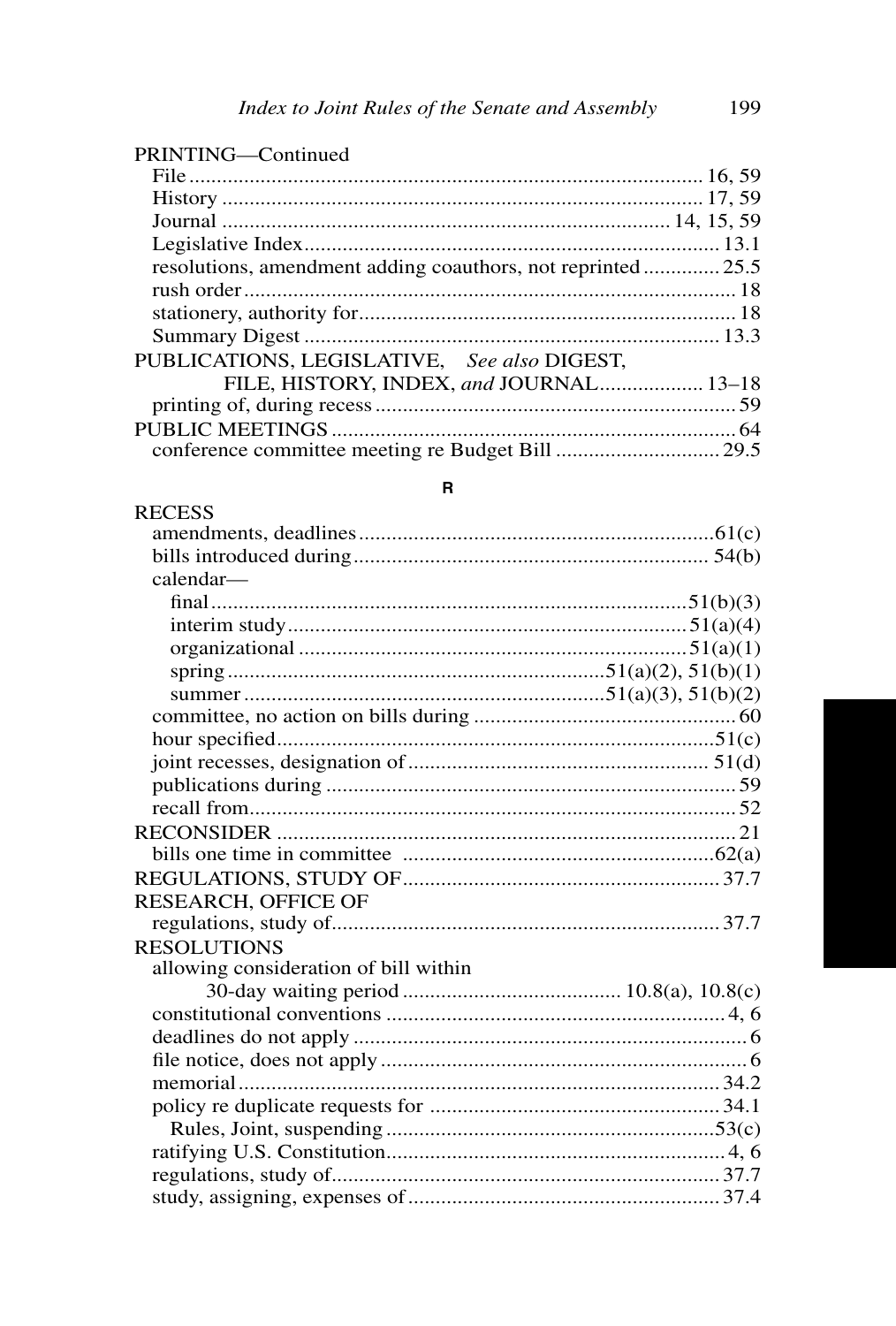| RESOLUTIONS-Continued                                           |
|-----------------------------------------------------------------|
|                                                                 |
| not treated as, under Joint Rules10.8(c), 53(c), 54(b), 55, 56, |
| 61, 62(a), 62(b), 62(c)                                         |
| RULES COMMITTEE, ASSEMBLY                                       |
| approves-                                                       |
|                                                                 |
| resolution requesting Governor's proclamation 34.2              |
|                                                                 |
|                                                                 |
|                                                                 |
|                                                                 |
| concurrent resolutions creating joint committees or             |
|                                                                 |
|                                                                 |
|                                                                 |
| determines if urgency exists for dispensing with                |
|                                                                 |
|                                                                 |
| information concerning investigating committees, to provide  42 |
| investigating committees, travel expenses approved by 35        |
| members, also members of Joint Rules Committee  40              |
|                                                                 |
|                                                                 |
|                                                                 |
|                                                                 |
|                                                                 |
| workers' compensation reports, signed by chairperson of  41     |
| RULES COMMITTEE, SENATE                                         |
| appoints Senate Members and fills vacancies to-                 |
|                                                                 |
|                                                                 |
|                                                                 |
|                                                                 |
|                                                                 |
| approves-                                                       |
|                                                                 |
| resolution requesting Governor's proclamation 34.2              |
|                                                                 |
|                                                                 |
|                                                                 |
| concurrent resolutions creating joint committees or             |
|                                                                 |
|                                                                 |
| determines if urgency exists for dispensing with                |
|                                                                 |
|                                                                 |
|                                                                 |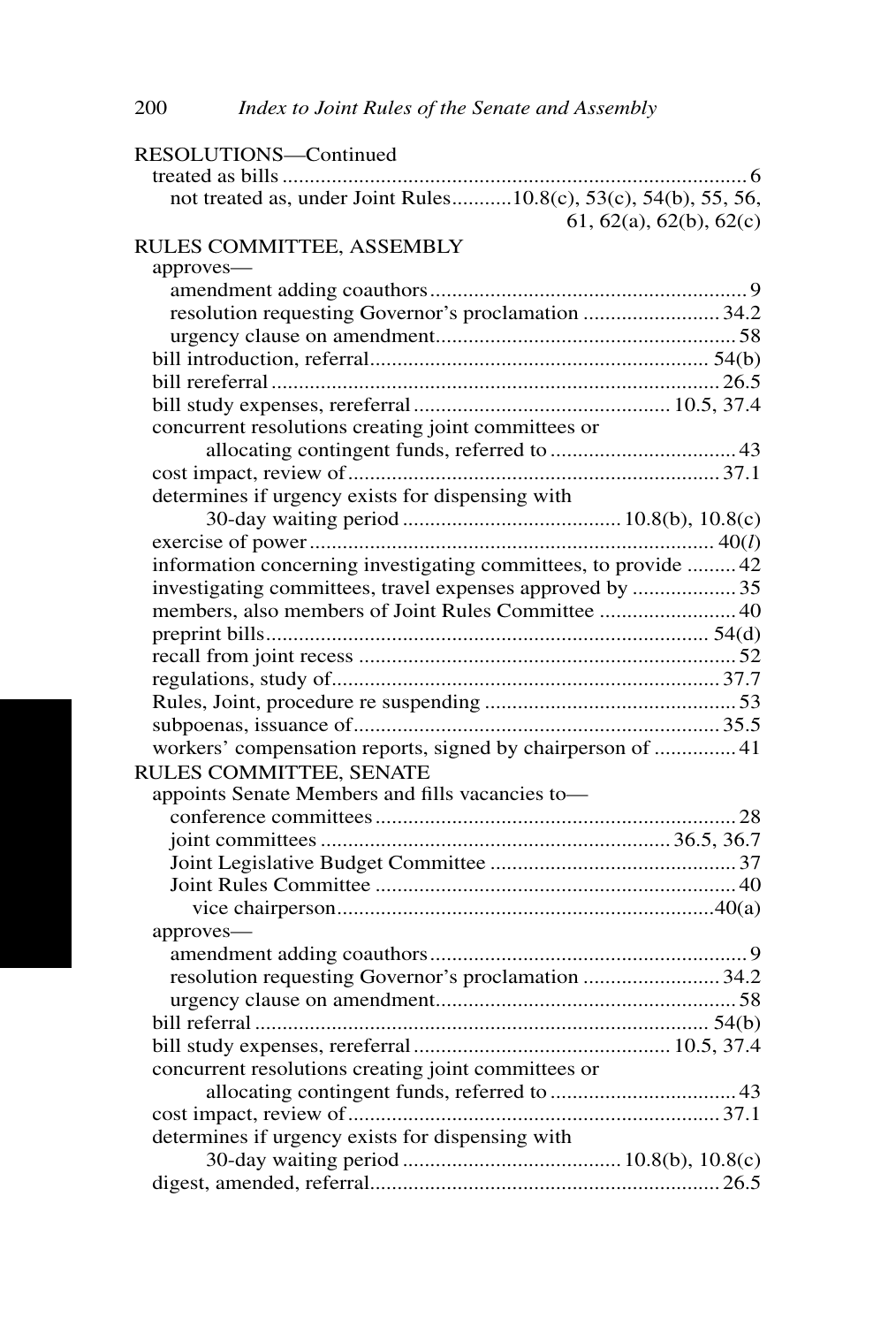# RULES COMMITTEE, SENATE—Continued

| information concerning investigating committees, to provide 42 |  |
|----------------------------------------------------------------|--|
| investigating committees, travel expenses approved by 35       |  |
|                                                                |  |
|                                                                |  |
|                                                                |  |
|                                                                |  |
|                                                                |  |
|                                                                |  |
|                                                                |  |
| RULES. JOINT                                                   |  |
|                                                                |  |
|                                                                |  |
|                                                                |  |
|                                                                |  |
|                                                                |  |
|                                                                |  |
|                                                                |  |
|                                                                |  |

# **S**

| <b>SECRETARY OF THE SENATE</b>                              |  |
|-------------------------------------------------------------|--|
|                                                             |  |
|                                                             |  |
| $bills$ —                                                   |  |
|                                                             |  |
|                                                             |  |
|                                                             |  |
|                                                             |  |
|                                                             |  |
| January 31st, those not "carryover bills" returned after 56 |  |
|                                                             |  |
|                                                             |  |
| request to consider within 30 days transmitted to           |  |
|                                                             |  |
|                                                             |  |
|                                                             |  |
|                                                             |  |
|                                                             |  |
|                                                             |  |
|                                                             |  |
|                                                             |  |
|                                                             |  |
|                                                             |  |
|                                                             |  |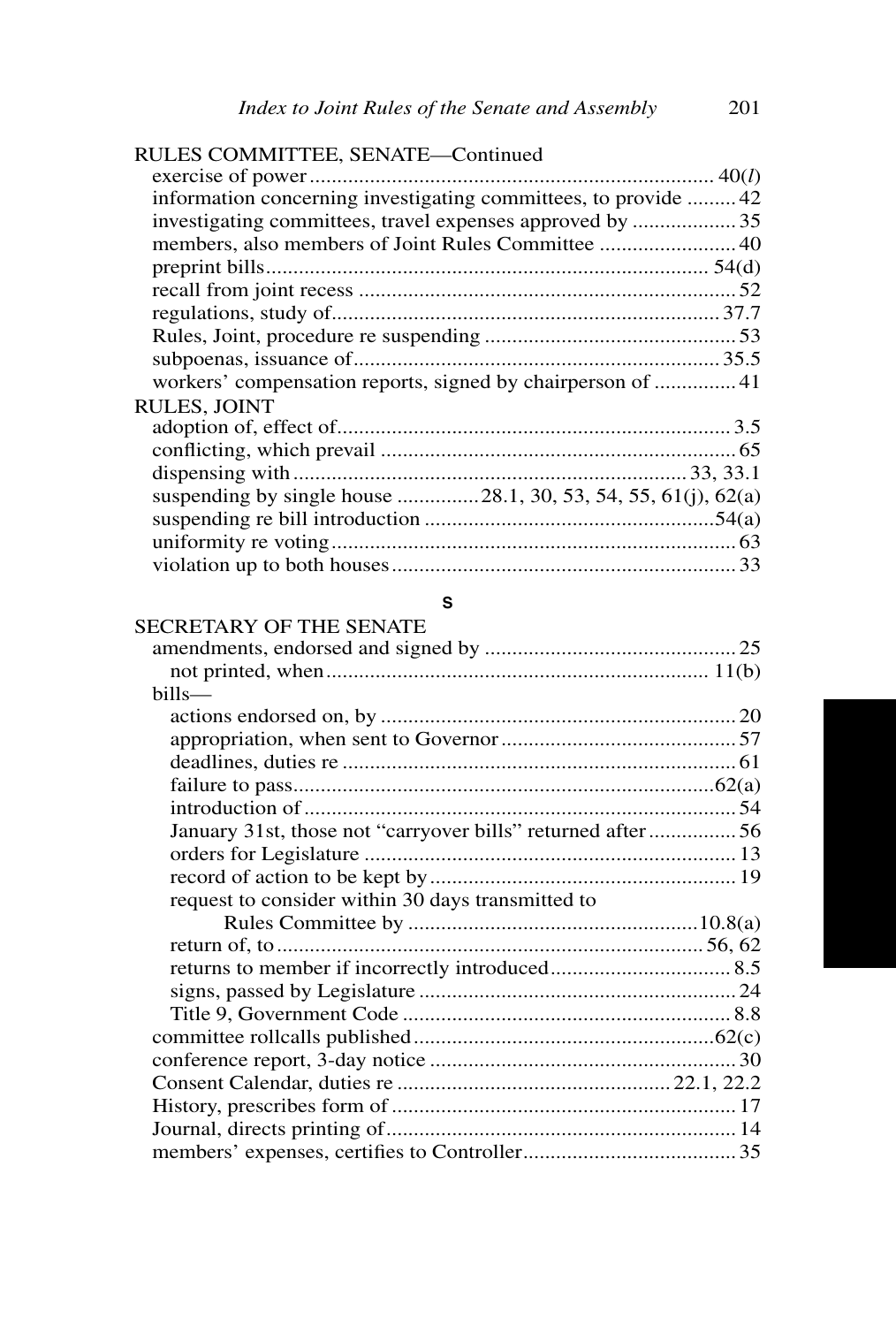| <b>SECRETARY OF SENATE-Continued</b>                   |  |
|--------------------------------------------------------|--|
| messages to Assembly-                                  |  |
|                                                        |  |
|                                                        |  |
|                                                        |  |
|                                                        |  |
|                                                        |  |
|                                                        |  |
|                                                        |  |
| publications, ordered by  13, 13.1, 13.3, 13.5, 14, 18 |  |
|                                                        |  |
|                                                        |  |
|                                                        |  |
|                                                        |  |
| <b>SERGEANT AT ARMS</b>                                |  |
|                                                        |  |
| <b>SESSIONS</b>                                        |  |
|                                                        |  |
| SMALLER CLASSES, SAFER SCHOOLS AND                     |  |
| FINANCIAL ACCOUNTABILITY ACT  8.95                     |  |
| <b>SPEAKER</b>                                         |  |
|                                                        |  |
| appoints Assembly Member and fills vacancies to-       |  |
|                                                        |  |
|                                                        |  |
|                                                        |  |
|                                                        |  |
|                                                        |  |
|                                                        |  |
|                                                        |  |
|                                                        |  |
|                                                        |  |
|                                                        |  |
| <b>STATE PRINTER</b>                                   |  |
|                                                        |  |
|                                                        |  |
|                                                        |  |
|                                                        |  |
|                                                        |  |
|                                                        |  |
|                                                        |  |
| STEM CELL, CALIFORNIA RESEARCH AND CURES ACT  8.9      |  |
| <b>SUBSTITUTE</b>                                      |  |
|                                                        |  |
|                                                        |  |
|                                                        |  |
|                                                        |  |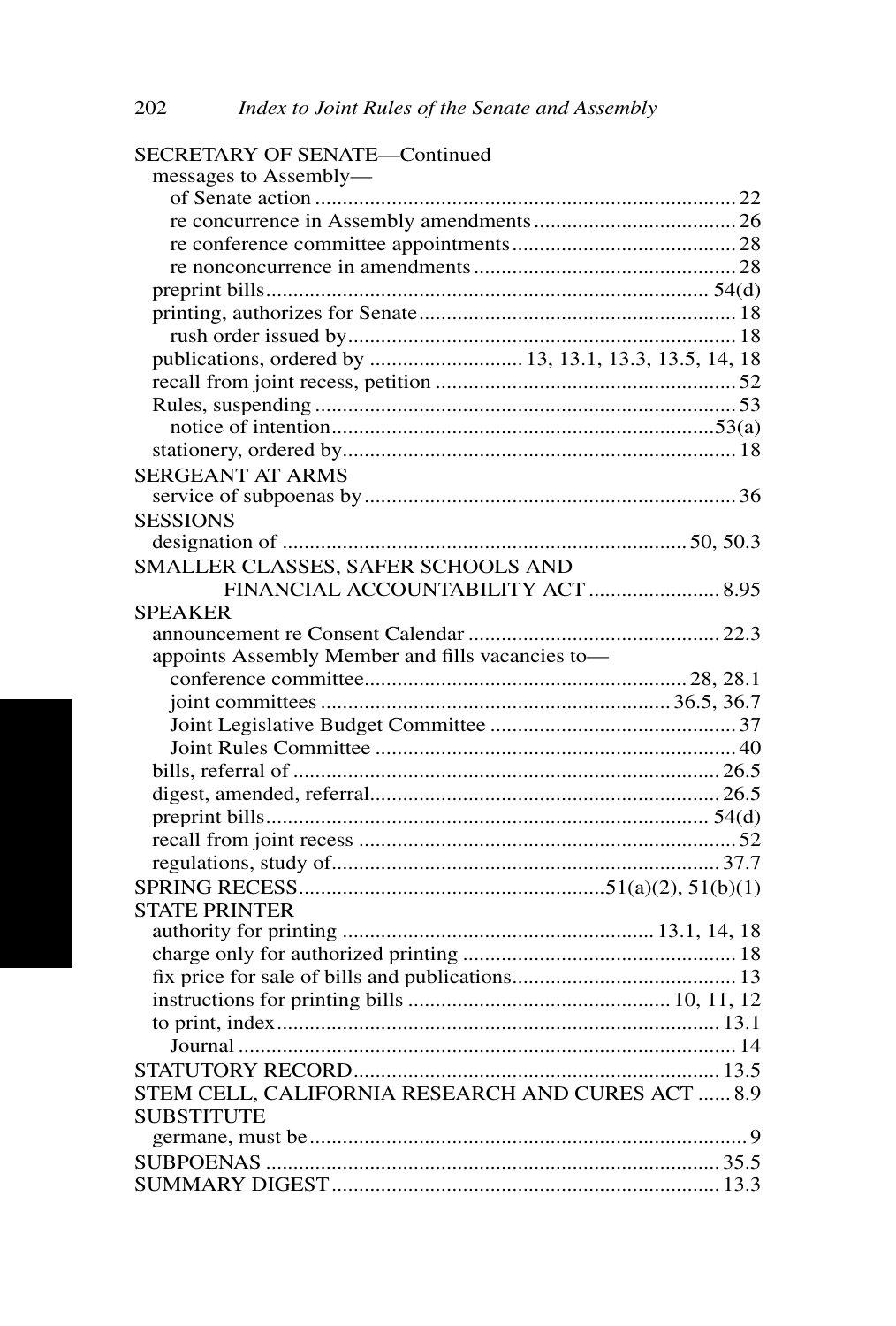# **T**

# THIRTY-DAY WAITING PERIOD

| <b>TOMBSTONING</b> |  |
|--------------------|--|
|                    |  |

# **U**

| <b>URGENCY SECTION</b> |  |
|------------------------|--|
|                        |  |
|                        |  |
|                        |  |
|                        |  |

# **V**

| <b>VETOES</b>                                            |  |
|----------------------------------------------------------|--|
|                                                          |  |
| <b>VOTE</b>                                              |  |
|                                                          |  |
|                                                          |  |
|                                                          |  |
|                                                          |  |
| required—                                                |  |
| adopt conference report with urgency section added  30.5 |  |
|                                                          |  |
|                                                          |  |
|                                                          |  |
| consider bill within 30-day waiting period10.8(c)        |  |
|                                                          |  |
|                                                          |  |
|                                                          |  |
|                                                          |  |

#### **W**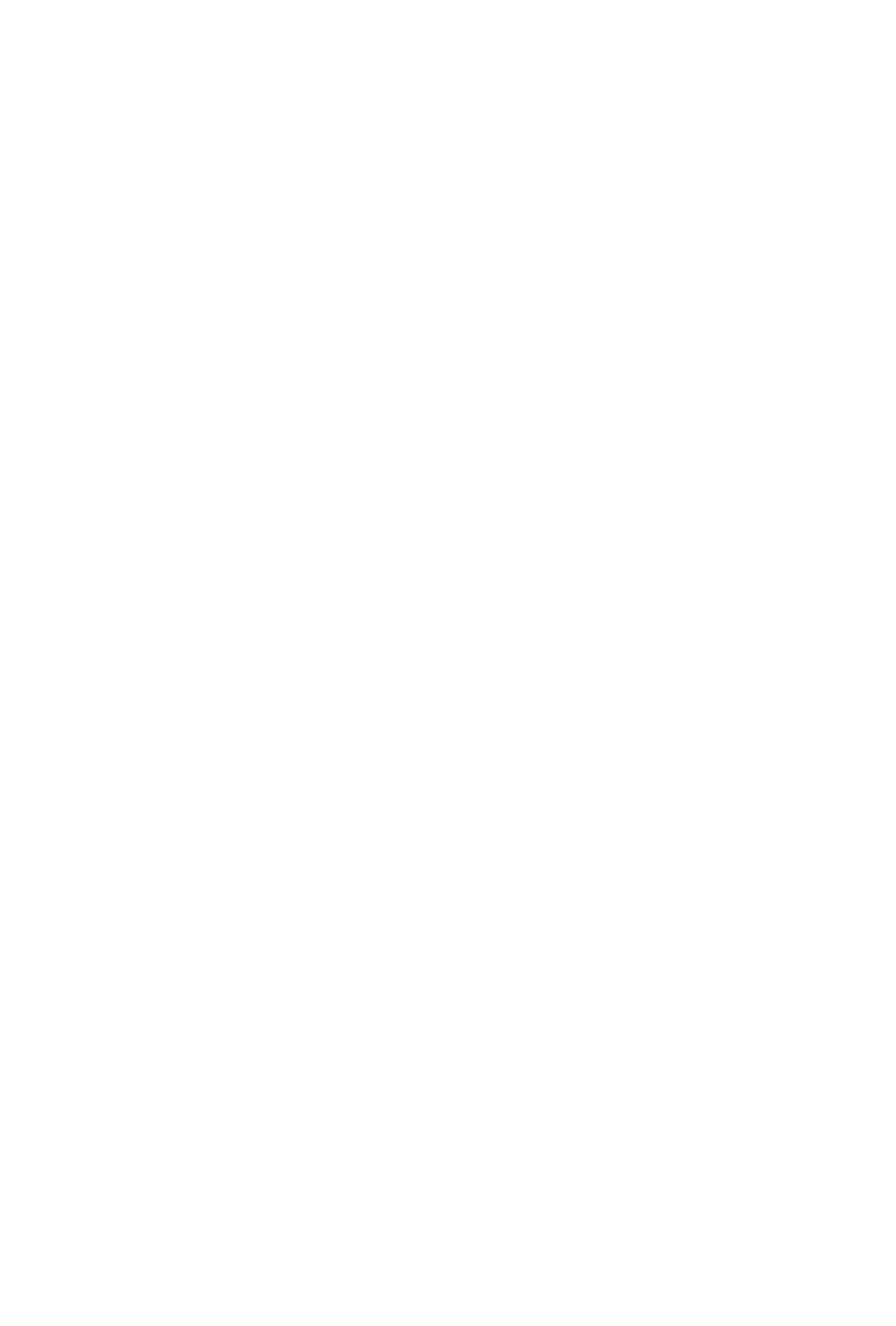# CONSTITUTION OF THE STATE OF CALIFORNIA ARTICLE IV LEGISLATIVE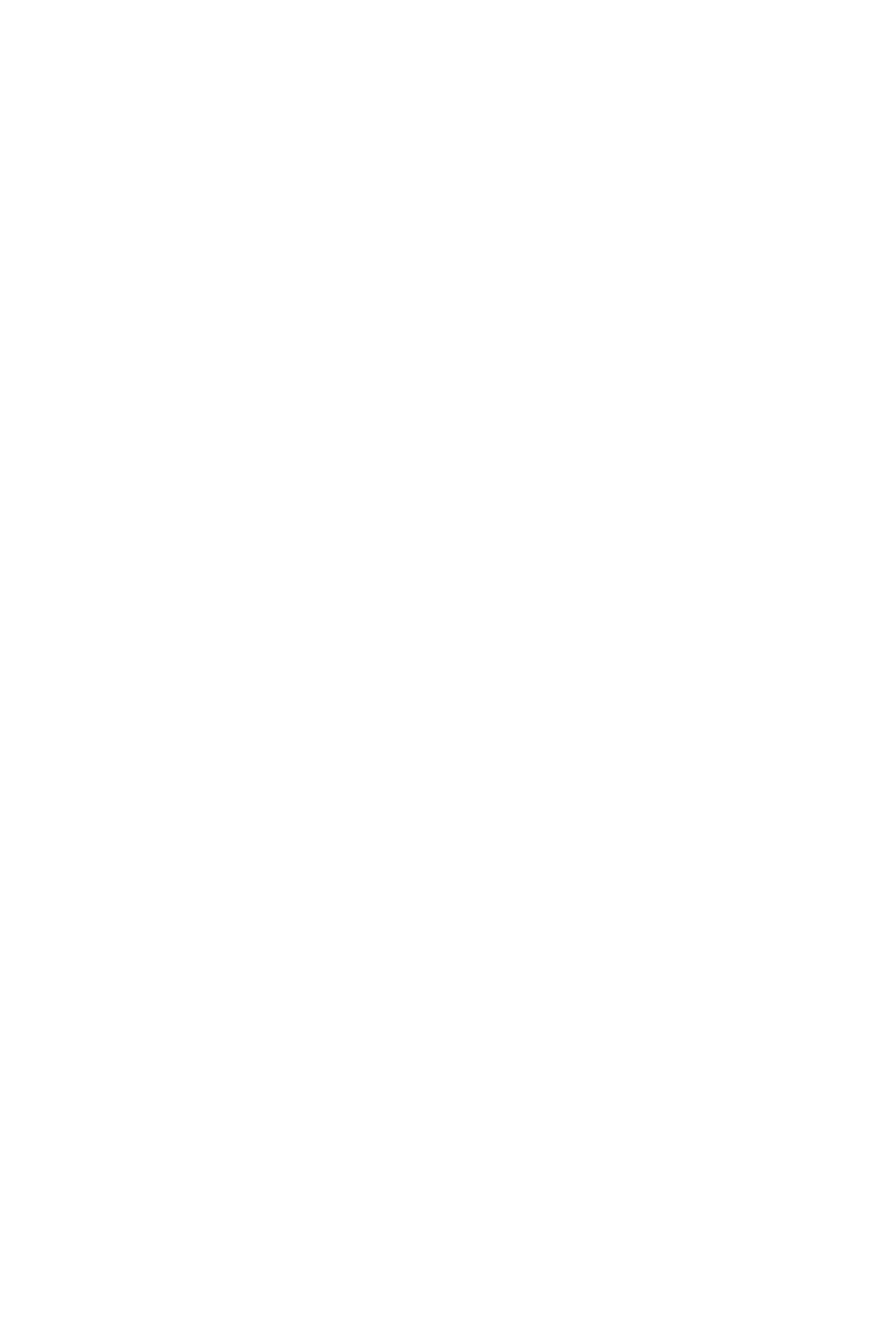# **CONSTITUTION OF THE STATE OF CALIFORNIA ARTICLE IV LEGISLATIVE**

[*Heading as amended November 8, 1966.*]

## [*Legislative Power* ]

SECTION 1. The legislative power of this State is vested in the California Legislature which consists of the Senate and Assembly, but the people reserve to themselves the powers of initiative and referendum. [*New section adopted November 8, 1966.*]

# [Legislators-Limitation on Incumbency-Restriction of Retirement Benefits-

## *Limitation of Staff and Support Services—Number of Terms*]

SEC. 1.5. The people find and declare that the Founding Fathers established a system of representative government based upon free, fair, and competitive elections. The increased concentration of political power in the hands of incumbent representatives has made our electoral system less free, less competitive, and less representative.

The ability of legislators to serve unlimited number of terms, to establish their own retirement system, and to pay for staff and support services at state expense contribute heavily to the extremely high number of incumbents who are reelected. These unfair incumbent advantages discourage qualified candidates from seeking public office and create a class of career politicians, instead of the citizen representatives envisioned by the Founding Fathers. These career politicians become representatives of the bureaucracy, rather than of the people whom they are elected to represent.

To restore a free and democratic system of fair elections, and to encourage qualified candidates to seek public office, the people find and declare that the powers of incumbency must be limited. Retirement benefits must be restricted, state-financed incumbent staff and support services limited, and limitations placed upon the number of terms which may be served. [*New section adopted November 6, 1990. Initiative measure.*]

[*Senate and Assembly—Membership—Elections— Number of Terms and Years of Service—Qualifications—Vacancies*]

SEC. 2. (a) (1) The Senate has a membership of 40 Senators elected for 4-year terms, 20 to begin every 2 years.

(2) The Assembly has a membership of 80 members elected for 2-year terms.

(3) The terms of a Senator or a Member of the Assembly shall commence on the first Monday in December next following her or his election.

(4) During her or his lifetime a person may serve no more than 12 years in the Senate, the Assembly, or both, in any combination of terms. This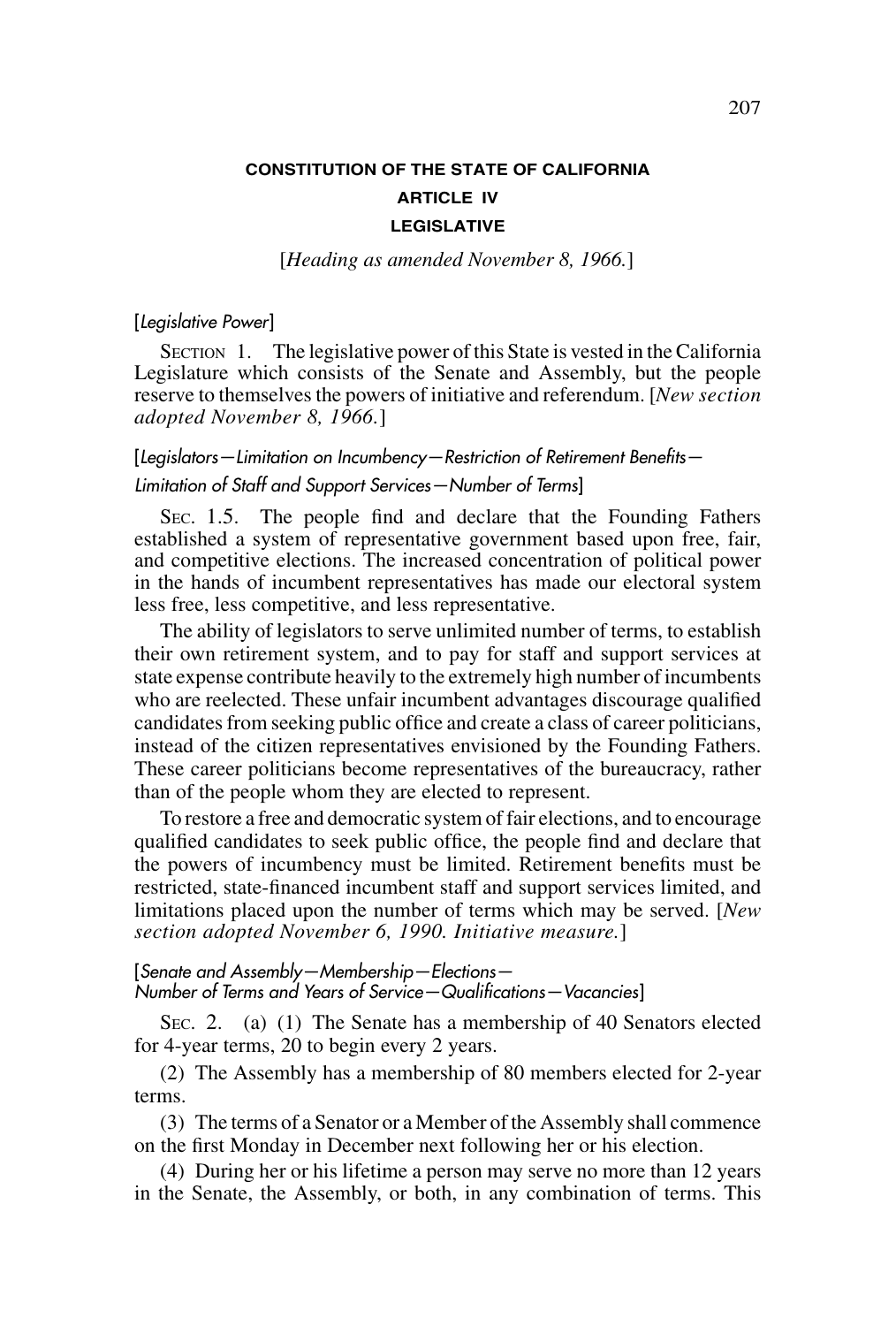subdivision shall apply only to those Members of the Senate or the Assembly who are first elected to the Legislature after the effective date of this subdivision and who have not previously served in the Senate or Assembly. Members of the Senate or Assembly who were elected before the effective date of this subdivision may serve only the number of terms allowed at the time of the last election before the effective date of this subdivision.

(b) Election of members of the Assembly shall be on the first Tuesday after the first Monday in November of even-numbered years unless otherwise prescribed by the Legislature. Senators shall be elected at the same time and places as members of the Assembly.

(c) A person is ineligible to be a member of the Legislature unless the person is an elector and has been a resident of the legislative district for one year, and a citizen of the United States and a resident of California for 3 years, immediately preceding the election, and service of the full term of office to which the person is seeking to be elected would not exceed the maximum years of service permitted by subdivision (a) of this section.

(d) When a vacancy occurs in the Legislature the Governor immediately shall call an election to fill the vacancy. [As amended June 5, 2012. *Initiative measure.*]

## [*Legislative Sessions—Regular and Special Sessions* ]

SEC. 3. (a) The Legislature shall convene in regular session at noon on the first Monday in December of each even-numbered year and each house shall immediately organize. Each session of the Legislature shall adjourn sine die by operation of the Constitution at midnight on November 30 of the following even-numbered year.

(b) On extraordinary occasions the Governor by proclamation may cause the Legislature to assemble in special session. When so assembled it has power to legislate only on subjects specified in the proclamation but may provide for expenses and other matters incidental to the session. [*As amended June 8, 1976.*]

#### [Legislators-Conflict of Interest-Prohibited Compensation-Earned Income]

SEC. 4. (a) To eliminate any appearance of a conflict with the proper discharge of his or her duties and responsibilities, no Member of the Legislature may knowingly receive any salary, wages, commissions, or other similar earned income from a lobbyist or lobbying firm, as defined by the Political Reform Act of 1974, or from a person who, during the previous 12 months, has been under a contract with the Legislature. The Legislature shall enact laws that define earned income. However, earned income does not include any community property interest in the income of a spouse. Any Member who knowingly receives any salary, wages, commissions, or other similar earned income from a lobbyist employer, as defined by the Political Reform Act of 1974, may not, for a period of one year following its receipt, vote upon or make, participate in making, or in any way attempt to use his or her official position to influence an action or decision before the Legislature, other than an action or decision involving a bill described in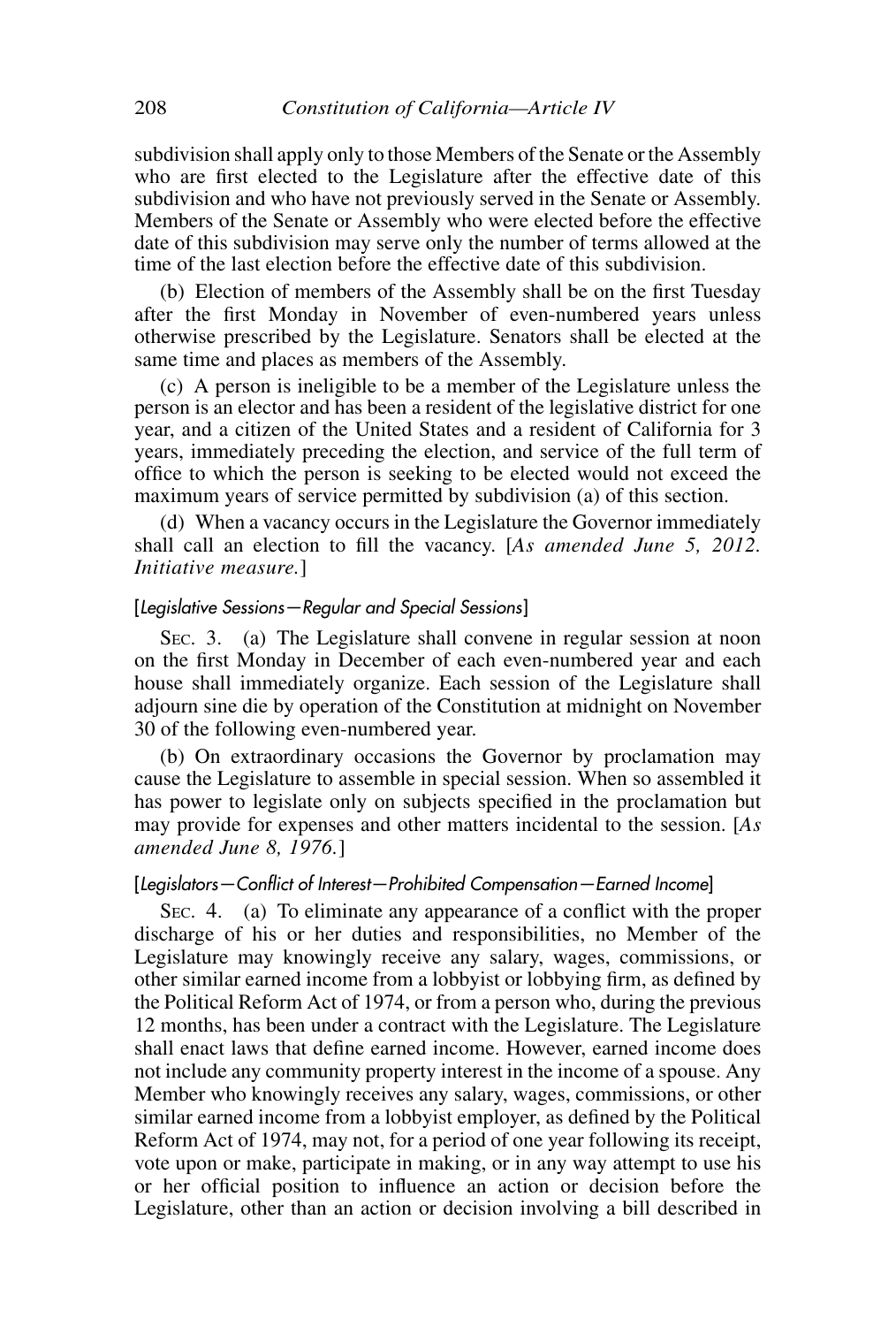subdivision (c) of Section 12 of this article, which he or she knows, or has reason to know, would have a direct and significant financial impact on the lobby ist employer and would not impact the public generally or a significant segment of the public in a similar manner. As used in this subdivision, "public generally" includes an industry, trade, or profession.

# [*Legislators—Travel and Living Expenses*]

(b) Travel and living expenses for Members of the Legislature in connection with their official duties shall be prescribed by statute passed by rollcall vote entered in the journal, two-thirds of the membership of each house concurring. A Member may not receive travel and living expenses during the times that the Legislature is in recess for more than three calendar days, unless the Member is traveling to or from, or is in attendance at, any meeting of a committee of which he or she is a member, or a meeting, conference, or other legislative function or responsibility as authorized by the rules of the house of which he or she is a member, which is held at a location at least 20 miles from his or her place of residence.

#### [*Legislators—Retirement*]

(c) The Legislature may not provide retirement benefits based on any portion of a monthly salary in excess of five hundred dollars (\$500) paid to any Member of the Legislature unless the Member receives the greater amount while serving as a Member in the Legislature. The Legislature may, prior to their retirement, limit the retirement benefits payable to Members of the Legislature who serve during or after the term commencing in 1967.

When computing the retirement allowance of a Member who serves in the Legislature during the term commencing in 1967 or later, allowance may be made for increases in cost of living if so provided by statute, but only with respect to increases in the cost of living occurring after retirement of the Member. However, the Legislature may provide that no Member shall be deprived of a cost of living adjustment based on a monthly salary of fi ve hundred dollars (\$500) which has accrued prior to the commencement of the 1967 Regular Session of the Legislature. [*As amended June 5, 1990.*]

## [*Legislators—Retirement*]

SEC. 4.5. Notwithstanding any other provision of this Constitution or existing law, a person elected to or serving in the Legislature on or after November 1, 1990, shall participate in the Federal Social Security (Retirement, Disability, Health Insurance) Program and the State shall pay only the employer's share of the contribution necessary to such participation. No other pension or retirement benefit shall accrue as a result of service in the Legislature, such service not being intended as a career occupation. This Section shall not be construed to abrogate or diminish any vested pension or retirement benefit which may have accrued under an existing law to a person holding or having held office in the Legislature, but upon adoption of this Act no further entitlement to nor vesting in any existing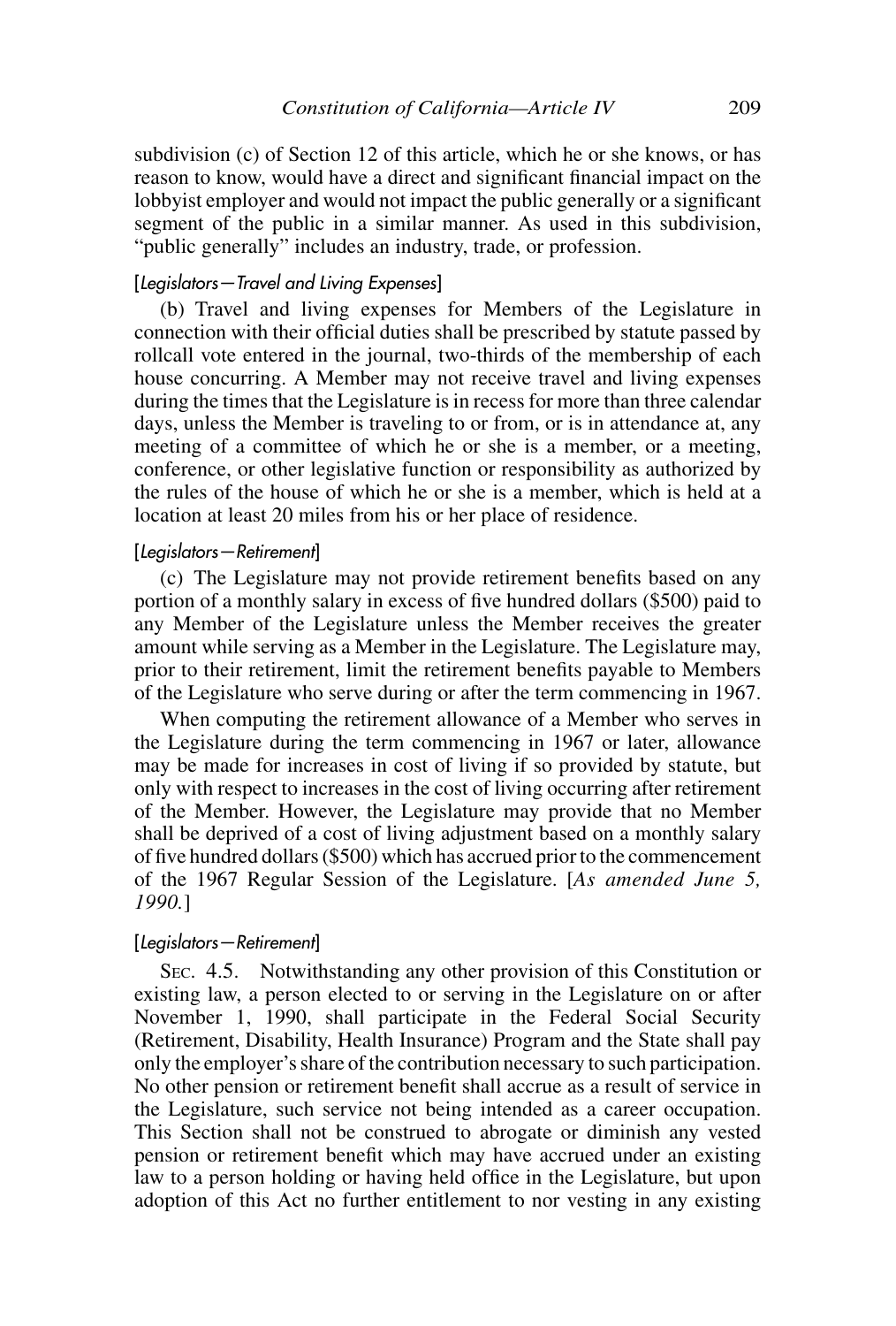program shall accrue to any such person, other than Social Security to the extent herein provided. [*New section adopted November 6, 1990. Initiative measure.*]

# [*Legislators—Qualifi cations—Expulsion* ]

SEC. 5. (a) Each house shall judge the qualifications and elections of its Members and, by rollcall vote entered in the journal, two thirds of the membership concurring, may expel a Member.

# [*Legislators—Honoraria*]

(b) No Member of the Legislature may accept any honorarium. The Legislature shall enact laws that implement this subdivision.

# [Legislators-Gifts-Conflict of Interest]

(c) The Legislature shall enact laws that ban or strictly limit the acceptance of a gift by a Member of the Legislature from any source if the acceptance of the gift might create a conflict of interest.

# [*Legislators—Prohibited Compensation or Activity*]

(d) No Member of the Legislature may knowingly accept any compensation for appearing, agreeing to appear, or taking any other action on behalf of another person before any state government board or agency. If a Member knowingly accepts any compensation for appearing, agreeing to appear, or taking any other action on behalf of another person before any local government board or agency, the Member may not, for a period of one year following the acceptance of the compensation, vote upon or make, participate in making, or in any way attempt to use his or her official position to influence an action or decision before the Legislature, other than an action or decision involving a bill described in subdivision (c) of Section 12 of this article, which he or she knows, or has reason to know, would have a direct and significant financial impact on that person and would not impact the public generally or a significant segment of the public in a similar manner. As used in this subdivision, "public generally" includes an industry, trade, or profession. However, a Member may engage in activities involving a board or agency which are strictly on his or her own behalf, appear in the capacity of an attorney before any court or the Workers' Compensation Appeals Board, or act as an advocate without compensation or make an inquiry for information on behalf of a person before a board or agency. This subdivision does not prohibit any action of a partnership or firm of which the Member is a member if the Member does not share directly or indirectly in the fee, less any expenses attributable to that fee, resulting from that action.

# [*Legislators—Lobbying*]

(e) The Legislature shall enact laws that prohibit a Member of the Legislature whose term of office commences on or after December 3, 1990, from lobbying, for compensation, as governed by the Political Reform Act of 1974, before the Legislature for 12 months after leaving office.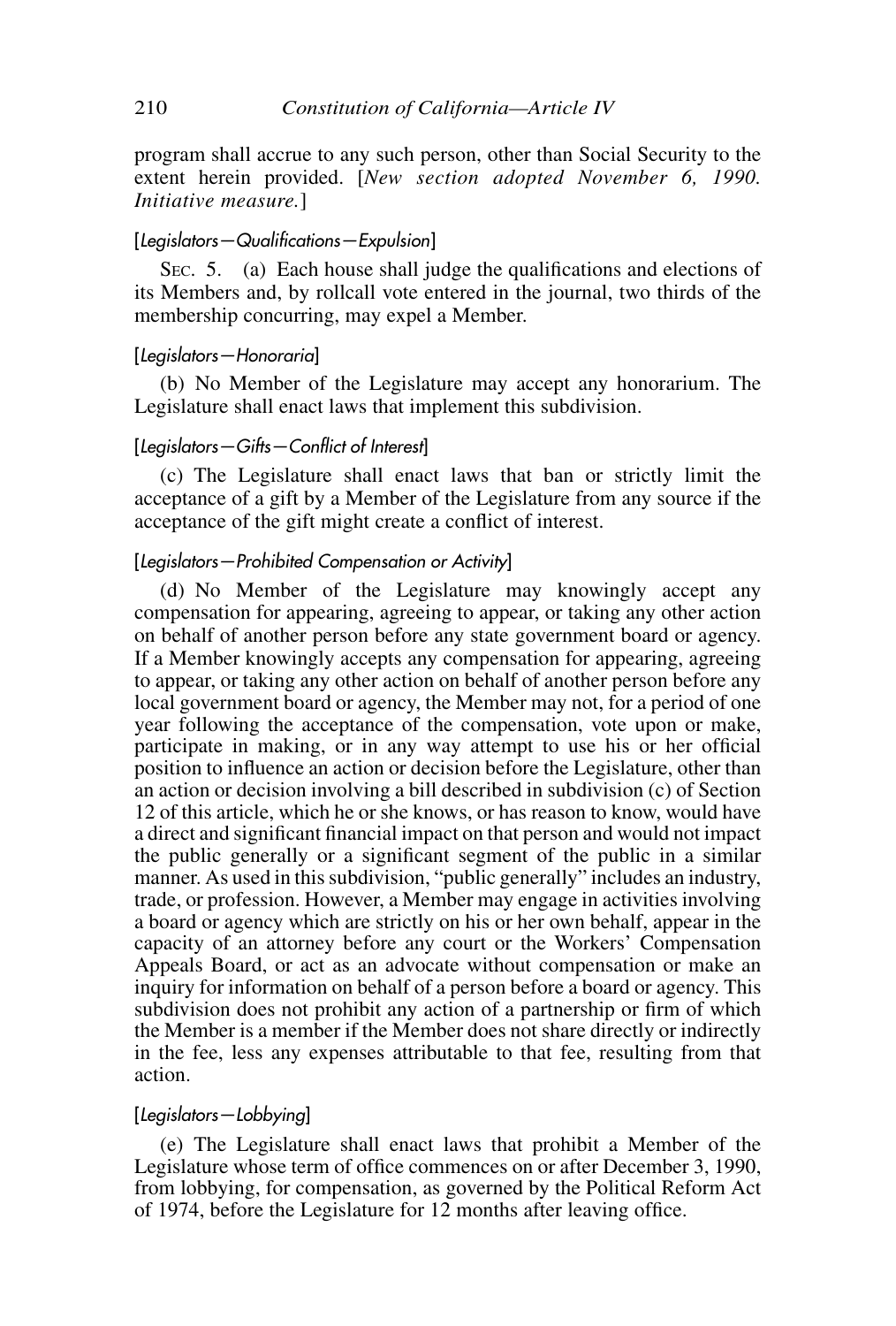#### [Legislators-Conflict of Interest]

(f) The Legislature shall enact new laws, and strengthen the enforcement of existing laws, prohibiting Members of the Legislature from engaging in activities or having interests which conflict with the proper discharge of their duties and responsibilities. However, the people reserve to themselves the power to implement this requirement pursuant to Article II. [*As amended June 5, 1990. Subdivision (b) operative December 3, 1990.*]

#### [*Senatorial and Assembly Districts*]

SEC. 6. For the purpose of choosing members of the Legislature, the State shall be divided into 40 Senatorial and 80 Assembly districts to be called Senatorial and Assembly Districts. Each Senatorial district shall choose one Senator and each Assembly district shall choose one member of the Assembly. [*New section adopted June 3, 1980.*]

# [House Rules-Officers-Quorum]

SEC. 7. (a) Each house shall choose its officers and adopt rules for its proceedings. A majority of the membership constitutes a quorum, but a smaller number may recess from day to day and compel the attendance of absent members.

## [*Journals*]

(b) Each house shall keep and publish a journal of its proceedings. The rollcall vote of the members on a question shall be taken and entered in the journal at the request of 3 members present.

# [*Public Proceedings—Closed Sessions*]

(c) (1) The proceedings of each house and the committees thereof shall be open and public. However, closed sessions may be held solely for any of the following purposes:

(A) To consider the appointment, employment, evaluation of performance, or dismissal of a public officer or employee, to consider or hear complaints or charges brought against a Member of the Legislature or other public officer or employee, or to establish the classification or compensation of an employee of the Legislature.

(B) To consider matters affecting the safety and security of Members of the Legislature or its employees or the safety and security of any buildings and grounds used by the Legislature.

(C) To confer with, or receive advice from, its legal counsel regarding pending or reasonably anticipated, or whether to initiate, litigation when discussion in open session would not protect the interests of the house or committee regarding the litigation.

(2) A caucus of the Members of the Senate, the Members of the Assembly, or the Members of both houses, which is composed of the members of the same political party, may meet in closed session.

(3) The Legislature shall implement this subdivision by concurrent resolution adopted by rollcall vote entered in the journal, two-thirds of the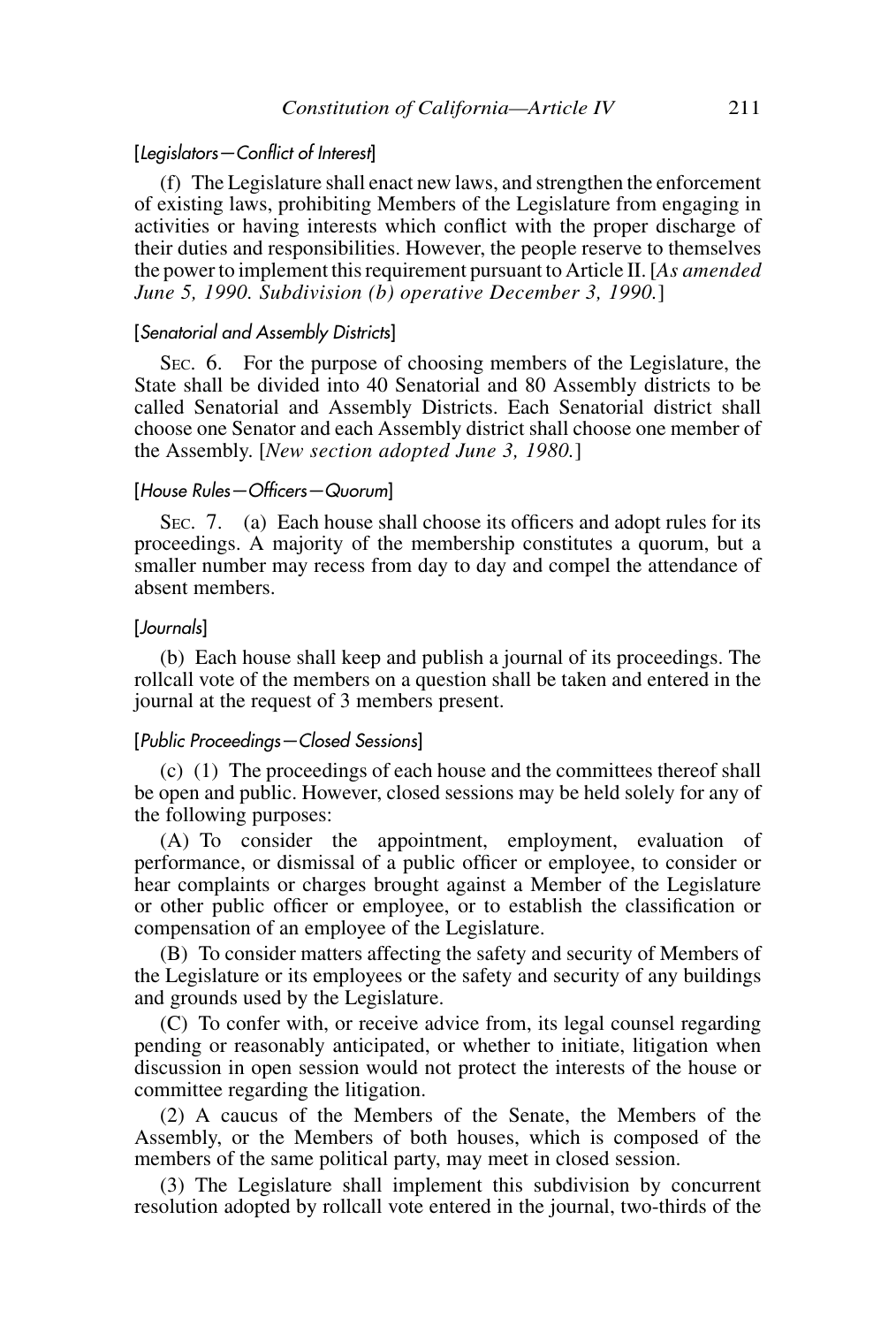membership of each house concurring, or by statute, and shall prescribe that, when a closed session is held pursuant to paragraph (1), reasonable notice of the closed session and the purpose of the closed session shall be provided to the public. If there is a conflict between a concurrent resolution and statute, the last adopted or enacted shall prevail.

## [*Recess*]

(d) Neither house without the consent of the other may recess for more than 10 days or to any other place. [*As amended June 5, 1990. Subdivision (c) operative December 3, 1990.*]

# [*Legislature—Total Aggregate Expenditures*]

SEC. 7.5. In the fiscal year immediately following the adoption of this Act, the total aggregate expenditures of the Legislature for the compensation of members and employees of, and the operating expenses and equipment for, the Legislature may not exceed an amount equal to nine hundred fifty thousand dollars (\$950,000) per member for that fiscal year or 80 percent of the amount of money expended for those purposes in the preceding fiscal year, whichever is less. For each fiscal year thereafter, the total aggregate expenditures may not exceed an amount equal to that expended for those purposes in the preceding fiscal year, adjusted and compounded by an amount equal to the percentage increase in the appropriations limit for the State established pursuant to Article XIII B. [*New section adopted November 6, 1990. Initiative measure.*]

# [*Bills and Statutes—30-day Waiting Period*]

SEC. 8. (a) At regular sessions no bill other than the budget bill may be heard or acted on by committee or either house until the 31st day after the bill is introduced unless the house dispenses with this requirement by rollcall vote entered in the journal, three fourths of the membership concurring.

# [*Bills and Statutes—3 Readings*]

(b) The Legislature may make no law except by statute and may enact no statute except by bill. No bill may be passed unless it is read by title on 3 days in each house except that the house may dispense with this requirement by rollcall vote entered in the journal, two thirds of the membership concurring. No bill may be passed until the bill with amendments has been printed and distributed to the members. No bill may be passed unless, by rollcall vote entered in the journal, a majority of the membership of each house concurs.

# [*Bills and Statutes—Effective Date*]

(c) (1) Except as provided in paragraphs (2) and (3) of this subdivision, a statute enacted at a regular session shall go into effect on January 1 next following a 90-day period from the date of enactment of the statute and a statute enacted at a special session shall go into effect on the 91st day after adjournment of the special session at which the bill was passed.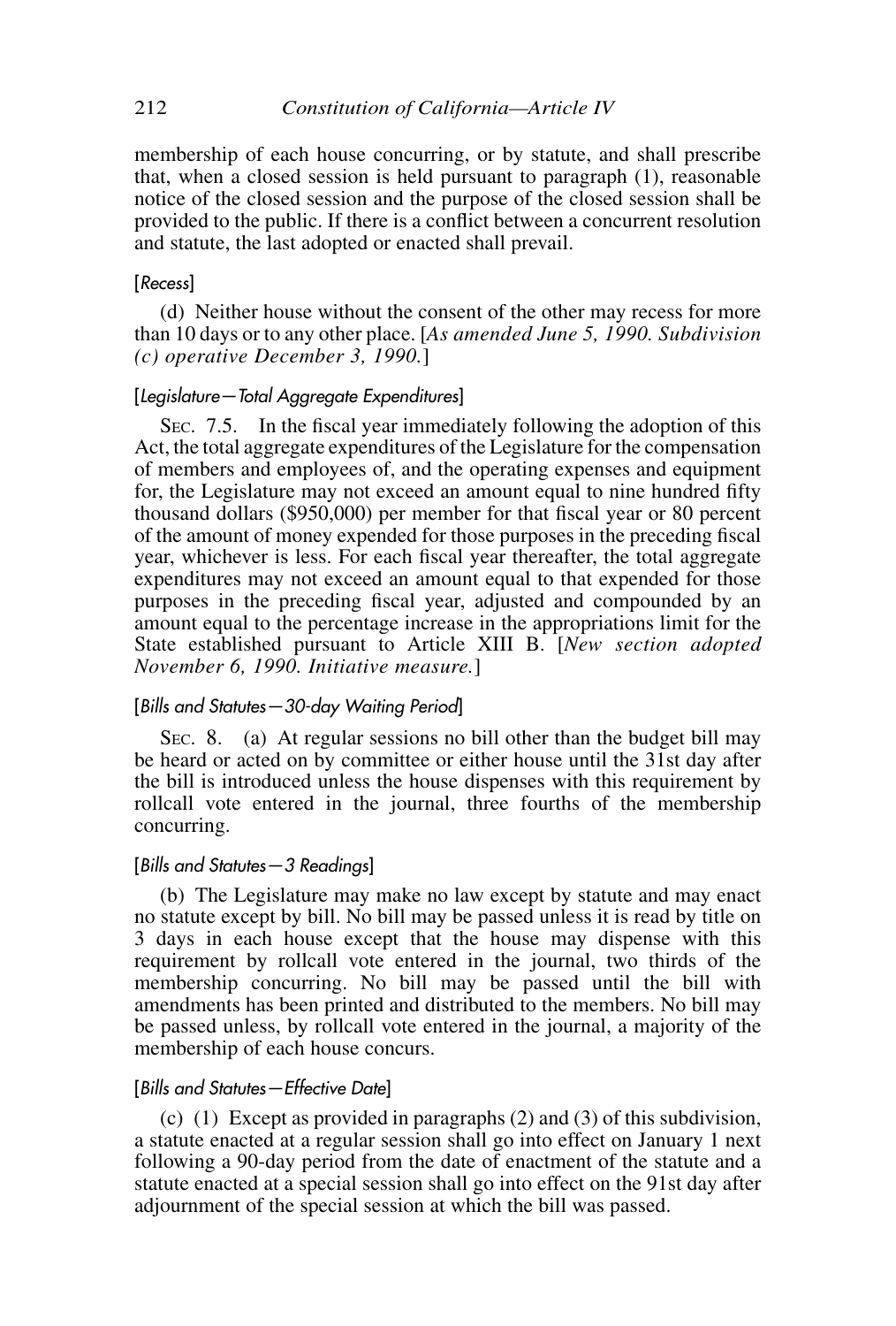(2) A statute, other than a statute establishing or changing boundaries of any legislative, congressional, or other election district, enacted by a bill passed by the Legislature on or before the date the Legislature adjourns for a joint recess to reconvene in the second calendar year of the biennium of the legislative session, and in the possession of the Governor after that date, shall go into effect on January 1 next following the enactment date of the statute unless, before January 1, a copy of a referendum petition affecting the statute is submitted to the Attorney General pursuant to subdivision (d) of Section 10 of Article II, in which event the statute shall go into effect on the 91st day after the enactment date unless the petition has been presented to the Secretary of State pursuant to subdivision (b) of Section 9 of Article II.

(3) Statutes calling elections, statutes providing for tax levies or appropriations for the usual current expenses of the State, and urgency statutes shall go into effect immediately upon their enactment.

# [*Bills and Statutes—Urgency Statutes*]

(d) Urgency statutes are those necessary for immediate preservation of the public peace, health, or safety. A statement of facts constituting the necessity shall be set forth in one section of the bill. In each house the section and the bill shall be passed separately, each by rollcall vote entered in the journal, two thirds of the membership concurring. An urgency statute may not create or abolish any office or change the salary, term, or duties of any office, or grant any franchise or special privilege, or create any vested right or interest. [*As amended June 5, 1990.*]

## [*Ballot Measures—Application*]

SEC. 8.5. An act amending an initiative statute, an act providing for the issuance of bonds, or a constitutional amendment proposed by the Legislature and submitted to the voters for approval may not do either of the following:

(a) Include or exclude any political subdivision of the State from the application or effect of its provisions based upon approval or disapproval of the measure, or based upon the casting of a specified percentage of votes in favor of the measure, by the electors of that political subdivision.

(b) Contain alternative or cumulative provisions wherein one or more of those provisions would become law depending upon the casting of a specified percentage of votes for or against the measure. [*New section adopted June 2, 1998.*]

#### [*Statutes—Title—Section*]

SEC. 9. A statute shall embrace but one subject, which shall be expressed in its title. If a statute embraces a subject not expressed in its title, only the part not expressed is void. A statute may not be amended by reference to its title. A section of a statute may not be amended unless the section is re-enacted as amended. [*New section adopted November 8, 1966.*]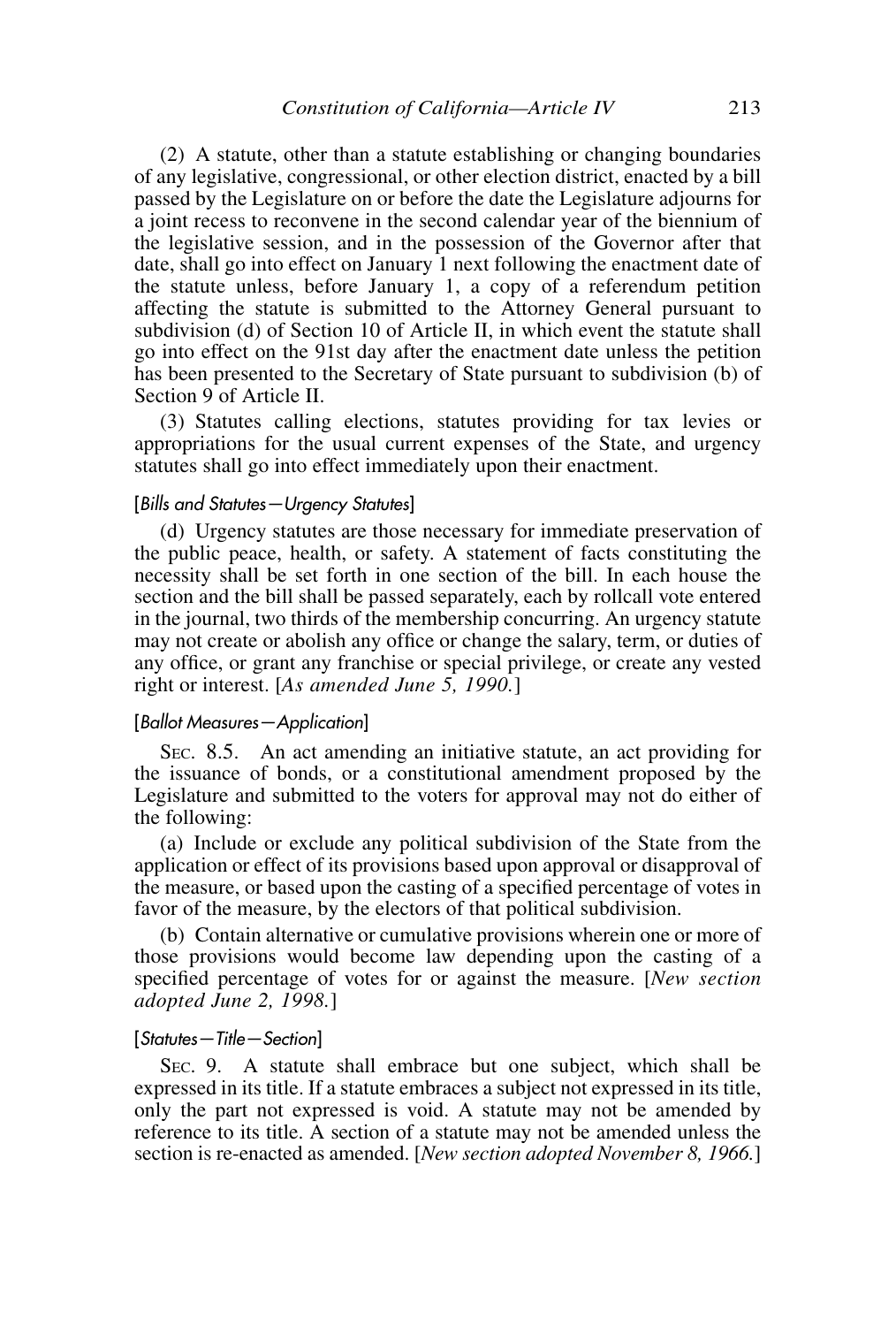# [*Governor's Veto—Bill Introduction in Biennial Session—Fiscal Emergencies*]

SEC. 10. (a) Each bill passed by the Legislature shall be presented to the Governor. It becomes a statute if it is signed by the Governor. The Governor may veto it by returning it with any objections to the house of origin, which shall enter the objections in the journal and proceed to reconsider it. If each house then passes the bill by rollcall vote entered in the journal, two-thirds of the membership concurring, it becomes a statute.

(b) (1) Any bill, other than a bill which would establish or change boundaries of any legislative, congressional, or other election district, passed by the Legislature on or before the date the Legislature adjourns for a joint recess to reconvene in the second calendar year of the biennium of the legislative session, and in the possession of the Governor after that date, that is not returned within 30 days after that date becomes a statute.

(2) Any bill passed by the Legislature before September 1 of the second calendar year of the biennium of the legislative session and in the possession of the Governor on or after September 1 that is not returned on or before September 30 of that year becomes a statute.

(3) Any other bill presented to the Governor that is not returned within 12 days becomes a statute.

(4) If the Legislature by adjournment of a special session prevents the return of a bill with the veto message, the bill becomes a statute unless the Governor vetoes the bill within 12 days after it is presented by depositing it and the veto message in the office of the Secretary of State.

(5) If the 12th day of the period within which the Governor is required to perform an act pursuant to paragraph (3) or (4) of this subdivision is a Saturday, Sunday, or holiday, the period is extended to the next day that is not a Saturday, Sunday, or holiday.

(c) Any bill introduced during the first year of the biennium of the legislative session that has not been passed by the house of origin by January 31 of the second calendar year of the biennium may no longer be acted on by the house. No bill may be passed by either house on or after September 1 of an even-numbered year except statutes calling elections, statutes providing for tax levies or appropriations for the usual current expenses of the State, and urgency statutes, and bills passed after being vetoed by the Governor.

(d) The Legislature may not present any bill to the Governor after November 15 of the second calendar year of the biennium of the legislative session.

(e) The Governor may reduce or eliminate one or more items of appropriation while approving other portions of a bill. The Governor shall append to the bill a statement of the items reduced or eliminated with the reasons for the action. The Governor shall transmit to the house originating the bill a copy of the statement and reasons. Items reduced or eliminated shall be separately reconsidered and may be passed over the Governor's veto in the same manner as bills.

(f) (1) If, following the enactment of the budget bill for the 2004–05 fiscal year or any subsequent fiscal year, the Governor determines that, for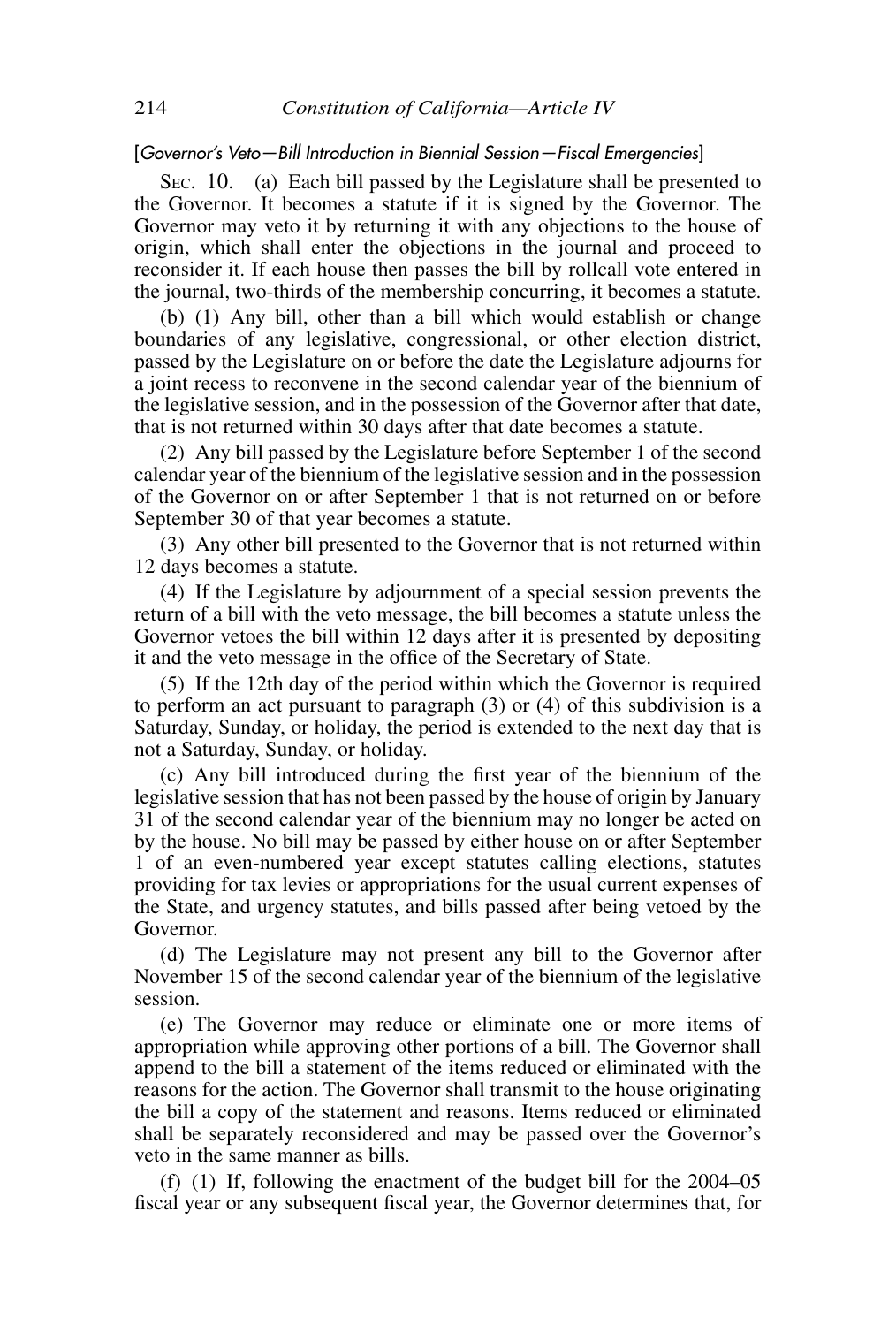that fiscal year, General Fund revenues will decline substantially below the estimate of General Fund revenues upon which the budget bill for that fiscal year, as enacted, was based, or General Fund expenditures will increase substantially above that estimate of General Fund revenues, or both, the Governor may issue a proclamation declaring a fiscal emergency and shall thereupon cause the Legislature to assemble in special session for this purpose. The proclamation shall identify the nature of the fiscal emergency and shall be submitted by the Governor to the Legislature, accompanied by proposed legislation to address the fiscal emergency.

(2) If the Legislature fails to pass and send to the Governor a bill or bills to address the fiscal emergency by the 45th day following the issuance of the proclamation, the Legislature may not act on any other bill, nor may the Legislature adjourn for a joint recess, until that bill or those bills have been passed and sent to the Governor.

(3) A bill addressing the fiscal emergency declared pursuant to this section shall contain a statement to that effect. [*As amended March 2, 2004.*]

## [*Committees*]

SEC. 11. The Legislature or either house may by resolution provide for the selection of committees necessary for the conduct of its business, including committees to ascertain facts and make recommendations to the Legislature on a subject within the scope of legislative control. [*As amended November 7, 1972.*]

## [*Governor's Budget—Budget Bill—Other Appropriations*]

SEC. 12. (a) Within the first 10 days of each calendar year, the Governor shall submit to the Legislature, with an explanatory message, a budget for the ensuing fiscal year containing itemized statements for recommended state expenditures and estimated state revenues. If recommended expenditures exceed estimated revenues, the Governor shall recommend the sources from which the additional revenues should be provided.

(b) The Governor and the Governor-elect may require a state agency, officer or employee to furnish whatever information is deemed necessary to prepare the budget.

(c) (1) The budget shall be accompanied by a budget bill itemizing recommended expenditures.

(2) The budget bill shall be introduced immediately in each house by the persons chairing the committees that consider the budget.

(3) The Legislature shall pass the budget bill by midnight on June 15 of each year.

(4) Until the budget bill has been enacted, the Legislature shall not send to the Governor for consideration any bill appropriating funds for expenditure during the fiscal year for which the budget bill is to be enacted, except emergency bills recommended by the Governor or appropriations for the salaries and expenses of the Legislature.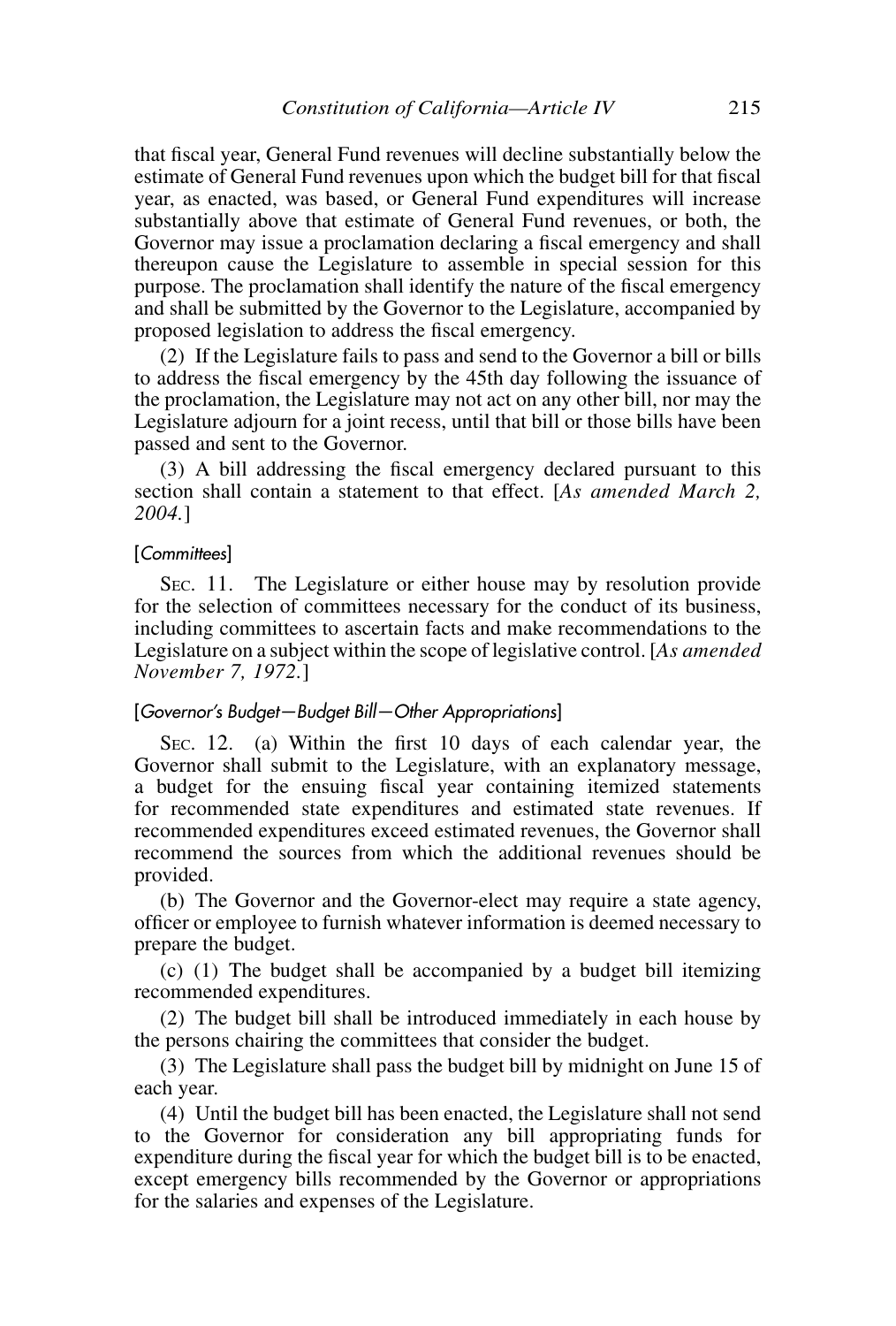(d) No bill except the budget bill may contain more than one item of appropriation, and that for one certain, expressed purpose. Appropriations from the General Fund of the State, except appropriations for the public schools and appropriations in the budget bill and in other bills providing for appropriations related to the budget bill, are void unless passed in each house by rollcall vote entered in the journal, two-thirds of the membership concurring.

(e) (1) Notwithstanding any other provision of law or of this Constitution, the budget bill and other bills providing for appropriations related to the budget bill may be passed in each house by rollcall vote entered in the journal, a majority of the membership concurring, to take effect immediately upon being signed by the Governor or upon a date specified in the legislation. Nothing in this subdivision shall affect the vote requirement for appropriations for the public schools contained in subdivision (d) of this section and in subdivision (b) of Section 8 of this article.

(2) For purposes of this section, "other bills providing for appropriations related to the budget bill" shall consist only of bills identified as related to the budget in the budget bill passed by the Legislature.

(f) The Legislature may control the submission, approval, and enforcement of budgets and the filing of claims for all state agencies.

(g) For the  $2004-05$  fiscal year, or any subsequent fiscal year, the Legislature may not send to the Governor for consideration, nor may the Governor sign into law, a budget bill that would appropriate from the General Fund, for that fiscal year, a total amount that, when combined with all appropriations from the General Fund for that fiscal year made as of the date of the budget bill's passage, and the amount of any General Fund moneys transferred to the Budget Stabilization Account for that fiscal year pursuant to Section 20 of Article XVI, exceeds General Fund revenues for that fiscal year estimated as of the date of the budget bill's passage. That estimate of General Fund revenues shall be set forth in the budget bill passed by the Legislature.

(h) Notwithstanding any other provision of law or of this Constitution, including subdivision (c) of this section, Section 4 of this article, and Sections 4 and 8 of Article III, in any year in which the budget bill is not passed by the Legislature by midnight on June 15, there shall be no appropriation from the current budget or future budget to pay any salary or reimbursement for travel or living expenses for Members of the Legislature during any regular or special session for the period from midnight on June 15 until the day that the budget bill is presented to the Governor. No salary or reimbursement for travel or living expenses forfeited pursuant to this subdivision shall be paid retroactively. [*As amended November 2, 2010. Initiative measure.*]

## [*General Fund—Revenues and Expenditures—Estimates*]

SEC. 12.5. Within 10 days following the submission of a budget pursuant to subdivision (a) of Section 12, following the proposed adjustments to the Governor's Budget required by subdivision (e) of Section 13308 of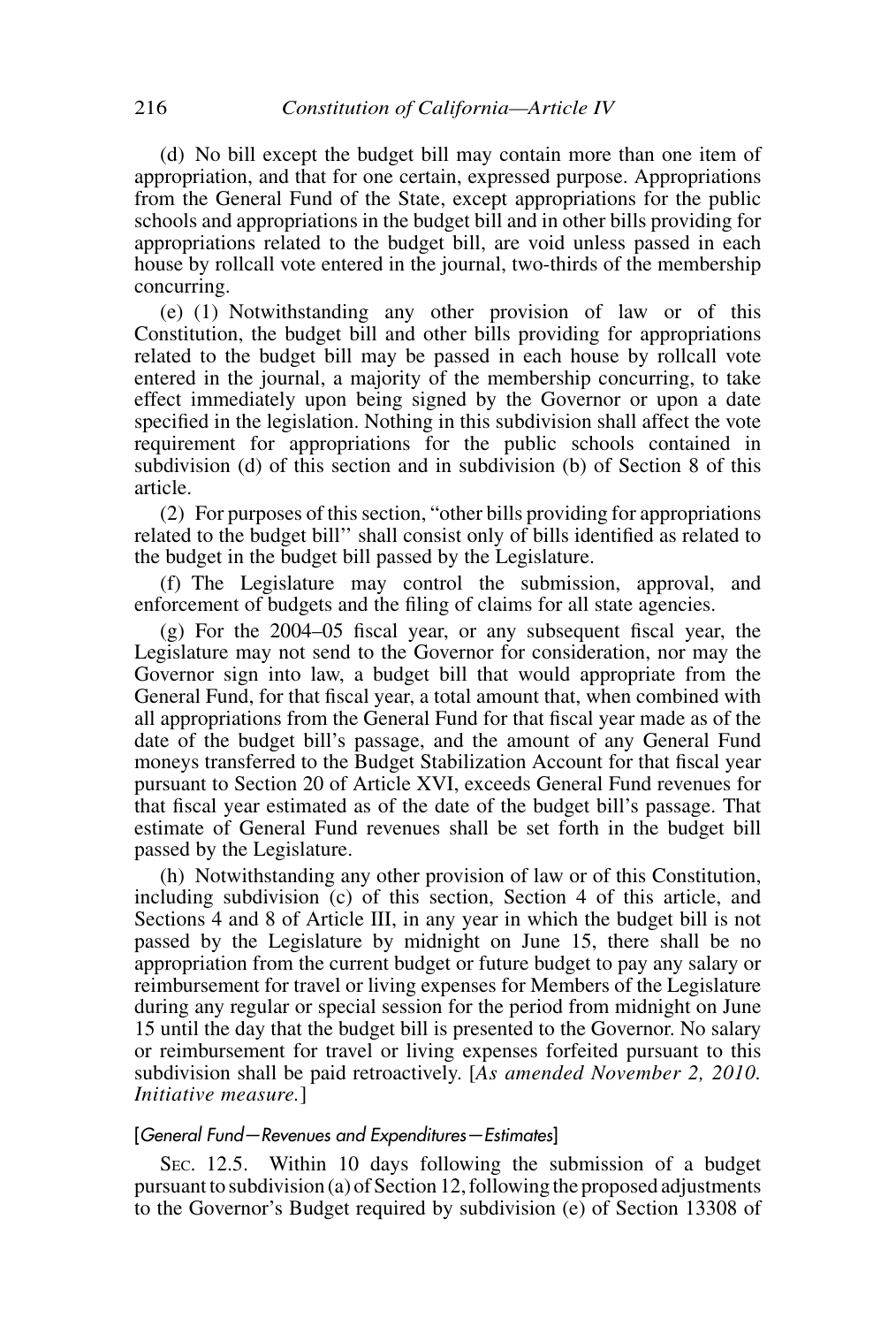the Government Code or a successor statute, and following the enactment of the budget bill, or as soon as feasible thereafter, the Director of Finance shall submit to the Legislature both of the following:

(a) Estimates of General Fund revenues for the ensuing fiscal year and for the three fiscal years thereafter.

(b) Estimates of General Fund expenditures for the ensuing fiscal year and for the three fiscal years thereafter. [*New section adopted November 4*, *2014.*]

## [Legislators-Ineligible for Certain Offices]

SEC. 13. A member of the Legislature may not, during the term for which the member is elected, hold any office or employment under the State other than an elective office. [As amended November 5, 1974.]

### [*Members—Not Subject to Civil Process*]

SEC. 14. A member of the Legislature is not subject to civil process during a session of the Legislature or for 5 days before and after a session. [*New section adopted November 8, 1966.*]

#### [*Infl uencing Action or Vote of a Member—Felony*]

SEC. 15. A person who seeks to influence the vote or action of a member of the Legislature in the member's legislative capacity by bribery, promise of reward, intimidation, or other dishonest means, or a member of the Legislature so influenced, is guilty of a felony. [As amended November *5, 1974.*]

## [*Uniform Operation of General Laws—Special Statute—Invalid*]

SEC. 16. (a) All laws of a general nature have uniform operation.

(b) A local or special statute is invalid in any case if a general statute can be made applicable. [*As amended November 5, 1974.*]

# [*Grant of Extra Compensation or Allowance Prohibited*]

SEC. 17. The Legislature has no power to grant, or to authorize a city, county, or other public body to grant, extra compensation or extra allowance to a public officer, public employee, or contractor after service has been rendered or a contract has been entered into and performed in whole or in part, or to authorize the payment of a claim against the State or a city, county, or other public body under an agreement made without authority of law. [*New section adopted November 8, 1966.*]

#### [*Impeachment*]

SEC. 18. (a) The Assembly has the sole power of impeachment. Impeachments shall be tried by the Senate. A person may not be convicted unless, by rollcall vote entered in the journal, two thirds of the membership of the Senate concurs.

(b) State officers elected on a statewide basis, members of the State Board of Equalization, and judges of state courts are subject to impeachment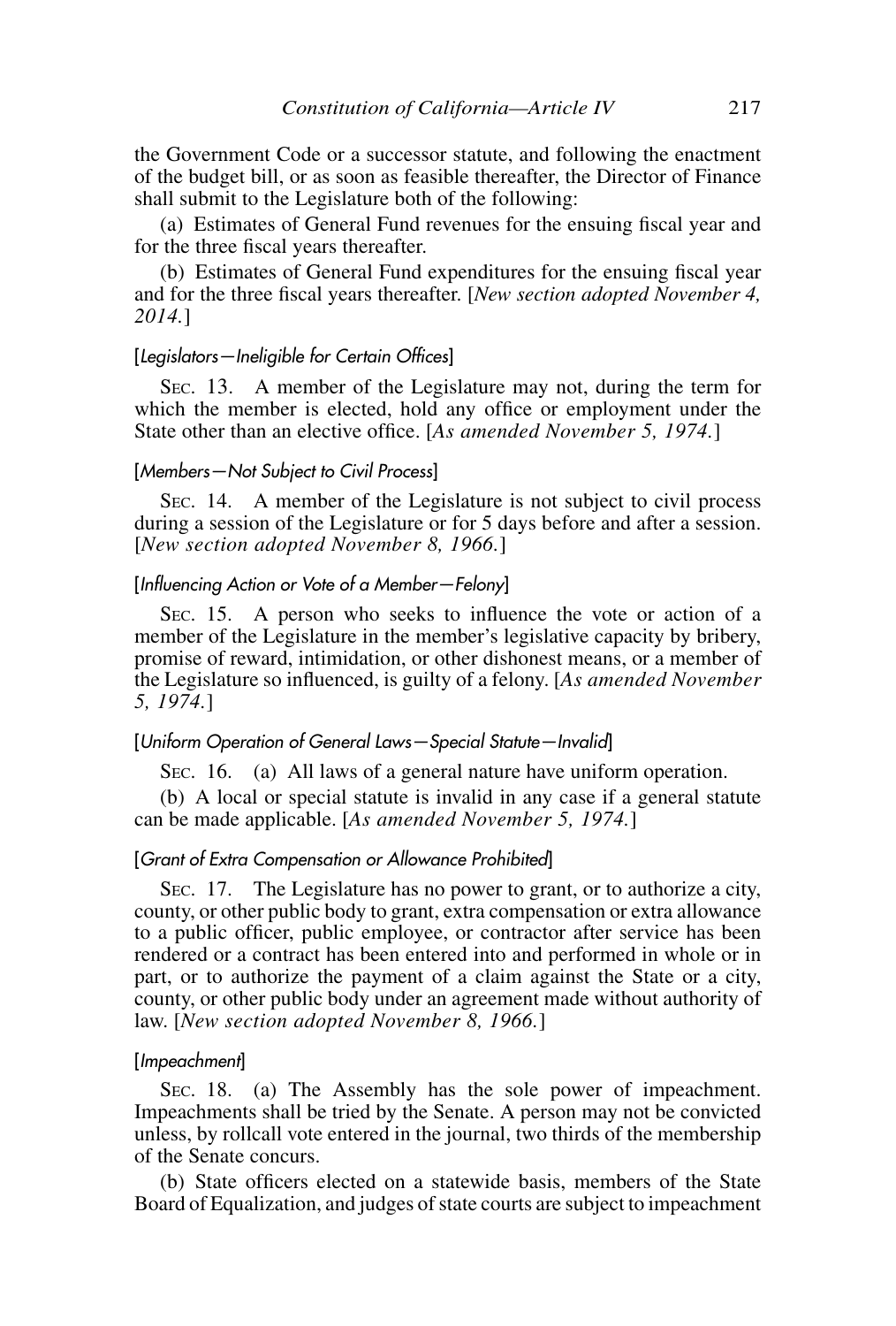for misconduct in office. Judgment may extend only to removal from office and disqualification to hold any office under the State, but the person convicted or acquitted remains subject to criminal punishment according to law. [*New section adopted November 8, 1966.*]

## [Lotteries-Horse Races Regulated-Bingo Games and Raffles for Charitable *Purposes—Gaming on Tribal Lands*]

SEC. 19. (a) The Legislature has no power to authorize lotteries, and shall prohibit the sale of lottery tickets in the State.

(b) The Legislature may provide for the regulation of horse races and horse race meetings and wagering on the results.

(c) Notwithstanding subdivision (a), the Legislature by statute may authorize cities and counties to provide for bingo games, but only for charitable purposes.

(d) Notwithstanding subdivision (a), there is authorized the establishment of a California State Lottery.

(e) The Legislature has no power to authorize, and shall prohibit, casinos of the type currently operating in Nevada and New Jersey.

(f)\* Notwithstanding subdivisions (a) and (e), and any other provision of state law, the Governor is authorized to negotiate and conclude compacts, subject to ratification by the Legislature, for the operation of slot machines and for the conduct of lottery games and banking and percentage card games by federally recognized Indian tribes on Indian lands in California in accordance with federal law. Accordingly, slot machines, lottery games, and banking and percentage card games are hereby permitted to be conducted and operated on tribal lands subject to those compacts.

(f)† Notwithstanding subdivision (a), the Legislature may authorize private, nonprofit, eligible organizations, as defined by the Legislature, to conduct raffles as a funding mechanism to provide support for their own or another private, nonprofit, eligible organization's beneficial and charitable works, provided that (1) at least 90 percent of the gross receipts from the raffle go directly to beneficial or charitable purposes in California, and  $(2)$ any person who receives compensation in connection with the operation of a raffle is an employee of the private nonprofit organization that is conducting the raffle. The Legislature, two-thirds of the membership of each house concurring, may amend the percentage of gross receipts required by this subdivision to be dedicated to beneficial or charitable purposes by means of a statute that is signed by the Governor. [*As amended March 7, 2000.*]

#### [*Fish and Game—Districts and Commission*]

SEC. 20. (a) The Legislature may provide for division of the State into fish and game districts and may protect fish and game in districts or parts of districts.

<sup>\*</sup> Ballot Proposition 1A (SCA 11) March 7, 2000.

<sup>†</sup> Ballot Proposition 17 (SCA 4) March 7, 2000.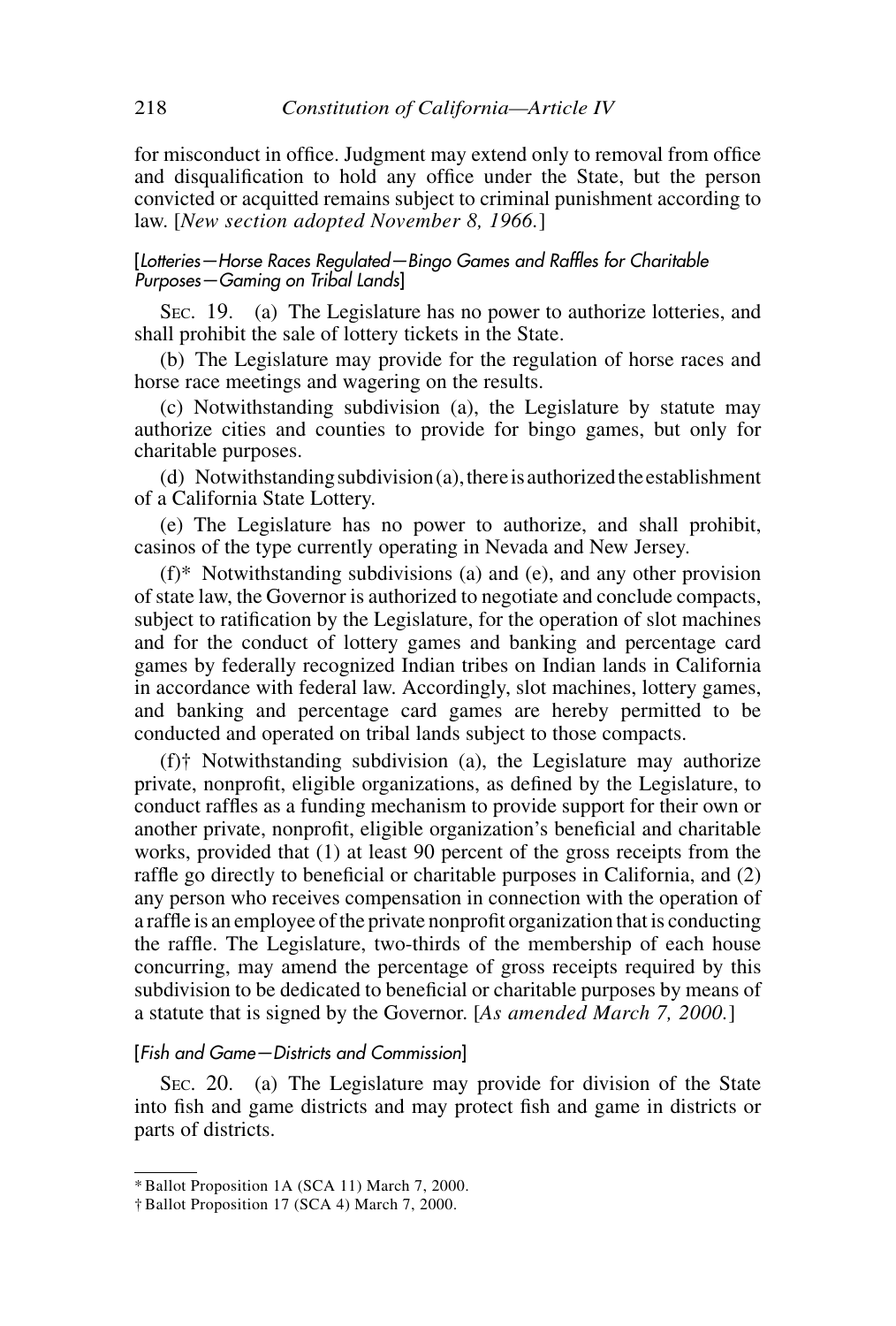(b) There is a Fish and Game Commission of 5 members appointed by the Governor and approved by the Senate, a majority of the membership concurring, for 6-year terms and until their successors are appointed and qualified. Appointment to fill a vacancy is for the unexpired portion of the term. The Legislature may delegate to the commission such powers relating to the protection and propagation of fish and game as the Legislature sees fit. A member of the commission may be removed by concurrent resolution adopted by each house, a majority of the membership concurring. [*New section adopted November 8, 1966.*]

# [*War- or Enemy-Caused Disaster*]

SEC. 21. To meet the needs resulting from war-caused or enemycaused disaster in California, the Legislature may provide for:

(a) Filling the offices of members of the Legislature should at least one fifth of the membership of either house be killed, missing, or disabled, until they are able to perform their duties or successors are elected.

(b) Filling the office of Governor should the Governor be killed, missing, or disabled, until the Governor or the successor designated in this Constitution is able to perform the duties of the office of Governor or a successor is elected.

(c) Convening the Legislature.

(d) Holding elections to fill offices that are elective under this Constitution and that are either vacant or occupied by persons not elected thereto.

(e) Selecting a temporary seat of state or county government. [*As amended November 5, 1974.*]

## [*Accountability—Session Goals and Objectives*]

SEC. 22. It is the right of the people to hold their legislators accountable. To assist the people in exercising this right, at the convening of each regular session of the Legislature, the President pro Tempore of the Senate, the Speaker of the Assembly, and the minority leader of each house shall report to their house the goals and objectives of that house during that session and, at the close of each regular session, the progress made toward meeting those goals and objectives. [*New section adopted June 5, 1990.*]

#### [*State Capitol Maintenance—Appropriations*]

SEC. 28. (a) Notwithstanding any other provision of this Constitution, no bill shall take effect as an urgency statute if it authorizes or contains an appropriation for either  $(1)$  the alteration or modification of the color, detail, design, structure or fixtures of the historically restored areas of the first, second, and third floors and the exterior of the west wing of the State Capitol from that existing upon the completion of the project of restoration or rehabilitation of the building conducted pursuant to Section 9124 of the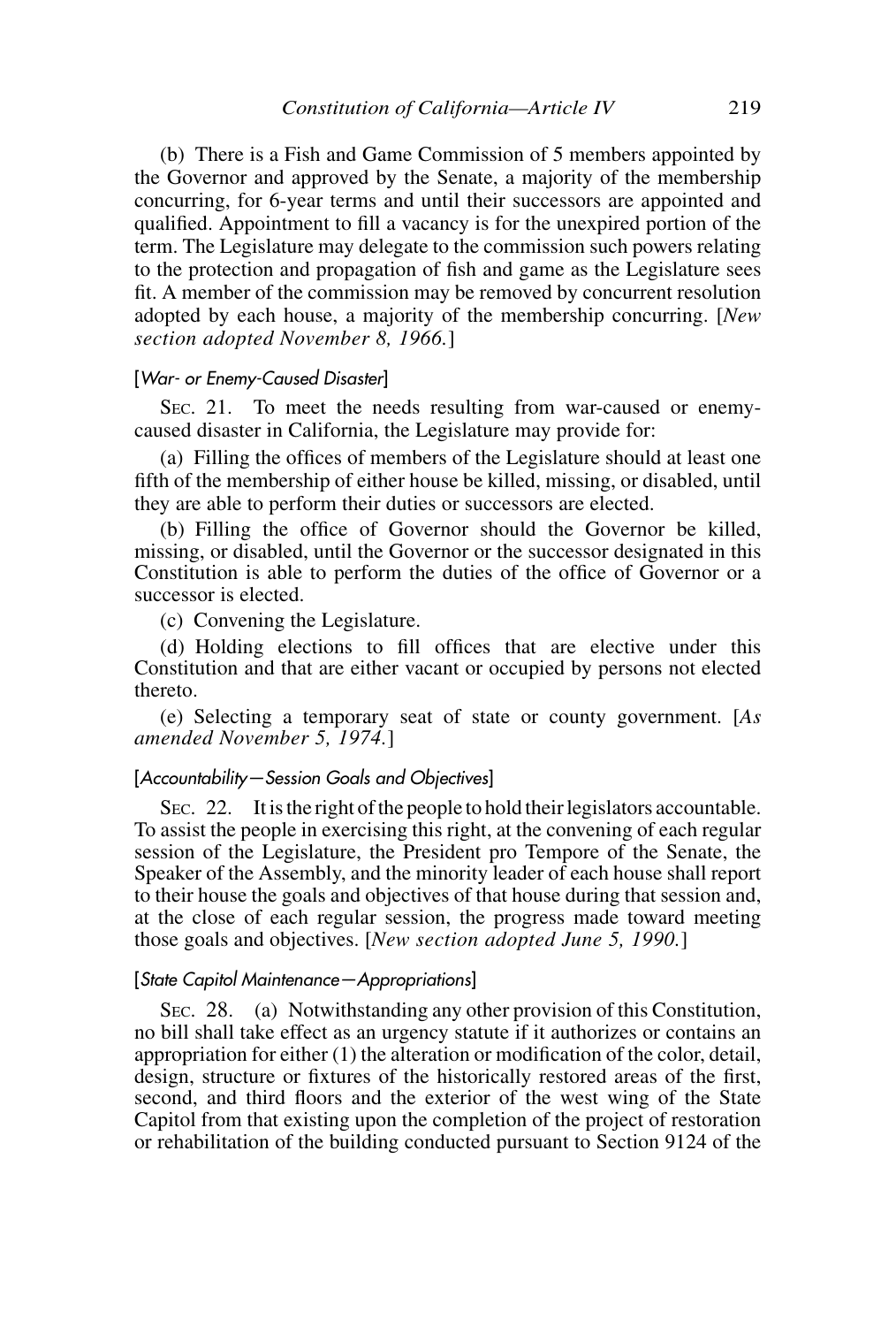Government Code as such section read upon the effective date of this section, or (2) the purchase of furniture of different design to replace that restored, replicated, or designed to conform to the historic period of the historically restored areas specified above, including the legislators' chairs and desks in the Senate and Assembly Chambers.

(b) No expenditures shall be made in payment for any of the purposes described in subdivision (a) of this section unless funds are appropriated expressly for such purposes.

(c) This section shall not apply to appropriations or expenditures for ordinary repair and maintenance of the State Capitol building, fixtures and furniture. [*New Section adopted June 3, 1980.*]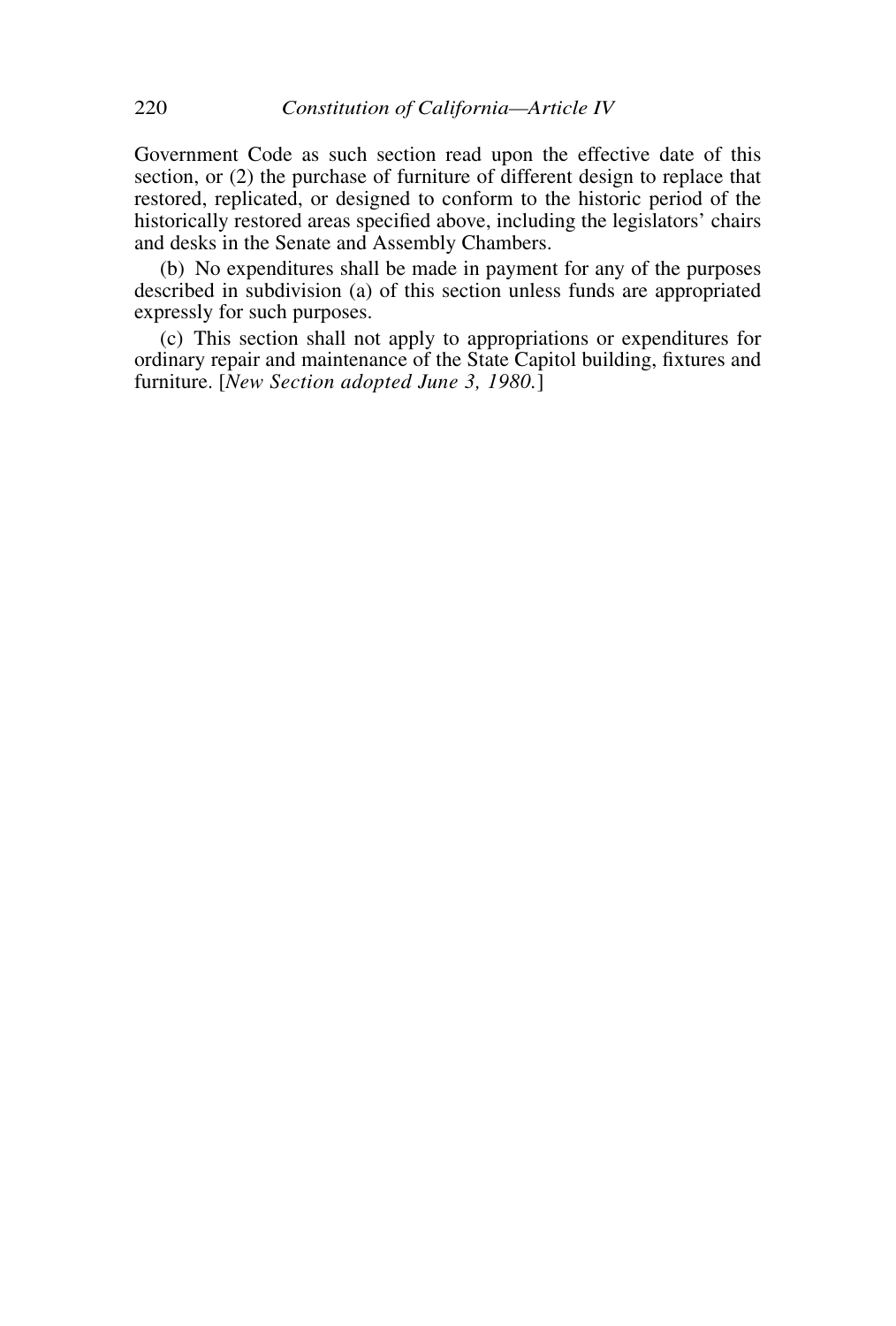# **INDEX TO CALIFORNIA CONSTITUTION**

# **ARTICLE IV**

#### **A**

|                                                                         | Section |
|-------------------------------------------------------------------------|---------|
| ACTIONS AND PROCEEDINGS.                                                |         |
| See also CRIMINAL PROSECUTIONS.                                         |         |
|                                                                         |         |
| <b>AGENCIES, STATE</b>                                                  |         |
|                                                                         |         |
|                                                                         |         |
| APPROPRIATIONS. See also FUNDS; REVENUES, STATE.                        |         |
| bills, appropriation. See LEGISLATURE-bills.                            |         |
| capitol, state, building, fixtures and furniture,                       |         |
|                                                                         |         |
| capitol, state, restoration, alteration or modification re 28(a)        |         |
| general fund-                                                           |         |
|                                                                         |         |
| statutes for usual current expenses of state effective immediately 8(c) |         |
| ASSEMBLY. See also LEGISLATURE.                                         |         |
| adjournment or recess-                                                  |         |
|                                                                         |         |
|                                                                         |         |
|                                                                         |         |
| bills. See also LEGISLATURE.                                            |         |
| budget bill-                                                            |         |
|                                                                         |         |
|                                                                         |         |
|                                                                         |         |
|                                                                         |         |
|                                                                         |         |
| districts-                                                              |         |
|                                                                         |         |
|                                                                         |         |
|                                                                         |         |
|                                                                         |         |
|                                                                         |         |
| members—                                                                |         |
|                                                                         |         |
|                                                                         |         |
|                                                                         |         |
|                                                                         |         |
|                                                                         |         |
| election—                                                               |         |
|                                                                         |         |
|                                                                         |         |
|                                                                         |         |

terms ................................................................................................... 2(a) vacancy ...............................................................................................2(d)

221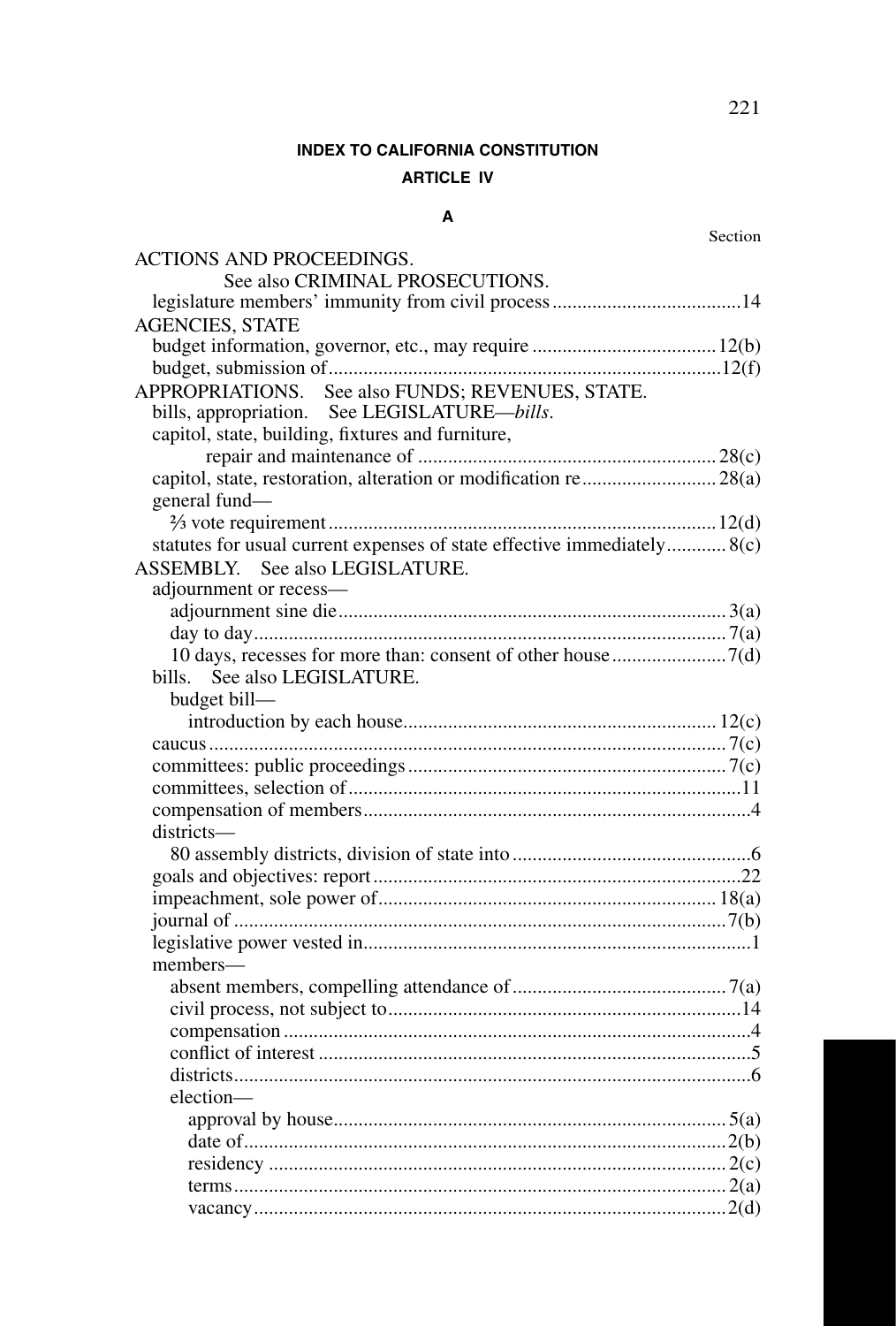#### Section

# ASSEMBLY—Continued<br>members—continued

| піспірсі s—сопиниси |  |
|---------------------|--|
|                     |  |
|                     |  |
|                     |  |
|                     |  |
|                     |  |
| qualifications-     |  |
|                     |  |
|                     |  |
|                     |  |
|                     |  |
|                     |  |
|                     |  |
|                     |  |
|                     |  |
|                     |  |
|                     |  |
| officers-           |  |
|                     |  |
|                     |  |
|                     |  |
|                     |  |
| $rule_{-}$          |  |
|                     |  |
| sessions-           |  |
|                     |  |
|                     |  |
|                     |  |
|                     |  |
|                     |  |
|                     |  |

## $\, {\bf B} \,$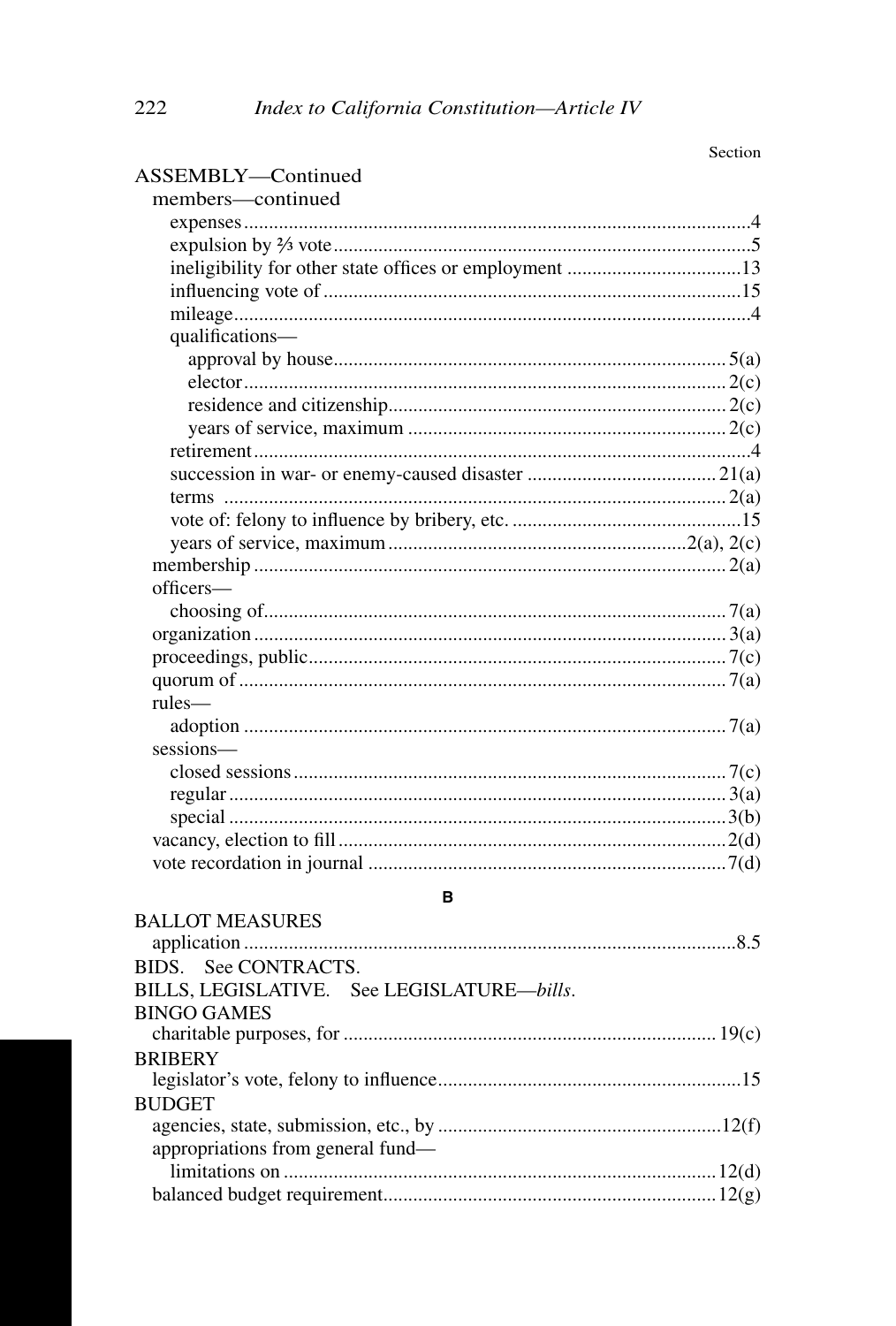# BUDGET—Continued

# bill action on ................................................................................................. 8(a) appropriation bills, passage before ...................................................... 12(c) balanced budget requirement ...............................................................12(g) emergency bills passage before ........................................................... 12(c) failure to pass on time ..........................................................................12(h) fi scal emergencies .................................................................................10(f) introduction ..................................................................................8(a), 12(c) item vetoes ........................................................................................... 10(e) majority vote requirement .................................................................... 12(e) passage by June 15 of each year .......................................................... 12(c) governor to submit ................................................................................... 12(a)

# **C**

#### CALIFORNIA, STATE OF

| agencies, state—                                                           |
|----------------------------------------------------------------------------|
|                                                                            |
|                                                                            |
|                                                                            |
|                                                                            |
| government in case of war- or enemy-caused disaster21                      |
| officers. See also OFFICERS AND EMPLOYEES, PUBLIC.                         |
|                                                                            |
|                                                                            |
| seat of government, temporary, during war- or enemy-caused disaster  21(e) |
| CAPITOL, STATE                                                             |
| repair and maintenance of building, fixtures, and                          |
| furniture, appropriations or expenditures for28(b), 28(c)                  |
| west wing restoration, alteration or modification re,                      |
|                                                                            |
| <b>CASINOS</b>                                                             |
|                                                                            |
| <b>CITIES</b>                                                              |
| bingo games for charitable purposes, authorization for  19(c)              |
| officers and employees-                                                    |
|                                                                            |
| <b>CLAIMS</b>                                                              |
|                                                                            |
| <b>COMMISSIONS</b>                                                         |
|                                                                            |
| COMMITTEES, LEGISLATIVE                                                    |
| $b$ ills—                                                                  |
|                                                                            |
|                                                                            |
|                                                                            |

Section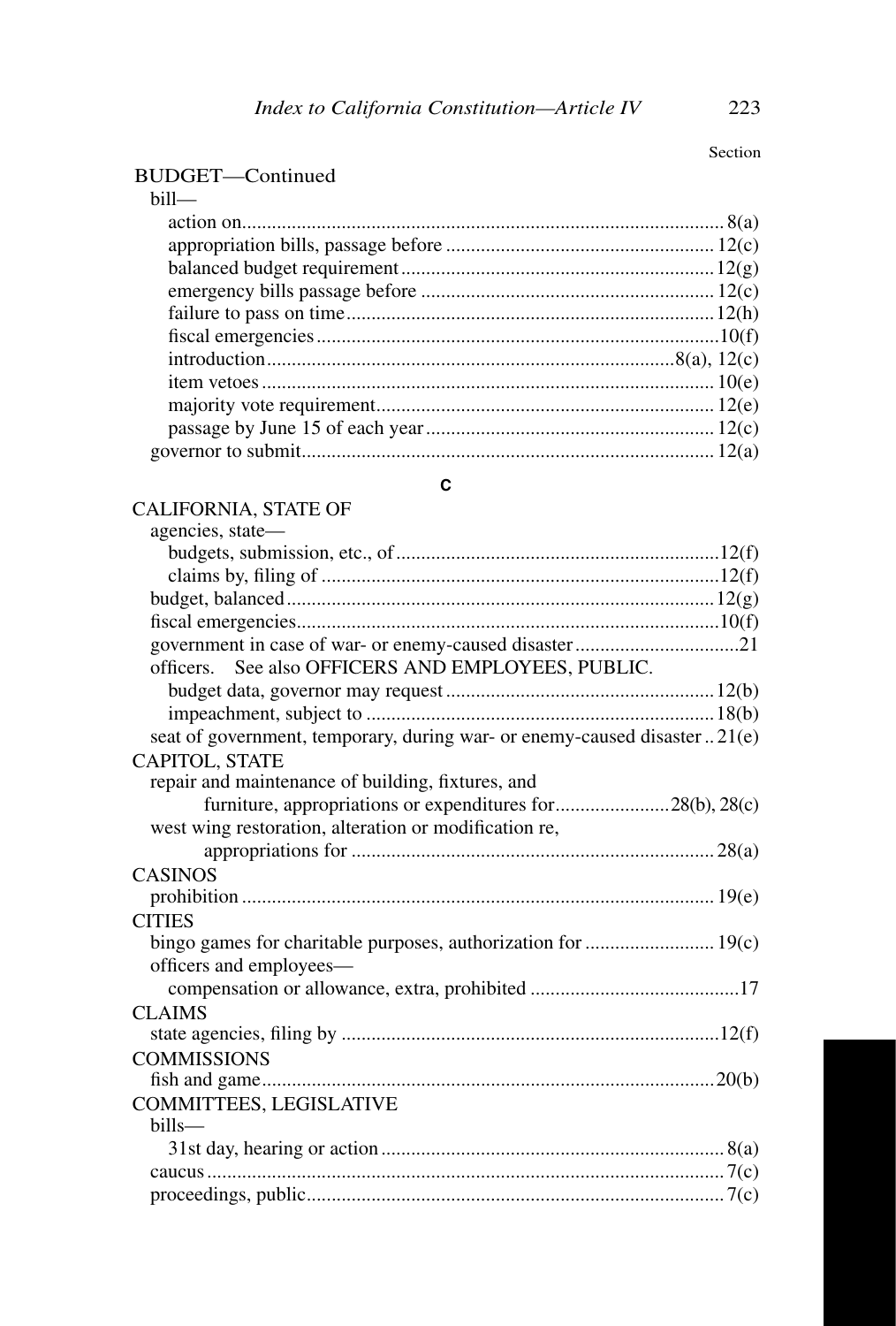|                                                                     | Section |
|---------------------------------------------------------------------|---------|
| COMMITTEES, LEGISLATIVE-Continued                                   |         |
|                                                                     |         |
|                                                                     |         |
| COMPENSATION. See also SALARIES, WAGES, ETC.                        |         |
| city officers and employees, extra compensation for, prohibited17   |         |
| county officers and employees, extra compensation for, prohibited17 |         |
|                                                                     |         |
|                                                                     |         |
| public officers and employees, grant of extra compensation or       |         |
|                                                                     |         |
| CONSTITUTIONAL OFFICERS. See name of particular officer,            |         |
| (e.g., GOVERNOR).                                                   |         |
| <b>CONTRACTORS</b>                                                  |         |
| extra compensation or extra allowance from city, county, etc.,      |         |
|                                                                     |         |
| <b>CONTRACTS</b>                                                    |         |
| local government contracts performed in whole or in part:           |         |
|                                                                     |         |
| <b>COUNTIES</b>                                                     |         |
| bingo games for charitable purposes, authorization for  19(c)       |         |
| officers and employees-                                             |         |
|                                                                     |         |
| seat of government, temporary: war- or enemy-caused disaster  21(e) |         |
| <b>COUNTY SEATS</b>                                                 |         |
|                                                                     |         |
| <b>CRIMES</b>                                                       |         |
| legislator's vote, felony to influence by bribery, etc15            |         |
| <b>CRIMINAL PROSECUTIONS</b>                                        |         |
| impeachment proceedings, criminal punishment not subject to         |         |
|                                                                     |         |

# **D** DATES, DEADLINES, ETC. See TIME.

# **E**

| <b>ELECTIONS</b> |  |
|------------------|--|
|                  |  |
| electors—        |  |
|                  |  |
|                  |  |
|                  |  |
|                  |  |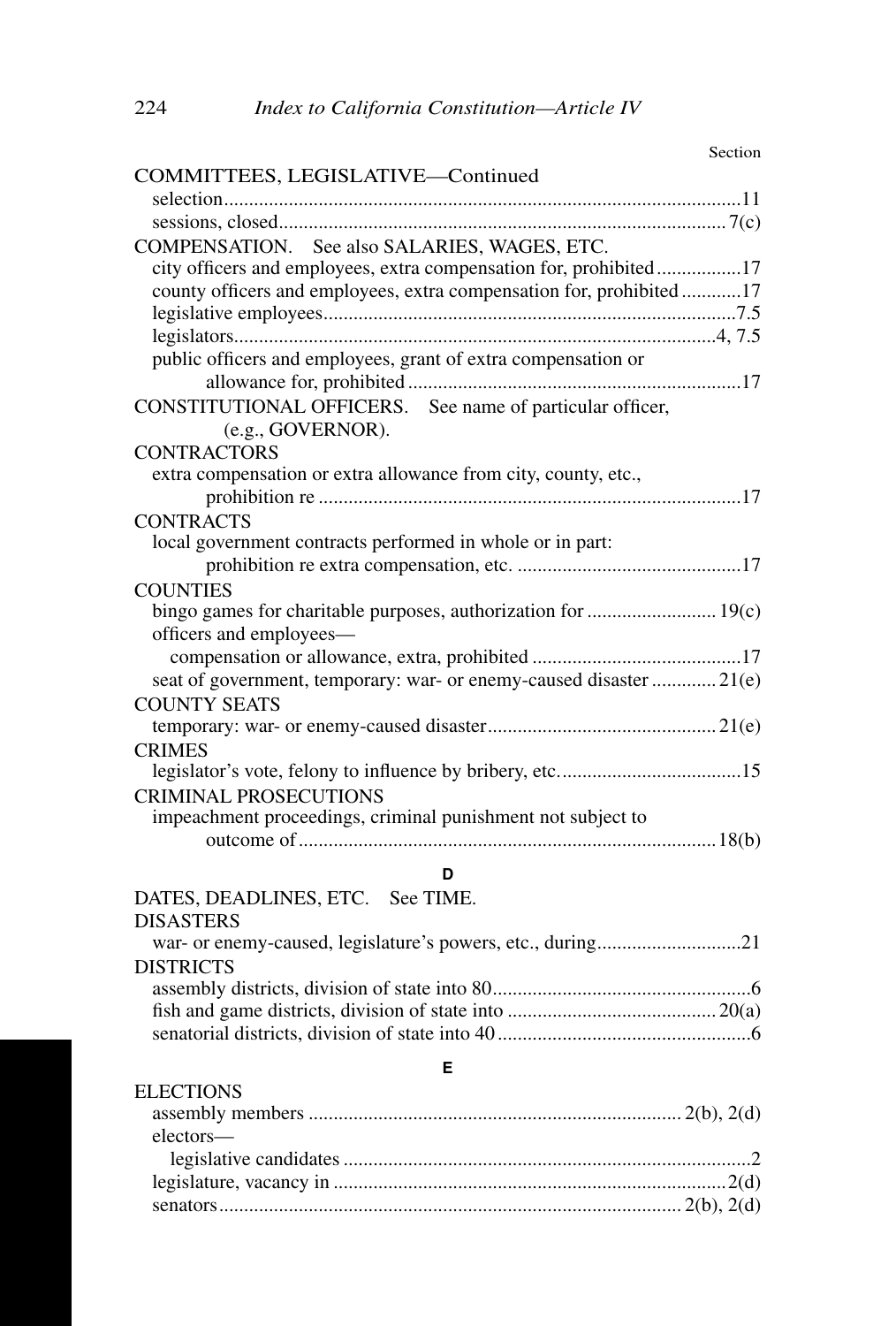| Section                                                             |
|---------------------------------------------------------------------|
| ELECTIONS-Continued                                                 |
|                                                                     |
| war- or enemy-caused disaster, filling of offices during 21(d)      |
| <b>ELECTORS</b>                                                     |
|                                                                     |
| EQUALIZATION, STATE BOARD OF<br>members-                            |
|                                                                     |
| EXECUTIVE OFFICERS. See OFFICERS AND EMPLOYEES, PUBLIC.             |
| <b>EXPENDITURES, STATE</b>                                          |
|                                                                     |
|                                                                     |
| F                                                                   |
| FINANCE, DIRECTOR OF                                                |
|                                                                     |
| <b>FISH AND GAME COMMISSION</b>                                     |
|                                                                     |
| members-                                                            |
|                                                                     |
|                                                                     |
|                                                                     |
| FISH AND GAME DISTRICTS                                             |
|                                                                     |
| <b>FRANCHISES</b>                                                   |
|                                                                     |
| FUNDS. See also APPROPRIATIONS; REVENUES, STATE.<br>general fund—   |
| appropriation from general fund: two-thirds vote requirement  12(d) |
|                                                                     |
| $\epsilon$                                                          |

#### **G**

| <b>GAMING</b>                                           |  |
|---------------------------------------------------------|--|
| GOVERNMENT. See CALIFORNIA, STATE OF.                   |  |
| GOVERNMENTAL AGENCIES. See CITIES; COUNTIES; DISTRICTS. |  |
| <b>GOVERNOR</b>                                         |  |
| appointments—                                           |  |
|                                                         |  |
| $b$ ills—                                               |  |
|                                                         |  |
|                                                         |  |
|                                                         |  |
|                                                         |  |
| legislature—                                            |  |
|                                                         |  |
|                                                         |  |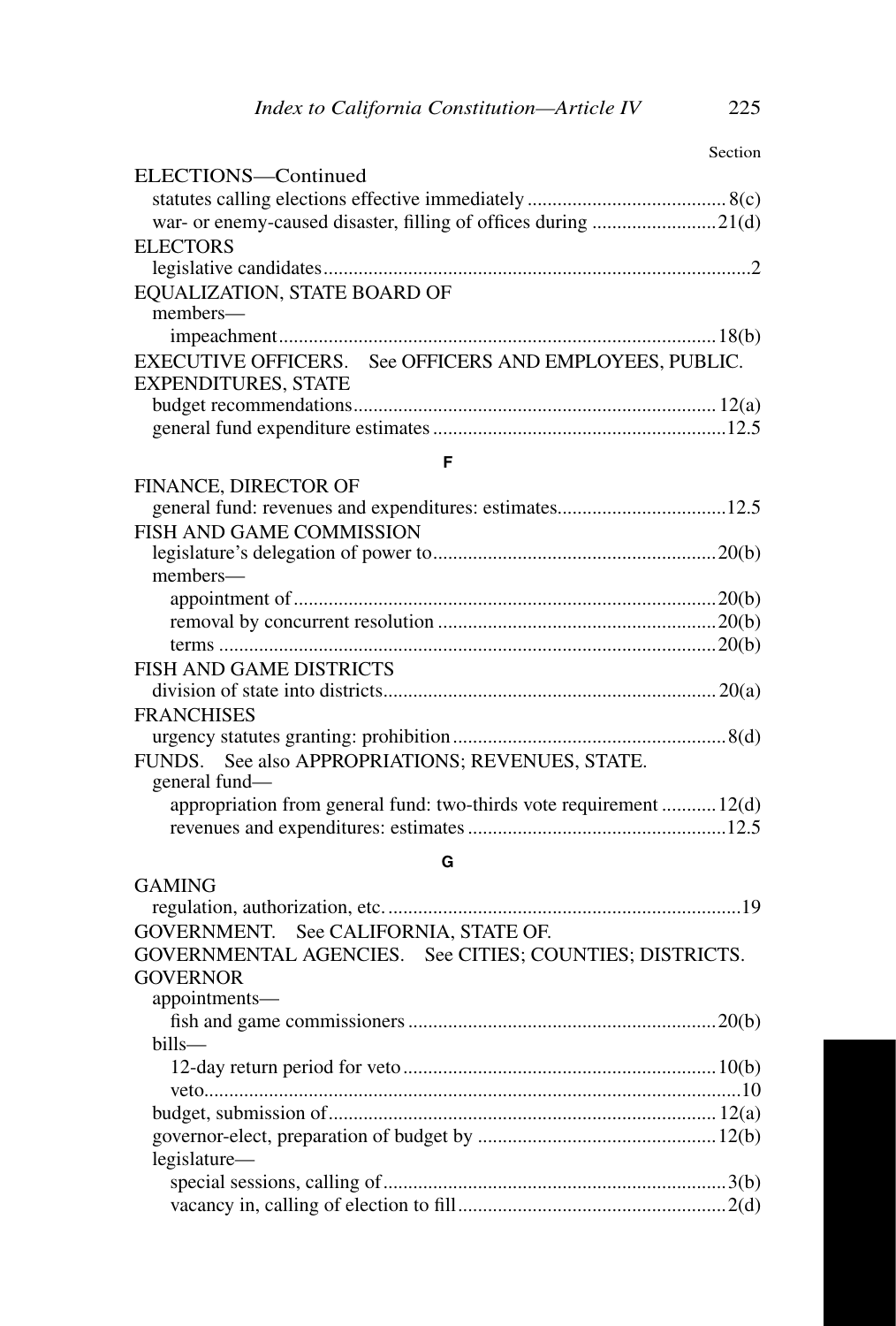|                                                 | Section |
|-------------------------------------------------|---------|
| GOVERNOR-Continued                              |         |
| proclamations-                                  |         |
|                                                 |         |
| succession to office of-                        |         |
|                                                 |         |
|                                                 |         |
| н                                               |         |
| <b>HORSE RACING</b>                             |         |
|                                                 |         |
| $\mathbf{I}$                                    |         |
| IMMUNITIES. See also PRIVILEGES.                |         |
|                                                 |         |
| <b>IMPEACHMENT</b>                              |         |
|                                                 |         |
|                                                 |         |
|                                                 |         |
| <b>INDIAN TRIBES</b>                            |         |
|                                                 |         |
| INITIATIVE. See also REFERENDUM.                |         |
|                                                 |         |
| <b>INTIMIDATION</b>                             |         |
|                                                 |         |
| J                                               |         |
| JOURNAL, LEGISLATIVE. See Legislature-journals. |         |
| <b>JUDGES AND JUSTICES</b>                      |         |
|                                                 |         |
|                                                 |         |
| L                                               |         |
| LAWS. See STATUTES.                             |         |
| LEGISLATIVE BILLS. See LEGISLATURE—bills.       |         |
| <b>LEGISLATIVE POWER</b>                        |         |
| LEGISLATURE. See also ASSEMBLY; SENATE.         |         |
| adjournment or recess-                          |         |
|                                                 |         |
|                                                 |         |
|                                                 |         |
|                                                 |         |
| bills—                                          |         |
|                                                 |         |
|                                                 |         |
| appropriation-                                  |         |
|                                                 |         |
|                                                 |         |
|                                                 |         |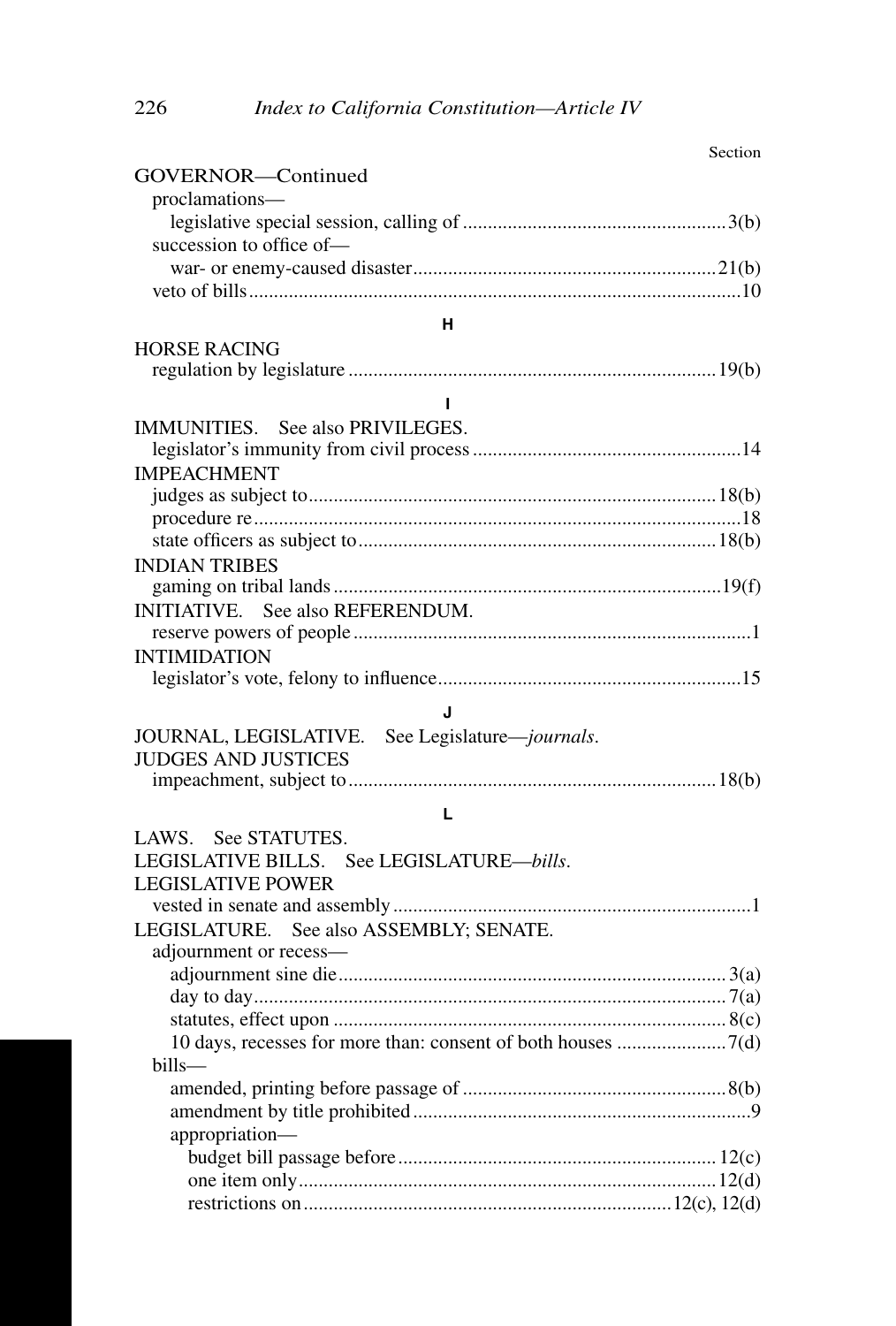# LEGISLATURE—Continued

| bills-continued                                                        |  |
|------------------------------------------------------------------------|--|
| budget-                                                                |  |
|                                                                        |  |
|                                                                        |  |
|                                                                        |  |
|                                                                        |  |
|                                                                        |  |
|                                                                        |  |
|                                                                        |  |
|                                                                        |  |
|                                                                        |  |
|                                                                        |  |
|                                                                        |  |
|                                                                        |  |
|                                                                        |  |
| urgency-                                                               |  |
|                                                                        |  |
| vote requirements. See subheading, votes and voting.                   |  |
| bingo games, authorization of cities and counties to provide for 19(c) |  |
|                                                                        |  |
|                                                                        |  |
|                                                                        |  |
|                                                                        |  |
| committees-                                                            |  |
|                                                                        |  |
|                                                                        |  |
|                                                                        |  |
| compensation-                                                          |  |
|                                                                        |  |
| grant of extra compensation or extra allowance, prohibited17           |  |
|                                                                        |  |
|                                                                        |  |
|                                                                        |  |
| elections-                                                             |  |
|                                                                        |  |
| employees, staff, etc.-                                                |  |
|                                                                        |  |
|                                                                        |  |
|                                                                        |  |
|                                                                        |  |
|                                                                        |  |
|                                                                        |  |
|                                                                        |  |
|                                                                        |  |
|                                                                        |  |
|                                                                        |  |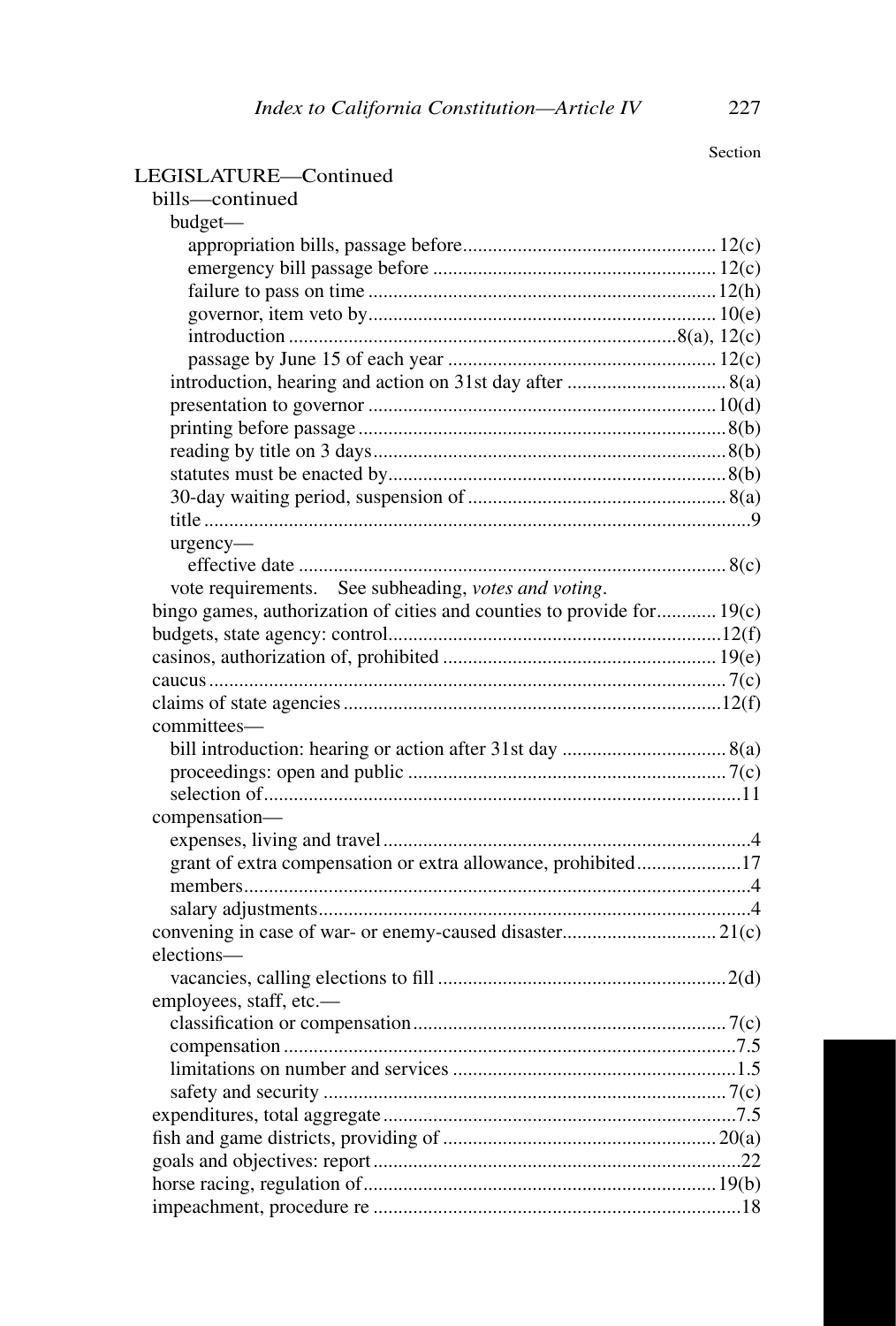|                                                                       | Section |
|-----------------------------------------------------------------------|---------|
| LEGISLATURE-Continued                                                 |         |
| initiative. See also INITIATIVE.                                      |         |
|                                                                       |         |
| journals-                                                             |         |
| $b$ ills—                                                             |         |
|                                                                       |         |
|                                                                       |         |
|                                                                       |         |
|                                                                       |         |
|                                                                       |         |
| lottery, California state: authorization of establishment 19(d)       |         |
| members-                                                              |         |
|                                                                       |         |
|                                                                       |         |
| compensation-                                                         |         |
|                                                                       |         |
|                                                                       |         |
|                                                                       |         |
|                                                                       |         |
|                                                                       |         |
|                                                                       |         |
|                                                                       |         |
|                                                                       |         |
|                                                                       |         |
| election-                                                             |         |
|                                                                       |         |
|                                                                       |         |
| place of election same for senators and assembly members2(b)          |         |
|                                                                       |         |
|                                                                       |         |
|                                                                       |         |
|                                                                       |         |
|                                                                       |         |
|                                                                       |         |
|                                                                       |         |
|                                                                       |         |
|                                                                       |         |
|                                                                       |         |
|                                                                       |         |
|                                                                       |         |
| office, vacant, when war- or enemy-caused disaster, filling of  21(a) |         |
| qualifications-                                                       |         |
|                                                                       |         |
|                                                                       |         |
|                                                                       |         |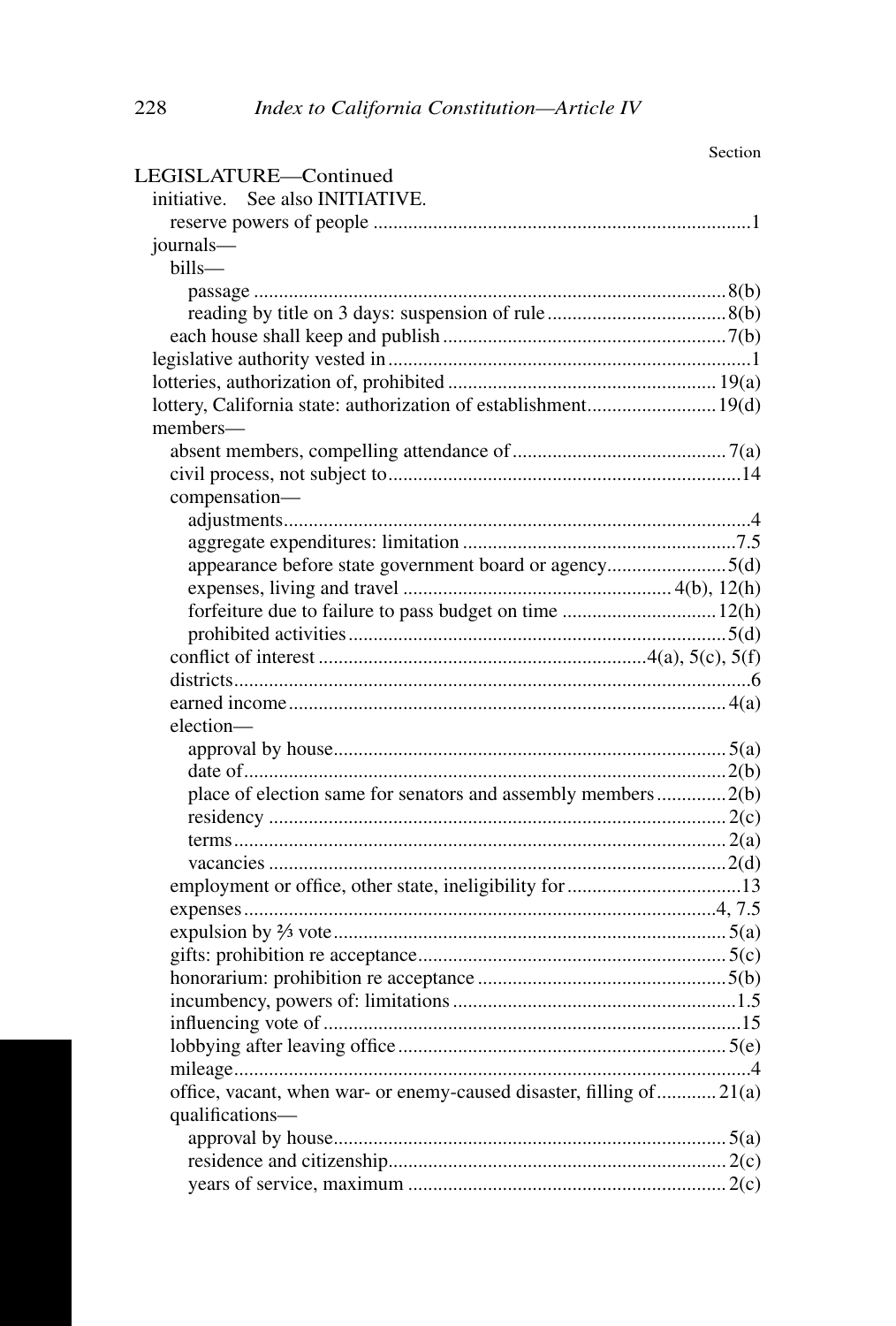| LEGISLATURE-Continued                                             |  |
|-------------------------------------------------------------------|--|
| members-continued                                                 |  |
| retirement-                                                       |  |
|                                                                   |  |
|                                                                   |  |
|                                                                   |  |
|                                                                   |  |
|                                                                   |  |
| officers-                                                         |  |
|                                                                   |  |
| officers and employees, public: appointment, dismissal, etc. 7(c) |  |
|                                                                   |  |
|                                                                   |  |
|                                                                   |  |
| recess-                                                           |  |
|                                                                   |  |
| referendum. See also REFERENDUM.                                  |  |
|                                                                   |  |
| resolutions. See also RESOLUTIONS.                                |  |
|                                                                   |  |
|                                                                   |  |
| sessions-                                                         |  |
|                                                                   |  |
|                                                                   |  |
|                                                                   |  |
|                                                                   |  |
| staff. See subheading, employees, staff, etc.                     |  |
| statutes. See STATUTES.                                           |  |
|                                                                   |  |
| votes and voting-                                                 |  |
|                                                                   |  |
|                                                                   |  |
|                                                                   |  |
| majority vote required—                                           |  |
|                                                                   |  |
|                                                                   |  |
| rollcall vote-                                                    |  |
|                                                                   |  |
|                                                                   |  |
|                                                                   |  |
|                                                                   |  |
|                                                                   |  |
|                                                                   |  |
|                                                                   |  |
| $\frac{2}{3}$ vote required—                                      |  |
|                                                                   |  |

# Section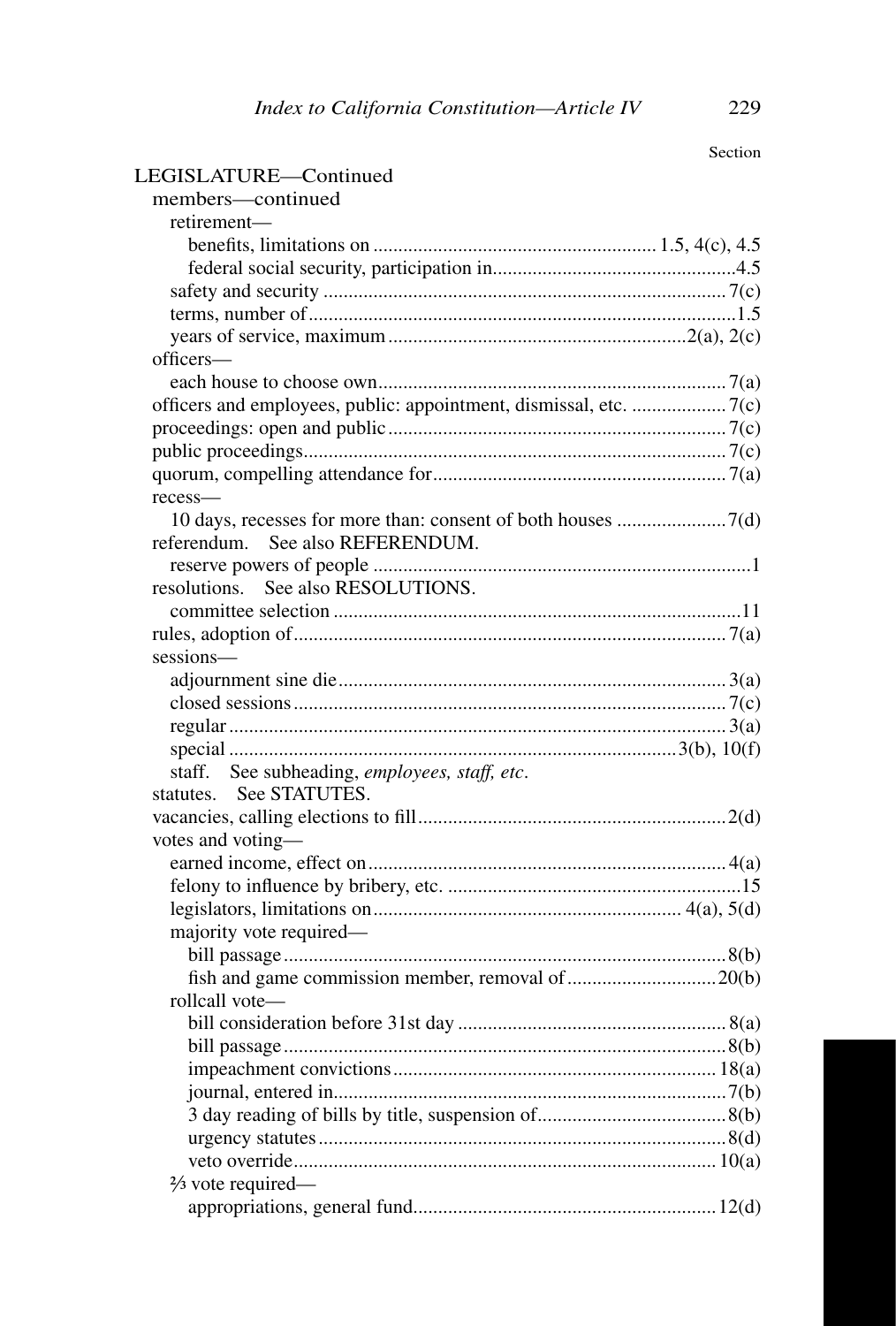| LEGISLATURE-Continued                                                |  |
|----------------------------------------------------------------------|--|
| votes and voting-continued                                           |  |
| $\frac{2}{3}$ vote required—continued                                |  |
| bills—                                                               |  |
|                                                                      |  |
|                                                                      |  |
|                                                                      |  |
|                                                                      |  |
|                                                                      |  |
|                                                                      |  |
|                                                                      |  |
|                                                                      |  |
| $\frac{3}{4}$ vote required—                                         |  |
|                                                                      |  |
| war- or enemy-caused disaster, providing for needs resulting from 21 |  |
| LOBBYING                                                             |  |
|                                                                      |  |
| <b>LOBBYISTS</b>                                                     |  |
|                                                                      |  |
| LOTTERIES                                                            |  |
|                                                                      |  |
|                                                                      |  |
|                                                                      |  |
|                                                                      |  |

#### **M**

MONEY. See APPROPRIATIONS; FUNDS; REVENUES, STATE. MUNICIPAL CORPORATIONS. See CITIES.

# **O**

| <b>OFFICE</b>                                                  |  |
|----------------------------------------------------------------|--|
| legislature, members of, as ineligible for other               |  |
|                                                                |  |
|                                                                |  |
| terms—                                                         |  |
|                                                                |  |
|                                                                |  |
| war- or enemy-caused disaster, filling of offices during 21(d) |  |
| OFFICERS AND EMPLOYEES, PUBLIC.                                |  |
| See also CALIFORNIA, STATE OF-officers.                        |  |
|                                                                |  |
| cities—                                                        |  |
|                                                                |  |
| compensation or allowance, grant of extra, prohibited 17       |  |
| constitutional officers. See name of particular officer,       |  |
| (e.g., GOVERNOR).                                              |  |
| counties—                                                      |  |
|                                                                |  |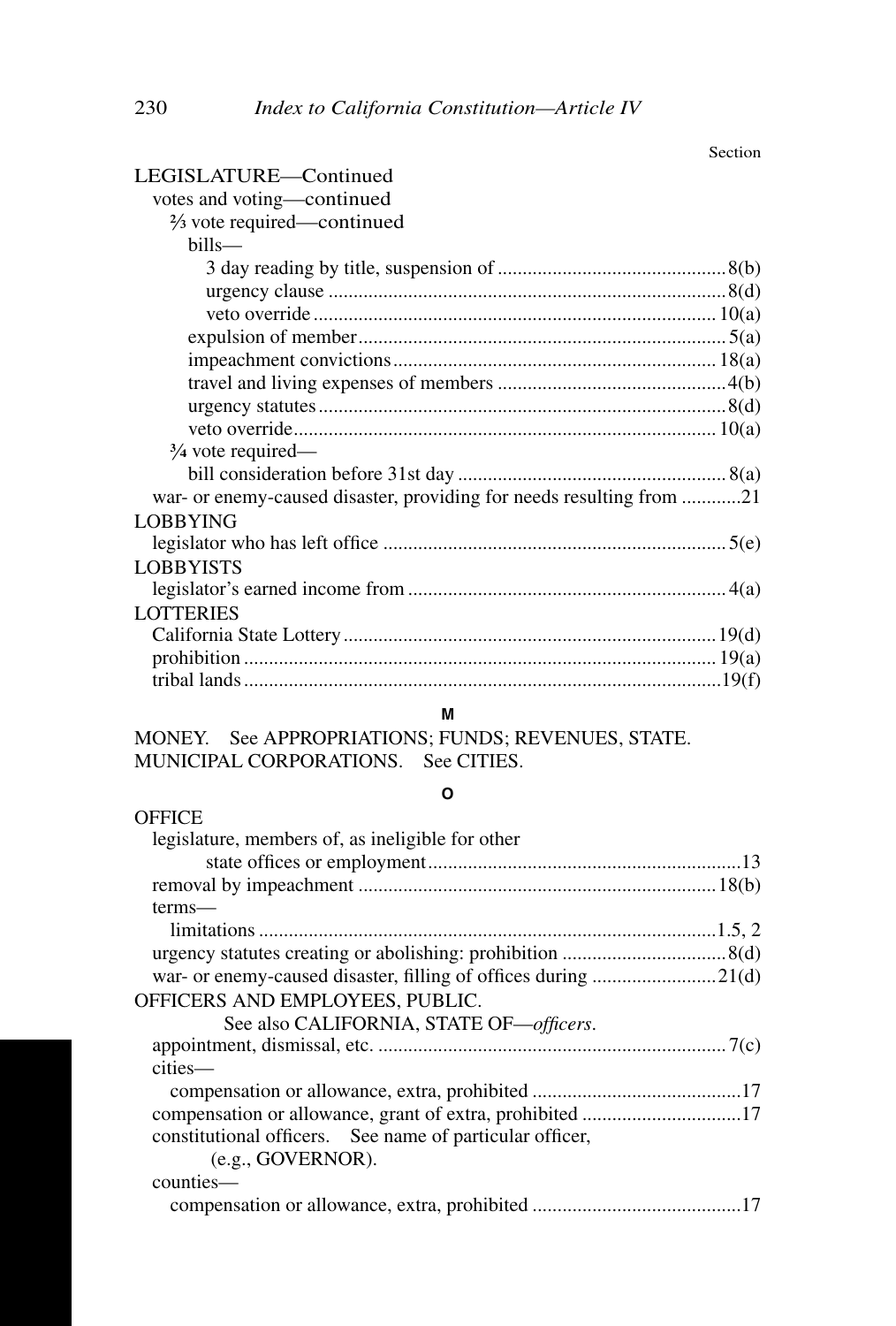| Section                                                                  |
|--------------------------------------------------------------------------|
| OFFICERS AND EMPLOYEES, PUBLIC-Continued                                 |
| state officers-                                                          |
|                                                                          |
|                                                                          |
| P                                                                        |
| PEOPLE'S RIGHTS. See RIGHTS, PEOPLE'S.                                   |
| <b>PETITIONS</b>                                                         |
|                                                                          |
| PRINTING. See also PUBLICATIONS.                                         |
|                                                                          |
| PRIVILEGES. See also IMMUNITIES.                                         |
|                                                                          |
| PRIVILEGES AND IMMUNITIES. See IMMUNITIES; PRIVILEGES.                   |
| PROCESS, CIVIL                                                           |
|                                                                          |
| PUBLIC AGENCIES. See CITIES; COUNTIES.                                   |
| PUBLICATIONS. See also PRINTING.                                         |
|                                                                          |
| R                                                                        |
| <b>RAFFLES</b>                                                           |
|                                                                          |
| <b>RECESS</b>                                                            |
| legislature: recesses for more than 10 days: consent of both houses 7(d) |
| REFERENDUM. See also INITIATIVE.                                         |
|                                                                          |
|                                                                          |
| <b>RESIDENCE</b>                                                         |
| legislative members: 3 years immediately preceding election 2(c)         |
| <b>RESOLUTIONS</b>                                                       |
| fish and game commission members, removal of,                            |
|                                                                          |
|                                                                          |
| <b>RETIREMENT</b><br>legislators-                                        |
|                                                                          |
|                                                                          |
|                                                                          |
| REVENUES, STATE. See also TAXES.                                         |
|                                                                          |
|                                                                          |
| <b>REWARD</b>                                                            |
|                                                                          |
|                                                                          |
|                                                                          |
| RIGHTS, PEOPLE'S                                                         |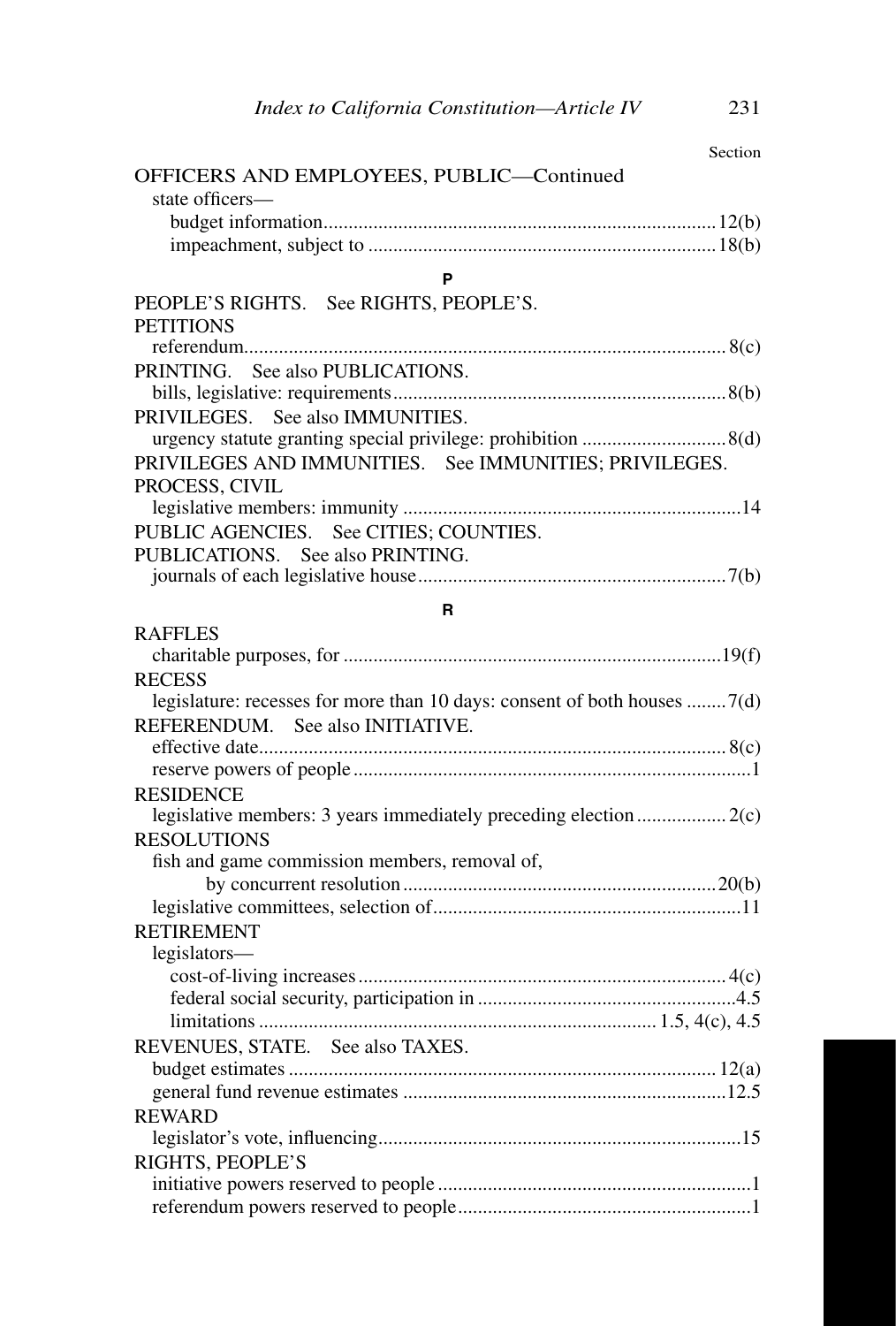|                                              | Section |
|----------------------------------------------|---------|
| <b>RULES</b>                                 |         |
|                                              |         |
| S                                            |         |
| SALARIES, WAGES, ETC. See also COMPENSATION. |         |
|                                              |         |
| SENATE. See also LEGISLATURE.                |         |
| adjournment or recess—                       |         |
|                                              |         |
|                                              |         |
|                                              |         |
| bills. See also LEGISLATURE.                 |         |
|                                              |         |
|                                              |         |
| committees—                                  |         |
|                                              |         |
|                                              |         |
|                                              |         |
| districts-                                   |         |
|                                              |         |
|                                              |         |
| governor's appointments, confirmation of-    |         |
|                                              |         |
|                                              |         |
|                                              |         |
|                                              |         |
| members—                                     |         |
|                                              |         |
|                                              |         |
|                                              |         |
|                                              |         |
|                                              |         |
| election—                                    |         |
|                                              |         |
|                                              |         |
|                                              |         |
|                                              |         |
|                                              |         |
|                                              |         |
|                                              |         |
|                                              |         |
|                                              |         |
|                                              |         |
| qualifications-                              |         |
|                                              |         |
|                                              |         |
|                                              |         |
|                                              |         |
|                                              |         |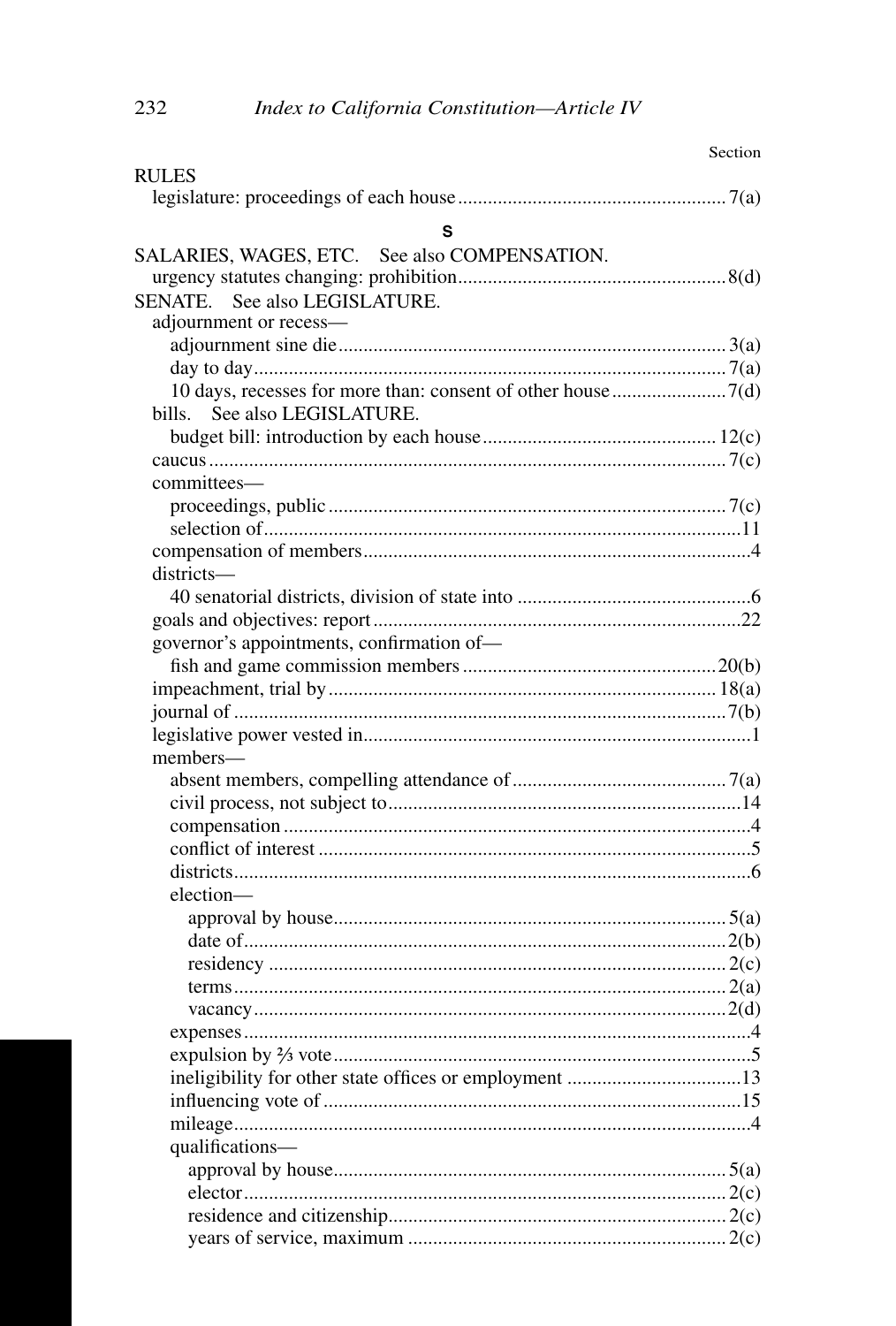#### Section

| SENATE-Continued                                                      |  |
|-----------------------------------------------------------------------|--|
| members-continued                                                     |  |
|                                                                       |  |
|                                                                       |  |
|                                                                       |  |
|                                                                       |  |
|                                                                       |  |
|                                                                       |  |
| officers—                                                             |  |
|                                                                       |  |
|                                                                       |  |
|                                                                       |  |
|                                                                       |  |
| rules-                                                                |  |
|                                                                       |  |
| sessions-                                                             |  |
|                                                                       |  |
|                                                                       |  |
|                                                                       |  |
|                                                                       |  |
|                                                                       |  |
| STATE CAPITOL. See CAPITOL, STATE.                                    |  |
| <b>STATUTES</b>                                                       |  |
|                                                                       |  |
|                                                                       |  |
|                                                                       |  |
| local or special statute invalid if general statute applicable  16(b) |  |
| referendum-                                                           |  |
|                                                                       |  |
|                                                                       |  |
|                                                                       |  |
|                                                                       |  |
| т                                                                     |  |
| <b>TAXES</b>                                                          |  |
| equalization, state board of.                                         |  |
| $\mathcal{C}_{\alpha\alpha}$ equial ization state roadd of            |  |

| See EQUALIZATION, STATE BUARD OF.                                       |
|-------------------------------------------------------------------------|
|                                                                         |
| <b>TERMS OF OFFICE</b>                                                  |
|                                                                         |
| <b>TIME</b>                                                             |
| $bills$ —                                                               |
|                                                                         |
|                                                                         |
|                                                                         |
| $budget$ —                                                              |
| 10 days of each calendar year, submitted by governor within first 12(a) |

233